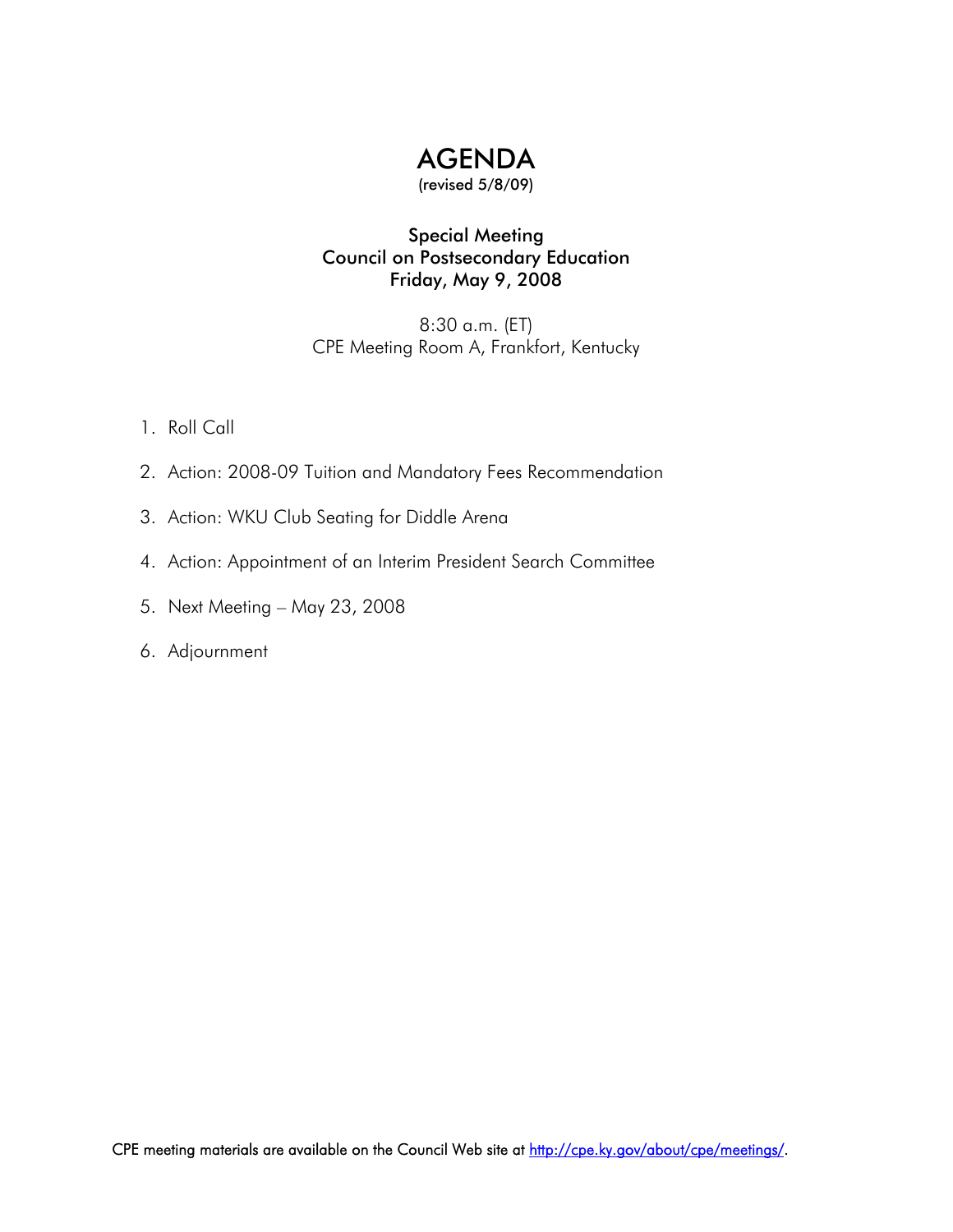### Council on Postsecondary Education May 9, 2008

# 2008-09 Tuition and Mandatory Fees Budget and Finance Policy Group Recommendation

### Statutory Responsibility

The Council on Postsecondary Education is vested with authority under KRS 164.020 to determine tuition at public postsecondary institutions in the Commonwealth of Kentucky.

This year, the Council designed a new process for the discharge of its responsibility to determine tuition that was rational, transparent, and fair. In this context:

- A rational approach is one that is well aligned with state goals for public higher education in Kentucky.
- A transparent approach is one that clearly articulates the rationale for its selection, is explicit about any underlying assumptions related to its function, and provides ample opportunity for stakeholder comment during its development.
- A fair approach is one that is impartial and recognizes that tuition rates and rate increases need not be the same for all institutions.

The approach to tuition setting was also intended to be responsive to relevant data and to public discourse on tuition policy issues.

### Fundamental Objectives of 2008-09 Tuition Policy

The Council's 2008-09 tuition and mandatory fee policy outlines a number of fundamental objectives in setting tuition rates, including:

- Advance HB 1 Goals In discharging its responsibility to determine tuition, the Council seeks to balance the affordability of postsecondary education for Kentucky's citizens with the sufficiency of institutional funding to accomplish the goals of the *Kentucky Postsecondary Education Improvement Act of 1997* (HB 1), the Public Agenda, and *Double the Numbers*.
- **Funding Adequacy** The Council has determined that tuition rates will be examined for their role in ensuring the adequacy of "total public funds" to support the goals of postsecondary education.
- **Affordability and Access** The Council is committed to ensuring that college is affordable and accessible to all qualified Kentuckians.
- **Productivity** The Council seeks to encourage the productive use of all revenue, including tuition and General Fund appropriations.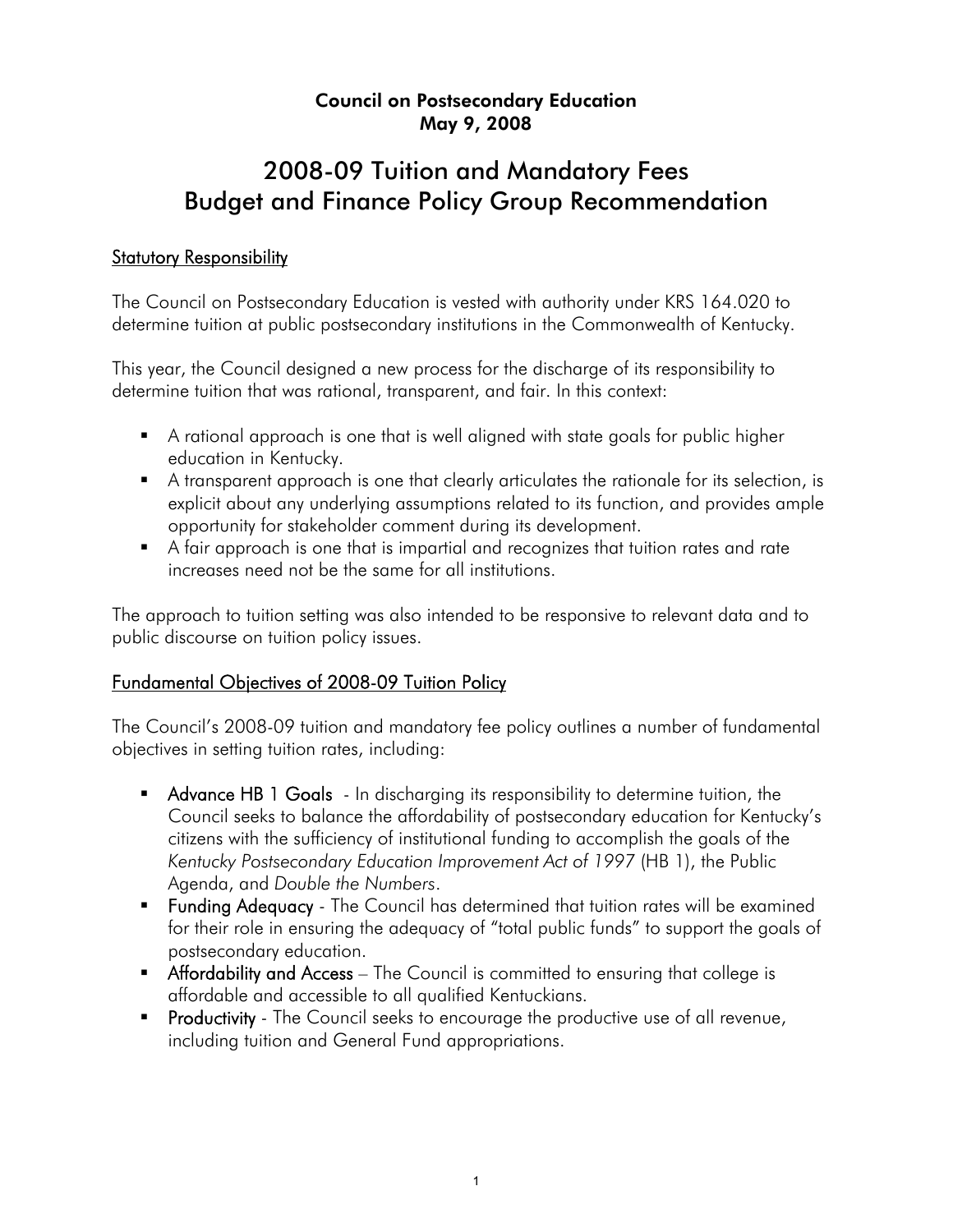- Balancing Goals Kentucky's goals of increasing educational attainment, promoting research, assuring access and quality, and promoting productivity must be carefully weighed against current needs, resources, and economic conditions. The Council recognizes the challenge inherent in balancing these goals. The Council has concluded that during periods of relative austerity, the proper alignment of the state's limited financial resources requires increased attention to the goals of HB 1 and the Public Agenda, especially as they relate to access and affordability.
- **Alignment with Financial Aid** The Council seeks to ensure alignment of the state's tuition and student financial aid policies to fulfill the state's affordability commitments.
- **Shared Benefits and Responsibility** Postsecondary education and increased educational attainment confer benefits upon the public at large and upon individual students. Thus, the responsibility for funding postsecondary education services should be properly shared among state, students, and families.
- **Reciprocity** The Council affirms its commitment to providing low-cost access to Kentucky students that live near the border by negotiating reciprocity agreements with these bordering states.

### 2008-09 Tuition Setting Process

Due to increased uncertainty regarding the level of state General Fund appropriations for 2008-10, and in recognition of the state's austere budgetary environment, the staff did not include parameters in the 2008-09 tuition policy. Instead, it was determined that the public postsecondary tuition and fee charges for 2008-09 would be established through a tuition proposal, hearing, and approval process involving the institutions and the Council on Postsecondary Education. Tuition action was originally scheduled for April 14, 2008, but the date was postponed at the request of the institutional presidents in order to confirm General Fund appropriations for each institution in the enacted 2008-10 biennial budget.

- **Tuition Proposals** (Submitted on April 25, 2008) All of the public institutions submitted tuition proposals that included information on the proposed rates, total tuition revenue generated, use of funds, student financial aid, student indebtedness, campus involvement, adequacy, productivity, affordability, access, and consequences for not approving rates in their entirety.
- Institution Tuition Hearings (April 30 and May 1, 2008) The presidents of the public postsecondary education institutions developed and presented their tuition proposals to members of the Council's Budget and Finance Policy Group on April 30 and May 1, 2008. Each institution was given approximately 30 minutes to present, followed by a question and answer period. Student representatives from several institutions also made remarks.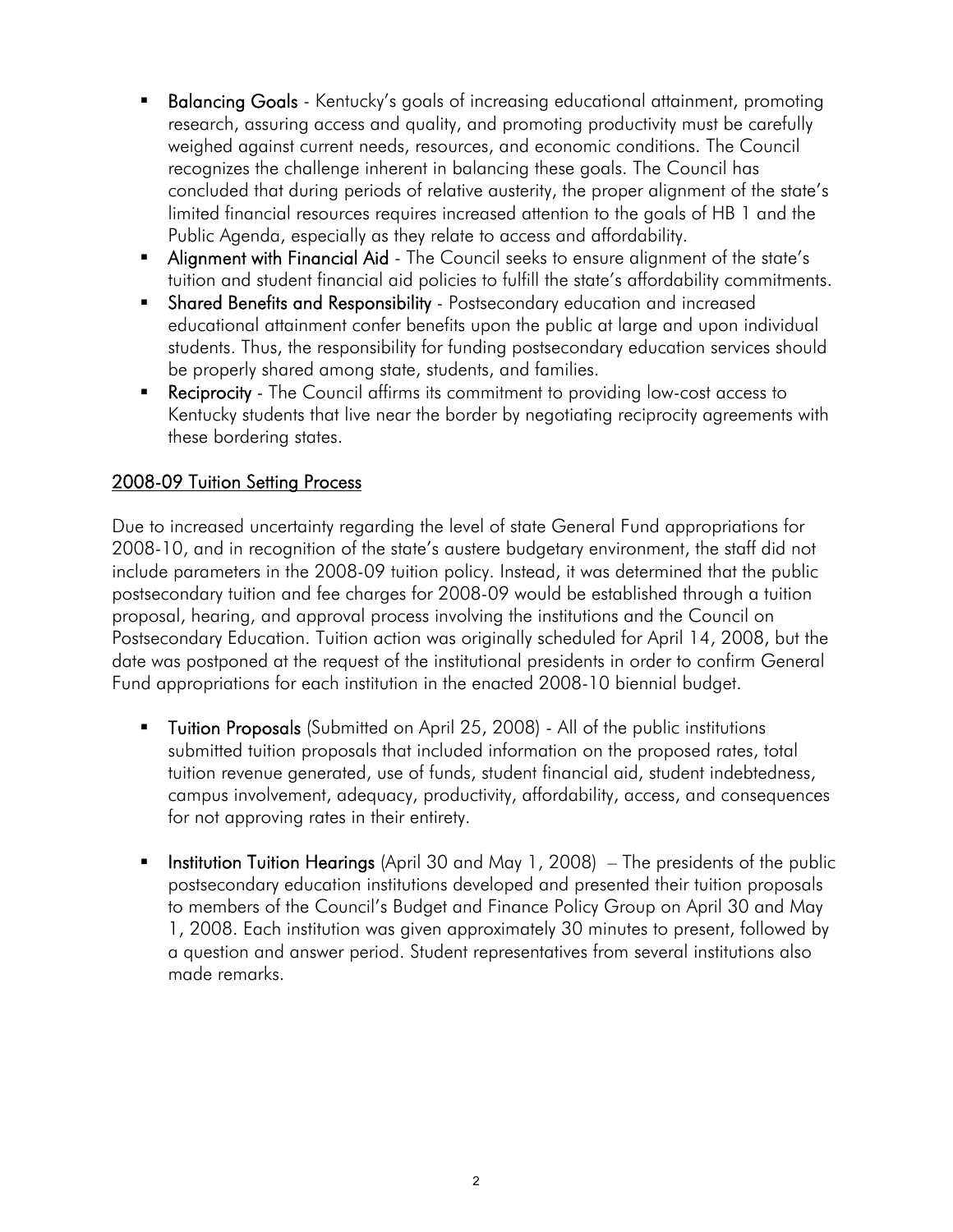**• Action on Tuition Rates** (May 9, 2008) – Council staff members and members of the Council's Budget and Finance Policy Group evaluated each institution's proposal and information shared at the tuition hearing, and other data and information related to the fundamental objectives of the Council's tuition policy. The Council staff presented its recommendation to the Council's Budget and Finance Policy Group, who in turn will recommend tuition and mandatory fee rates to the full Council for action on May 9, 2008.

### Nonresident Rates

The Council's tuition policy states that nonresident undergraduate tuition and fee charges shall be not less than 1.75 times higher than Council approved resident rates for the 2008- 09 academic year. Any institution desiring to assess a nonresident rate that is less than 1.75 times the resident rate should request an exception to this policy as part of its rate proposal.

Excluding the exceptions all of the proposed and recommended nonresident rates for 2008- 09 satisfy the 1.75 times the resident rate requirement.

### Statewide Context

Three major reports published by the Council in the past six months help provide a statewide context for the 2008-09 tuition setting process.

- The Council's *Double the Numbers: Kentucky's Plan to Increase College Graduates* explains that doubling the number of Kentuckians with at least a bachelor's degree from 400,000 in 2000 to nearly 800,000 in 2020 is the quickest, most direct way for Kentucky to increase its economic prosperity. The Double the Numbers plan outlines five statewide strategies for Kentucky to achieve this ambitious, but achievable goal.
	- 1. Raising high school graduation rates.
	- 2. Increasing the number of GED graduates and transitioning more to college.
	- 3. Enrolling more first-time students in KCTCS and transferring them to four-year programs.
	- 4. Increasing the number of Kentuckians going to and completing college.
	- 5. Attracting college-educated workers to the state and creating new jobs for them.
- The Council's *Funding Our Future: Kentucky Postsecondary Education 2008-10 Biennial Budget Request* presented a new funding approach that recommended base General Fund support but also encouraged increased attention to degree production and other statewide priorities, such as developmental education, STEM programs, regional stewardship, research, academic excellence, adult learners, access, and affordability. The budget recommendation included tuition revenue estimates that would moderate undergraduate resident tuition rates in 2008-10 from the significant increases the system has experienced over the past 10 years.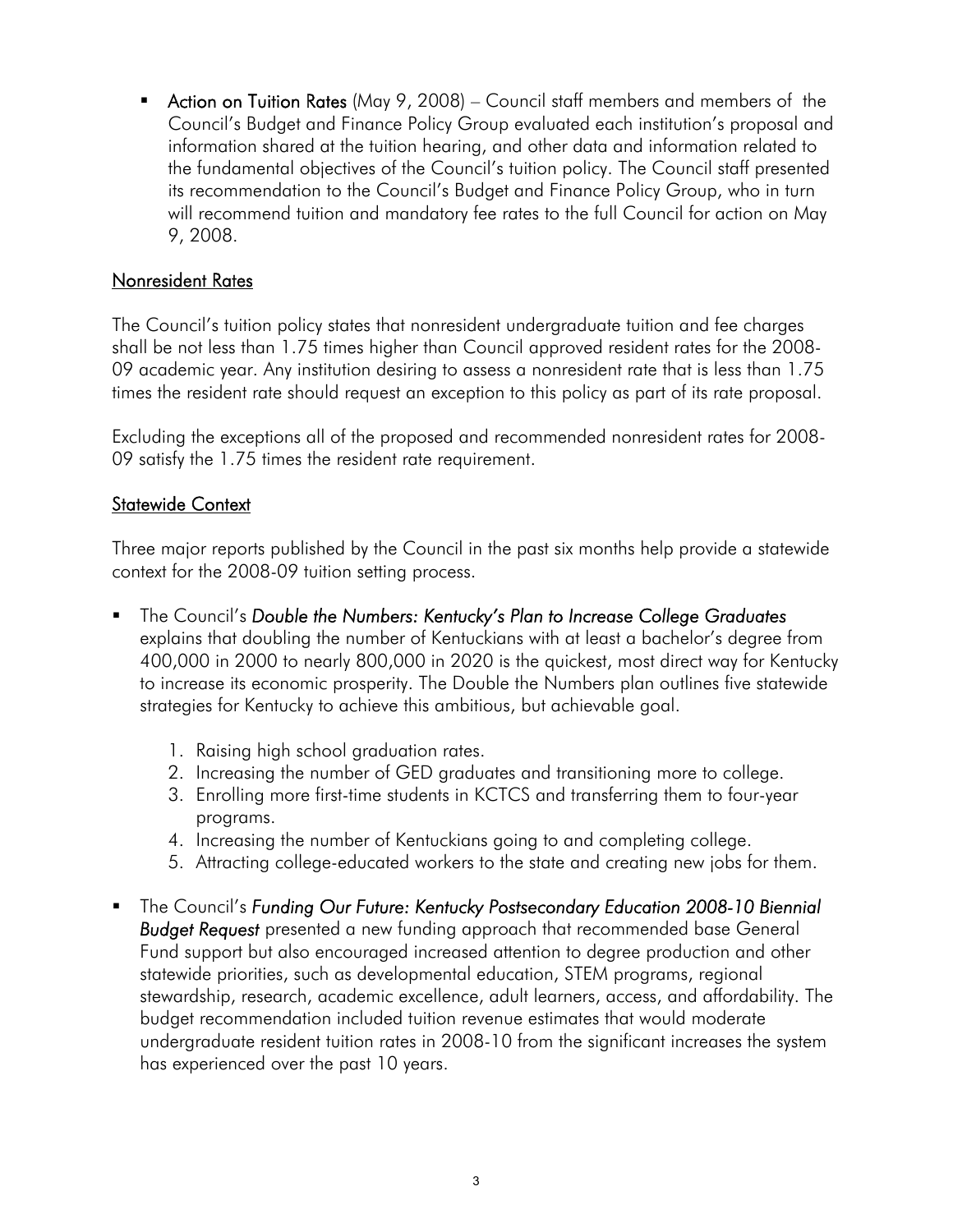The Council's *2006-07 Accountability Report* showed considerable progress in many areas. However, it also highlighted a major challenge ahead in the area of affordability. The report noted that the percentage of family income needed to pay for college, particularly for low-income families paying tuition at KCTCS, has steadily increased since 2002, despite a 9.0 percent increase in the state's investment in need-based financial aid. The report also noted an increase in the average student loan debt.

### Historical and Comparative Tuition Rates

Ten years ago, undergraduate resident tuition at Kentucky's public postsecondary education institutions was low both in absolute and comparative terms. With an average increase in tuition over the last ten years ranging from 9.4 percent to 11.6 percent per year, this is no longer the case.

The following table highlights the average increase in undergraduate resident tuition rates over the past five to ten years for Kentucky's public postsecondary institutions.

| Institution  | FY04  | <b>FY05</b> | <b>FY06</b> | FY07  | <b>FY08</b> | 3Yr<br>Avg. | 5Yr<br>Avg. | 10 Yr<br>Avg. |
|--------------|-------|-------------|-------------|-------|-------------|-------------|-------------|---------------|
| <b>EKU</b>   | 14.7% | 12.9%       | 22.9%       | 11.4% | 9.4%        | 14.6%       | 14.2%       | 10.7%         |
| <b>KSU</b>   | 7.5%  | 21.1%       | 9.5%        | 10.8% | 7.5%        | 9.2%        | 11.2%       | 10.0%         |
| MoSU         | 15.0% | 14.1%       | 12.5%       | 12.7% | 8.4%        | 11.2%       | 12.5%       | 9.4%          |
| MuSU         | 13.3% | 15.9%       | 11.1%       | 12.9% | 8.4%        | 10.8%       | 12.3%       | 9.8%          |
| <b>NKU</b>   | 16.4% | 16.7%       | 13.7%       | 9.7%  | 9.3%        | 10.9%       | 13.1%       | 10.7%         |
| WKU          | 16.2% | 19.4%       | 15.7%       | 12.0% | 7.8%        | 11.8%       | 14.1%       | 11.6%         |
| UK (L)       | 14.4% | 13.6%       | 12.5%       | 12.0% | 9.0%        | 11.2%       | 12.3%       | 10.0%         |
| UK(U)        | 14.4% | 16.9%       | 12.5%       | 12.0% | 9.0%        | 11.2%       | 13.0%       | 10.4%         |
| UofL         | 9.0%  | 13.3%       | 9.8%        | 13.0% | 9.9%        | 10.9%       | 11.0%       | 10.1%         |
| <b>KCTCS</b> | 23.4% | 16.5%       | 6.5%        | 11.2% | 5.5%        | 7.8%        | 12.4%       | 9.6%          |

For comparative purposes, the average five-year Higher Education Cost Adjustment (HECA) equals 3.3 percent, and the average five-year increase in Kentucky median family income has been approximately 2.9 percent.

Over the last three to five years, the annual increases in tuition rates at Kentucky's public postsecondary institutions have also outpaced those of similar institutions across the country, based upon data from the Washington Higher Education Coordinating Board's 2007-08 Annual Tuition Survey. In all sectors, Kentucky is also near the top in terms of overall change during the last five years.

| National Average Increase in Resident Undergraduate Tuition Rates | 3Yr<br>Avg. | 5Yr<br>Avg. |
|-------------------------------------------------------------------|-------------|-------------|
| <b>Flagship Universities</b>                                      | 7.2%        | 8.5%        |
| Comprehensive and State Universities                              | 6.6%        | 8.0%        |
| <b>Community Colleges</b>                                         | 5.7%        | $1\%$       |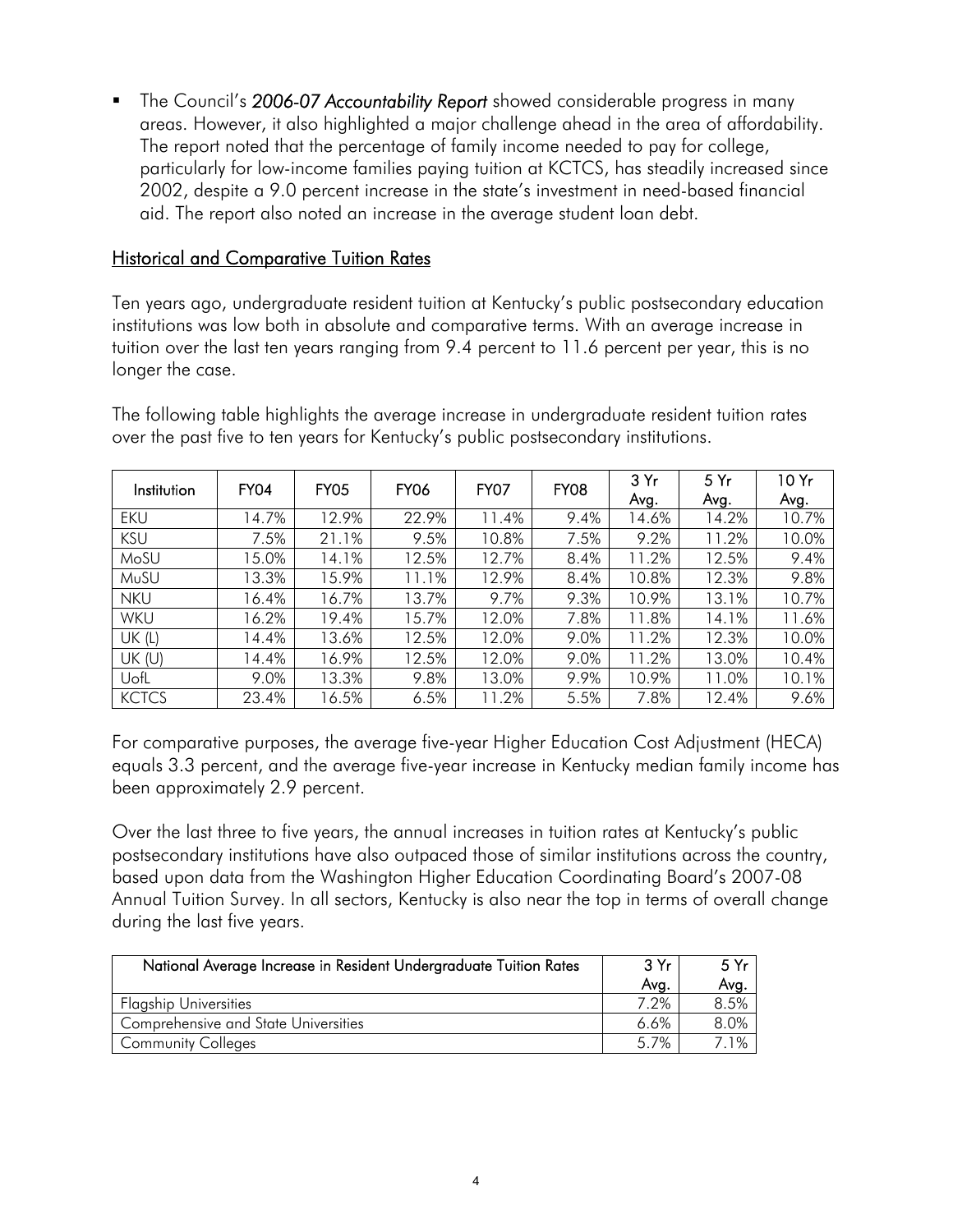According to *Trends in College Pricing 2007* by the College Board, when weighted for enrollment, Kentucky's 2007-08 average tuition and fees at the public four-year institutions (\$6,287) are slightly higher than the U.S. average (\$6,185) and approximately 25 percent higher than the average of other southern states (\$5,018).

Kentucky's 2007-08 public two-year tuition and fees (\$3,450) are 46 percent higher than the U.S. average (\$2,361) and 56 percent higher than other southern states (\$2,226).



## **Affordability**

Kentucky tracks college affordability at the state level in a number of ways. One is through data collected to help answer Question 2 of the Public Agenda: Is Kentucky postsecondary education affordable for its citizens? The Council's *2006-07 Accountability Report* highlighted the fact that Kentucky postsecondary education is losing ground on three of the four affordability indicators. Most if not all of these indicators will lose additional ground when *Measuring Up 2008* is released later this year, given Kentucky's large increases in undergraduate tuition and slow income growth.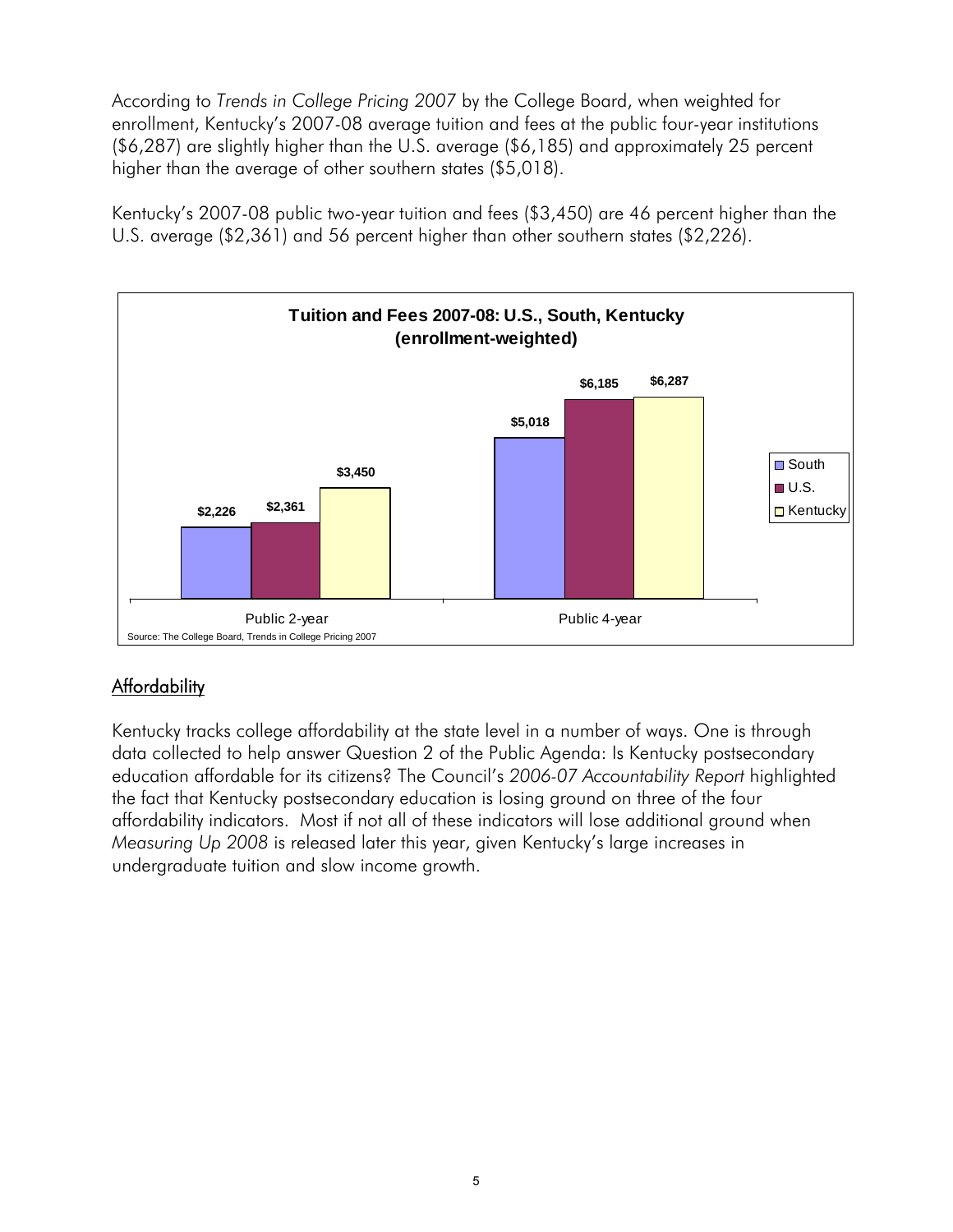|                                                     | Question 2: Is Kentucky postsecondary education affordable for its citizens?                                                                                                                                                                                               |                                                                                                                                            |  |  |  |  |  |
|-----------------------------------------------------|----------------------------------------------------------------------------------------------------------------------------------------------------------------------------------------------------------------------------------------------------------------------------|--------------------------------------------------------------------------------------------------------------------------------------------|--|--|--|--|--|
| Statewide Key Indicator                             | <b>Status</b>                                                                                                                                                                                                                                                              | Trend                                                                                                                                      |  |  |  |  |  |
| Affordability of college for<br>all families        | Losing ground: In 2006, Kentucky families<br>needed 26 percent of their incomes to cover one<br>year at KCTCS, 30 percent at a four-year public<br>university, and 61 percent at an independent<br>institution, up from 21 percent, 22 percent, and<br>52 percent in 2004. | Up 9 percentage points at<br>KCTCS, 9 percentage points<br>at four-year publics, and 17<br>percentage points at<br>independents from 2000. |  |  |  |  |  |
| Affordability of college for<br>low-income families | Losing ground: In 2006, Kentucky's poorest<br>families needed 24 percent of their incomes to<br>pay for one year of tuition at KCTCS, up from 20<br>percent in 2004.                                                                                                       | Up 10 percentage points<br>from 2000.                                                                                                      |  |  |  |  |  |
| State investment in need-<br>based financial aid    | Making progress: In 2006, state investment in<br>need-based financial aid was 42 percent of<br>federal Pell grant funding, up from 40 percent in<br>2004.                                                                                                                  | Up 9 percentage points from<br>2000.                                                                                                       |  |  |  |  |  |
| Average student loan debt                           | Losing ground: In 2006, the average student<br>borrowed \$3,210 for college, compared to<br>\$3,018 in 2004.                                                                                                                                                               | Down from \$3,327 in 2000.                                                                                                                 |  |  |  |  |  |

The Council also has been collecting student-level affordability data on a yearly basis from Kentucky postsecondary education institutions. These data allow the Council to look at factors affecting the total cost of attendance—room and board, books, transportation, and other college costs—as well as gain a better understanding of how students pay for college (such as institutional, state, and federal grant aid, savings, family contributions, student work, and loans). For full-time, resident undergraduates in 2007-08, tuition was only 20-40 percent of the total cost of attendance, ranging from \$13,942 at KCTCS to \$14,624 at the comprehensive universities, to \$18,423 at the research universities.

- 2004 Affordability Data The first year of data collected in 2004 suggested that for fulltime, resident undergraduate students, the cost of going to college was within a reasonable range of affordability. The biggest exception was independent students who generally do not receive as much state aid as dependent students. In addition, some dependent students in the lowest income quartile attending four-year public institutions were at the margins of affordability. At the request of the Council, all public institutions responded with additional need-based financial aid over the last several years to target these at-risk students.
- 2005-06 Affordability Data This past year, an additional year of affordability data was collected. Although the data have not been fully analyzed, it appears that the median net price and the out-of-pocket costs (cost of attendance minus all grants and loans) for selected income groups at various institutions may need closer attention over time, which points to continued demand for greater need-based aid to fill in affordability gaps. This appears to be particularly true for full-time and part-time independent students and students from families whose earnings put them slightly out of range for federal and state need-based aid.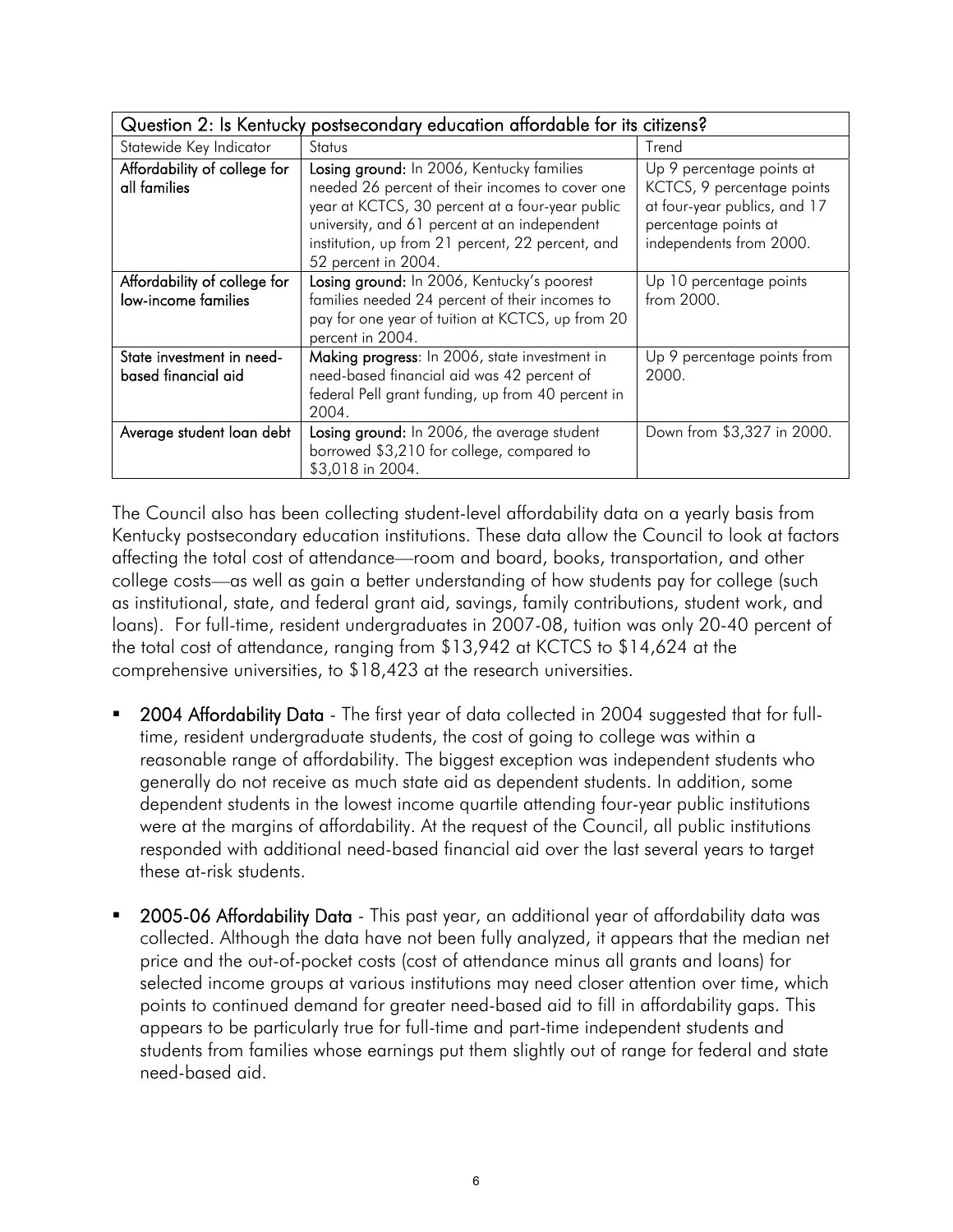Not surprisingly, KCTCS students had the lowest household incomes, with 75 percent earning under the state median family income. For full-time, resident undergraduate students, the median net price of \$5,952 (the cost of attendance reported by the institution for the student's financial aid package minus all grants) equaled 25 percent of the median family income (\$23,900) of enrolled students at KCTCS. This percent was significantly higher than most of the four-year public universities.

Systemwide, the data also suggest that even though 55 percent of full-time, resident students in 2005-06 did not borrow at all, the median yearly loan for the other 45 percent was approximately \$5,500. The top 5 percent of borrowers, representing close to 4,200 students, borrowed more than \$10,000 in just one year. The average annual loan amounts and the total amount borrowed by students need to be monitored closely.

During the first 10 years of reform, significant growth in state financial aid (e.g., KEES, CAP, etc.) helped with affordability by offsetting increases in tuition rates. However, slower growth in state and federal aid will increase the stress on college affordability moving forward.

Over the past several months, Council staff have worked with Dr. Sandy Baum, an economist and national expert on tuition policy and financial aid, to review issues related to access, affordability, and tuition policy in Kentucky.

### Access

Undergraduate enrollment in Kentucky's public postsecondary education system increased on average by 4 percent per year from FY97 to FY07. In order to stay on track to double the number of bachelor's degree holders in the Commonwealth by 2020, average enrollment needs to increase by approximately 3.3 percent over the next 12 years. The ten-year average increase at the public four-year institutions is 1.3 percent and 8.5 percent at KCTCS.

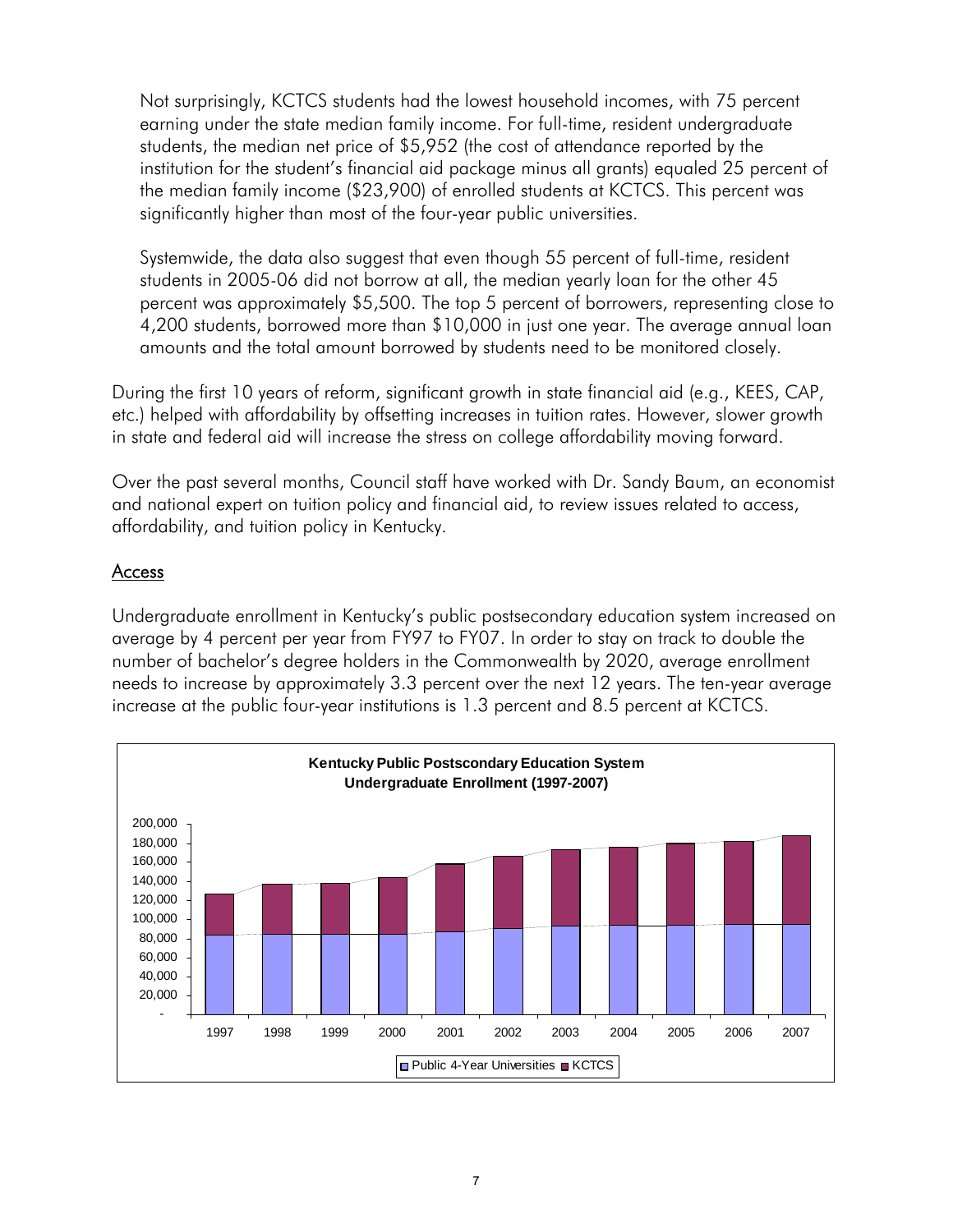Compared to the first five years of reform, enrollment growth has slowed considerably over the last five years. Systemwide, undergraduate enrollment increased at an average rate of 2.2 percent per year during the last five years versus 5.7 percent in the first five years. At the public four-year universities, undergraduate enrollment grew by 1.5 percent during the first five years and by 1.0 percent over the past five years. At KCTCS, undergraduate enrollment grew at a dramatic pace of 12.9 percent in the first five years and slowed considerably to an average of 4.1 percent over the past five years.

Crit Luallen, Auditor of Public Accounts, noted this slowing of enrollment growth in a briefing report released in late 2007, which concluded that large tuition increases over the last several years in Kentucky were "having a detrimental impact on the achievement of the 2020 postsecondary education goals." The report noted that since FY03, total full-time undergraduate resident enrollment in Kentucky's two-year and four-year institutions combined has actually decreased by nearly 900 students.

Trend data suggest that first-time, first-year enrollment at KCTCS appears to be particularly impacted by high tuition increases. First-time first-year enrollment decreased at KCTCS from 14,486 in fall 2000 to 10,319 in fall 2006, versus an increase at the public four-year universities from 14,717 in fall 2000 to 17,245 in 2006. The number of Pell recipients at the public postsecondary education institutions as a percent of enrollment declined from 35 percent in FY97 to 28 percent in FY06.

### Adequacy and Productivity

In the process of developing the new funding approach for the 2008-10 budget recommendation in 2007, the Council reviewed adequacy and productivity data generated by the National Center for Higher Education Management Systems (NCHEMS), a nationally recognized higher education consulting firm. These data highlighted the fact that as a public postsecondary education system, as well as by sector, Kentucky's bachelor's and associate degree production per FTE was relatively low compared with its total public funding levels. Similar patterns emerge at the institutional level when Kentucky institutions are compared to peer institutions from other states. Degree productivity concerns were also raised in the report published by the Kentucky Chamber of Commerce in 2007, also produced by consultants from NCHEMS.

The following data provide some context for understanding current productivity levels in the system and what will be required to double the number of bachelor's degree holders in the state by 2020.

- Kentucky public four-year institutions need to increase the production of college graduates by approximately 4.3 percent per year over the next 12 years.
- Over the past three years, Kentucky's public four-year institutions have averaged increases in bachelor's degrees conferred of approximately 4.0 percent per year, just slightly below the rate needed to achieve the 2020 goals.
- In FY07, Kentucky's public institutions granted 14,742 bachelor's degrees and will need to grant approximately 15,400 in FY08 to stay on track for 2020.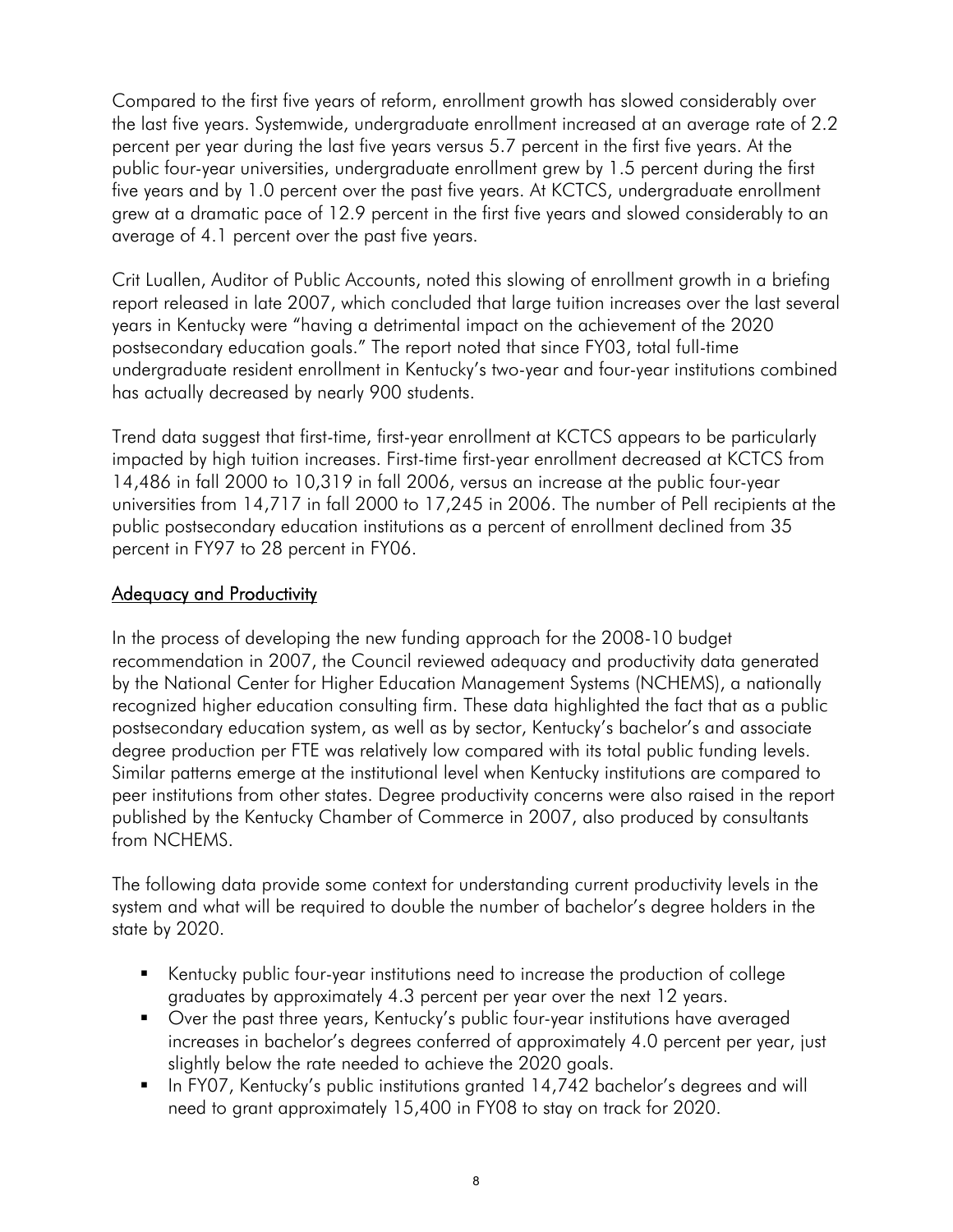- The number of minority bachelor's degrees across the system increased from 1,061 in FY98 to 1,676 in FY07.
- The average six-year graduation rate at the public four-year institutions increased from 36.6 percent in FY98 to 46.7 percent in FY06.
- The one-year retention rate for full-time degree seeking first-year students increased from 75.2 percent in FY99 to 78.5 percent in FY06.
- **Transfers from KCTCS to the public four-year institutions actually decreased slightly** from 3,644 in FY98 to 3,548 in FY07.
- **Three-year persistence rates at KCTCS increased from 47.3 percent in FY98 to 49.4** percent in FY07.
- The number of associate degrees granted at KCTCS increased from 3,760 in FY01 to 6,481 in FY07.
- The number of certificates and diplomas granted at KCTCS increased from 3,448 in FY01 to 14,489 in FY07.
- Combined extramural research and development expenditures at UK and UofL increased from \$117.3 million in FY98 to \$309.7 million, a growth of 164 percent.

These data, along with other data on adequacy and productivity, highlight the delicate balance required to move forward with a system that is affordable, accessible, adequately funded, and highly productive. Achieving the aggressive reform goals outlined in House Bill 1 by 2020 will require Kentucky's public postsecondary education system to maximize the use of current resources with the recognition that significant additional resources from the General Fund, tuition, endowment, research, and other sources will be needed.

## Summary of Proposed and Staff Recommended 2008-09 Tuition and Mandatory Fee Rates

Attachment A provides a complete listing of the recommended tuition and mandatory fee charges for all students including undergraduate resident and nonresident students, graduate students, nonresident exceptions, and rates for online courses where applicable.

A summary of the recommended annual tuition and mandatory fees for **undergraduate** resident students follows:

| Institution   | 2007-08 | Institution |          | %        | Staff       | \$       | %        |
|---------------|---------|-------------|----------|----------|-------------|----------|----------|
|               |         | Proposed    | Increase | Increase | Recommended | Increase | Increase |
| <b>EKU</b>    | \$5,682 | \$6,138     | \$456    | 8.0%     | \$6,080     | \$398    | 7.0%     |
| <b>KSU</b>    | \$5,320 | \$5,746     | \$426    | 8.0%     | \$5,692     | \$372    | 7.0%     |
| MoSU          | \$5,280 | \$5,670     | \$390    | 7.4%     | \$5,670     | \$390    | 7.4%     |
| MuSU          | \$5,418 | \$5,748     | \$330    | 6.1%     | \$5,748     | \$330    | 6.1%     |
| <b>NKU</b>    | \$5,952 | \$6,528     | \$576    | 9.7%     | \$6,458     | \$506    | 8.5%     |
| <b>WKU</b>    | \$6,416 | \$6,984     | \$568    | 9.0%     | \$6,930     | \$514    | 8.0%     |
| <b>UK (L)</b> | \$7,096 | \$7,736     | \$640    | 9.0%     | \$7,736     | \$640    | 9.0%     |
| UK (U)        | \$7,302 | \$7,960     | \$658    | 9.0%     | \$7,960     | \$658    | 9.0%     |
| UofL          | \$6,940 | \$7,564     | \$624    | 9.0%     | \$7,564     | \$624    | 9.0%     |
| <b>KCTCS</b>  | \$3,450 | \$3,900     | \$450    | 13.0%    | \$3,630     | \$180    | 5.2%     |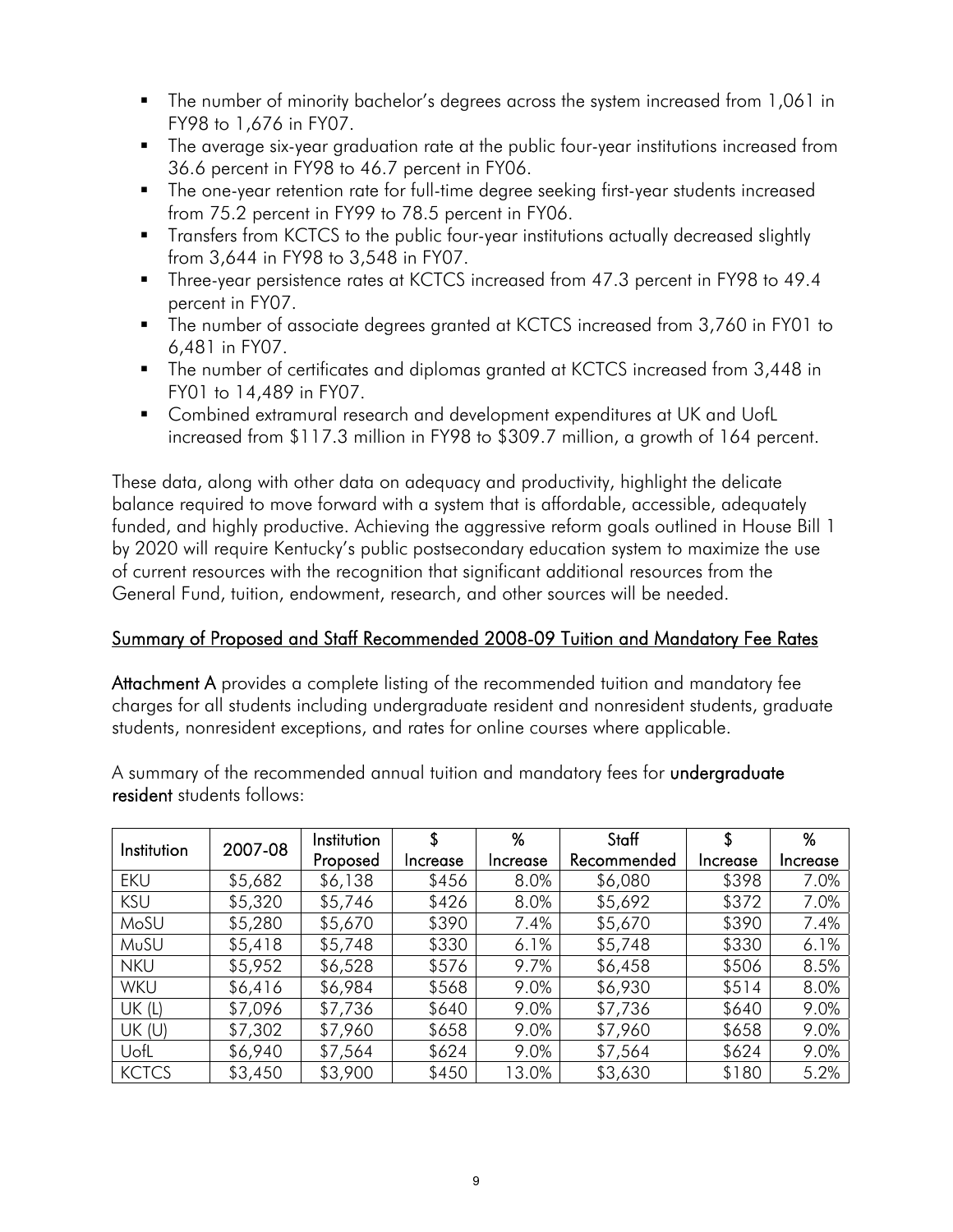| Institution  | 2007-08  | Institution | S        | %        | Staff       | \$       | %        |
|--------------|----------|-------------|----------|----------|-------------|----------|----------|
|              |          | Proposed    | Increase | Increase | Recommended | Increase | Increase |
| EKU          | \$15,382 | \$16,612    | \$1,230  | 8.0%     | \$16,612    | \$1,230  | 8.0%     |
| <b>KSU</b>   | \$12,490 | \$13,490    | \$1,000  | 8.0%     | \$13,490    | \$1,000  | 8.0%     |
| MoSU         | \$13,340 | \$14,742    | \$1,402  | 10.5%    | \$14,742    | \$1,402  | 10.5%    |
| MuSU         | \$14,718 | \$15,612    | \$894    | 6.1%     | \$15,612    | \$894    | 6.1%     |
| <b>NKU</b>   | \$10,776 | \$11,952    | \$1,176  | 10.9%    | \$11,952    | \$1,176  | 10.9%    |
| <b>WKU</b>   | \$15,470 | \$16,728    | \$1,258  | 8.1%     | \$16,728    | \$1,258  | 8.1%     |
| UK(L)        | \$14,896 | \$15,884    | \$988    | $6.6\%$  | \$15,884    | \$988    | 6.6%     |
| UK(U)        | \$15,094 | \$16,096    | \$1,002  | $6.6\%$  | \$16,096    | \$1,002  | 6.6%     |
| UofL         | \$17,734 | \$18,354    | \$620    | 3.5%     | \$18,354    | \$620    | 3.5%     |
| <b>KCTCS</b> | \$10,350 | \$11,700    | \$1,350  | 13.0%    | \$11,700    | \$1,350  | 13.0%    |

A summary of the annual tuition and mandatory fees for undergraduate nonresident students follows:

In order to provide additional financial flexibility to Kentucky's public postsecondary education institutions in this difficult budget and economic climate, the Council staff recommends approval of the rates for nonresident undergraduate students, graduate students, first-professional students, online courses, and various nonresident undergraduate exception rates that were proposed by the institutional governing boards. A complete listing of all Budget and Finance Policy Group recommended rates is included in Attachment A.

A summary of institution tuition proposals is included in each institution's action item.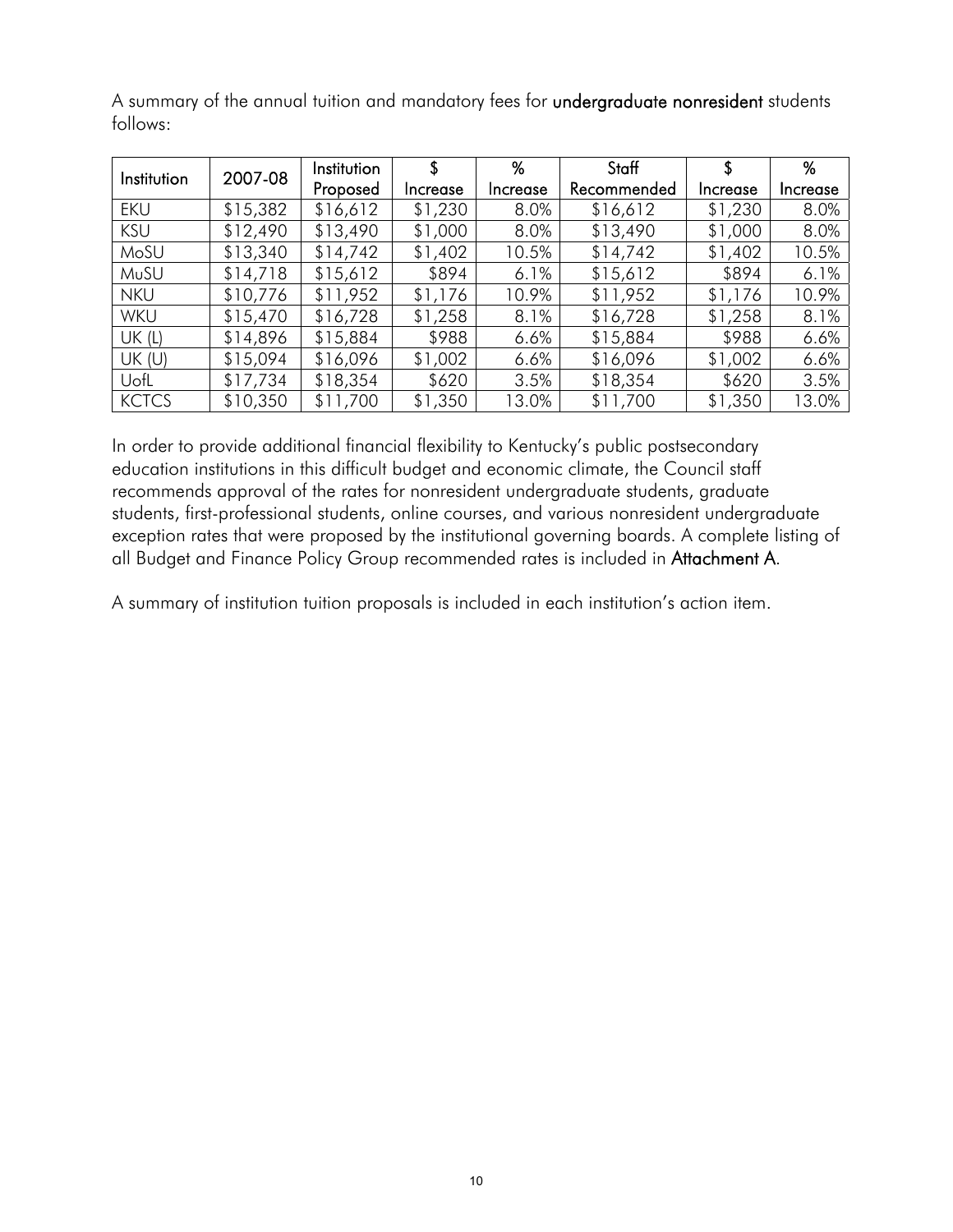# Summary of Proposed Use of 2008-09 Tuition and Mandatory Fee Funding Increases

| Institution  | Planned Use of Additional Tuition and Mandatory Fee Funding                                          |
|--------------|------------------------------------------------------------------------------------------------------|
| <b>EKU</b>   | Financial aid, work study, and graduate assistantship increases.<br>٠                                |
|              | Salary improvement pool and increase in benefit costs.<br>٠                                          |
|              | Fixed cost increases.<br>٠                                                                           |
|              | Summer school increases.<br>٠                                                                        |
|              | Strategic initiatives.<br>٠                                                                          |
| <b>KSU</b>   | Support instructional programs.<br>$\blacksquare$                                                    |
| MoSU         | Utilities increases.<br>٠                                                                            |
|              | Debt service for the Student Recreation Center.<br>٠                                                 |
|              | Scholarship and tuition waiver increases.<br>٠                                                       |
|              | Contracts, leases, and insurance increases.<br>٠                                                     |
|              | Employee salary increases.                                                                           |
| MuSU         | Staff (hourly) compensation and minimum wage increase.<br>٠                                          |
|              | Salaries/flat \$400 per employee; equity adjustments, promotions and awards, fringe<br>٠             |
|              | benefits, FICA, retirement, and health insurance.                                                    |
|              | Utilities.<br>٠                                                                                      |
|              | Women's athletics Title IX.<br>٠                                                                     |
|              | Other institutional priorities and fixed costs.<br>٠                                                 |
| <b>NKU</b>   | Scholarships and financial aid.<br>٠                                                                 |
|              | New universitywide information system.<br>٠                                                          |
|              | Fixed cost increases.                                                                                |
|              | Student success and advising.<br>٠                                                                   |
|              | M&O and debt service for new student union, debt service for new parking garage, and<br>٠            |
|              | M&O for special events center.                                                                       |
|              | Additional faculty in high-demand areas.<br>٠                                                        |
| WKU          | Unavoidable cost increases (e.g., KERS rates, utilities, contracts, insurance premiums).<br>٠        |
|              | Strategic initiatives (e.g., financial aid, library materials, faculty and staff compensation).<br>٠ |
|              | Other campus policies.<br>٠                                                                          |
| UK           | Faculty compensation market catch-up adjustments (effective 1/1/08).<br>٠                            |
|              | "Fighting Fund" to retain faculty and research assistants.<br>٠                                      |
|              | Faculty promotions and health insurance benefits.<br>٠                                               |
|              | Scholarships.<br>٠                                                                                   |
|              | Tuition revenue dedicated to colleges for enrollment expansion programs.<br>٠                        |
|              | Operating expenses.<br>٠                                                                             |
| UofL         | Inflationary/fixed cost increases.<br>٠                                                              |
|              | Hire 20 new research faculty through Strategic Research Initiative program.                          |
|              | Additional student financial aid and graduate fellowships.                                           |
|              | Operating costs for the Center for Predictive Medicine/Bio-Safety Lab III.                           |
|              | Faculty and staff compensation and increase in employee health insurance premiums.                   |
| <b>KCTCS</b> | Need-based financial aid.                                                                            |
|              | Employee fringe benefits and faculty promotions.                                                     |
|              | Utilities and facility insurance.                                                                    |
|              | Plan for a Competitive Commonwealth (initial implementation)                                         |
|              | Need for high-growth, high-wage jobs.<br>O                                                           |
|              | Improving transfer.<br>$\circ$                                                                       |
|              | Providing remedial and developmental education.<br>$\circ$                                           |
|              | Protecting access to quality programs.<br>O                                                          |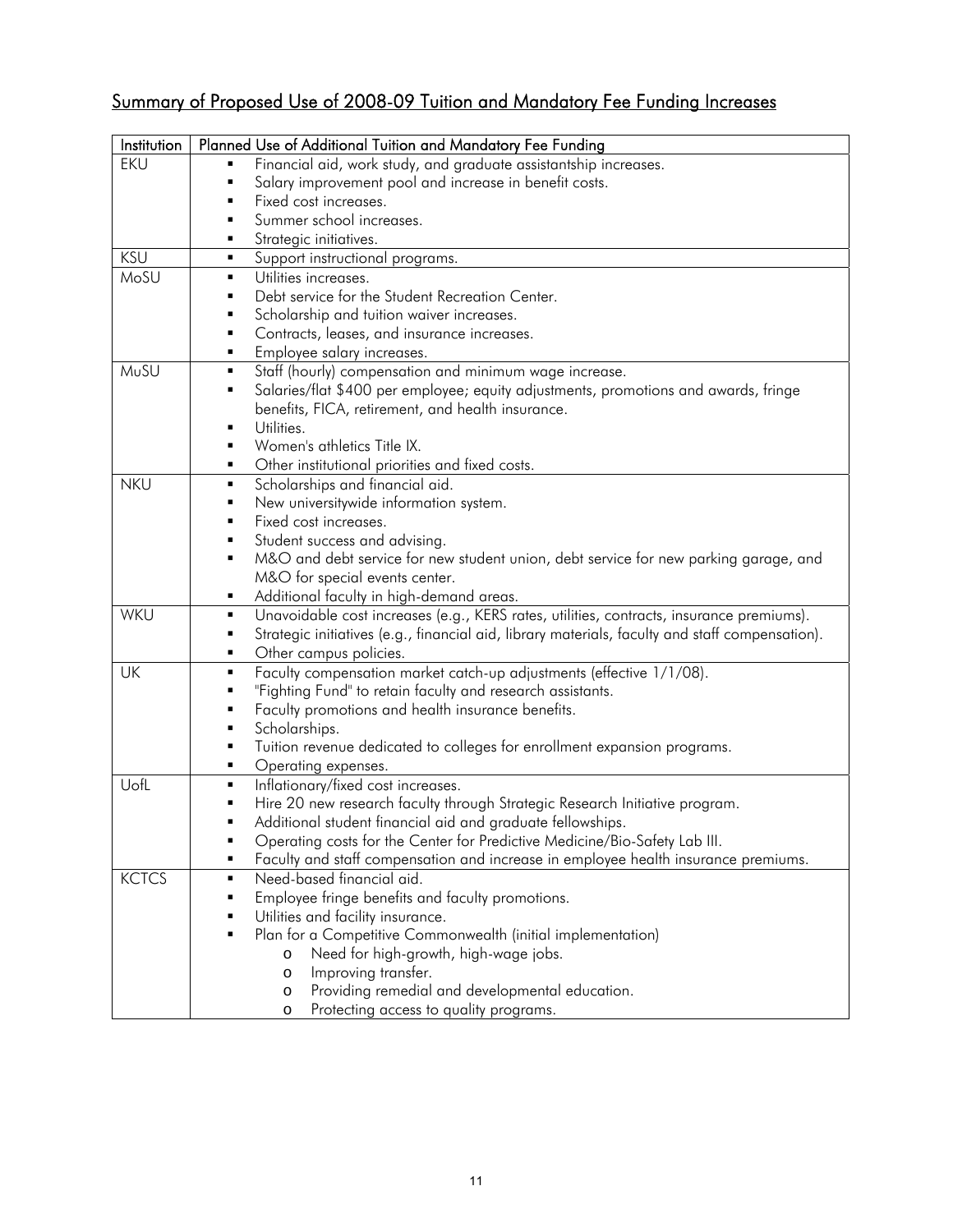# Summary of Student Financial Aid Features of 2008-09 Tuition Proposals and Hearings

| Institution  | Student Financial Aid                                                                                                                                       |
|--------------|-------------------------------------------------------------------------------------------------------------------------------------------------------------|
| <b>EKU</b>   | All awards will increase relative to the increase in tuition for 2008-09. Approximately \$1                                                                 |
|              | million will be added to need-based financial aid in 2008-09, including \$500,000 in                                                                        |
|              | merit funds not expended in 2007-08 transferred to need-based programs.                                                                                     |
|              | In addition, the need-based grants included in EKU's Beacon Program will be revamped<br>٠                                                                   |
|              | to include a sliding scale and a higher cap, thus becoming more effective in filling the                                                                    |
|              | financial gap on a last-dollar basis.                                                                                                                       |
| <b>KSU</b>   | Merit-based and need-based awards will be increased proportionate to the increase in<br>٠                                                                   |
|              | tuition.                                                                                                                                                    |
| MoSU         | Additional tuition revenue will be used to fully cover the increase in tuition and housing<br>٠                                                             |
|              | rates for 2008-09 for all existing and new full scholarship students and to fund increases                                                                  |
|              | in the Eagle Access Scholarships.                                                                                                                           |
|              | Eagle Access is a gap scholarship implemented in 2007-08 to cover total cost of<br>٠                                                                        |
|              | attendance for students below 120 percent of poverty level.                                                                                                 |
| MuSU         | Approximately 33 percent of new revenue generated from the 6 percent tuition increase<br>٠                                                                  |
|              | will support MuSU merit-based and need-based financial aid programs.<br>٠                                                                                   |
|              | Although the majority of the aid will go to merit and other programs, additional funding<br>will be set aside in MuSU's need-based Racer Advantage program. |
| <b>NKU</b>   | NKU is increasing funding for scholarships and financial aid in 2008-09 by \$1.3 million,<br>٠                                                              |
|              | a 12 percent increase from 2007-08 funding.                                                                                                                 |
|              | Highlights include:<br>٠                                                                                                                                    |
|              | A 15 percent increase in planned expenditures on need-based aid in 2008-09.<br>O                                                                            |
|              | A continued commitment to the Northern Difference Grant Program to protect<br>O                                                                             |
|              | access for Pell Grant eligible students.                                                                                                                    |
|              | Continued funding for the Holmes/Newport Grant program targeted at Pell<br>O                                                                                |
|              | eligible students in two urban high schools in NKU's region.                                                                                                |
|              | A 29 percent increase in funding for the Educational Diversity Scholarships.<br>O                                                                           |
| WKU          | Institutionally funded scholarships and fellowships, which include full tuition and fees, will<br>٠                                                         |
|              | be increased to offset any increase in tuition and fees effective fall 2008.                                                                                |
|              | It is anticipated that the scholarships and grants-in-aid budgets will increase by over \$3.2<br>٠                                                          |
|              | million.                                                                                                                                                    |
|              | WKU identifies scholarships as merit-based even if recipients meet the Pell-eligible                                                                        |
|              | criteria.                                                                                                                                                   |
|              | The only specific need-based scholarship at WKU is the Top It Off scholarship, which<br>٠                                                                   |
|              | pays the shortfall between tuition, housing, and meals after all other sources of aid have                                                                  |
| <b>UK</b>    | been considered.<br>Additional \$2.2M for undergraduate scholarships.<br>٠                                                                                  |
|              | Additional \$1M from the General Assembly for the Robinson Scholars Program, as well                                                                        |
|              | as the new Catalyst Scholarships and UK One-Year Grants, which are both need-based.                                                                         |
| UofL         | Each year UofL budgets a financial aid escalator for institutional merit-based and need-<br>٠                                                               |
|              | based financial aid programs. This amount normally equals the same percentage as the                                                                        |
|              | tuition rate increase. For the FY 2008-09 operating budget that amount is \$3,324,600.                                                                      |
|              | UofL has budgeted \$850,000 of new institutional funds to cover the second year of<br>٠                                                                     |
|              | implementation of the Cardinal Covenant Program.                                                                                                            |
|              | In a recent NCHEMS study, it was reported that UofL spends proportionately more on<br>٠                                                                     |
|              | student financial aid from its General Fund than does its CPE-approved benchmark                                                                            |
|              | institutions.                                                                                                                                               |
| <b>KCTCS</b> | \$2.5 million for institutional need-based aid programs that fill the gap between federal<br>٠                                                              |
|              | and state aid programs.                                                                                                                                     |

Staff preparation by John Hayek, Bill Payne, Ron Carson, Jonathan Thompson And Other Members of the Council's Senior Leadership Team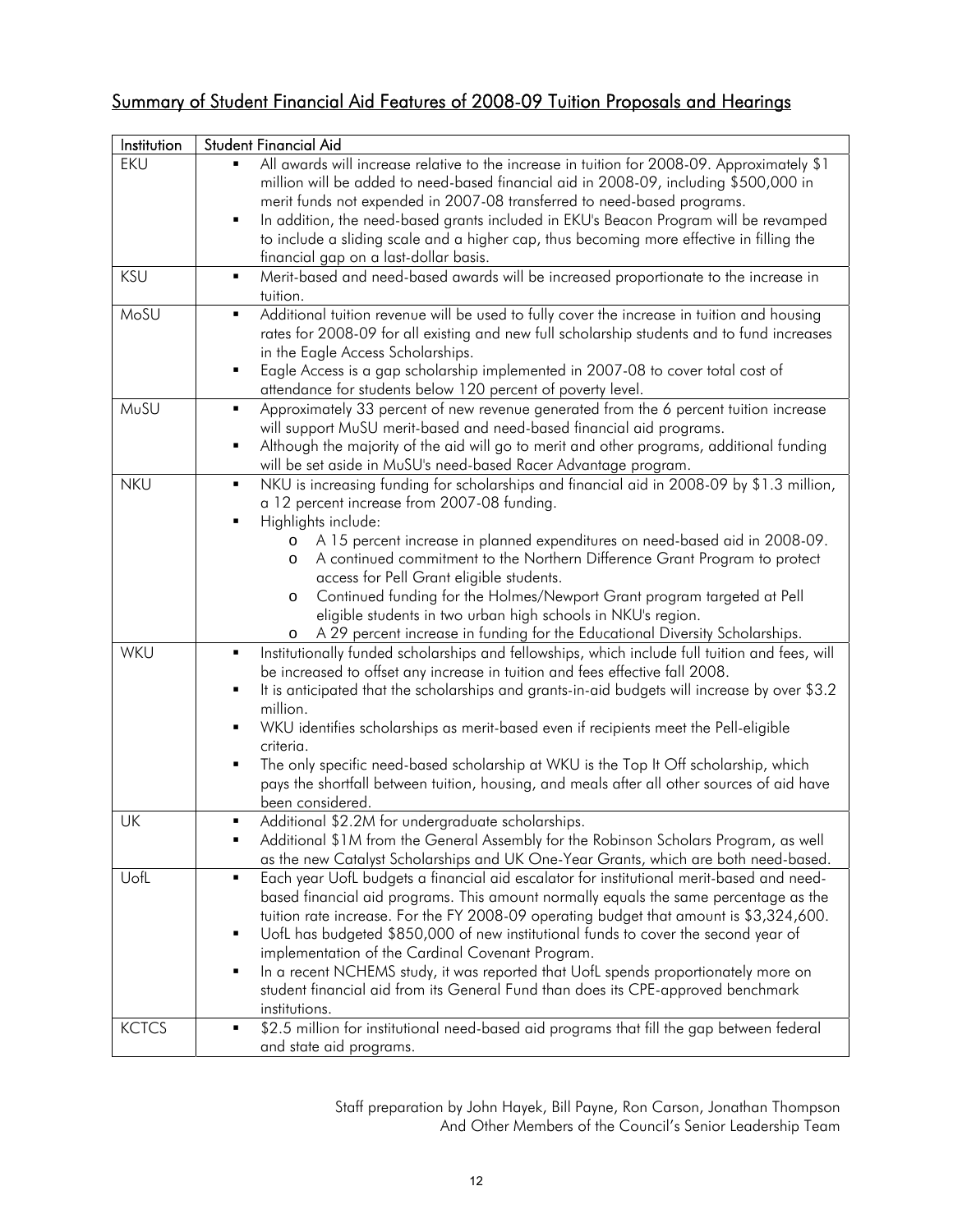|                                                                                                                                                                                                                                                                                                           | Fall<br>2008<br>Rates | Spring<br>2009<br>Rates | Annual<br>2008-09<br>Rates | <b>Summer</b><br>2009<br>Rates |
|-----------------------------------------------------------------------------------------------------------------------------------------------------------------------------------------------------------------------------------------------------------------------------------------------------------|-----------------------|-------------------------|----------------------------|--------------------------------|
| <b>Eastern Kentucky University</b>                                                                                                                                                                                                                                                                        |                       |                         |                            |                                |
| <b>Undergraduate</b>                                                                                                                                                                                                                                                                                      |                       |                         |                            |                                |
| Resident                                                                                                                                                                                                                                                                                                  |                       |                         |                            |                                |
| Full-time                                                                                                                                                                                                                                                                                                 | 3,040                 | 3,040                   | 6,080                      | 3.040                          |
| Per Credit Hour                                                                                                                                                                                                                                                                                           | 253.33                | 253.33                  |                            | 253.33                         |
| Nonresident                                                                                                                                                                                                                                                                                               |                       |                         |                            |                                |
| Full-time                                                                                                                                                                                                                                                                                                 | 8,306                 | 8,306                   | 16,612                     | 8.171                          |
| Per Credit Hour                                                                                                                                                                                                                                                                                           | 680.92                | 680.92                  |                            | 680.92                         |
| Nonresident - Targeted Areas                                                                                                                                                                                                                                                                              |                       |                         |                            |                                |
| Full-time                                                                                                                                                                                                                                                                                                 | 4,798                 | 4,798                   | 9,596                      | 4.798                          |
| Per Credit Hour                                                                                                                                                                                                                                                                                           | 399.83                | 399.83                  |                            | 399.83                         |
| Online Programs**                                                                                                                                                                                                                                                                                         |                       |                         |                            |                                |
| Justice and Safety Online Courses (per credit hour)                                                                                                                                                                                                                                                       | 350                   | 350                     |                            | 350                            |
| Other Online Courses (per credit hour)                                                                                                                                                                                                                                                                    | 295                   | 295                     |                            | 295                            |
| **Subject to slight modification                                                                                                                                                                                                                                                                          |                       |                         |                            |                                |
| <b>Graduate</b>                                                                                                                                                                                                                                                                                           |                       |                         |                            |                                |
| Resident                                                                                                                                                                                                                                                                                                  |                       |                         |                            |                                |
| Full-time                                                                                                                                                                                                                                                                                                 | 3.316                 | 3.316                   | 6.632                      | 3.316                          |
| Per Credit Hour                                                                                                                                                                                                                                                                                           | 368.44                | 368.44                  |                            | 368.44                         |
| Nonresident                                                                                                                                                                                                                                                                                               |                       |                         |                            |                                |
| Full-time                                                                                                                                                                                                                                                                                                 | 9.093                 | 9.093                   | 18.186                     |                                |
| Per Credit Hour                                                                                                                                                                                                                                                                                           | 1,010.33              | 1,010.33                |                            | 1,010.33                       |
| Full-time - Incentive Grant Counties                                                                                                                                                                                                                                                                      | 5,185                 | 5,185                   | 10,370                     | 5,185                          |
| Per Credit Hour - Incentive Grant Counties                                                                                                                                                                                                                                                                | 576.11                | 576.11                  |                            | 576.11                         |
| Online Programs **                                                                                                                                                                                                                                                                                        |                       |                         |                            |                                |
| Justice and Safety Online Courses (per credit hour)                                                                                                                                                                                                                                                       | 500                   | 500                     |                            | 500                            |
| Other Online Courses (per credit hour)                                                                                                                                                                                                                                                                    | 410                   | 410                     |                            | 410                            |
| **Subject to slight modification                                                                                                                                                                                                                                                                          |                       |                         |                            |                                |
| <b>Kentucky Community and Technical College System (KCTCS)</b>                                                                                                                                                                                                                                            |                       |                         |                            |                                |
| Resident                                                                                                                                                                                                                                                                                                  |                       |                         |                            |                                |
| Full-time                                                                                                                                                                                                                                                                                                 | 1,815                 | 1,815                   | 3,630                      |                                |
| Per Credit hour                                                                                                                                                                                                                                                                                           | 121                   | 121                     |                            | 121                            |
| Nonresident - Contiguous Counties                                                                                                                                                                                                                                                                         |                       |                         |                            |                                |
| Full-time                                                                                                                                                                                                                                                                                                 | 2,340                 | 2,340                   | 4,680                      |                                |
| Per Credit hour                                                                                                                                                                                                                                                                                           | 156                   | 156                     |                            | 156                            |
| Nonresident - Other                                                                                                                                                                                                                                                                                       |                       |                         |                            |                                |
| Full-time                                                                                                                                                                                                                                                                                                 | 5,850                 | 5,850                   | 11,700                     |                                |
| Per Credit hour                                                                                                                                                                                                                                                                                           | 390                   | 390                     |                            | 390                            |
| The weighted average (weighted by enrollment) of the Nonresident Contiguous Counties rate and the Nonresident Other rate is \$343<br>Note:<br>per credit hour, 2.84 times the resident rate of \$121 per credit hour. Thus it exceeds the CPE policy requirement of 1.75 times that of the resident rate. |                       |                         |                            |                                |
| <b>Kentucky State University</b>                                                                                                                                                                                                                                                                          |                       |                         |                            |                                |
| <b>Undergraduate</b>                                                                                                                                                                                                                                                                                      |                       |                         |                            |                                |
| Resident                                                                                                                                                                                                                                                                                                  |                       |                         |                            |                                |
| Full-time                                                                                                                                                                                                                                                                                                 | 2,846                 | 2,846                   | 5,692                      |                                |
| Per Credit Hour                                                                                                                                                                                                                                                                                           | 190                   | 190                     |                            | 190                            |

| nesiuent                      |       |       |        |     |
|-------------------------------|-------|-------|--------|-----|
| Full-time                     | 2,846 | 2,846 | 5,692  |     |
| Per Credit Hour               | 190   | 190   |        | 190 |
| Nonresident                   |       |       |        |     |
| Full-time                     | 6,745 | 6,745 | 13,490 |     |
| Per Credit Hour               | 455   | 455   |        | 455 |
| Nonresident-Targeted Counties |       |       |        |     |
| Full-time                     | 5,027 | 5,027 | 10,054 |     |
| Per Credit Hour               | 335   | 335   |        | 335 |
| Nonresident-Legacy            |       |       |        |     |
| Full-time                     | 5,027 | 5,027 | 10,054 |     |
| Per Credit Hour               | 335   | 335   |        | 335 |
| Online Programs               |       |       |        |     |
| Per Credit Hour               | 260   | 260   |        | 260 |
| <b>Graduate</b>               |       |       |        |     |
| Resident                      |       |       |        |     |
| Full-time                     | 2,925 | 2,925 | 5,850  |     |
| Per Credit Hour               | 325   | 325   |        | 325 |
| Nonresident                   |       |       |        |     |
| Full-time                     | 6,840 | 6,840 | 13,680 |     |
| Per Credit Hour               | 760   | 760   |        | 760 |
| <b>Online Programs</b>        |       |       |        |     |
| Per Credit Hour               | 325   | 325   |        | 325 |
|                               |       |       |        |     |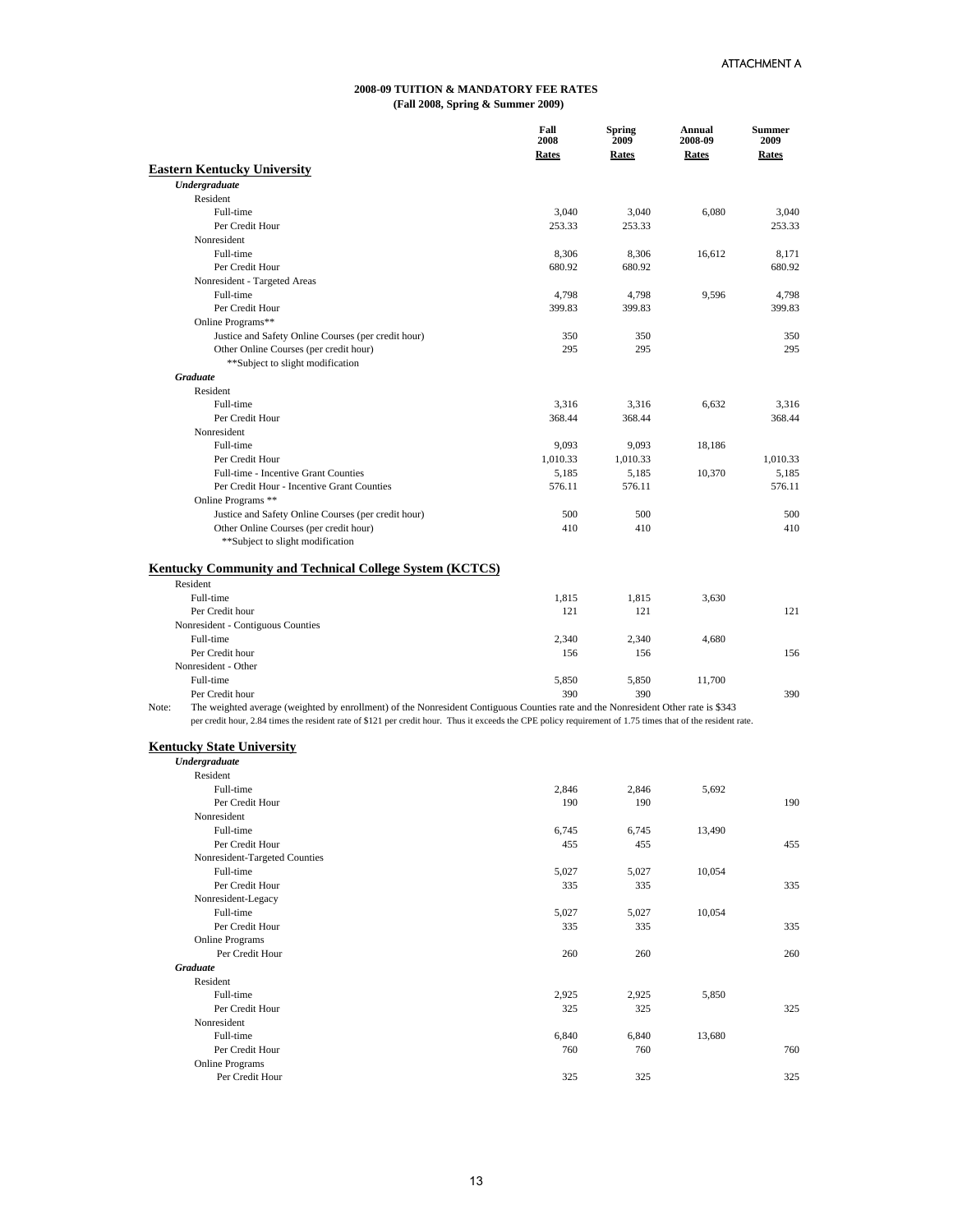|                                            | Fall<br>2008<br>Rates | <b>Spring</b><br>2009<br>Rates | Annual<br>2008-09<br>Rates | <b>Summer</b><br>2009<br>Rates |
|--------------------------------------------|-----------------------|--------------------------------|----------------------------|--------------------------------|
| <b>Morehead State University</b>           |                       |                                |                            |                                |
| Undergraduate                              |                       |                                |                            |                                |
| Resident                                   |                       |                                |                            |                                |
| Full-time (enrolled with 15 credit hours)1 | 2,835                 | 2,835                          | 5,670                      |                                |
| Per Credit Hour (1 - 12 hours)             | 225                   | 225                            |                            | 225                            |
| Per Credit Hour (hours 13 and above)       | 45                    | 45                             |                            |                                |
| Nonresident                                |                       |                                |                            |                                |
| Full-time (enrolled with 15 credit hours)1 | 7.371                 | 7.371                          | 14,742                     |                                |
| Per Credit Hour (1 - 12 hours)             | 585                   | 585                            |                            | 585                            |
| Per Credit Hour (hours 13 and above)       |                       |                                |                            |                                |
| Nonresident -Targeted Counties             |                       |                                |                            |                                |
| Full-time (enrolled with 15 credit hours)1 | 3,543                 | 3,543                          | 7,086                      |                                |
| Per Credit Hour (1 - 12 hours)             | 281                   | 281                            |                            | 281                            |
| Per Credit Hour (hours 13 and above)       | 56                    | 56                             |                            |                                |
| Online Programs                            |                       |                                |                            |                                |
| Per Credit Hour (1 - 12 hours)             | 281                   | 281                            |                            | 281                            |
| Per Credit Hour (hours 13 and above)       | 56                    | 56                             |                            |                                |
| <b>Graduate</b>                            |                       |                                |                            |                                |
| Resident                                   |                       |                                |                            |                                |
| Per Credit Hour                            | 338                   | 338                            |                            | 338                            |
| Nonresident                                |                       |                                |                            |                                |
| Per Credit Hour                            | 878                   | 878                            |                            | 878                            |
| <b>Online Programs</b>                     |                       |                                |                            |                                |
| Per Credit Hour                            | 422                   | 422                            |                            | 422                            |

1 Full-time status is achieved for undergraduate students when enrolled for 12 credit hours. Full-time comparison rates are shown above for an undergraduate enrolled in 15 credit hours which is the average hours needed each fall/spring to complete a baccalaureate degree program in four years. Full-time students are assessed on a per credit hour basis with the first 12 hours assessed at the full per credit hour rate and all hours above 12 discounted by 80 percent.

#### **Murray State University**

| Undergraduate                               |          |          |        |          |
|---------------------------------------------|----------|----------|--------|----------|
| Resident                                    |          |          |        |          |
| Full-time                                   | 2,874    | 2,874    | 5,748  |          |
| Per Credit Hour                             | 239.50   | 239.50   |        | 239.50   |
| Nonresident                                 |          |          |        |          |
| Full-time                                   | 7,806    | 7,806    | 15,612 |          |
| Per Credit Hour                             | 650.50   | 650.50   |        | 650.50   |
| (WEB Courses 130% Resident) Per credit hour | 301      | 301      |        | 301      |
| <b>Graduate</b>                             |          |          |        |          |
| Resident                                    |          |          |        |          |
| Full-time                                   | 3,262.50 | 3,262.50 | 6,525  |          |
| Per Credit Hour                             | 362.50   | 362.50   |        | 362.50   |
| Nonresident                                 |          |          |        |          |
| Full-time                                   | 9,175.50 | 9,175.50 | 18,351 |          |
| Per Credit Hour                             | 1.019.50 | 1,019.50 |        | 1,019.50 |
| (WEB Courses 130% Resident) Per credit hour | 462.25   | 462.25   |        | 462.25   |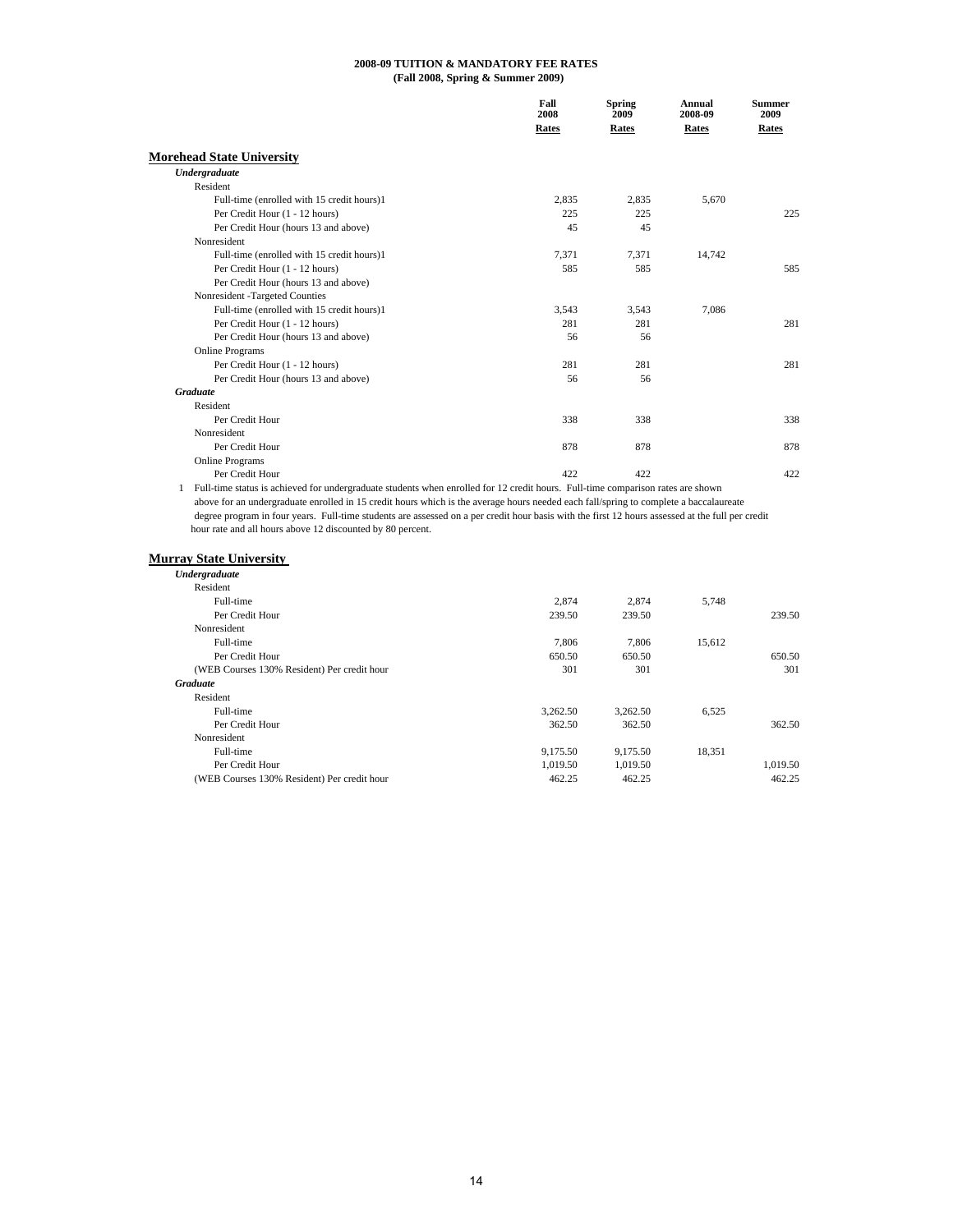|                                                       | Fall<br>2008<br><b>Rates</b> | <b>Spring</b><br>2009<br><b>Rates</b> | Annual<br>2008-09<br>Rates | <b>Summer</b><br>2009<br>Rates |
|-------------------------------------------------------|------------------------------|---------------------------------------|----------------------------|--------------------------------|
| <b>Northern Kentucky University</b>                   |                              |                                       |                            |                                |
| <b>Undergraduate</b>                                  |                              |                                       |                            |                                |
| Resident 1                                            |                              |                                       |                            |                                |
| Full-time (12-16 credit hours)                        | 3,264                        | 3,264                                 | 6,528                      |                                |
| Per Credit Hour                                       | 272                          | 272                                   |                            | 272                            |
| Nonresident 1                                         |                              |                                       |                            |                                |
| Full-time (12-16 credit hours)                        | 5,976                        | 5,976                                 | 11,952                     |                                |
| Per Credit Hour                                       | 498                          | 498                                   |                            | 498                            |
| Metro                                                 |                              |                                       |                            |                                |
| Full-time (12-16 credit hours)                        | 5,496                        | 5,496                                 | 10,992                     |                                |
| Per Credit Hour                                       | 458                          | 458                                   |                            | 458                            |
| Nonresident & Resident - PACE Program                 |                              |                                       |                            |                                |
| Full-time                                             | N/A                          | N/A                                   | N/A                        |                                |
| Per Credit Hour                                       | 292                          | 292                                   |                            | 292                            |
| Nonresident - Indiana Rate                            |                              |                                       |                            |                                |
| Full-time (12-16 credit hours)                        | 3,600                        | 3,600                                 | 7,200                      |                                |
| Per Credit Hour                                       | 300                          | 300                                   |                            | 300                            |
| Resident and Nonresident Online 2                     |                              |                                       |                            |                                |
| Per Credit Hour                                       | 302                          | 302                                   |                            | 302                            |
| <b>Graduate</b>                                       |                              |                                       |                            |                                |
| Resident                                              |                              |                                       |                            |                                |
| Per Credit Hour                                       | 369                          | 369                                   | N/A                        | 369                            |
| Nonresident                                           |                              |                                       |                            |                                |
| Per Credit Hour                                       | 649                          | 649                                   | N/A                        | 649                            |
| Metro - Nonresident                                   |                              |                                       |                            |                                |
| Per Credit Hour                                       | 489                          | 489                                   | N/A                        | 489                            |
| Nonresident & Resident - Online                       |                              |                                       |                            |                                |
| Per Credit Hour                                       | 399                          | 399                                   |                            | 399                            |
| <b>Business</b>                                       |                              |                                       |                            |                                |
| Resident                                              |                              |                                       |                            |                                |
| Per Credit Hour                                       | 436                          | 436                                   | N/A                        | 436                            |
| Nonresident                                           |                              |                                       |                            |                                |
| Per Credit Hour                                       | 767                          | 767                                   | N/A                        | 767                            |
| Metro - Nonresident                                   |                              |                                       |                            |                                |
|                                                       |                              |                                       |                            |                                |
| Per Credit Hour                                       | 537                          | 537                                   | N/A                        | 537                            |
| Executive Leadership & Organizational Change (ELOC) 3 | N/A                          | N/A                                   | 24,950                     |                                |
| Law                                                   |                              |                                       |                            |                                |
| Resident                                              |                              |                                       |                            |                                |
| Full-time                                             | 6,672                        | 6,672                                 | 13,344                     |                                |
| Per Credit Hour                                       | 556                          | 556                                   |                            | 556                            |
| Nonresident                                           |                              |                                       |                            |                                |
| Full-time                                             | 14,556                       | 14,556                                | 29,112                     |                                |
| Per Credit Hour                                       | 1,213                        | 1,213                                 |                            | 1,213                          |
| Metro - Nonresident                                   |                              |                                       |                            |                                |
| Full-time                                             | 10,992                       | 10,992                                | 21,984                     |                                |
| Per Credit Hour                                       | 916                          | 916                                   |                            | 916                            |
| <b>Education Doctorate</b>                            |                              |                                       |                            |                                |
| Resident                                              | N/A                          | N/A                                   | 9,600                      | N/A                            |
| Nonresident                                           | N/A                          | N/A                                   | 18,000                     | N/A                            |
| Metro                                                 | N/A                          | N/A                                   | 12,000                     | N/A                            |

Notes:

1 Undergraduate students enrolling in more than 16 credit hours will receive a 50% discount on the per credit hour rate for each credit hour 17 and above.

2 Full-time students who are taking an online course as part of their full-time course load will be charged the online per credit hour rate differential for those hours. NKU currently charges an additional \$20 per credit hour (in addition to the tuition rate) for online classes. The change from a fee to a tuition rate allows for the charge to be covered by employer reimbursement programs (when provided).

3 The rate is for the entire two-year program. In FY 2008-09 ELOC will provide an international study abroad opportunity.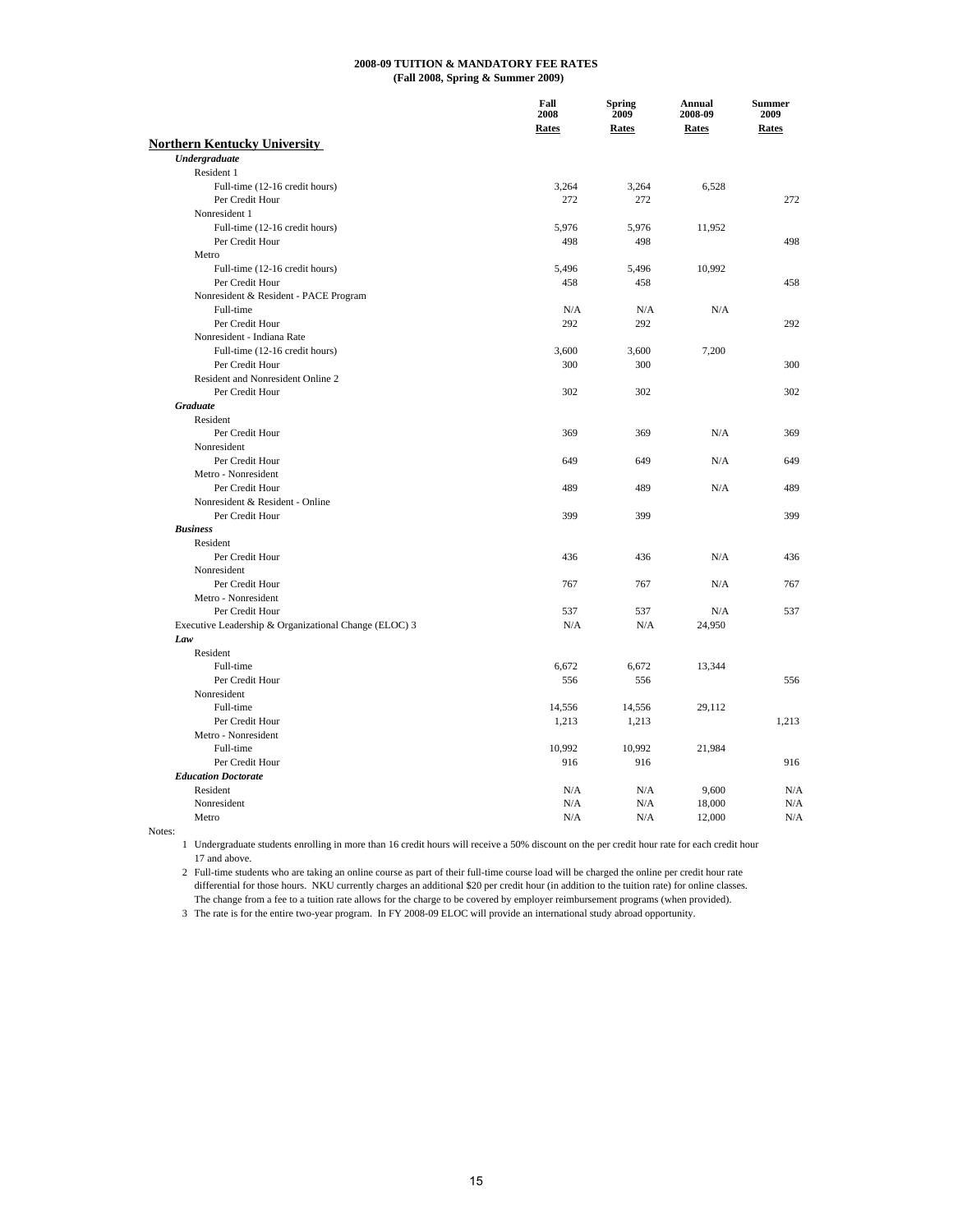|                                                              | Fall<br>2008<br><b>Rates</b> | <b>Spring</b><br>2009<br><b>Rates</b> | Annual<br>2008-09<br><b>Rates</b> | <b>Summer</b><br>2009<br><b>Rates</b> |
|--------------------------------------------------------------|------------------------------|---------------------------------------|-----------------------------------|---------------------------------------|
|                                                              |                              |                                       |                                   |                                       |
| <b>University of Kentucky</b>                                |                              |                                       |                                   |                                       |
| <b>Undergraduate (Lower Division)</b>                        |                              |                                       |                                   |                                       |
| Resident<br>Full-time                                        | 3,868                        | 3,868                                 | 7,736                             |                                       |
| Per Credit Hour                                              | 307                          | 307                                   |                                   | 307                                   |
| Nonresident                                                  |                              |                                       |                                   |                                       |
| Full-time                                                    | 7,942                        | 7,942                                 | 15,884                            |                                       |
| Per Credit Hour                                              | 647                          | 647                                   |                                   | 647                                   |
| <b>Undergraduate (Upper Division)</b>                        |                              |                                       |                                   |                                       |
| Resident                                                     |                              |                                       |                                   |                                       |
| Full-time                                                    | 3,980                        | 3,980                                 | 7,960                             |                                       |
| Per Credit Hour                                              | 316                          | 316                                   |                                   | 316                                   |
| Nonresident                                                  |                              |                                       |                                   |                                       |
| Full-time                                                    | 8,048                        | 8,048                                 | 16,096                            |                                       |
| Per Credit Hour                                              | 656                          | 656                                   |                                   | 656                                   |
| <b>Graduate</b>                                              |                              |                                       |                                   |                                       |
| Resident                                                     |                              |                                       |                                   |                                       |
| Full-time<br>Per Credit Hour                                 | 4,180<br>437                 | 4,180<br>437                          | 8,360                             | 437                                   |
| Nonresident                                                  |                              |                                       |                                   |                                       |
| Full-time                                                    | 8,614                        | 8,614                                 | 17,228                            |                                       |
| Per Credit Hour                                              | 931                          | 931                                   |                                   | 931                                   |
| <b>Master in Business Administration (MBA)</b>               |                              |                                       |                                   |                                       |
| Evening and part-time students                               |                              |                                       |                                   |                                       |
| Resident                                                     |                              |                                       |                                   |                                       |
| Full-time                                                    | 4,833                        | 4,833                                 | 9,666                             |                                       |
| Per Credit Hour                                              | 510                          | 510                                   |                                   | 510                                   |
| Nonresident                                                  |                              |                                       |                                   |                                       |
| Full-time                                                    | 10,280                       | 10,280                                | 20,560                            |                                       |
| Per Credit Hour                                              | 1,115                        | 1,115                                 |                                   | 1,115                                 |
| Master of Arts in Diplomacy and International Commerce       |                              |                                       |                                   |                                       |
| Resident                                                     |                              |                                       |                                   |                                       |
| Full-time                                                    | 4,384                        | 4,384                                 | 8,768                             |                                       |
| Per Credit Hour                                              | 460                          | 460                                   |                                   |                                       |
| Nonresident                                                  |                              |                                       |                                   |                                       |
| Full-time                                                    | 8,266                        | 8,266                                 | 16,532                            |                                       |
| Per Credit Hour                                              | 952                          | 952                                   |                                   |                                       |
| Master of Science in Physician Assistant Studies             |                              |                                       |                                   |                                       |
| Resident                                                     |                              |                                       |                                   |                                       |
| Full-time                                                    | 4,504                        | 4,504                                 | 9,008                             |                                       |
| Per Credit Hour                                              | 469                          | 469                                   |                                   |                                       |
| Nonresident                                                  |                              |                                       |                                   |                                       |
| Full-time                                                    | 8,933                        | 8,933                                 | 17,866                            |                                       |
| Per Credit Hour                                              | 961                          | 961                                   |                                   |                                       |
| Master of Science in Radiological Medical Physics and        |                              |                                       |                                   |                                       |
| <b>Master of Science in Health Physics</b>                   |                              |                                       |                                   |                                       |
| (College of Health Sciences, Division of Radiation Sciences) |                              |                                       |                                   |                                       |
| Resident                                                     |                              |                                       |                                   |                                       |
| Full-time                                                    | 4,866                        | 4,866                                 | 9,732                             |                                       |
| Per Credit Hour                                              | 514                          | 514                                   |                                   |                                       |
| Nonresident                                                  |                              |                                       |                                   |                                       |
| Full-time                                                    | 9,270                        | 9,270                                 | 18,540                            |                                       |
| Per Credit Hour                                              | 1,003                        | 1,003                                 |                                   |                                       |
| Law                                                          |                              |                                       |                                   |                                       |
| Resident                                                     |                              |                                       |                                   |                                       |
| Full-time                                                    | 7,629                        | 7,629                                 | 15,258                            |                                       |
| Per Credit Hour                                              | 740                          | 740                                   |                                   |                                       |
| Nonresident                                                  |                              |                                       |                                   |                                       |
| Full-time                                                    | 13,218                       | 13,218                                | 26,436                            |                                       |
| Per Credit Hour                                              | 1,300                        | 1,300                                 |                                   |                                       |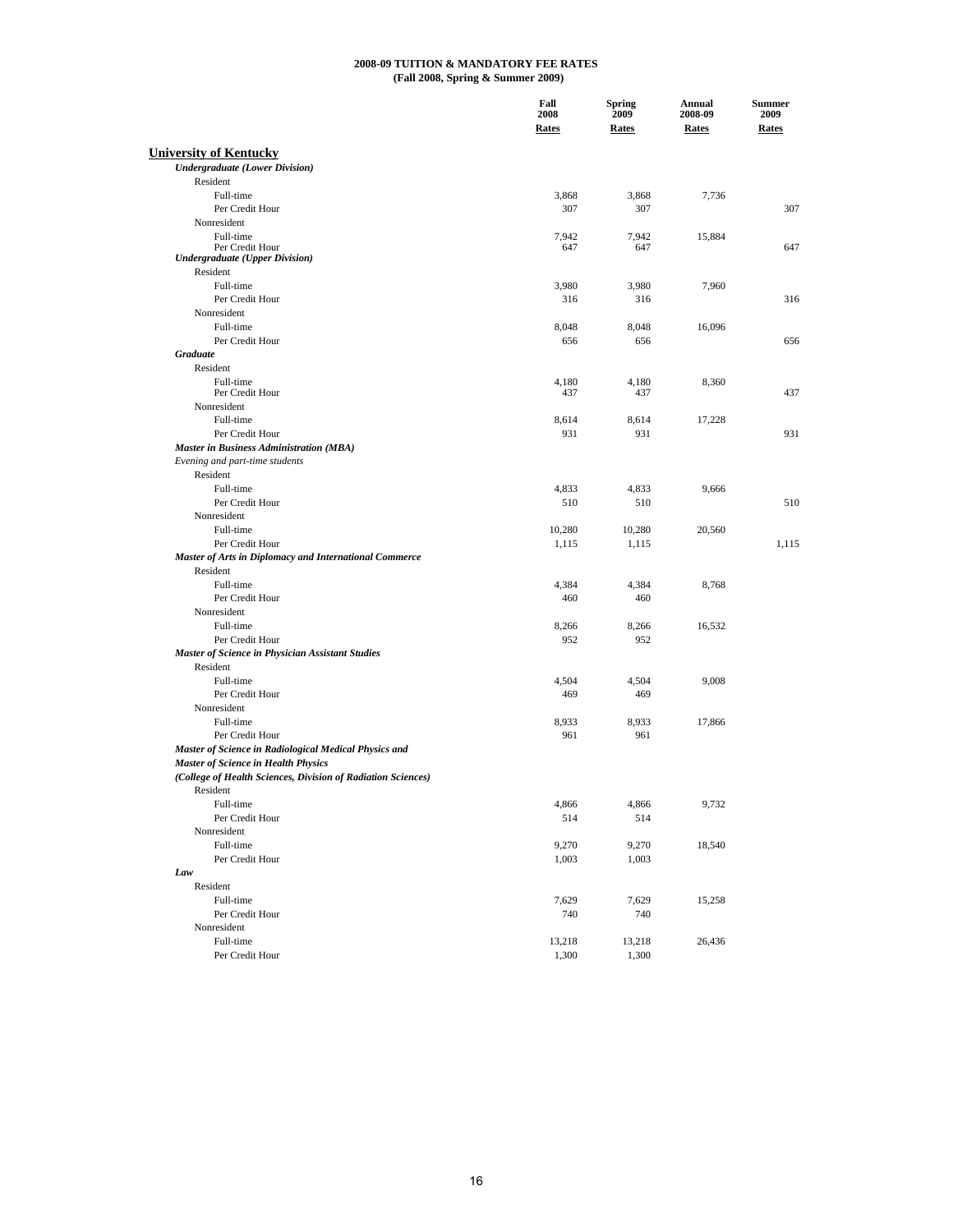|                                                                                                         | Fall                 | Spring               | Annual                  | <b>Summer</b>        |
|---------------------------------------------------------------------------------------------------------|----------------------|----------------------|-------------------------|----------------------|
|                                                                                                         | 2008<br><b>Rates</b> | 2009<br><b>Rates</b> | 2008-09<br><b>Rates</b> | 2009<br><b>Rates</b> |
| <b>University of Kentucky (Continued)</b>                                                               |                      |                      |                         |                      |
| Medicine <sup>*</sup>                                                                                   |                      |                      |                         |                      |
| Students - entering classes of fall 2004 and earlier                                                    |                      |                      |                         |                      |
| Resident                                                                                                | 10,987               | 10,987               | 21,974                  |                      |
| Nonresident                                                                                             | 21,371               | 21,371               | 42,742                  |                      |
| Students - entering classes of fall 2005<br>Resident                                                    |                      |                      |                         |                      |
| Nonresident                                                                                             | 11,729<br>22,330     | 11,729<br>22,330     | 23,458<br>44,660        |                      |
| Students - entering classes of fall 2006                                                                |                      |                      |                         |                      |
| Resident                                                                                                | 11,802               | 11,802               | 23,604                  |                      |
| Nonresident                                                                                             | 22,454               | 22,454               | 44,908                  |                      |
| Students - entering classes of fall 2007                                                                |                      |                      |                         |                      |
| Resident                                                                                                | 11,876               | 11,876               | 23,752                  |                      |
| Nonresident                                                                                             | 22,578               | 22,578               | 45,156                  |                      |
| Students - entering classes of fall 2008                                                                |                      |                      |                         |                      |
| Resident                                                                                                | 13,172               | 13,172               | 26,344                  |                      |
| Nonresident                                                                                             | 24,610               | 24,610               | 49,220                  |                      |
| * As a pilot program, beginning with fall 2007, the College of Medicine tuition and mandatory fee rates |                      |                      |                         |                      |
| are 'locked in' for each entering class cohort. The rates will not change while students are enrolled   |                      |                      |                         |                      |
| in the program.                                                                                         |                      |                      |                         |                      |
| <b>Dentistry</b><br>Resident                                                                            | 11,390               | 11,390               | 22,780                  |                      |
| Nonresident                                                                                             | 23,237               | 23,237               | 46,474                  |                      |
| Pharmacy                                                                                                |                      |                      |                         |                      |
| Resident                                                                                                |                      |                      |                         |                      |
| Full-time                                                                                               | 9,688                | 9,688                | 19,376                  |                      |
| Per Credit Hour                                                                                         | 792                  | 792                  |                         |                      |
| Nonresident                                                                                             |                      |                      |                         |                      |
| Full-time                                                                                               | 17,635               | 17,635               | 35,270                  |                      |
| Per Credit Hour                                                                                         | 1,455                | 1,455                |                         |                      |
| <b>Professional Doctoral</b>                                                                            |                      |                      |                         |                      |
| Resident<br>Full-time                                                                                   | 5,450                | 5,450                |                         |                      |
| Per Credit Hour                                                                                         | 578                  | 578                  | 10,900                  |                      |
| Nonresident                                                                                             |                      |                      |                         |                      |
| Full-time                                                                                               | 11,896               | 11,896               | 23,792                  |                      |
| Per Credit Hour                                                                                         | 1,295                | 1,295                |                         |                      |
| <b>Master in Business Administration (MBA)</b>                                                          |                      |                      |                         |                      |
| Full-time students in the "Day" Program                                                                 |                      |                      |                         |                      |
| Resident                                                                                                | 4,474                | 4,474                | 8,948                   |                      |
| Nonresident                                                                                             | 8,904                | 8,904                | 17,808                  |                      |
|                                                                                                         |                      |                      |                         |                      |
| <b>Doctorate of Physical Therapy</b>                                                                    |                      |                      |                         |                      |
| Resident<br>Nonresident                                                                                 | 6,795                | 6,795                | 13,590                  |                      |
|                                                                                                         | 14,852               | 14,852               | 29,704                  |                      |
| <b>University of Louisville</b>                                                                         |                      |                      |                         |                      |
|                                                                                                         |                      |                      |                         |                      |
| <b>Undergraduate</b><br>Resident                                                                        |                      |                      |                         |                      |
| Full-time                                                                                               | 3,782                | 3,782                | 7,564                   | 3,782                |
| Per Credit Hour                                                                                         | 316                  | 316                  |                         | 316                  |
| Nonresident                                                                                             |                      |                      |                         |                      |
| Full-time                                                                                               | 9,177                | 9,177                | 18,354                  | 9,177                |
| Per Credit Hour                                                                                         | 765                  | 765                  |                         | 765                  |
| <b>Distance Education</b>                                                                               |                      |                      |                         |                      |
| Per Credit Hour                                                                                         | 410.80               | 410.80               |                         | 410.80               |
| Intensive English as a Second Language (IESL) 1                                                         |                      |                      |                         |                      |
| Full-time Day Program                                                                                   | 3,902                | 3,902                | 7,804                   | 3,902                |
| <b>Graduate</b>                                                                                         |                      |                      |                         |                      |
| Resident                                                                                                |                      |                      |                         |                      |
| Full-time                                                                                               | 4,103                | 4,103                | 8,206                   | 4,103                |
| Per Credit Hour<br>Nonresident                                                                          | 456                  | 456                  |                         | 456                  |
| Full-time                                                                                               | 9,045                | 9,045                | 18,090                  | 9,045                |
| Per Credit Hour                                                                                         | 1,005                | 1,005                |                         | 1,005                |
| <b>Distance Education</b>                                                                               |                      |                      |                         |                      |
| Per Credit Hour                                                                                         | 592.80               | 592.80               |                         | 592.80               |
|                                                                                                         |                      |                      |                         |                      |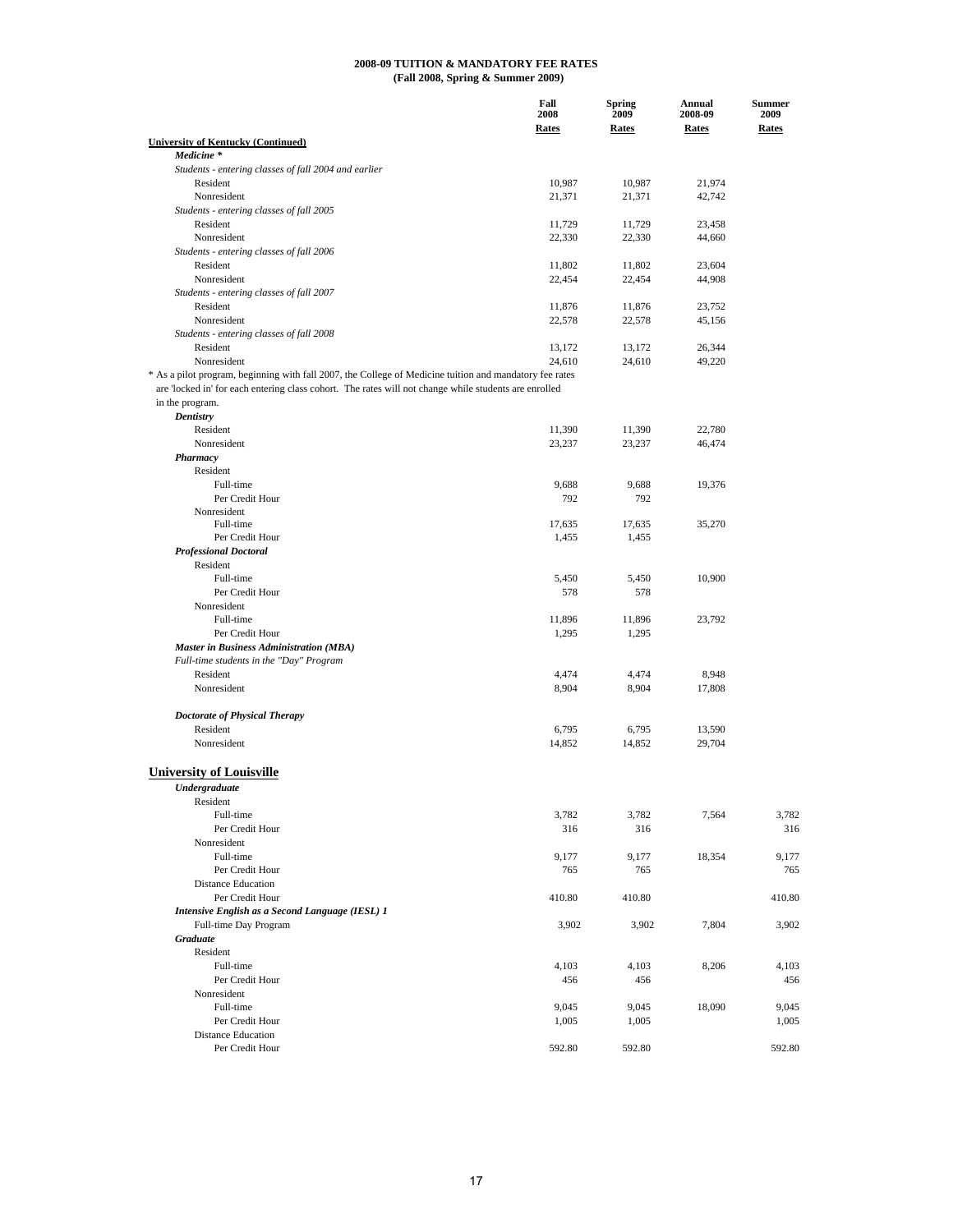|                                                                                       | Fall<br>2008<br><b>Rates</b> | <b>Spring</b><br>2009<br><b>Rates</b> | Annual<br>2008-09<br>Rates | <b>Summer</b><br>2009<br><b>Rates</b> |
|---------------------------------------------------------------------------------------|------------------------------|---------------------------------------|----------------------------|---------------------------------------|
| <b>University of Louisville (Continued)</b>                                           |                              |                                       |                            |                                       |
| Traditional MBA (Being phased out)                                                    |                              |                                       |                            |                                       |
| Resident                                                                              |                              |                                       |                            |                                       |
| Full-time                                                                             | 5,483                        | 5,483                                 | 10,966                     | 5,483                                 |
| Per Credit Hour                                                                       | 610                          | 610                                   |                            | 610                                   |
| Nonresident                                                                           |                              |                                       |                            |                                       |
| Full-time                                                                             | 12,716                       | 12,716                                | 25,432                     | 12,716                                |
| Per Credit Hour<br><b>MBA Cohort Program 2</b>                                        | 1,413                        | 1,413                                 |                            | 1,413                                 |
| Resident - 6 consecutive semesters including summer terms                             |                              |                                       |                            |                                       |
| Full-time                                                                             | 5,000                        | 5,000                                 | 15,000                     | 5,000                                 |
| Nonresident - 6 consecutive semesters including summer terms                          |                              |                                       |                            |                                       |
| Full-time                                                                             | 5,000                        | 5,000                                 | 15,000                     | 5,000                                 |
| Traditional Integrative MBA (Being phased out)                                        |                              |                                       |                            |                                       |
| Resident                                                                              |                              |                                       |                            |                                       |
| Full-time                                                                             | 5,483                        | 5,483                                 | 10,966                     | 5,483                                 |
| Per Credit Hour                                                                       | 610                          | 610                                   |                            | 610                                   |
| Nonresident                                                                           |                              |                                       |                            |                                       |
| Full-time                                                                             | 12,716                       | 12,716                                | 25,432                     | 12,716                                |
| Per Credit Hour                                                                       | 1,413                        | 1,413                                 |                            | 1,413                                 |
| <b>IMBA Cohort Program 2</b>                                                          |                              |                                       |                            |                                       |
| Resident - 6 consecutive semesters including summer terms                             |                              |                                       |                            |                                       |
| Full-time                                                                             | 4,500                        | 4,500                                 | 13,500                     | 4,500                                 |
| Nonresident - 6 consecutive semesters including summer terms                          |                              |                                       |                            |                                       |
| Full-time                                                                             | 4,500                        | 4,500                                 | 13,500                     | 4,500                                 |
| MD MPH 3                                                                              |                              |                                       |                            |                                       |
| Resident                                                                              |                              |                                       |                            |                                       |
| Full-time                                                                             | ä,                           |                                       |                            |                                       |
| Per Credit Hour                                                                       |                              |                                       |                            |                                       |
| Nonresident                                                                           |                              |                                       |                            |                                       |
| Full-time                                                                             |                              |                                       |                            |                                       |
| Per Credit Hour                                                                       |                              |                                       |                            |                                       |
| MD MBA 3                                                                              |                              |                                       |                            |                                       |
| Resident                                                                              |                              |                                       |                            |                                       |
| Full-time                                                                             |                              |                                       |                            |                                       |
| Per Credit Hour                                                                       |                              |                                       |                            |                                       |
| Nonresident                                                                           |                              |                                       |                            |                                       |
| Full-time                                                                             |                              |                                       |                            |                                       |
| Per Credit Hour                                                                       |                              |                                       |                            |                                       |
| <b>Traditional Master of Accountancy</b>                                              |                              |                                       |                            |                                       |
| Resident                                                                              |                              |                                       |                            |                                       |
| Full-time                                                                             | 4,103                        | 4,103                                 | 8,206                      | 4,103                                 |
| Per Credit Hour                                                                       | 456                          | 456                                   |                            | 456                                   |
| Nonresident                                                                           |                              |                                       |                            |                                       |
| Full-time                                                                             | 9,045                        | 9,045                                 | 18,090                     | 9.045                                 |
| Per Credit Hour                                                                       | 1,005                        | 1,005                                 |                            | 1,005                                 |
| Master of Accountancy (Implementation of planned new Cohort Program has been delayed) |                              |                                       |                            |                                       |
| Resident                                                                              |                              |                                       |                            |                                       |
| Full-time 4                                                                           |                              |                                       |                            |                                       |
| Nonresident                                                                           |                              |                                       |                            |                                       |
| Full-time 4                                                                           |                              |                                       |                            |                                       |
| Ed.D. Practitioner 5                                                                  |                              |                                       |                            |                                       |
| Resident - 4 semesters                                                                |                              |                                       |                            |                                       |
| Full-time                                                                             | 3,750                        | 3,750                                 | 7,500                      |                                       |
| Non-resident - 4 semesters                                                            |                              |                                       |                            |                                       |
| Full-time                                                                             | 3,750                        | 3,750                                 | 7,500                      |                                       |
| Resident - 2 semesters                                                                |                              |                                       |                            |                                       |
| Full-time                                                                             | 5,000                        | 5,000                                 | 10,000                     |                                       |
| Nonresident - 2 semesters                                                             |                              |                                       |                            |                                       |
| Full-time                                                                             | 5,000                        | 5,000                                 | 10,000                     |                                       |
| Resident - ABD                                                                        |                              |                                       |                            |                                       |
| Full-time                                                                             | 2,500                        | 2,500                                 | 5,000                      |                                       |
| Nonresident - ABD                                                                     |                              |                                       |                            |                                       |
| Full-time                                                                             | 2,500                        | 2,500                                 | 5,000                      |                                       |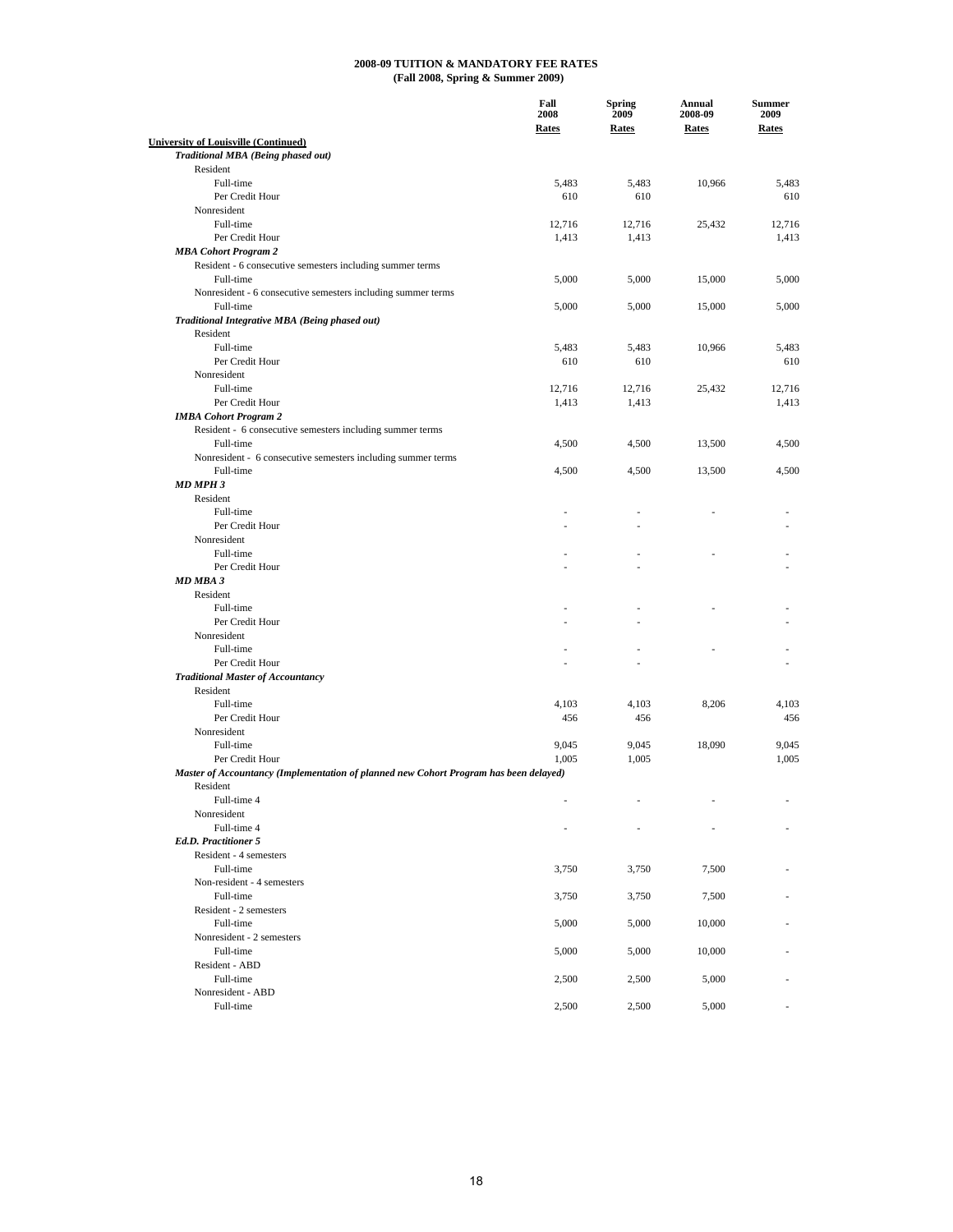|                                             | Fall<br>2008 | <b>Spring</b><br>2009 | Annual<br>2008-09 | <b>Summer</b><br>2009 |
|---------------------------------------------|--------------|-----------------------|-------------------|-----------------------|
|                                             | Rates        | Rates                 | Rates             | Rates                 |
| <b>University of Louisville (Continued)</b> |              |                       |                   |                       |
| Law                                         |              |                       |                   |                       |
| Resident                                    |              |                       |                   |                       |
| Full-time                                   | 6,872        | 6,872                 | 13,744            | 6,872                 |
| Per Credit Hour                             | 688          | 688                   |                   | 688                   |
| Nonresident                                 |              |                       |                   |                       |
| Full-time                                   | TBA          | <b>TBA</b>            | TBA               | TBA                   |
| Per Credit Hour                             | TBA          | <b>TBA</b>            |                   | TBA                   |
| Medicine                                    |              |                       |                   |                       |
| Resident                                    | 12,249       | 12,249                | 24,498            | NA                    |
| Nonresident                                 | 21,410       | 21,410                | 42,820            | <b>NA</b>             |
| Dentistry                                   |              |                       |                   |                       |
| Resident                                    | 10,274       | 10,274                | 20,548            | <b>NA</b>             |
| Nonresident                                 | 24,036       | 24,036                | 48,072            | <b>NA</b>             |
|                                             |              |                       |                   |                       |

1 2008-09 rate projected as no change.

2 Program is a fixed rate for six consecutive semesters for each entering cohort; annual rate includes summer semester.

3 Special rate for Dual MD Degrees - MD/MBA and MD/ MPH - which will be less than the sum of individual program at a slightly discounted rate.

4 Rates currently the same as regular graduate program rates.

5 Program is a fixed rate for four consecutive semesters for new students, two semesters for advanced placement students, and ABD.

#### **Western Kentucky University**

| Undergraduate                                  |        |        |        |        |
|------------------------------------------------|--------|--------|--------|--------|
| Resident                                       |        |        |        |        |
| Full-time - Main Campus                        | 3,465  | 3,465  | 6,930  |        |
| Part-time - Main Campus (per credit hour)      | 288.75 | 288.75 |        | 288.75 |
| Part-time - Distance Learning (Online Courses) | 349    | 349    |        | 349    |
| Nonresident                                    |        |        |        |        |
| Full-time - Main Campus                        | 9,335  | 9,335  | 18,670 |        |
| Full-time - Incentive                          | 4,308  | 4,308  | 8,616  |        |
| Part-time - Main Campus (per credit hour)      | 778    | 778    |        | 778    |
| Part-time - Incentive (per credit hour)        | 359    | 359    |        | 359    |
| Part-time - Distance Learning (Online Courses) | 349    | 349    |        | 349    |
| <b>Graduate</b>                                |        |        |        |        |
| Resident                                       |        |        |        |        |
| Full-time                                      | 3,820  | 3,820  | 7,640  |        |
| Part-time (per credit hour)                    | 382    | 382    |        | 382    |
| Part-time - Distance Learning (Online Courses) | 458    | 458    |        | 458    |
| Nonresident                                    |        |        |        |        |
| Full-time - Domestic                           | 4,180  | 4,180  | 8,360  |        |
| Full-time - International                      | 9,180  | 9,180  | 18,360 |        |
| Part-time (per credit hour) - Domestic         | 418    | 418    |        | 418    |
| Part-time (per credit hour) - International    | 470    | 470    |        | 470    |
| Part-time - Distance Learning (Online Courses) | 458    | 458    |        | 458    |
| Professional MBA                               | 4.106  | 4.106  | 8,212  | 4,106  |
| GoArmyEd (rate per credit hour)                | 250    | 250    |        | 250    |

Note: Incentive rate was approved by CPE for 2007-08; WKU is requesting that the rate be approved as an exception to the 1.75 times the resident rate.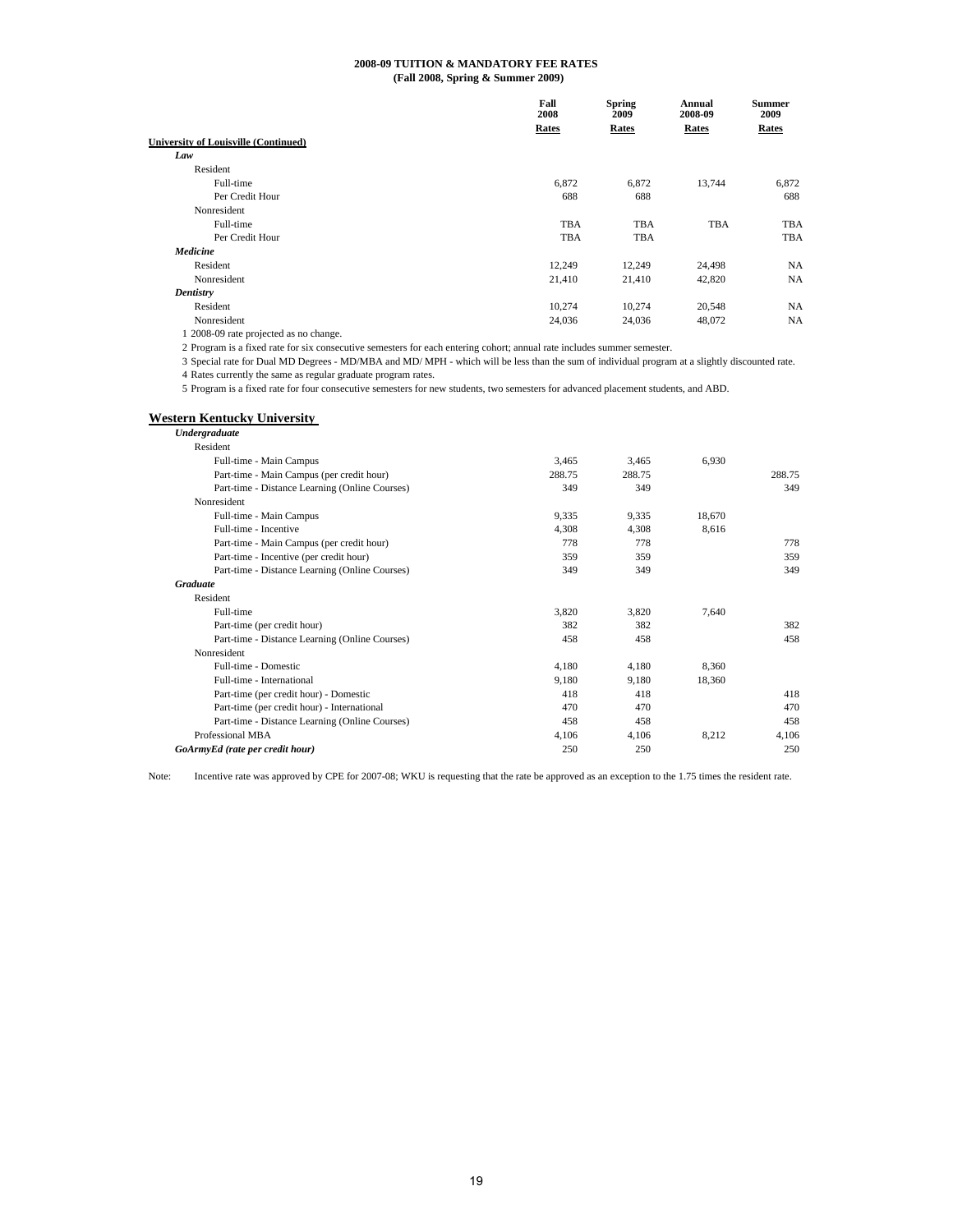### Council on Postsecondary Education May 9, 2008

## 2008-09 Tuition and Mandatory Fee Recommendation Eastern Kentucky University

*On April 25, Kentucky's public postsecondary institutions submitted tuition and mandatory fee proposals to the Council. The Budget and Finance Policy Group held tuition hearings on April 30 and May 1 to provide the institutions an opportunity to present their proposals. The policy group evaluated each institution's proposal on the basis of affordability, access, productivity,*  and funding adequacy. Upon approval by the full Council, the recommended rates will *establish maximum tuition and mandatory fee charges that may be assessed to students enrolling at EKU during fall semester 2008, spring semester 2009, and summer term 2009.* 

ACTION: The Budget and Finance Policy Group recommends that the Council approve the following 2008-09 tuition and mandatory fee rates for Eastern Kentucky University.

| <b>Rate Category</b> | Current<br>2007-08<br>Tuition & Fees | Recommended<br>2008-09<br><b>Tuition &amp; Fees</b> | Dollar<br>Change | Percent<br>Change |
|----------------------|--------------------------------------|-----------------------------------------------------|------------------|-------------------|
| Undergraduate        |                                      |                                                     |                  |                   |
| Resident             | \$5,682                              | \$6,080                                             | \$398            | 7.0%              |
| Nonresident          | 15,382                               | 16,612                                              | 1,230            | 8.0%              |
| Nonresident Multiple | 2.7                                  | 2.7                                                 |                  |                   |
| Graduate             |                                      |                                                     |                  |                   |
| Resident             | 6,140                                | 6,632                                               | 492              | 8.0%              |
| Nonresident          | 16,838                               | 18,186                                              | 348, 1           | 8.0%              |

### Recommended Tuition and Mandatory Fees

Attachment A contains additional categories and rates for undergraduate nonresident Targeted Area program students, graduate nonresident Incentive Grant Counties program students, and online programs. The Budget and Finance Policy Group recommends approval of rates for these additional categories as proposed by the university.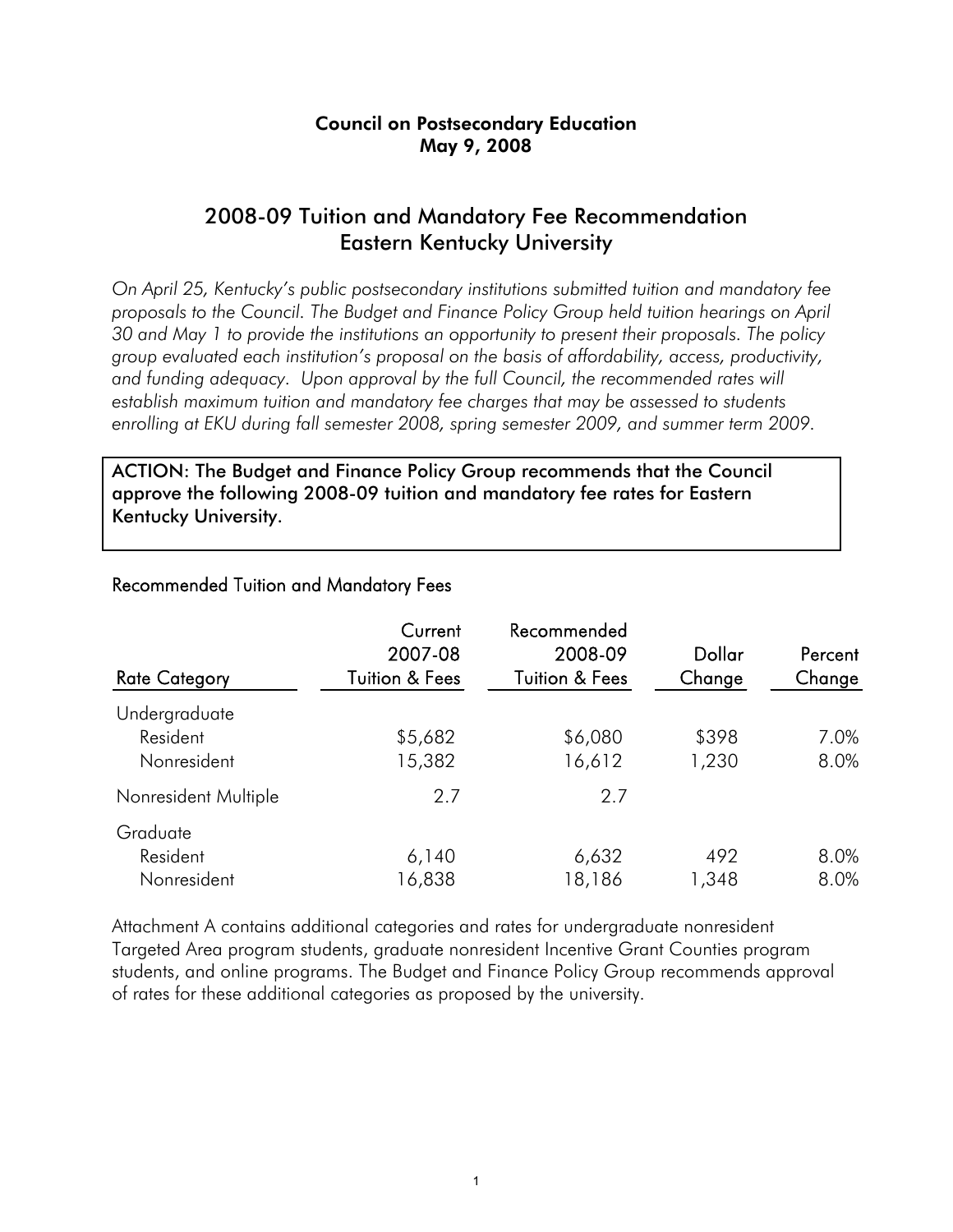## Supporting Data

Affordability

- In 2007-08, annual resident undergraduate tuition and mandatory fees at EKU totaled \$5,682, representing the third highest amount charged among Kentucky's comprehensive universities. Between 2002-03 and 2007-08, the average annual rate of change in the university's resident undergraduate tuition and fees was 14.2 percent, the highest average annual increase among the comprehensive universities (CPE data).
- **IF In 2007-08, EKU's total price of attendance for resident undergraduates living on** campus was \$14,280, the third lowest total price among the comprehensive universities. The five-year average annual rate of change in total price at EKU was 9.1 percent, the third lowest rate of increase among the comprehensives (IPEDS data).
- In 2005-06, the median net price of attendance at EKU among full-time, resident undergraduates who completed and filed a Free Application for Federal Student Aid (FAFSA) was \$4,871, representing the third lowest net price among the comprehensive universities (CPE Comprehensive Database). That same year, the median family income of students who completed a FAFSA was \$37,800, the third lowest median income of FAFSA filers among the comprehensives (excluding KSU for which data were unavailable).
- Compared to similar master's degree-granting, public four-year universities in Southern Regional Education Board (SREB) states, EKU's tuition and required fees ranked just above the  $75<sup>th</sup>$  percentile in 2007-08, and its total price of attendance ranked in the lower-middle quartile. That same year, the university's tuition and fees as a percent of state median family income ranked in the upper quartile of the comparison group (IPEDS data).

### Access

 During fall semester 2007, total full-time equivalent enrollment at EKU was 13,036 or second highest among the comprehensive universities. The university's FTE enrollment increased by 520 students or 4 percent between fall semesters 1997 and 2007, representing the third lowest nominal increase and the lowest percentage increase among the comprehensive universities (CPE data).

## **Productivity**

- **IF In 2006, EKU's full-time retention rate was 65 percent and ranked second lowest** among Kentucky's comprehensive universities. The university's retention rate remained unchanged between 2003 and 2006, representing the second lowest percentage point change among the comprehensives for the period (IPEDS data).
- During academic year 2005-06, EKU's six-year graduation rate was 35.4 percent, the second lowest graduation rate among the comprehensives that year. Between 1997 and 2006, the university's graduation rate increased by 8.8 percentage points, from 26.6 percent to 35.4 percent. This increase was the third lowest percentage point growth among the comprehensive universities, with the top performing institution recording an increase twice that of EKU's (CPE Accountability Report).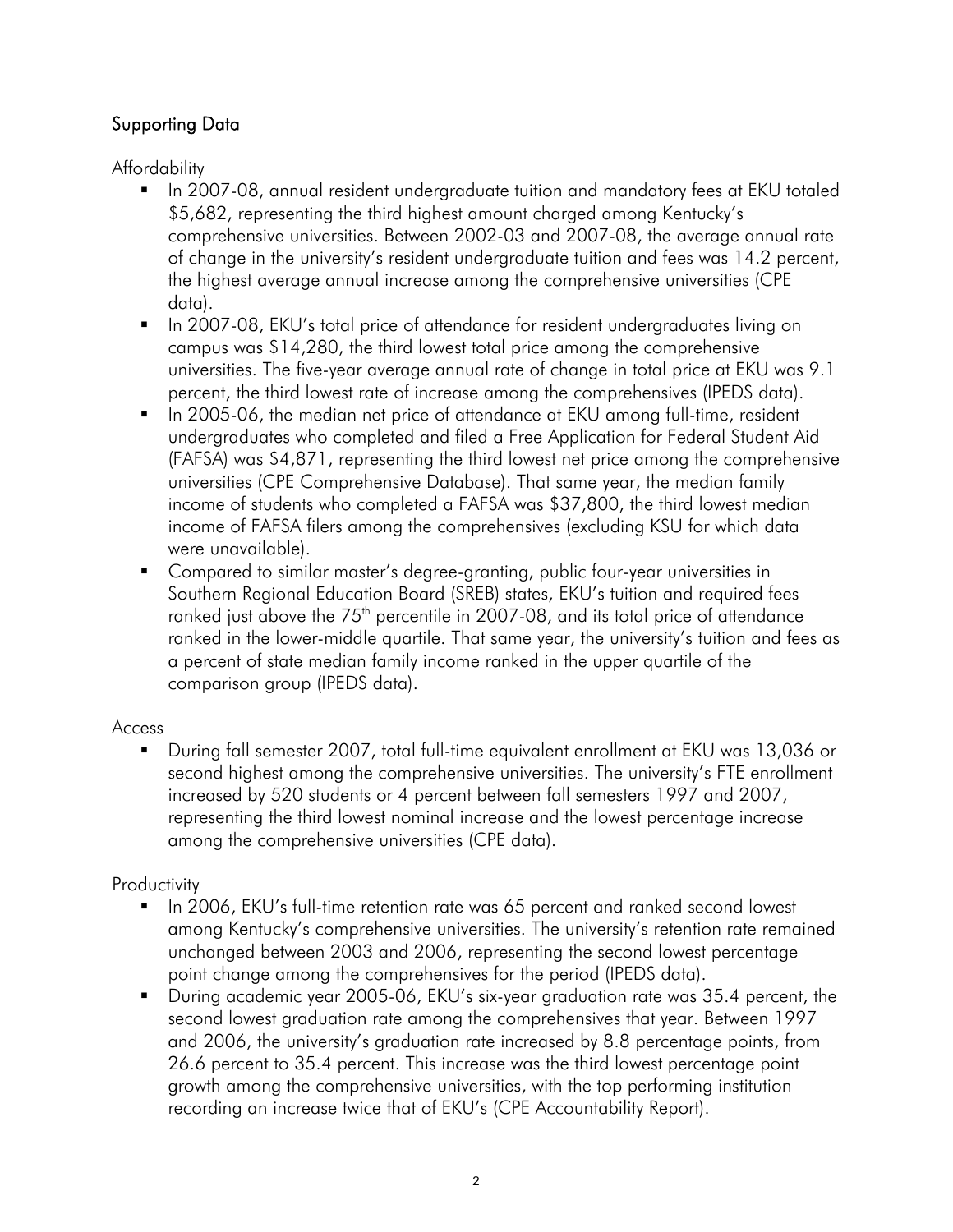- EKU awarded 1,979 bachelor's degrees during academic year 2006-07, the second highest number of undergraduate degrees produced among the comprehensive universities that year. Between 1998 and 2007, the number of bachelor's degrees awarded at EKU increased by 262 awards or 15 percent. Both the nominal and percentage increases rank third lowest among the comprehensive universities for the period, with the top performing institutions recording proportionate increases three times that of EKU's (CPE Accountability Report).
- In 2006-07, EKU's full-time retention rate, six-year bachelor's degree graduation rate, and its bachelor's degree production per 100 undergraduate FTE ranked either just above or at the  $25<sup>th</sup>$  percentile among a comparison group of similar master's degreegranting, public four-year universities in SREB states (IPEDS data).

### Funding Adequacy

- In 2007-08, EKU's level of total public funds per full-time equivalent student was \$13,201, representing the third lowest per student funding amount among Kentucky's public comprehensive universities (CPE data).
- That same year, the university's net General Fund appropriation per FTE was \$5,935 and ranked third lowest among the comprehensive universities (CPE data).
- In 2007-08, EKU's gross tuition revenue as a percent of total public funds was 55.0 percent, third lowest among the comprehensive universities (CPE data).
- Compared to similar master's degree-granting, public four-year universities in SREB states, EKU's total public funds per FTE and its state appropriations per FTE ranked in the upper-middle quartile. That same year, the university's student share of total public funds ranked at the median relative to the comparison group (IPEDS data).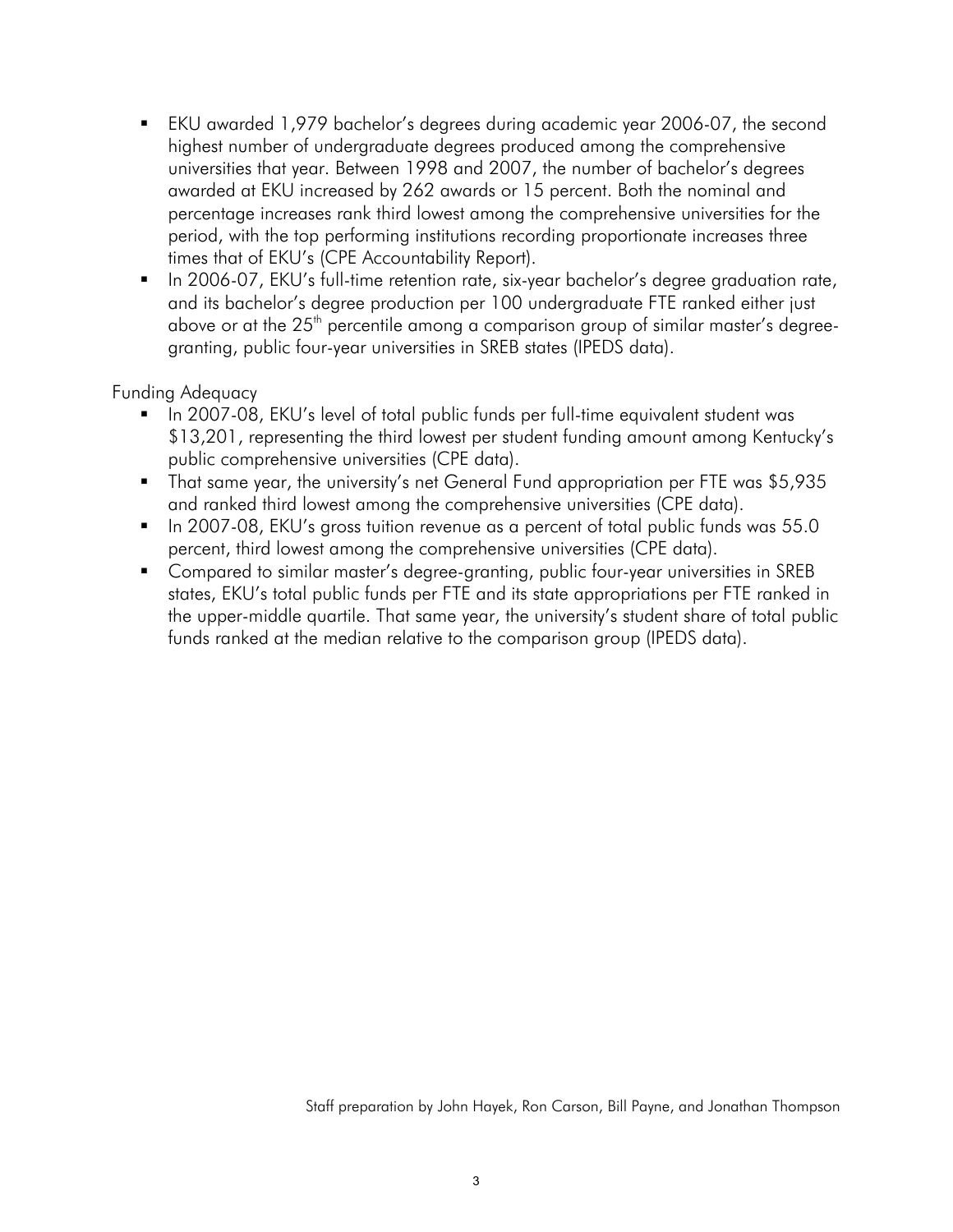### Council on Postsecondary Education Institutional Tuition Proposal Summary

### Eastern Kentucky University

### 1. Change in Annual Full-Time Tuition & Mandatory Fee Charges

| Category                                 | <b>Current 2007-08</b><br><b>Tuition &amp; Mandatory</b><br>Fee Charges | Proposed 2008-09<br><b>Tuition &amp; Mandatory</b><br>Fee Charges | Dollar<br>Change   | Percent<br>Change |
|------------------------------------------|-------------------------------------------------------------------------|-------------------------------------------------------------------|--------------------|-------------------|
| Undergraduate<br>Resident<br>Nonresident | 5,682<br>15,382                                                         | \$<br>6,080<br>16,612                                             | 398<br>\$<br>1,230 | 7.0%<br>8.0%      |
| Nonresident Multiple                     | 2.7                                                                     | 2.7                                                               |                    |                   |
| Graduate<br>Resident<br>Nonresident      | 6,140<br>6,838                                                          | 6,632<br>18,186                                                   | 492<br>1,348       | 8.0%<br>8.0%      |

### 2. Change in Gross Tuition & Mandatory Fee Revenue

| Estimated 2007-08 <sup>a</sup> | Estimated 2008-09 <sup>a</sup> |             |         |
|--------------------------------|--------------------------------|-------------|---------|
| Gross Tuition &                | Gross Tuition &                | Dollar      | Percent |
| Mand. Fee Revenue              | Mand. Fee Revenue              | Change      | Change  |
| \$89,824,383                   | \$97,157,300                   | \$7,332,917 | 8.2%    |

### 3. Change in Full-Time Equivalent Enrollment

| Estimated 2007-08 <sup>a</sup> | Estimated 2008-09 <sup>a</sup> | Number | Percent |
|--------------------------------|--------------------------------|--------|---------|
| <b>FTE Enrollment</b>          | <b>FTE Enrollment</b>          | Change | Change  |
| 12.445                         | 12.507                         | 67     | 0.5%    |

### 4. Support for Scholarships and Institution-Based Student Financial Aid Programs

-- All awards will increase relative to the increase in tuition for 2008-09. Approximately, \$1 million will be added to need-based financial aid in 2008-09, including \$500,000 in merit funds not expended in 2007-08 transferred to need-based programs. In addition, the need-based grants included in EKU's Beacon Program will be revamped to include a sliding scale and a higher cap, thus becoming more effective in filling the financial gap on a last dollar basis.

a. Estimate provided by institution as part of the 2008-09 tuition and mandatory fee proposal.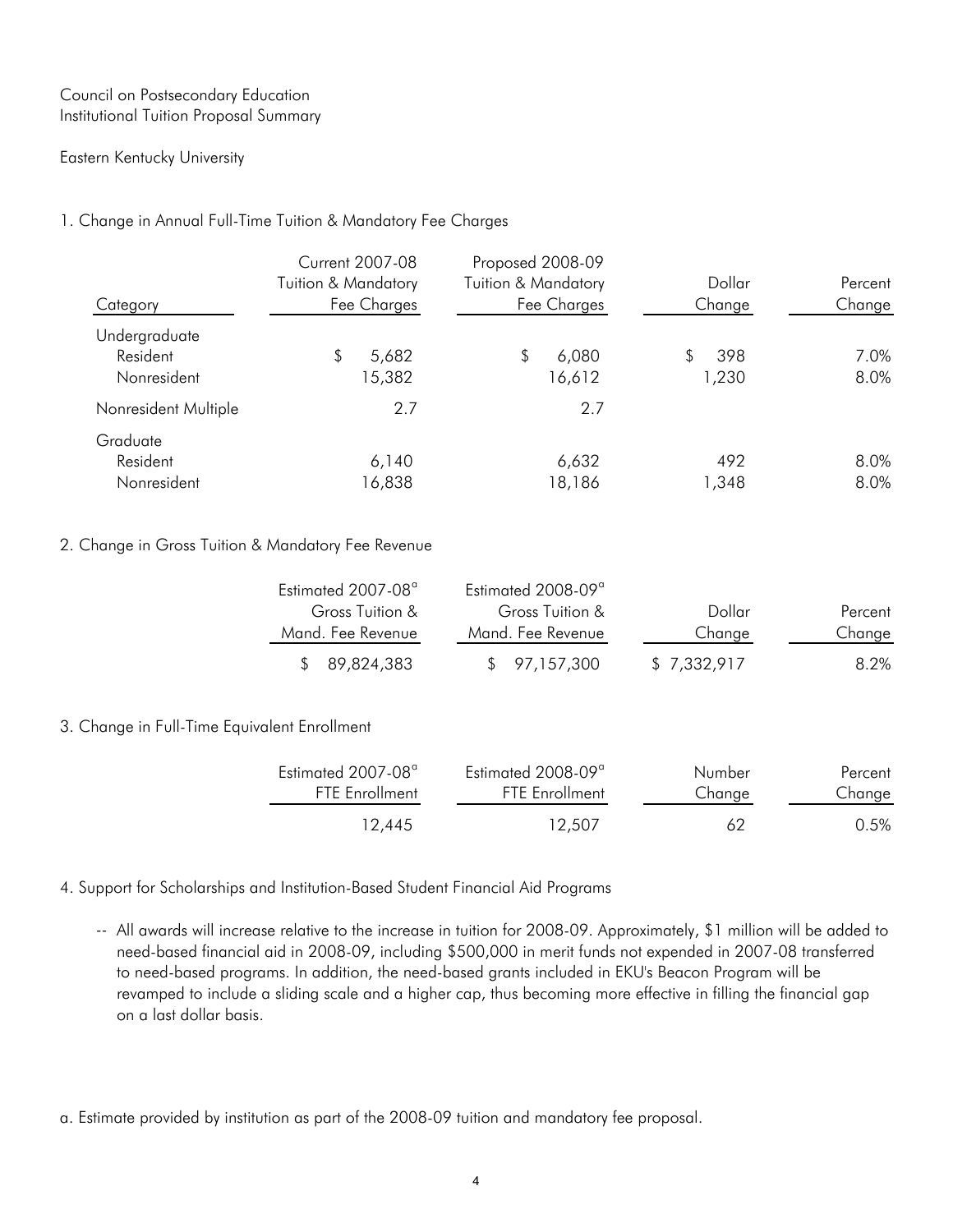|  | 5. Anticipated Uses of Proposed Tuition & Mandatory Fee Revenue (and Internal Reallocation) |  |  |
|--|---------------------------------------------------------------------------------------------|--|--|
|  |                                                                                             |  |  |

| \$1,741,700 | Financial aid increases.          |
|-------------|-----------------------------------|
|             |                                   |
| 200,000     | Work study increases.             |
| 200,000     | Graduate assistantship increases. |
| 2,500,000   | Salary Improvement Pool.          |
| 800,000     | Benefits cost increases.          |
| 500,000     | Fixed cost increases.             |
| 500,000     | Summer school increases.          |
| 1,500,000   | Strategic initiatives.            |
| \$7,941,700 | Total                             |

- 6. Rationale for Tuition Increase
	- -- The rationale for the need for increased revenue is simple more funding is needed, not only to address fixed cost increases such as utilities and other costs to "keep the doors open," but also to enable the university to continue to address strategic initiatives and other critical needs, thus better meeting institutional mission objectives, as well as making planned headway toward HB1 goals and 2020 enrollment goals.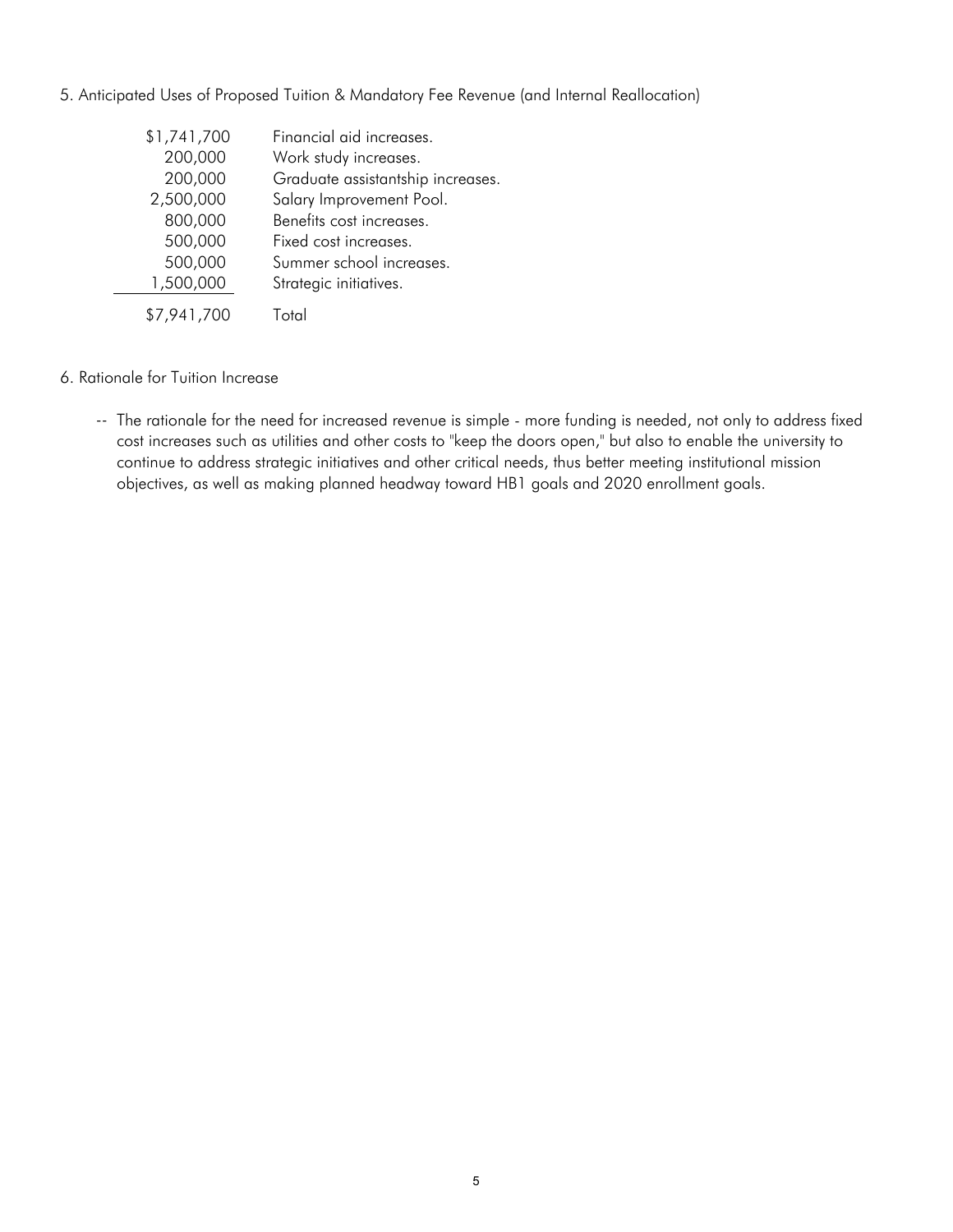### Council on Postsecondary Education May 9, 2008

## 2008-09 Tuition and Mandatory Fee Recommendation Kentucky Community and Technical College System

*On April 25, Kentucky's public postsecondary institutions submitted tuition and mandatory fee proposals to the Council. The Budget and Finance Policy Group held tuition hearings on April 30 and May 1 to provide the institutions an opportunity to present their proposals. The policy group evaluated each institution's proposal on the basis of affordability, access, productivity,*  and funding adequacy. Upon approval by the full Council, the recommended rates will *establish maximum tuition and mandatory fee charges that may be assessed to students enrolling at KCTCS during fall semester 2008, spring semester 2009, and summer term 2009.* 

ACTION: The Budget and Finance Policy Group recommends that the Council approve the following 2008-09 tuition and mandatory fee rates for the Kentucky Community and Technical College System.

### Recommended Tuition and Mandatory Fees

| <b>Rate Category</b>                     | Current<br>2007-08<br>Tuition & Fees | Recommended<br>2008-09<br><b>Tuition &amp; Fees</b> | Dollar<br>Change | Percent<br>Change |
|------------------------------------------|--------------------------------------|-----------------------------------------------------|------------------|-------------------|
| Undergraduate<br>Resident<br>Nonresident | 3,450<br>S.<br>10,350                | \$3,630<br>11,700                                   | \$180<br>1,350   | 5.2%<br>13.0%     |
| Nonresident Multiple                     | 3.0                                  | 3.2                                                 |                  |                   |

Note: Tuition and fee figures reflect KCTCS per credit hour rates multiplied by 30 semester hours.

Attachment A contains additional rates for the category undergraduate nonresident contiguous counties. The Budget and Finance Policy Group recommends approval of this category of rates as proposed by the university.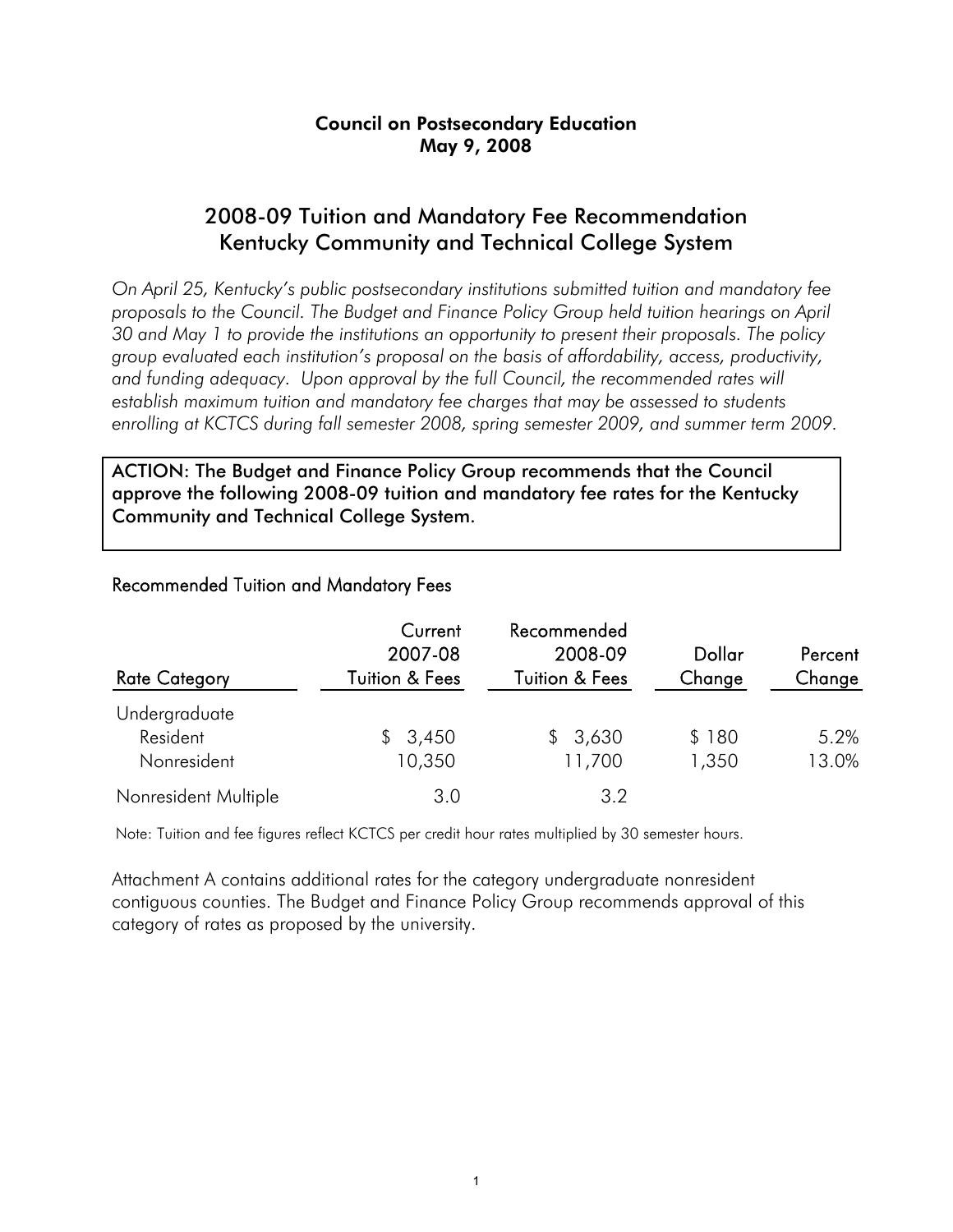## Supporting Data

Affordability

- In academic year 2007-08, annual resident undergraduate tuition and mandatory fees at KCTCS totaled \$3,450 (calculated by multiplying the system's per credit hour charge by 30 semester hours). Between 2002-03 and 2007-08, the average annual rate of change in the system's resident undergraduate tuition and fees was 12.4 percent (CPE data).
- In 2006-07, KCTCS's annual tuition and required fees for resident undergraduates totaled \$3,270 and ranked highest among 16 SREB states (2006-07 SREB Fact Book). That level of student charges was \$1,222 higher than, or 160 percent of, the SREB average (\$2,048). Between 2005-06 and 2006-07, Kentucky's public two-year colleges increased tuition and fees by 11.2 percent, compared to an average increase among SREB states of 6.6 percent.
- In academic year 2006-07, average published tuition and fee charges at public two-year colleges in Kentucky ranked  $11<sup>th</sup>$  highest nationally and were 144 percent of the U.S. average. That same year, two-year college average tuition and fees as a percent of median family income ranked fourth highest nationally (College Board data).
- In 2007-08, KCTCS's total price of attendance for resident undergraduates living off campus was \$13,252. The five-year average annual rate of change in total price at KCTCS was 5.7 percent (IPEDS data).
- Between 2000 and 2006, the percent of income needed to pay college expenses at community colleges in Kentucky increased from 17 percent to 26 percent of income. This increase resulted in a fall in state rankings from second most affordable to 33 $^{\rm rd}$  in terms of the percent of income needed to pay community college expenses (*Measuring Up* Report).
- According to the *Measuring Up* Report, Kentucky does not offer low-priced college opportunities for its residents. Between 2000 and 2006, the share of income that Kentucky's poorest families needed to pay to attend the state's lowest-priced colleges increased from 14 percent to 24 percent, and Kentucky fell in state rankings from  $25<sup>th</sup>$  most affordable to  $38<sup>th</sup>$  in terms of the share of income the poorest families must pay.
- In 2005-06, the median net price of attendance at KCTCS among full-time, resident undergraduates who completed and filed a Free Application for Federal Student Aid (FAFSA) was \$5,952 (CPE Comprehensive Database). The net price paid among this group of KCTCS students was higher than the net price paid among similar groups of students at many of Kentucky's comprehensive universities, including EKU (\$4,871), KSU (\$4,310), Morehead (\$3,399), and Murray (\$5,937).
- That same year, the median family income of KCTCS students who completed and filed a FAFSA was \$23,900, by far the lowest median income profile among similar groups of students attending other Kentucky public postsecondary institutions (CPE Comprehensive Database). This means that, on average, students from this group paid about 25 percent of their reported family income to attend KCTCS in 2005-06.

### Access

- During fall semester 2007, full-time equivalent enrollment at KCTCS was 53,198. Between fall 2004 and 2007, the system's FTE enrollment increased by 2,753 students or 6 percent. The average annual increase in FTE enrollment for the period was 1.8 percent (CPE data).
- Average increase in enrollment in the first half of reform, 1997 to 2002, was approximately 12.9 percent and has slowed to 4.1 percent on average over the last five years. The growth in enrollment in 2007 was approximately 7.3 percent (CPE data).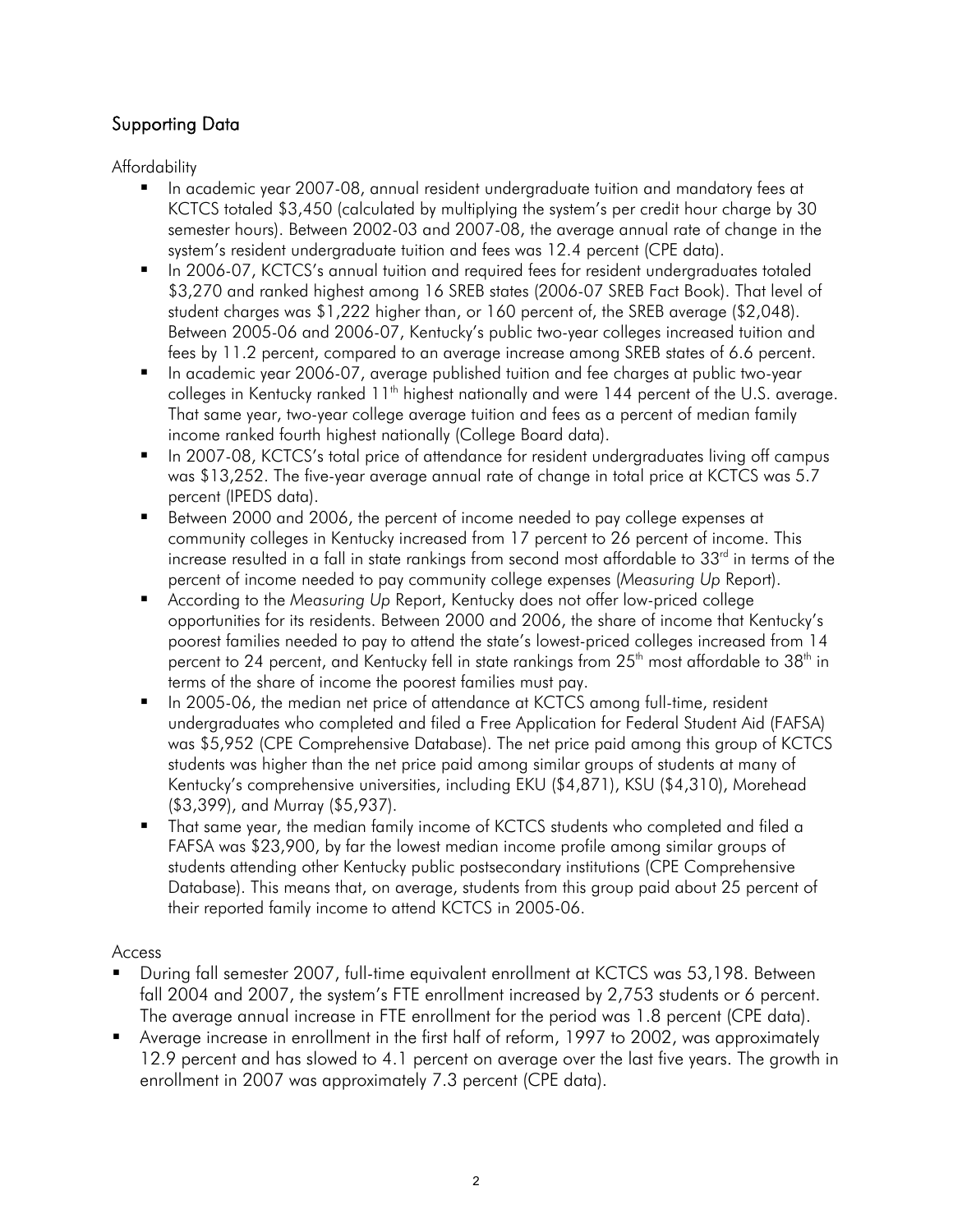- Trend data suggest that first-time, first-year enrollment at KCTCS appears to be particularly impacted by high tuition increases. First-time, first-year enrollment decreased at KCTCS from 14,486 in fall 2000 to 10,319 in fall 2006 (CPE data).
- From 2004 to 2006, undergraduate student FTE based upon student credit hours has been flat or declining (CPE Data).

**Productivity** 

- In 2006, KCTCS's median full-time retention rate was 57 percent. The system's median retention rate remained unchanged between 2003 and 2006 (IPEDS data).
- During academic year 2005-06, KCTCS's three-year persistence rate was 49.4 percent. Between 1998 and 2006, the system's persistence rate increased by 2.1 percentage points, from 47.3 percent to 49.4 percent (CPE Accountability Report).
- KCTCS awarded 6,481 associate degrees and 12,188 certificates during academic year 2006-07. Between 2001 and 2007, the number of associate degrees awarded increased by 2,721 awards or 72 percent and the number of certificates awarded increased by 10,349 or 563 percent (CPE Accountability Report).

Funding Adequacy

- In 2006-07, KCTCS's appropriations and tuition and fee revenue per full-time equivalent student totaled \$7,762 and ranked third highest among 16 SREB states (2006-07 SREB Fact Book). This level of appropriations and tuition revenue per student was 114 percent of the SREB average (\$6,820).
- That same year, the system's appropriations per FTE totaled \$4,303 and ranked eighth among SREB states (2006-07 SREB Fact Book). KCTCS's appropriations per student were 95 percent of the SREB average in 2006-07 (\$4,540).
- **KCTCS** was the only institution to receive an additional General Fund appropriation for 2008-10, specifically to operate and maintain a new building coming online during the biennium. These annual state appropriations were in addition to the 75 percent in restoration funds compared to the Executive Branch recommendation.
- KCTCS's enacted net General Fund appropriation for 2008-09 of \$219.3 million is \$2.5 million less than its revised 2007-08 net General Fund appropriation (\$221.8 million), and its 2009-10 General Fund appropriation of \$224.4 million is \$2.6 million greater than its revised 2007-08 base and approximately \$4.3 million short of its original 2007- 08 enacted net General Fund appropriation of \$228.7 million (CPE data).
- A \$6 per credit hour increase in tuition and fees at KCTCS plus a 7 percent increase in enrollment will generate approximately the same level of tuition revenue (\$17.8 million) as estimated in their proposal (using a 13 percent increase in tuition and fees). Typically, college enrollments increase during economic downturns.

Staff preparation by John Hayek, Ron Carson, Bill Payne, and Jonathan Thompson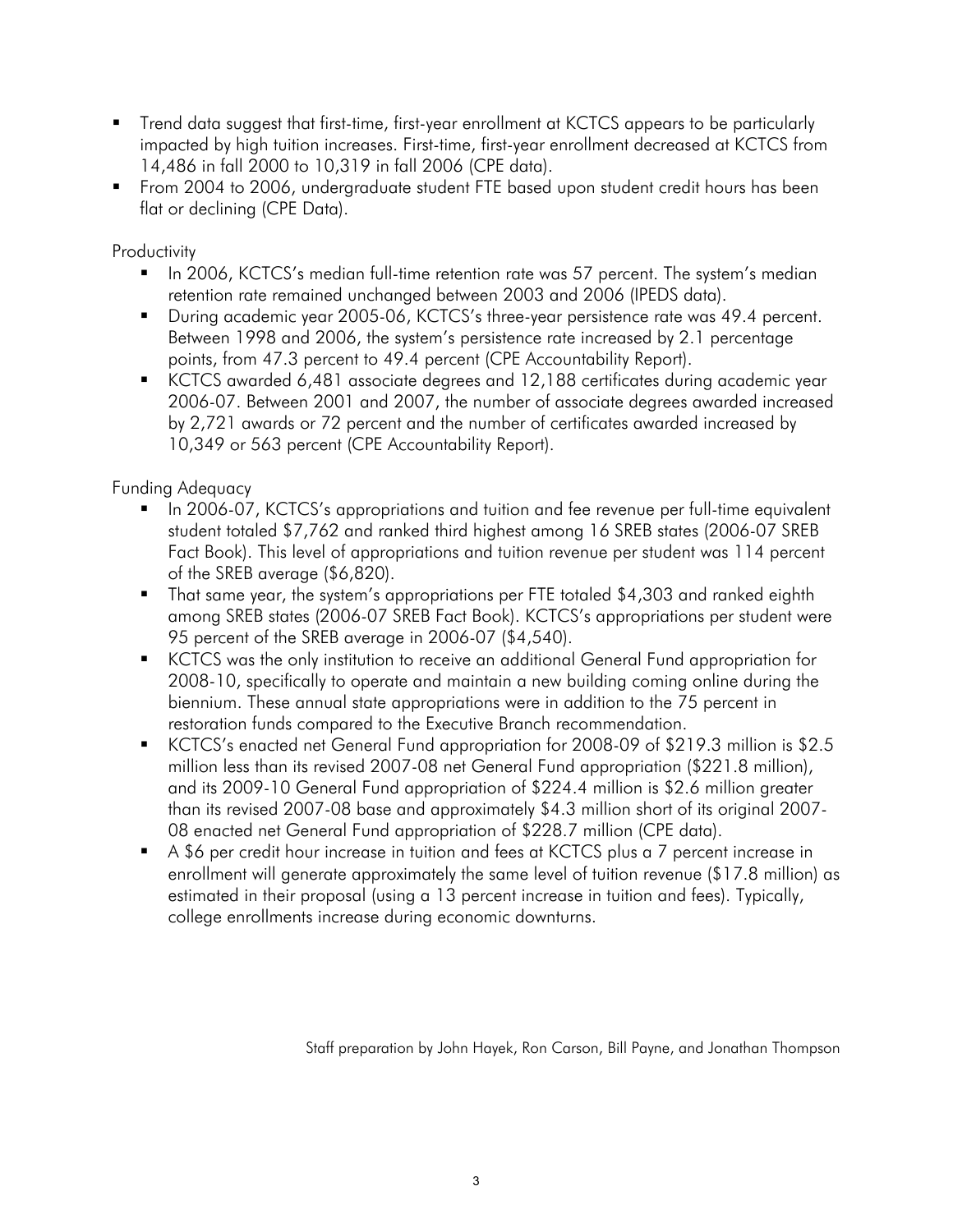### Council on Postsecondary Education Institutional Tuition Proposal Summary

#### Kentucky Community and Technical College System

#### 1. Change in Annual Full-Time Tuition & Mandatory Fee Charges

| Category                                 | Current 2007-08<br>Tuition & Mandatory<br>Fee Charges | Proposed 2008-09<br>Tuition & Mandatory<br>Fee Charges | Dollar<br>Change | Percent<br>Change |
|------------------------------------------|-------------------------------------------------------|--------------------------------------------------------|------------------|-------------------|
| Undergraduate<br>Resident<br>Nonresident | \$3,450<br>10,350                                     | \$3,900<br>11,700                                      | 450<br>1,350     | 13.0%<br>13.0%    |
| Nonresident Multiple                     | 3.0                                                   | 3.0                                                    |                  |                   |

#### 2. Change in Gross Tuition & Mandatory Fee Revenue

| Estimated 2007-08 <sup>a</sup> | Estimated $2008-09^\circ$ |              |         |
|--------------------------------|---------------------------|--------------|---------|
| Gross Tuition &                | Gross Tuition &           | Dollar       | Percent |
| Mand. Fee Revenue              | Mand. Fee Revenue         | Change       | Change  |
| \$ 158,458,700                 | \$ 177,208,700            | \$18.750.000 | 11.8%   |

#### 3. Change in Full-Time Equivalent Enrollment

| Estimated 2007-08 <sup>a</sup> | Estimated $2008-09^\circ$ | Number | Percent  |
|--------------------------------|---------------------------|--------|----------|
| <b>FTE Enrollment</b>          | <b>FTF</b> Fnrollment     | Change | Change   |
| 44.913                         | 44,620                    | (293)  | $-0.7\%$ |

4. Support for Scholarships and Institution-Based Student Financial Aid Programs

-- \$2.5 million for institutional need-based aid programs that fill the gap between federal and state aid programs

#### 5. Anticipated Uses of Proposed Tuition Revenue

| \$2.5 million  | Need-based financial aid.                                    |
|----------------|--------------------------------------------------------------|
| \$2.8 million  | Employee fringe benefits.                                    |
| \$1.0 million  | Faculty promotions.                                          |
| \$1.3 million  | Utilities and facility insurance.                            |
| \$11.1 million | Plan for a Competitive Commonwealth (initial implementation) |
| unspecified    | Needs of high-growth, high-wage jobs.                        |
| unspecified    | Improving transfer.                                          |
| unspecified    | Providing remedial and developmental education.              |
| unspecified    | Protecting access to quality programs.                       |
| \$18,700,000   | Total                                                        |

a. Estimate provided by institution as part of the 2008-09 tuition and mandatory fee proposal.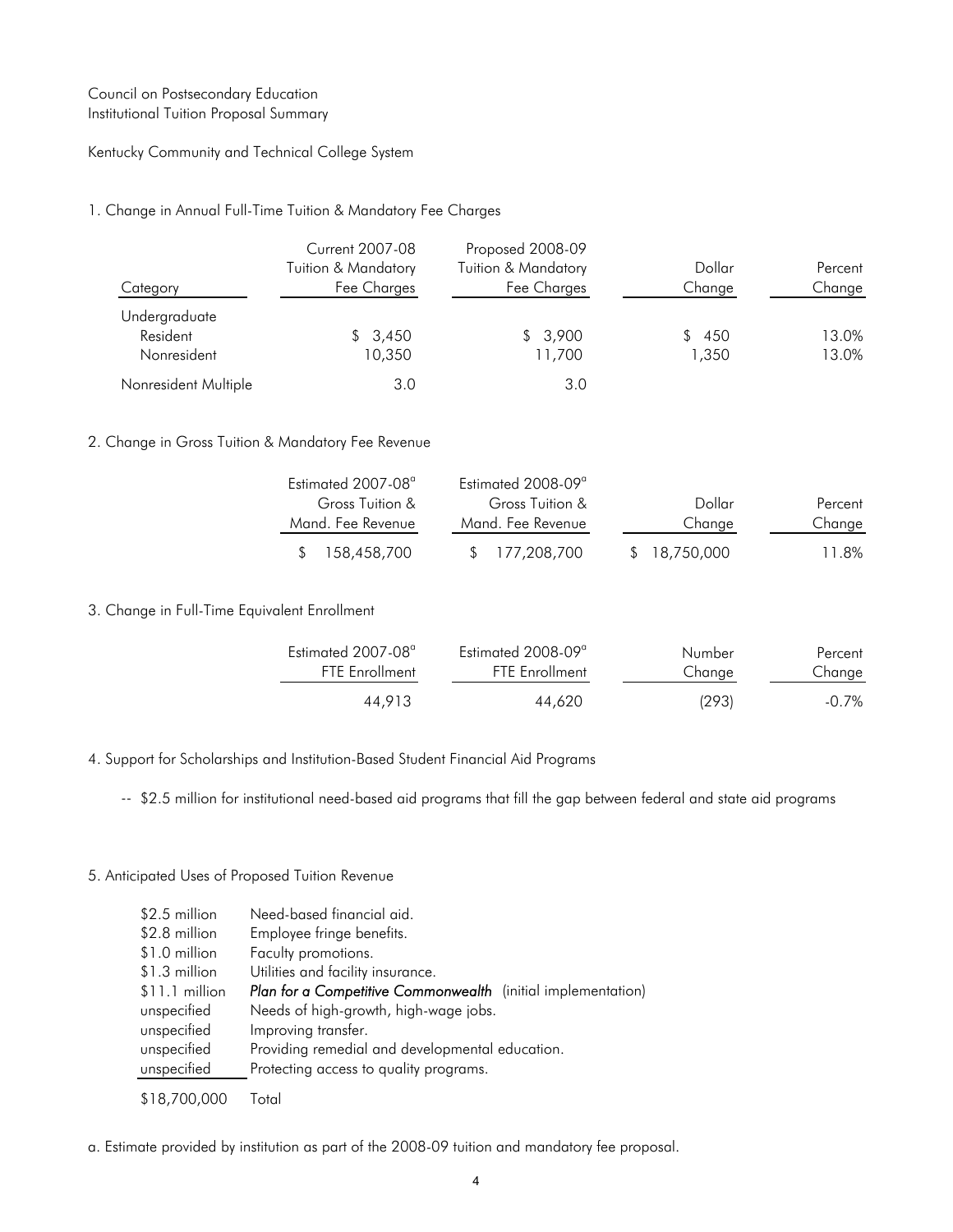#### 6. Rationale for Tuition Increase

-- Provide adequate total public funds in a reduced (-6% or -\$13.5 million) state appropriations environment, funding fixed-cost increases, and initial implementation of the KCTCS *Plan for a Competitive Commonwealth* to address critical state needs in job skills, transfer, developmental education services, and accessible quality programs. The KCTCS Board of Regents has decided to provide no salary increase for faculty and staff in 2008- 09.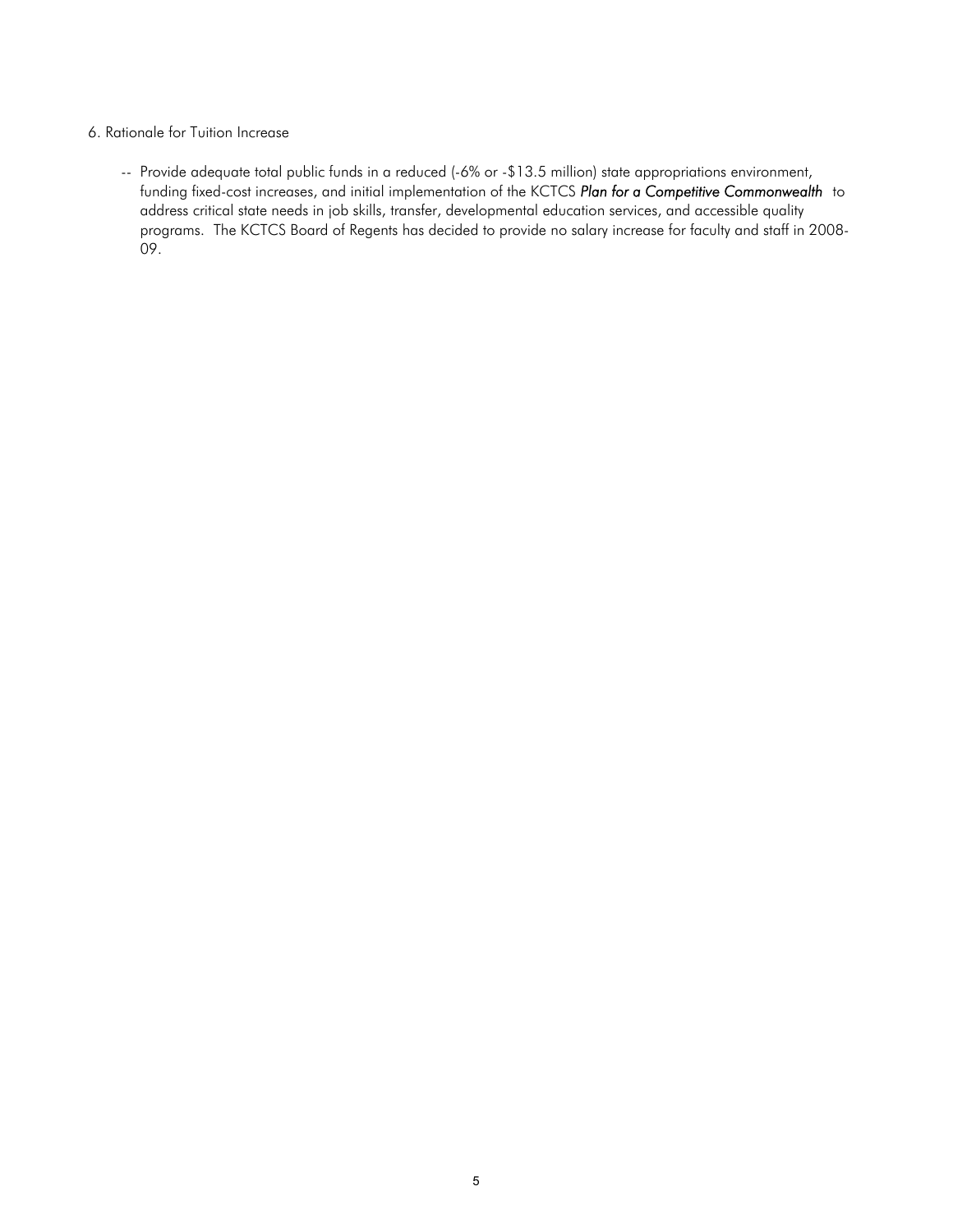### Council on Postsecondary Education May 9, 2008

## 2008-09 Tuition and Mandatory Fee Recommendation Kentucky State University

*On April 25, Kentucky's public postsecondary institutions submitted tuition and mandatory fee proposals to the Council. The Budget and Finance Policy Group held tuition hearings on April 30 and May 1 to provide the institutions an opportunity to present their proposals. The policy group evaluated each institution's proposal on the basis of affordability, access, productivity,*  and funding adequacy. Upon approval by the full Council, the recommended rates will *establish maximum tuition and mandatory fee charges that may be assessed to students enrolling at KSU during fall semester 2008, spring semester 2009, and summer term 2009.* 

ACTION: The Budget and Finance Policy Group recommends that the Council approve the following 2008-09 tuition and mandatory fee rates for Kentucky State University.

| <b>Rate Category</b> | Current<br>2007-08<br><b>Tuition &amp; Fees</b> | Recommended<br>2008-09<br><b>Tuition &amp; Fees</b> | Dollar<br>Change | Percent<br>Change |
|----------------------|-------------------------------------------------|-----------------------------------------------------|------------------|-------------------|
| Undergraduate        |                                                 |                                                     |                  |                   |
| Resident             | \$5,320                                         | \$5,692                                             | \$372            | 7.0%              |
| Nonresident          | 12,490                                          | 13,490                                              | 1,000            | 8.0%              |
| Nonresident Multiple | 2.4                                             | 2.4                                                 |                  |                   |
| Graduate             |                                                 |                                                     |                  |                   |
| Resident             | 5,400                                           | 5,850                                               | 450              | 8.3%              |
| Nonresident          | 12,600                                          | 13,680                                              | 1,080            | 8.6%              |

### Recommended Tuition and Mandatory Fees

Attachment A contains additional categories and rates for undergraduate nonresident Targeted Counties and Legacy Program students, and for online programs. The Budget and Finance Policy Group recommends approval of rates for these additional categories as proposed by the university.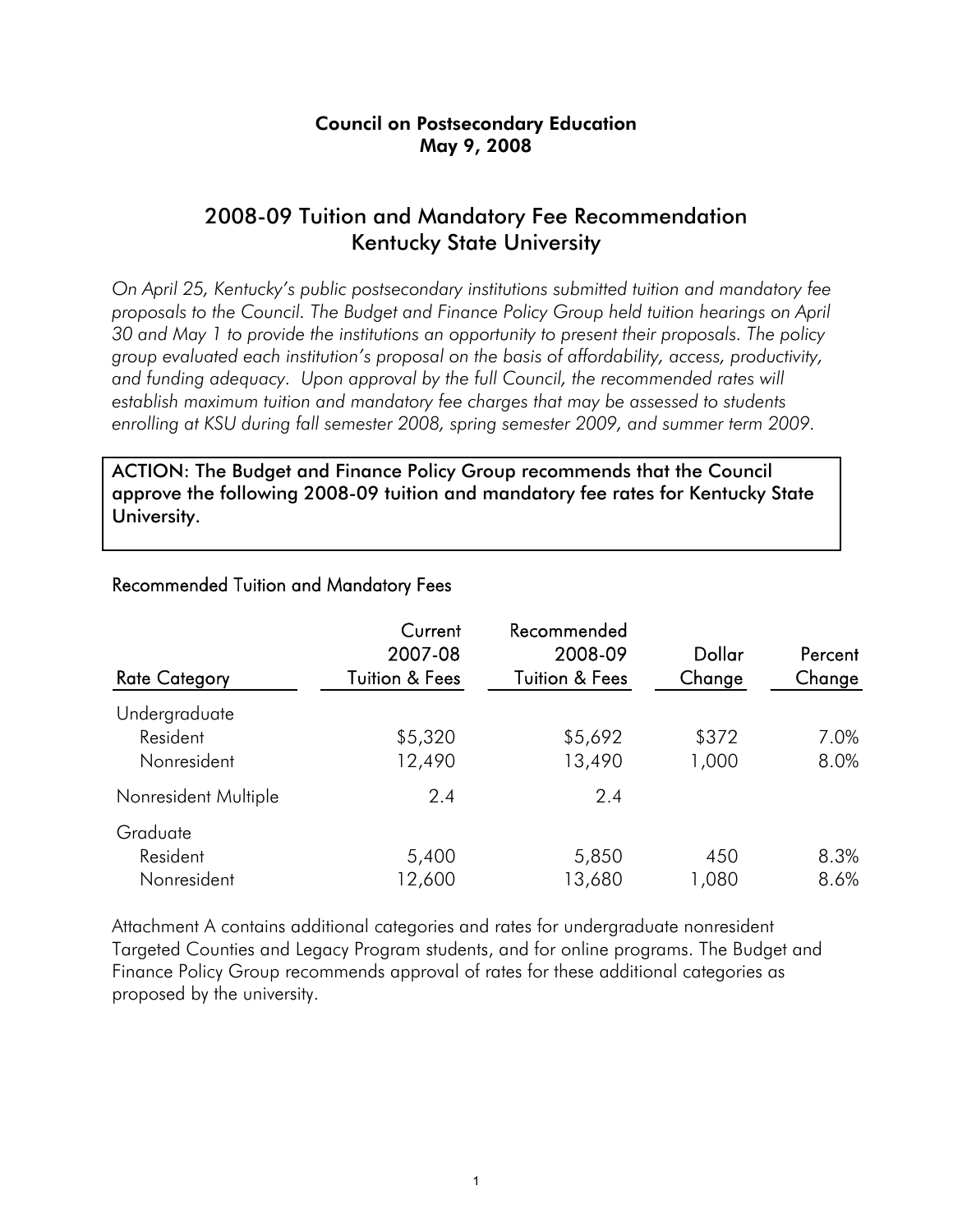## Supporting Data

Affordability

- **IF In 2007-08, annual resident undergraduate tuition and mandatory fees at KSU totaled** \$5,320, representing the second lowest rate among Kentucky's comprehensive universities. Between 2002-03 and 2007-08, the average annual rate of change in the university's resident undergraduate tuition and fees was 11.2 percent, the lowest annual increase among the comprehensive universities (CPE data).
- **IF In 2007-08, KSU's total price of attendance for resident undergraduates living on** campus was \$15,870 and ranked highest among the comprehensive universities. The five-year average annual rate of change in total price at KSU was 11.5 percent, the highest rate of increase among the comprehensives (IPEDS data).
- In 2005-06, the median net price of attendance at KSU among full-time, resident undergraduates who completed and filed a Free Application for Federal Student Aid (FAFSA) was \$4,310, representing the second lowest net price among the comprehensive universities (CPE Comprehensive Database).
- Compared to similar historically black, public four-year universities (with land grant missions) around the nation, KSU's tuition and required fees ranked in the uppermiddle quartile in 2007-08, and its total price of attendance was at the  $75<sup>th</sup>$ percentile. That same year, the university's tuition and fees as a percent of state median family income ranked in the upper quartile of the comparison group (IPEDS data).

### Access

 During fall semester 2007, full-time equivalent enrollment at KSU was 2,208 and ranked lowest among the comprehensive universities. The university's FTE enrollment increased by 375 students or 21 percent between fall semesters 1997 and 2007, representing the second lowest nominal increase and the third highest percentage increase among the comprehensive universities (CPE data).

## **Productivity**

- In 2006, KSU's full-time retention rate was 54 percent and ranked lowest among Kentucky's comprehensive universities. The university's retention rate decreased by 9 percentage points between 2003 and 2006 (IPEDS data).
- During academic year 2005-06, KSU's six-year graduation rate was 31.8 percent and ranked lowest among the comprehensive universities. Between 1997 and 2006, the university's graduation rate decreased by 2.1 percentage points, from 33.9 percent to 31.8 percent. KSU was the only comprehensive university to record a decrease in the six-year graduation rate for the period (CPE Accountability Report).
- KSU awarded 193 bachelor's degrees during academic year 2006-07, the lowest number of undergraduate degrees produced among the comprehensive universities that year. Between 1998 and 2007, the number of bachelor's degrees awarded at KSU decreased by 33 awards or 15 percent. KSU was the only comprehensive university to record nominal and proportionate decreases in bachelor's degrees awarded for the period (CPE Accountability Report).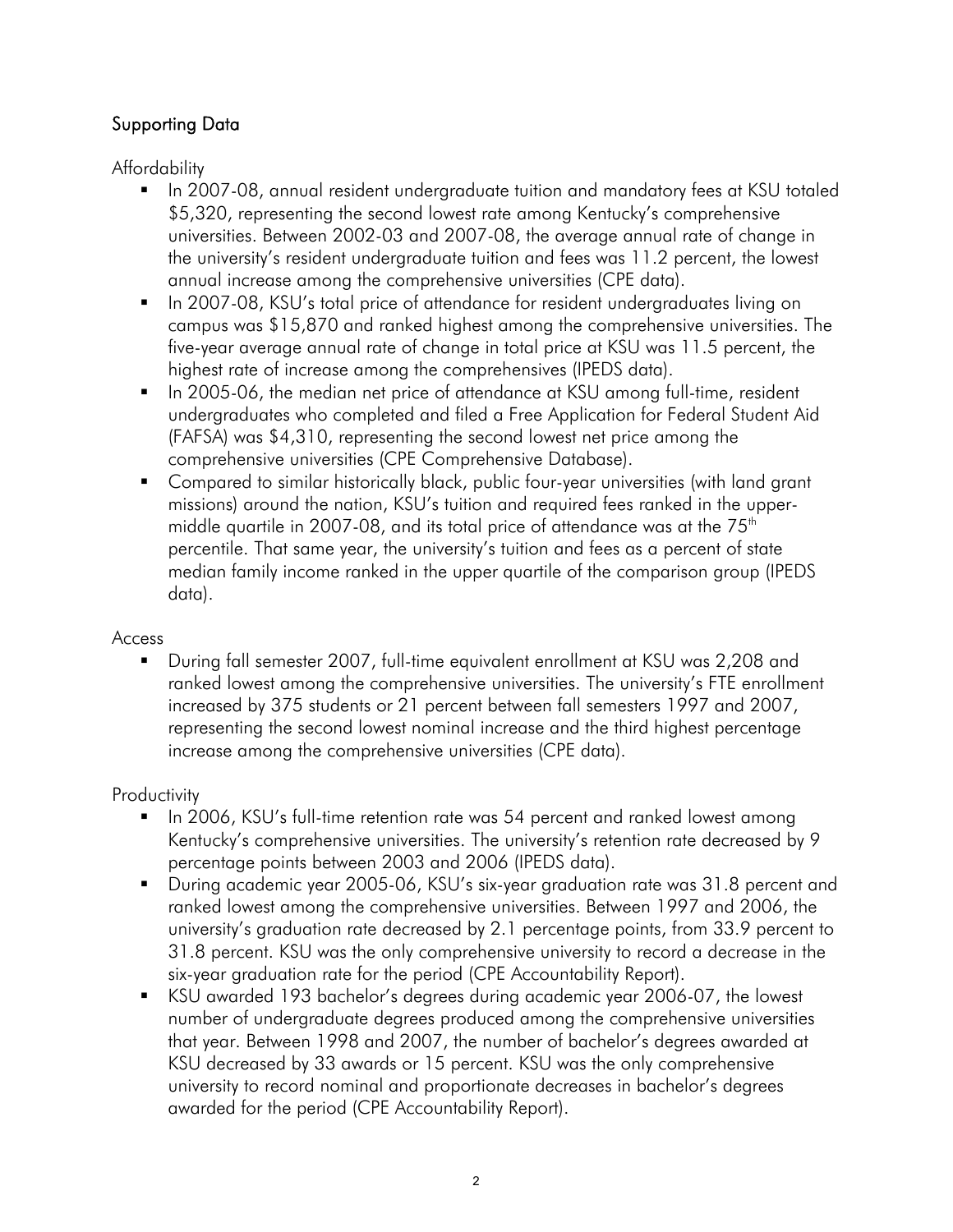In 2006-07, KSU's full-time retention rate, six-year bachelor's degree graduation rate, and its bachelor's degree production per 100 undergraduate FTE ranked either at or below the  $25<sup>th</sup>$  percentile among a comparison group of similar historically black, public four-year universities (with land grant missions) around the nation (IPEDS data).

Funding Adequacy

- In 2007-08, the amount of KSU's total public funds per full-time equivalent student was \$20,516, the highest level of per student funding among Kentucky's comprehensive universities (CPE data).
- That same year, the university's net General Fund appropriation per FTE of \$12,428 also ranked highest among the comprehensive universities (CPE data).
- In 2007-08, KSU's gross tuition revenue as a percent of total public funds was 39.4 percent, the lowest tuition share of public funds among the comprehensive universities (CPE data).
- **Compared to similar historically black, public four-year universities (with land grant** missions) around the nation, KSU's total public funds per FTE and its state appropriations per FTE ranked in the upper quartile. That same year, the university's student share of total public funds ranked in the bottom quartile relative to the comparison group (IPEDS data).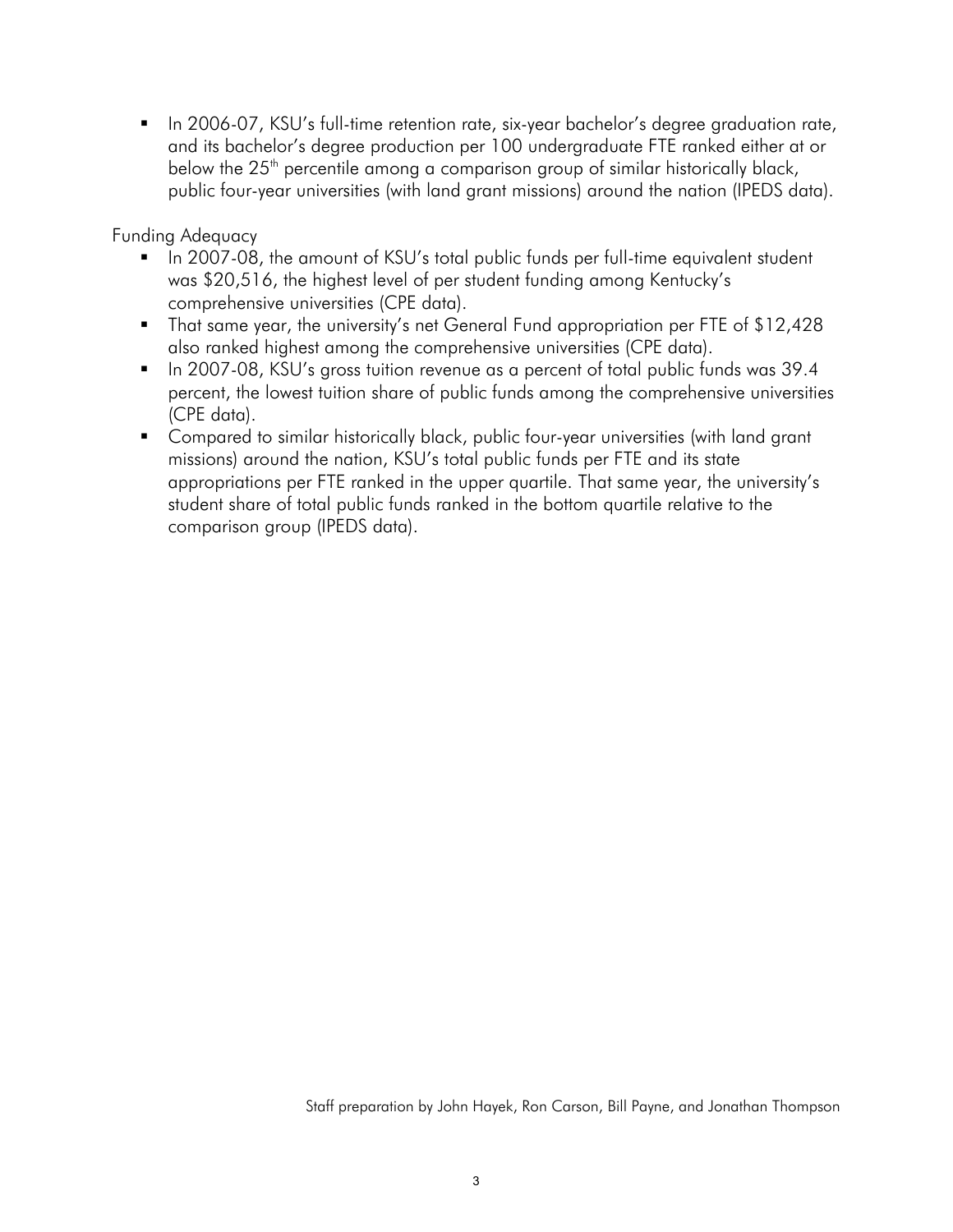### Council on Postsecondary Education Institutional Tuition Proposal Summary

#### Kentucky State University

### 1. Change in Annual Full-Time Tuition & Mandatory Fee Charges

| Category             | <b>Current 2007-08</b><br><b>Tuition &amp; Mandatory</b><br>Fee Charges | Proposed 2008-09<br>Tuition & Mandatory<br>Fee Charges | Dollar<br>Change | Percent<br>Change |
|----------------------|-------------------------------------------------------------------------|--------------------------------------------------------|------------------|-------------------|
| Undergraduate        |                                                                         |                                                        |                  |                   |
| Resident             | 5,320<br>\$                                                             | \$5,746                                                | 426              | 8.0%              |
| Nonresident          | 12,490                                                                  | 13,490                                                 | 1,000            | 8.0%              |
| Nonresident Multiple | 2.4                                                                     | 2.4                                                    |                  |                   |
| Graduate             |                                                                         |                                                        |                  |                   |
| Resident             | 5,400                                                                   | 5,850                                                  | 450              | 8.3%              |
| Nonresident          | 12,600                                                                  | 13,680                                                 | 1,080            | 8.6%              |

### 2. Change in Gross Tuition & Mandatory Fee Revenue

| Estimated 2007-08 <sup>°</sup> | Estimated 2008-09 <sup>°</sup> |              |         |
|--------------------------------|--------------------------------|--------------|---------|
| Gross Tuition &                | Gross Tuition &                | Dollar       | Percent |
| Mand. Fee Revenue              | Mand. Fee Revenue              | Change       | Change  |
| \$15.231.630                   | \$ 16.911.100                  | \$ 1,679,470 | 11.0%   |

### 3. Change in Full-Time Equivalent Enrollment

| Estimated 2007-08 <sup>a</sup> | Estimated 2008-09 <sup>a</sup> | Number | Percent |
|--------------------------------|--------------------------------|--------|---------|
| <b>FTE</b> Enrollment          | <b>FTE</b> Enrollment          | Change | Change  |
| 2.324                          | 2.431                          | 107    | 4.6%    |

4. Support for Scholarships and Institution-Based Student Financial Aid Programs

-- Merit-based and need-based awards will be increased proportionate to the increase in tuition.

a. Estimate provided by institution as part of the 2008-09 tuition and mandatory fee proposal.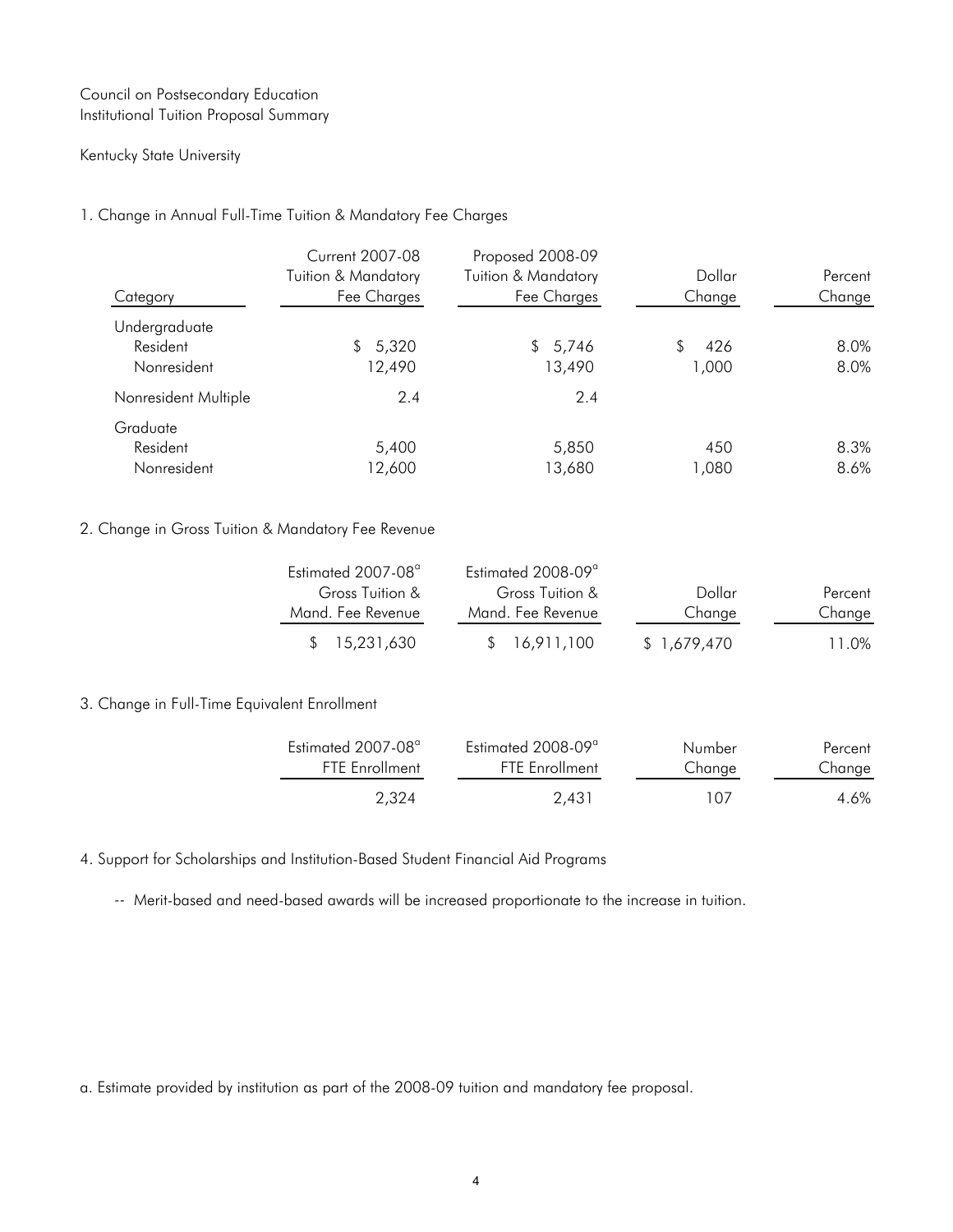- 5. Anticipated Uses of Proposed Tuition Revenue
	- -- Additional tuition and fee revenue generated by this proposal will be used to support instructional programs.
- 6. Rationale for Tuition Increase
	- -- The underlying rationale / objective for the proposed tuition rate increase was to apply equity to students' choices in the number of hours enrolled and to have students pay for hours enrolled.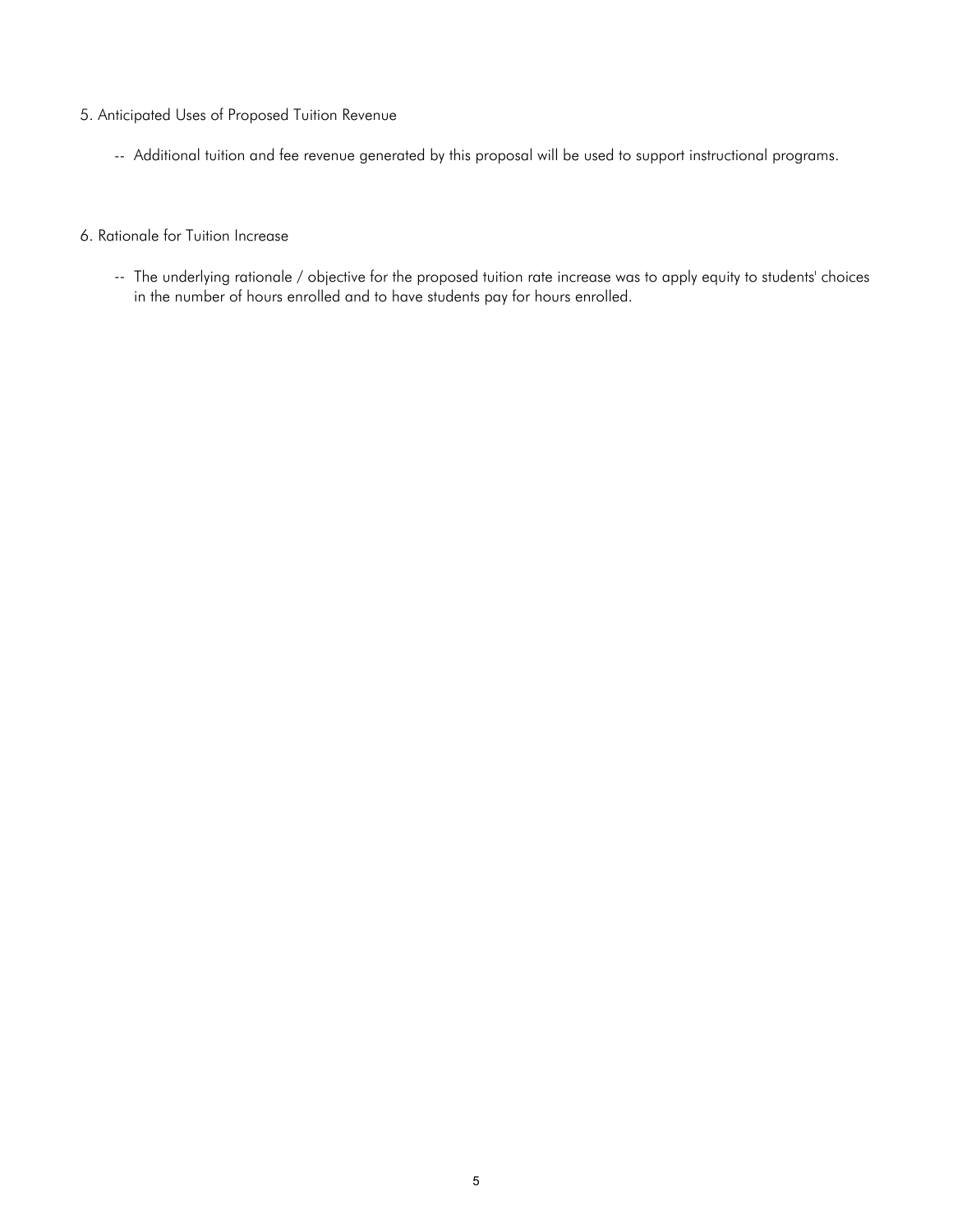### Council on Postsecondary Education May 9, 2008

## 2008-09 Tuition and Mandatory Fee Recommendation Morehead State University

*On April 25, Kentucky's public postsecondary institutions submitted tuition and mandatory fee proposals to the Council. The Budget and Finance Policy Group held tuition hearings on April 30 and May 1 to provide the institutions an opportunity to present their proposals. The policy group evaluated each institution's proposal on the basis of affordability, access, productivity,*  and funding adequacy. Upon approval by the full Council, the recommended rates will *establish maximum tuition and mandatory fee charges that may be assessed to students enrolling at MoSU during fall semester 2008, spring semester 2009, and summer term 2009.* 

ACTION: The Budget and Finance Policy Group recommends that the Council approve the following 2008-09 tuition and mandatory fee rates for Morehead State University.

| <b>Rate Category</b> | Current<br>2007-08<br><b>Tuition &amp; Fees</b> | Recommended<br>2008-09<br><b>Tuition &amp; Fees</b> | Dollar<br>Change | Percent<br>Change |
|----------------------|-------------------------------------------------|-----------------------------------------------------|------------------|-------------------|
| Undergraduate        |                                                 |                                                     |                  |                   |
| Resident             | \$5,280                                         | \$5,670                                             | \$390            | 7.4%              |
| Nonresident          | 13,340                                          | 14,742                                              | 1,402            | 10.5%             |
| Nonresident Multiple | 2.5                                             | 2.6                                                 |                  |                   |
| Graduate             |                                                 |                                                     |                  |                   |
| Resident             | 7,680                                           | 8,112                                               | 432              | 5.6%              |
| Nonresident          | 19,440                                          | 21,072                                              | 1,632            | 8.4%              |

### Recommended Tuition and Mandatory Fees

Attachment A contains additional categories and rates for undergraduate nonresident Targeted Counties program students and for online programs. The Budget and Finance Policy Group recommends approval of rates for these additional categories as proposed by the university.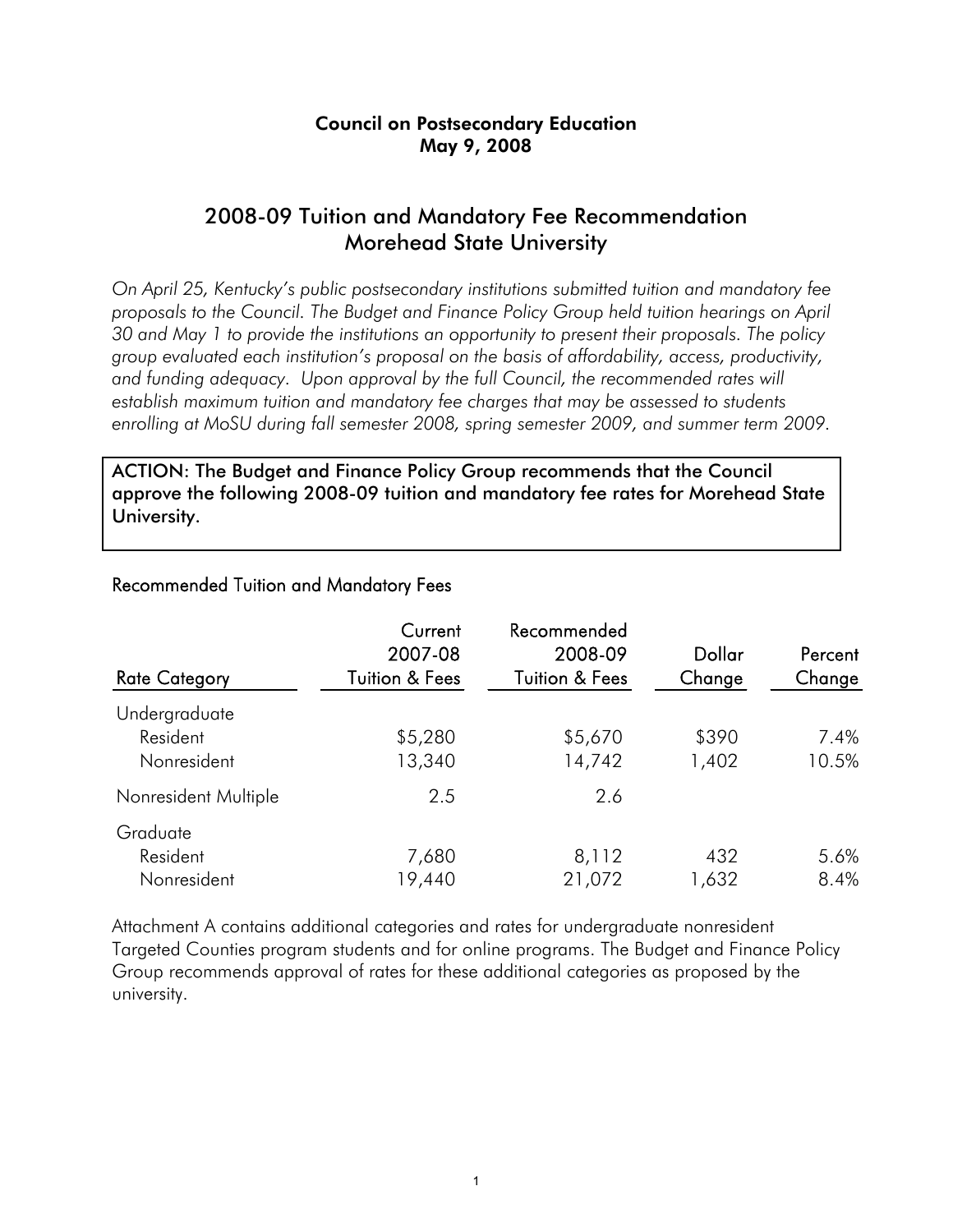## Supporting Data

Affordability

- **IF In 2007-08, annual resident undergraduate tuition and mandatory fees at MoSU** totaled \$5,280, representing the lowest amount charged among Kentucky's comprehensive universities. Between 2002-03 and 2007-08, the average annual rate of change in the university's resident undergraduate tuition and fees was 12.5 percent, the third lowest annual increase among the comprehensive universities (CPE data).
- In 2007-08, MoSU's total price of attendance for resident undergraduates living on campus was \$13,600, the second lowest among the comprehensive universities. The five-year average annual rate of change in total price at MoSU was 9.3 percent, the third highest rate of increase among the comprehensives (IPEDS data).
- In 2005-06, the median net price of attendance at MoSU among full-time, resident undergraduates who completed and filed a Free Application for Federal Student Aid (FAFSA) was \$3,399, representing the lowest net price among the comprehensive universities (CPE Comprehensive Database). That same year, the median family income of students who completed a FAFSA was \$31,300, the lowest median income of FAFSA filers among the comprehensives (excluding KSU for which data were unavailable).
- Compared to similar master's degree-granting, public four-year universities in Southern Regional Education Board (SREB) states, MoSU's tuition and required fees ranked in the upper-middle quartile in 2007-08, and its total price of attendance ranked just slightly above the  $25<sup>th</sup>$  percentile. That same year, the university's tuition and fees as a percent of state median family income ranked in the upper quartile of the comparison group (IPEDS data).

## Access

 During fall semester 2007, full-time equivalent enrollment at MoSU was 7,101 or second lowest among the comprehensive universities. The university's FTE enrollment increased by 350 students or 5 percent between fall semesters 1997 and 2007, representing the lowest nominal increase and the second lowest percentage increase among the comprehensive universities (CPE data).

## **Productivity**

- In 2006, MoSU's full-time retention rate was 69 percent and ranked third lowest among Kentucky's comprehensive universities (IPEDS data).
- During academic year 2005-06, MoSU's six-year graduation rate was 42.7 percent and ranked third highest among the comprehensive universities. Between 1997 and 2006, the university's graduation rate increased by 2.0 percentage points, from 40.7 percent to 42.7 percent. This increase was second lowest among the comprehensive universities (CPE Accountability Report).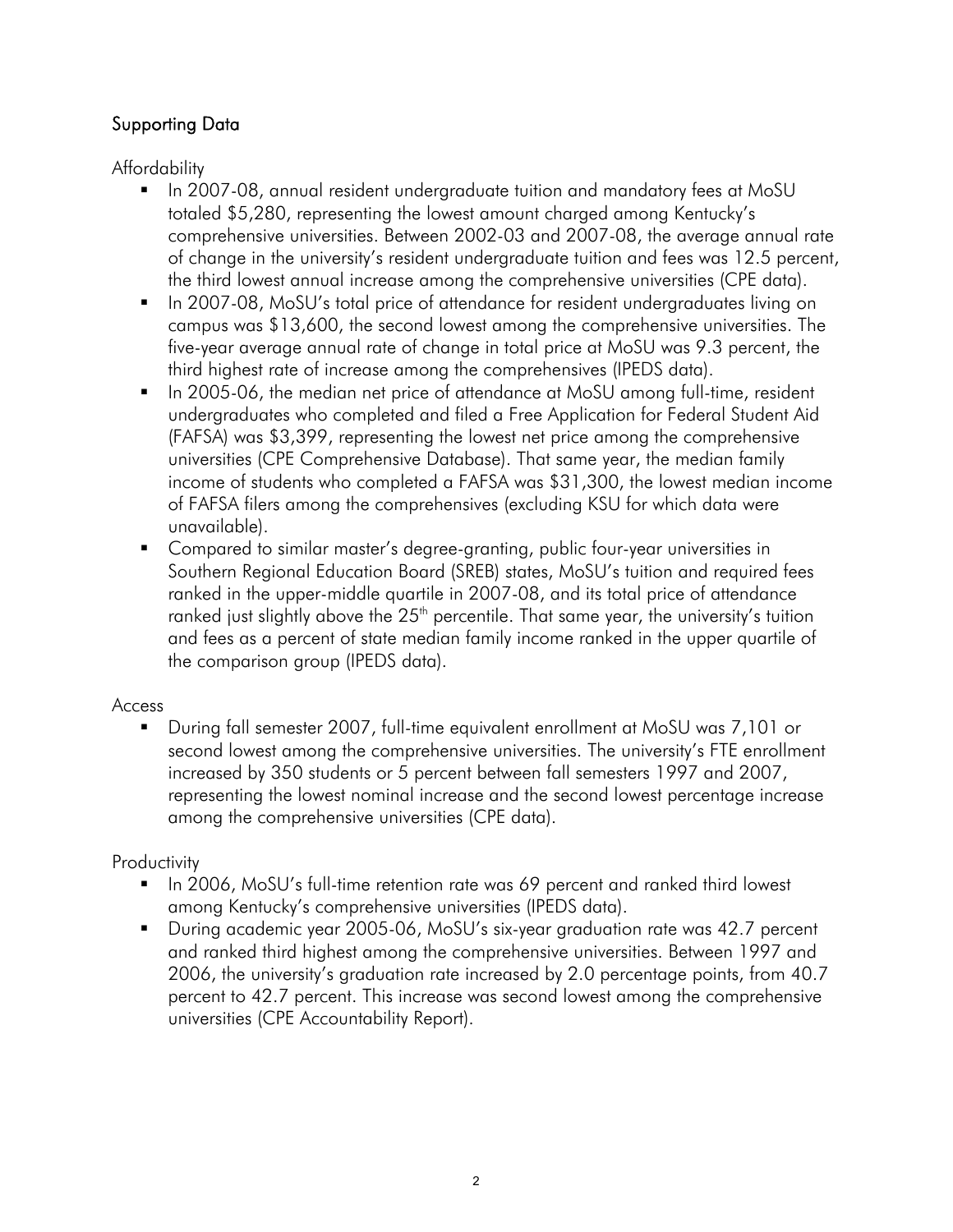- MoSU awarded 1,072 bachelor's degrees during academic year 2006-07, the second lowest number of undergraduate degrees produced among the comprehensive universities that year. Between 1998 and 2007, the number of bachelor's degrees awarded at MoSU increased by 118 awards or 12 percent. Both the nominal and percent increases were the second lowest level of growth in awards among the comprehensive universities for the period (CPE Accountability Report).
- In 2006-07, MoSU's full-time retention rate ranked in the lower-middle quartile among a comparison group of similar master's degree-granting, public four-year universities in SREB states. That same year, the university's six-year bachelor's degree graduation rate ranked just above the median, and its bachelor's degree production per 100 undergraduate FTE ranked at the 25<sup>th</sup> percentile (IPEDS data).

### Funding Adequacy

- In 2007-08, MoSU's level of total public funds per full-time equivalent student was \$13,324, representing the third highest level of per student public funding among Kentucky's comprehensive universities (CPE data).
- That same year, the university's net General Fund appropriation per FTE was \$6,584 and ranked second highest among the comprehensive universities (CPE data).
- In 2007-08, MoSU's gross tuition revenue as a percent of total public funds was 50.6 percent, second lowest among the comprehensive universities (CPE data).
- Compared to similar master's degree-granting, public four-year universities in SREB states, MoSU's total public funds per FTE ranked in the upper-middle quartile, and its state appropriations per FTE were at the  $75<sup>th</sup>$  percentile. That same year, the university's student share of total public funds ranked in the lower-middle quartile relative to the comparison group (IPEDS data).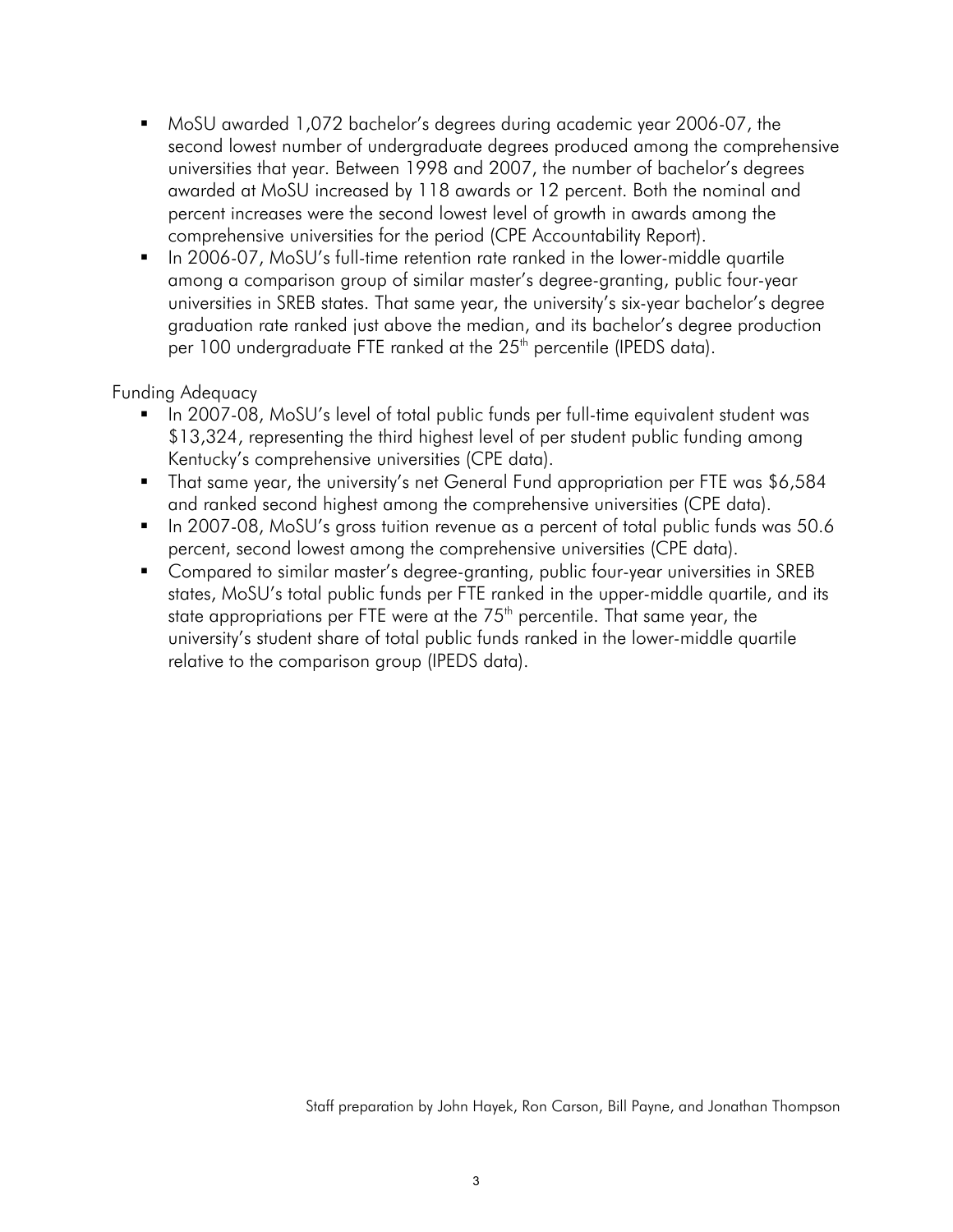#### Council on Postsecondary Education Institutional Tuition Proposal Summary

#### Morehead State University

#### 1. Change in Annual Full-Time Tuition & Mandatory Fee Charges

| Category                                 | <b>Current 2007-08</b><br><b>Tuition &amp; Mandatory</b><br>Fee Charges | Proposed 2008-09<br><b>Tuition &amp; Mandatory</b><br>Fee Charges | Dollar<br>Change | Percent<br>Change |
|------------------------------------------|-------------------------------------------------------------------------|-------------------------------------------------------------------|------------------|-------------------|
| Undergraduate<br>Resident<br>Nonresident | \$5,280<br>13,340                                                       | 5,670<br>S.<br>14,742                                             | \$ 390<br>1,402  | 7.4%<br>10.5%     |
| Nonresident Multiple                     | 2.5                                                                     | 2.6                                                               |                  |                   |
| Graduate<br>Resident<br>Nonresident      | 7,680<br>19,440                                                         | 8,112<br>21,072                                                   | 432<br>1,632     | 5.6%<br>8.4%      |

#### 2. Change in Gross Tuition & Mandatory Fee Revenue

| Estimated 2007-08 <sup>a</sup> | Estimated 2008-09 <sup>a</sup> |             |         |
|--------------------------------|--------------------------------|-------------|---------|
| Gross Tuition &                | Gross Tuition &                | Dollar      | Percent |
| Mand, Fee Revenue              | Mand. Fee Revenue              | Change      | Change  |
| \$43,740,500                   | 46,896,969                     | \$3,156,469 | 7.2%    |

#### 3. Change in Full-Time Equivalent Enrollment

| Estimated 2007-08 <sup>a</sup> | Estimated 2008-09 <sup>a</sup> | Number | Percent |
|--------------------------------|--------------------------------|--------|---------|
| <b>FTF</b> Fnrollment          | <b>FTF</b> Fnrollment          | Change | Change  |
| 6.713                          | 6.780                          | 67     | ⊟ O%    |

#### 4. Support for Scholarships and Institution-Based Student Financial Aid Programs

-- Additional tuition revenue will be used to fully cover the increase in tuition and housing rates for 2008-09 for all existing and new full scholarship students and to fund increases in the Eagle Access Scholarships. Eagle Access is a gap scholarship implemented in 2007-08 to cover total cost of attendance for students below 120 percent poverty level.

a. Estimate provided by institution as part of the 2008-09 tuition and mandatory fee proposal.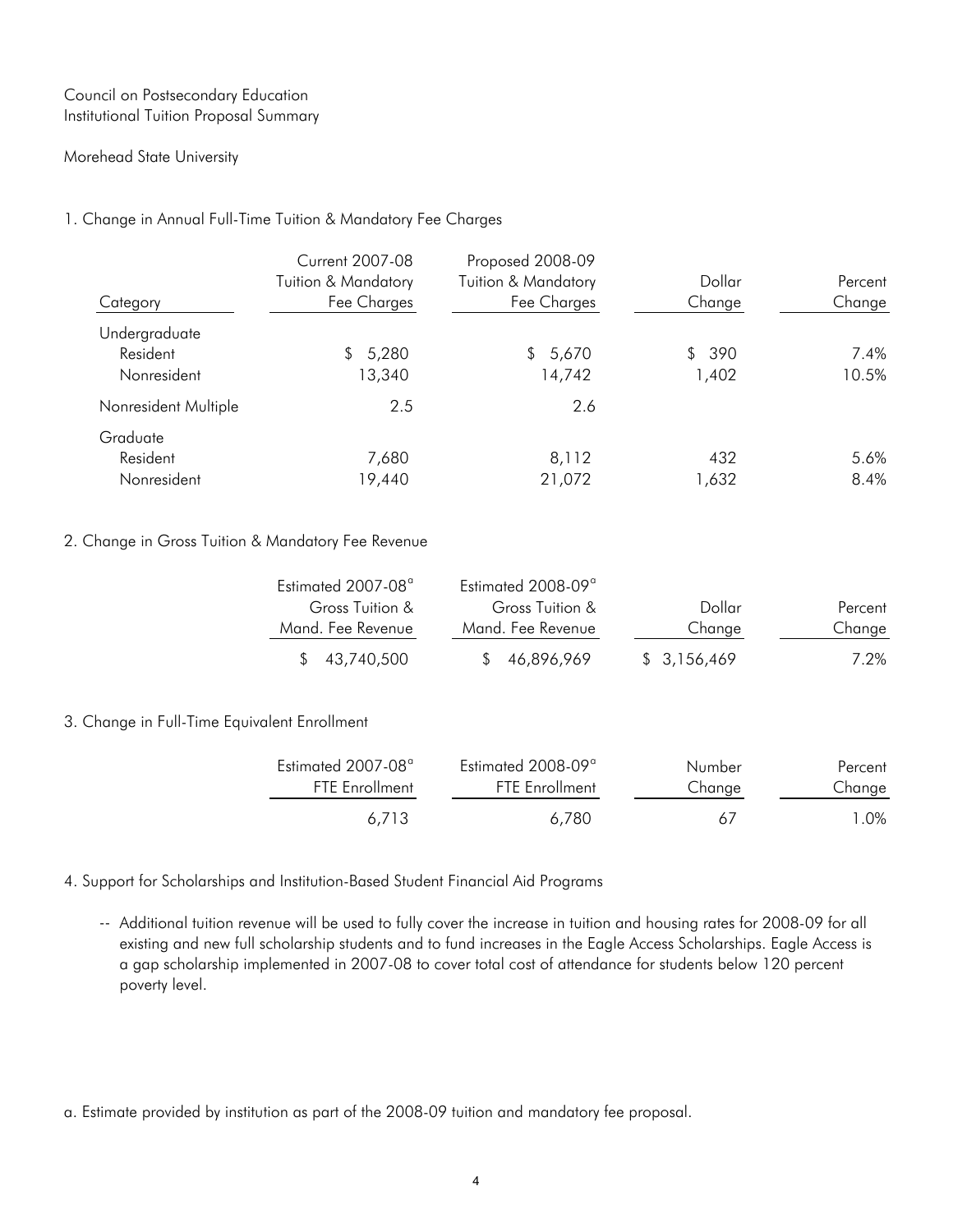#### 5. Anticipated Uses of Proposed Tuition Revenue

| \$445,000   | Utilities increases.                            |
|-------------|-------------------------------------------------|
| 500,000     | Debt service for the Student Recreation Center. |
| 612,000     | Scholarship and tuition waiver increases.       |
| 350,000     | Contracts, leases, and insurance increases.     |
| \$1,250,000 | Employee salary increases.                      |
| \$3,157,000 | Total                                           |

#### 6. Rationale for Tuition Increase

-- A major revision to the current "full-time" tuition model was implemented to minimize tuition rate increases and facilitate changes in student enrollment behaviors that will improve overall operating efficiency.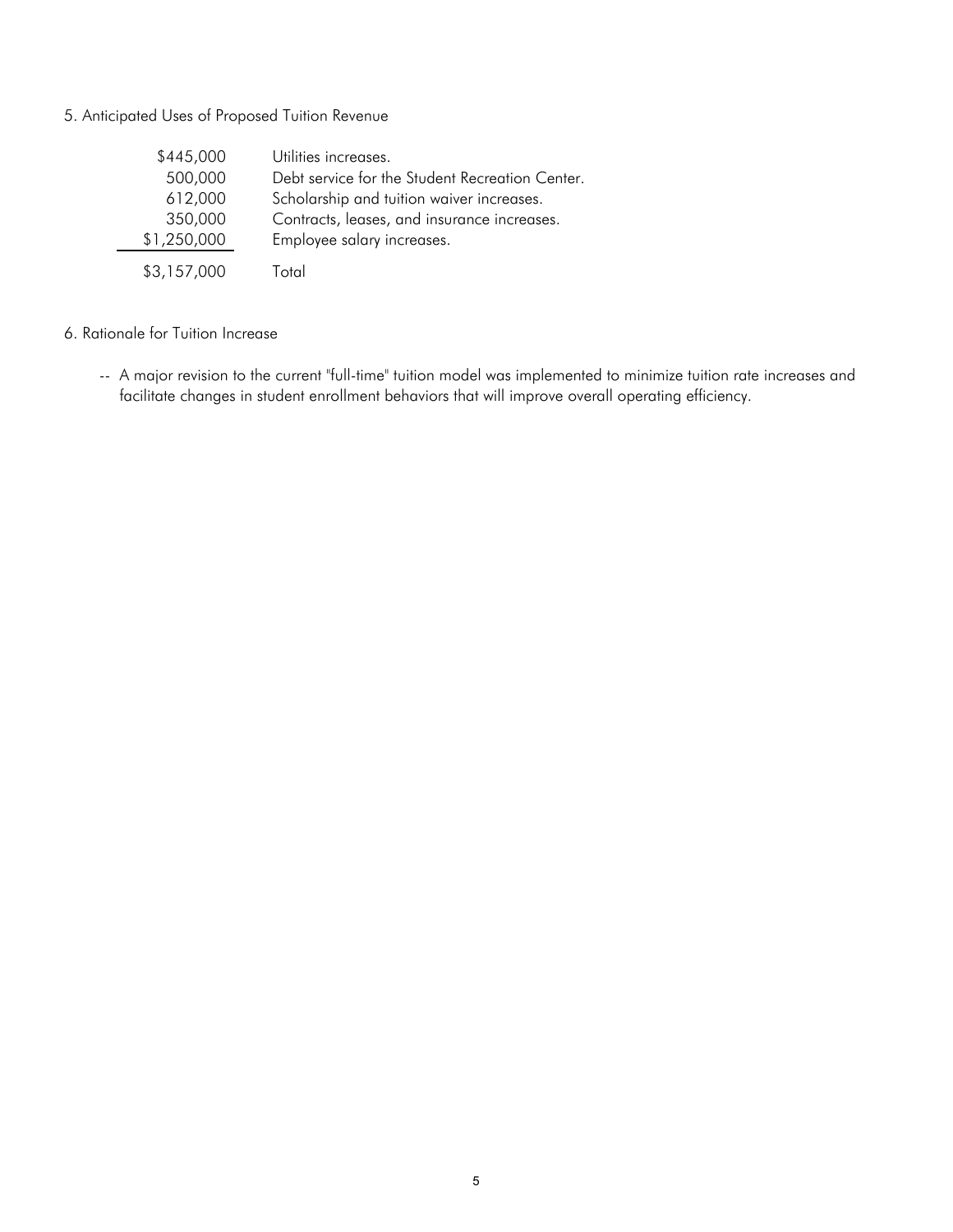## Council on Postsecondary Education May 9, 2008

## 2008-09 Tuition and Mandatory Fee Recommendation Murray State University

*On April 25, Kentucky's public postsecondary institutions submitted tuition and mandatory fee proposals to the Council. The Budget and Finance Policy Group held tuition hearings on April 30 and May 1 to provide the institutions an opportunity to present their proposals. The policy group evaluated each institution's proposal on the basis of affordability, access, productivity,*  and funding adequacy. Upon approval by the full Council, the recommended rates will *establish maximum tuition and mandatory fee charges that may be assessed to students enrolling at MuSU during fall semester 2008, spring semester 2009, and summer term 2009.* 

ACTION: The Budget and Finance Policy Group recommends that the Council approve the following 2008-09 tuition and mandatory fee rates for Murray State University.

| <b>Rate Category</b> | Current<br>2007-08<br><b>Tuition &amp; Fees</b> | Recommended<br>2008-09<br><b>Tuition &amp; Fees</b> | Dollar<br>Change | Percent<br>Change |
|----------------------|-------------------------------------------------|-----------------------------------------------------|------------------|-------------------|
| Undergraduate        |                                                 |                                                     |                  |                   |
| Resident             | \$5,418                                         | \$5,748                                             | \$330            | 6.1%              |
| Nonresident          | 14,718                                          | 15,612                                              | 894              | 6.1%              |
| Nonresident Multiple | 2.7                                             | 2.7                                                 |                  |                   |
| Graduate             |                                                 |                                                     |                  |                   |
| Resident             | 6,156                                           | 6,525                                               | 369              | 6.0%              |
| Nonresident          | 17,316                                          | 18,351                                              | 1,035            | 6.0%              |

## Recommended Tuition and Mandatory Fees

Attachment A contains additional categories and rates for undergraduate and graduate WEB courses. The Budget and Finance Policy Group recommends approval of rates for these additional categories as proposed by the university.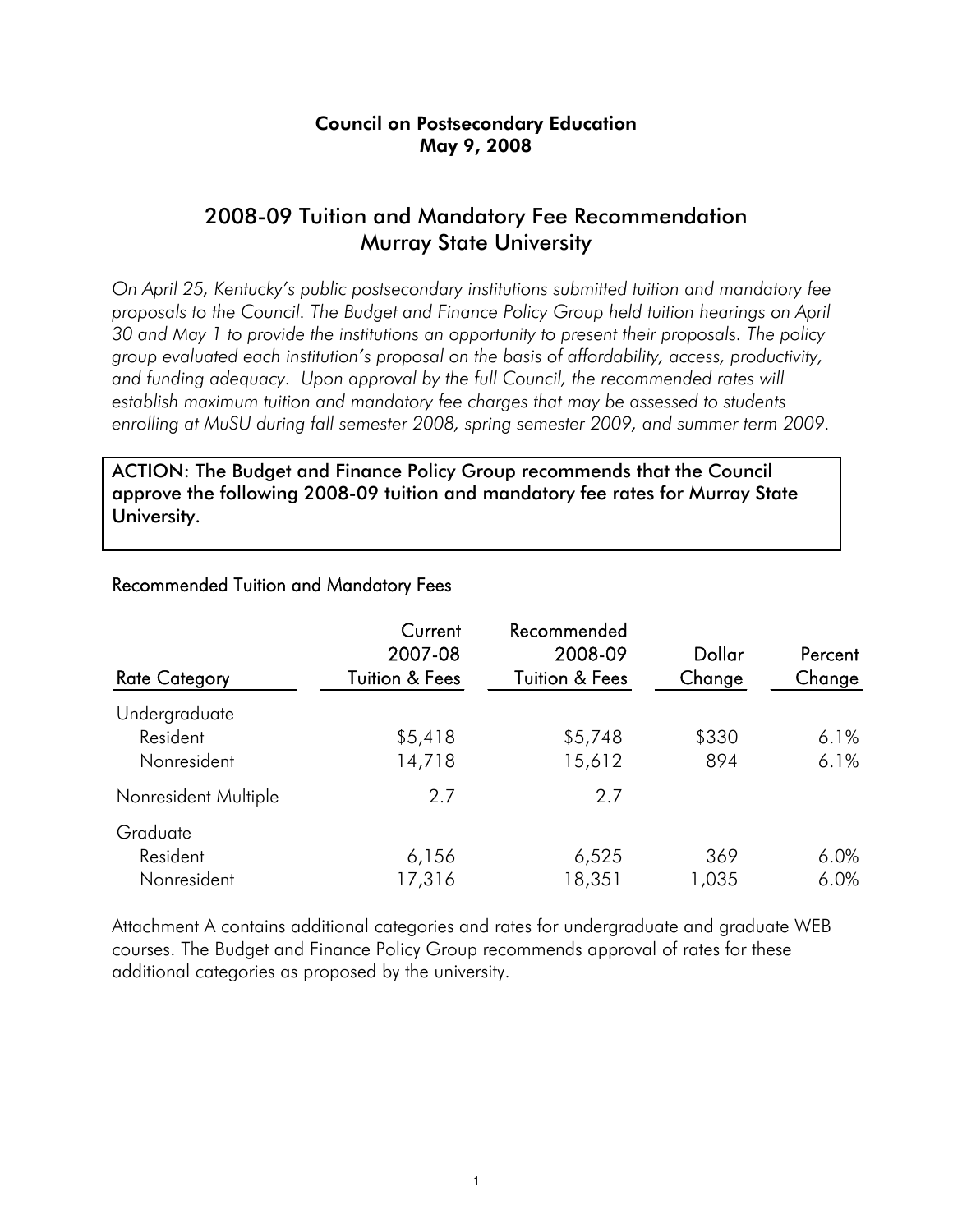## Supporting Data

Affordability

- **IF In 2007-08, annual resident undergraduate tuition and mandatory fees at MuSU** totaled \$5,418, representing the third lowest amount charged among Kentucky's comprehensive universities. Between 2002-03 and 2007-08, the average annual rate of change in the university's resident undergraduate tuition and fees was 12.3 percent, the second lowest annual increase among the comprehensive universities (CPE data).
- In 2007-08, MuSU's total price of attendance for resident undergraduates living on campus was \$13,076, the lowest total price among the comprehensive universities. The five-year average annual rate of change in total price at MuSU was 7.1 percent, the lowest rate of increase among the comprehensives (IPEDS data).
- In 2005-06, the median net price of attendance at MuSU among full-time, resident undergraduates who completed and filed a Free Application for Federal Student Aid (FAFSA) was \$5,937, representing the third highest net price among the comprehensive universities (CPE Comprehensive Database). That same year, the median family income of students who completed a FAFSA was \$45,100, the third highest median income of FAFSA filers among the comprehensives (excluding KSU for which data were unavailable).
- Compared to similar master's degree-granting, public four-year universities in Southern Regional Education Board (SREB) states, MuSU's tuition and required fees ranked in the upper-middle quartile in 2007-08, and its total price of attendance ranked in the bottom quartile. That same year, the university's tuition and fees as a percent of state median family income ranked in the upper quartile of the comparison group (IPEDS data).

## Access

 During fall semester 2007, total full-time equivalent enrollment at MuSU was 8,435 or third lowest among the comprehensive universities. The university's FTE enrollment increased by 1,034 students or 14 percent between fall semesters 1997 and 2007, representing the third highest nominal increase and the third lowest percentage increase among the comprehensive universities (CPE data).

## **Productivity**

- In 2006, MuSU's full-time retention rate was 73 percent and ranked second highest among Kentucky's comprehensive universities. The university's retention rate increased by 3 percentage points between 2003 and 2006, representing the second largest percentage point gain among the comprehensives for the period (IPEDS data).
- During academic year 2005-06, MuSU's six-year graduation rate was 56.2 percent, the highest graduation rate among the comprehensive universities that year. Between 1997 and 2006, the university's graduation rate increased by 17.6 percentage points, from 38.6 percent to 56.2 percent. This increase was the largest percentage point growth among the comprehensive universities for the period (CPE Accountability Report).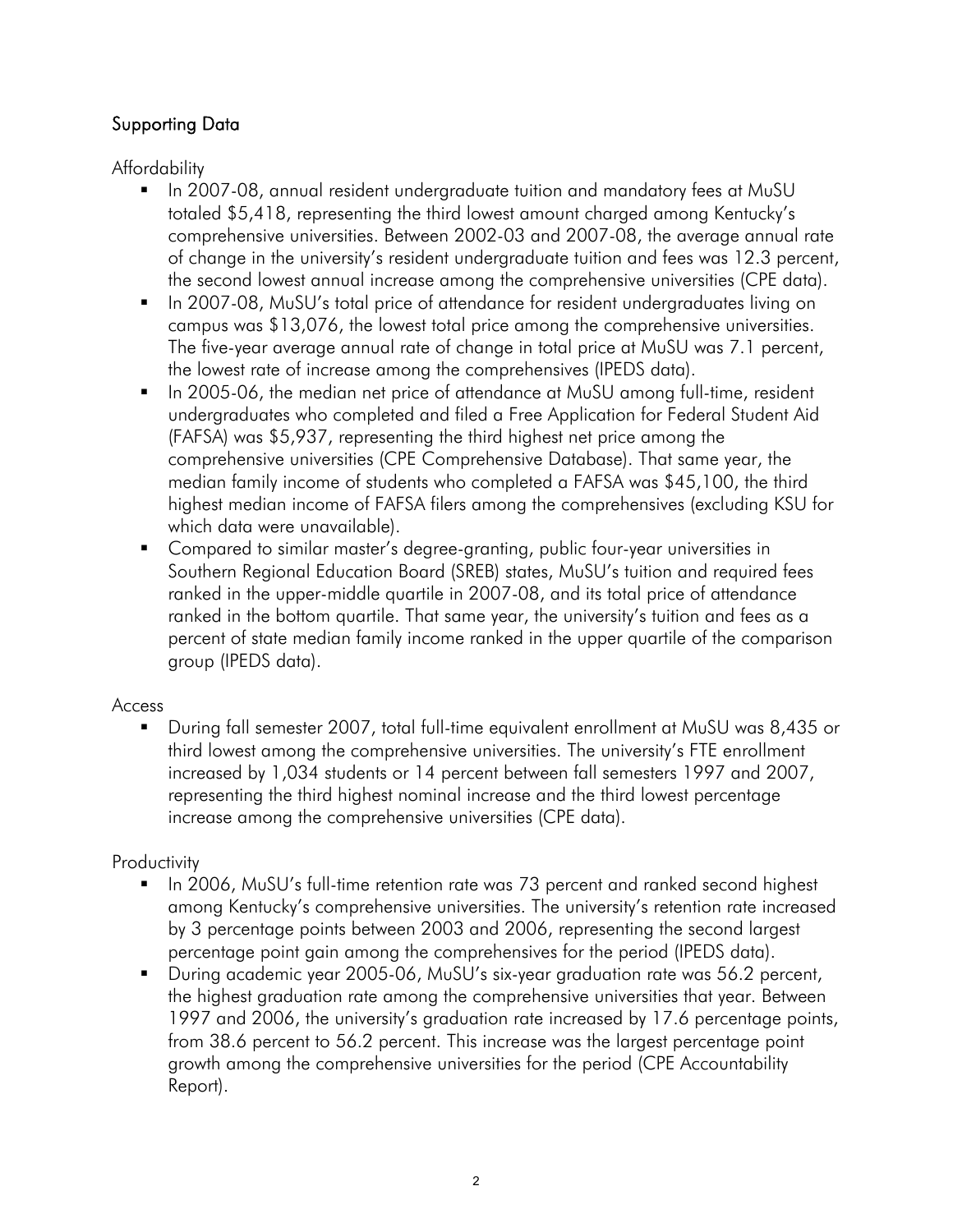- MuSU awarded 1,550 bachelor's degrees during academic year 2006-07, the third lowest number of undergraduate degrees produced among the comprehensive universities that year. Between 1998 and 2007, the number of bachelor's degrees awarded at MuSU increased by 486 awards or 46 percent. The nominal increase in awards ranked third highest among the comprehensive universities for the period, and the percent increase was the largest proportionate gain (CPE Accountability Report).
- In 2006-07, MuSU's full-time retention rate ranked in the upper-middle quartile among a comparison group of similar master's degree-granting, public four-year universities in SREB states. That same year, the university's six-year bachelor's degree graduation rate ranked in the upper quartile, and its bachelor's degree production per 100 undergraduate FTE ranked in the upper-middle quartile (IPEDS data).

### Funding Adequacy

- In 2007-08, MuSU's level of total public funds per full-time equivalent student was \$15,376, representing the second highest per student public funding level among Kentucky's comprehensive universities (CPE data).
- That same year, the university's net General Fund appropriation per FTE was \$6,448 and ranked third highest among the comprehensive universities (CPE data).
- In 2007-08, MuSU's gross tuition revenue as a percent of total public funds was 58.1 percent, third highest among the comprehensive universities (CPE data).
- Compared to similar master's degree-granting, public four-year universities in SREB states, MuSU's total public funds per FTE and its state appropriations per FTE ranked in the upper quartile. That same year, the university's student share of total public funds ranked in the upper-middle quartile relative to the comparison group (IPEDS data).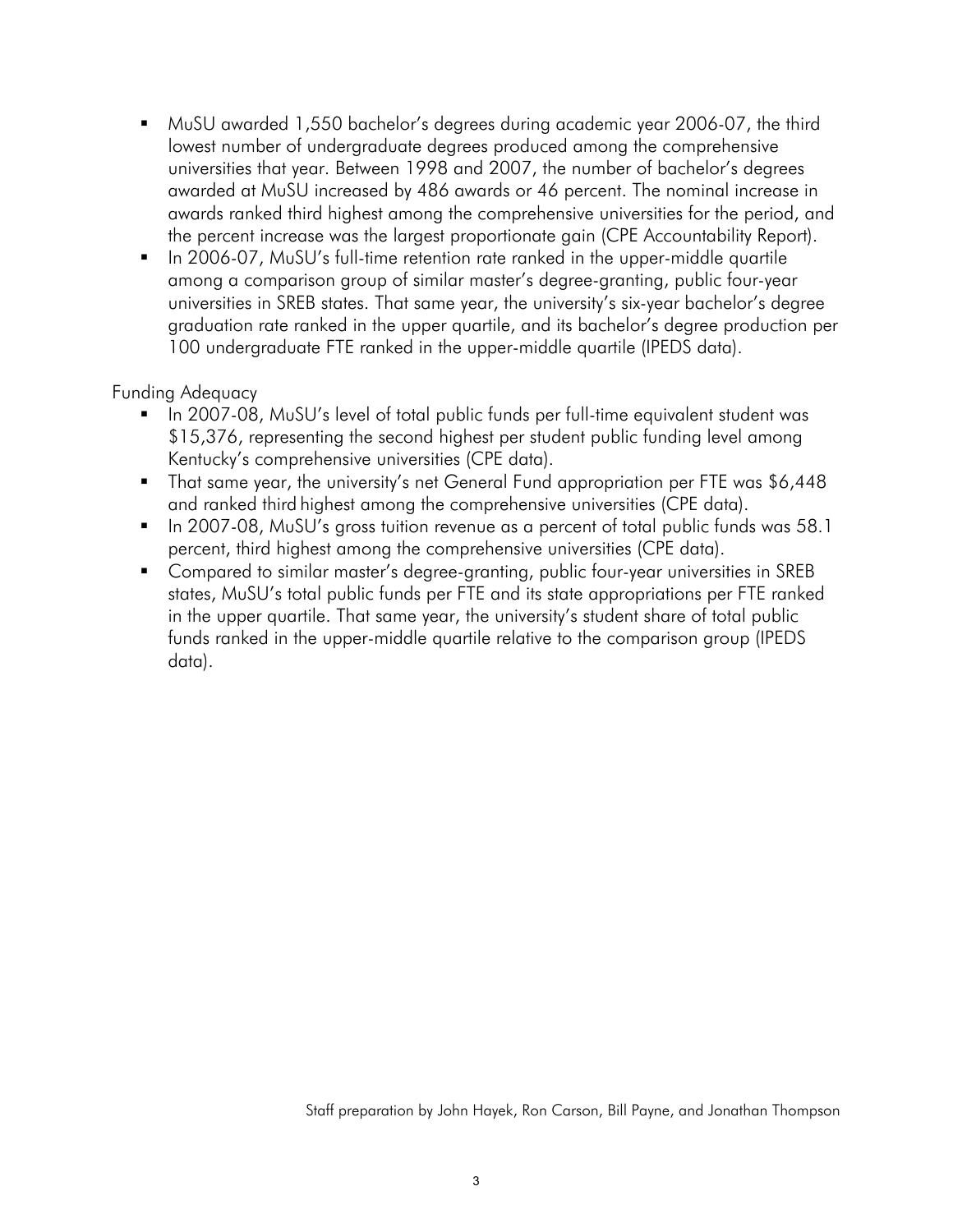#### Council on Postsecondary Education Institutional Tuition Proposal Summary

#### Murray State University

#### 1. Change in Annual Full-Time Tuition & Mandatory Fee Charges

| Category                                 | <b>Current 2007-08</b><br><b>Tuition &amp; Mandatory</b><br>Fee Charges | Proposed 2008-09<br><b>Tuition &amp; Mandatory</b><br>Fee Charges | Dollar<br>Change | Percent<br>Change |
|------------------------------------------|-------------------------------------------------------------------------|-------------------------------------------------------------------|------------------|-------------------|
| Undergraduate<br>Resident<br>Nonresident | 5,418<br>\$<br>4,718                                                    | \$5,748<br>15,612                                                 | \$<br>330<br>894 | 6.1%<br>6.1%      |
| Nonresident Multiple                     | 2.7                                                                     | 2.7                                                               |                  |                   |
| Graduate<br>Resident<br>Nonresident      | 6,156<br>17,316                                                         | 6,525<br>18,351                                                   | 369<br>1,035     | 6.0%<br>6.0%      |

#### 2. Change in Gross Tuition & Mandatory Fee Revenue

| Estimated 2007-08 <sup>a</sup> | Estimated 2008-09 <sup>a</sup> |             |         |
|--------------------------------|--------------------------------|-------------|---------|
| Gross Tuition &                | Gross Tuition &                | Dollar      | Percent |
| Mand. Fee Revenue              | Mand. Fee Revenue              | Change      | Change  |
| \$73,759,654                   | \$ 78,185,233                  | \$4,425,579 | $6.0\%$ |

#### 3. Change in Full-Time Equivalent Enrollment

| Estimated 2007-08 <sup>a</sup> | Estimated 2008-09 <sup>a</sup> | Number | Percent |
|--------------------------------|--------------------------------|--------|---------|
| <b>FTF</b> Fnrollment          | <b>FTF</b> Fnrollment          | Change | Change  |
| 8.847                          | 8,845                          | (2)    | 0.0%    |

4. Support for Scholarships and Institution-Based Student Financial Aid Programs

-- Approximately 33 percent of new revenue generated from the 6 percent tuition increase will support MuSU meritbased and need-based financial aid programs. Although the majority of the aid will go to merit and other programs, additional funding will be set aside in MuSU's need-based Racer Advantage program.

a. Estimate provided by institution as part of the 2008-09 tuition and mandatory fee proposal.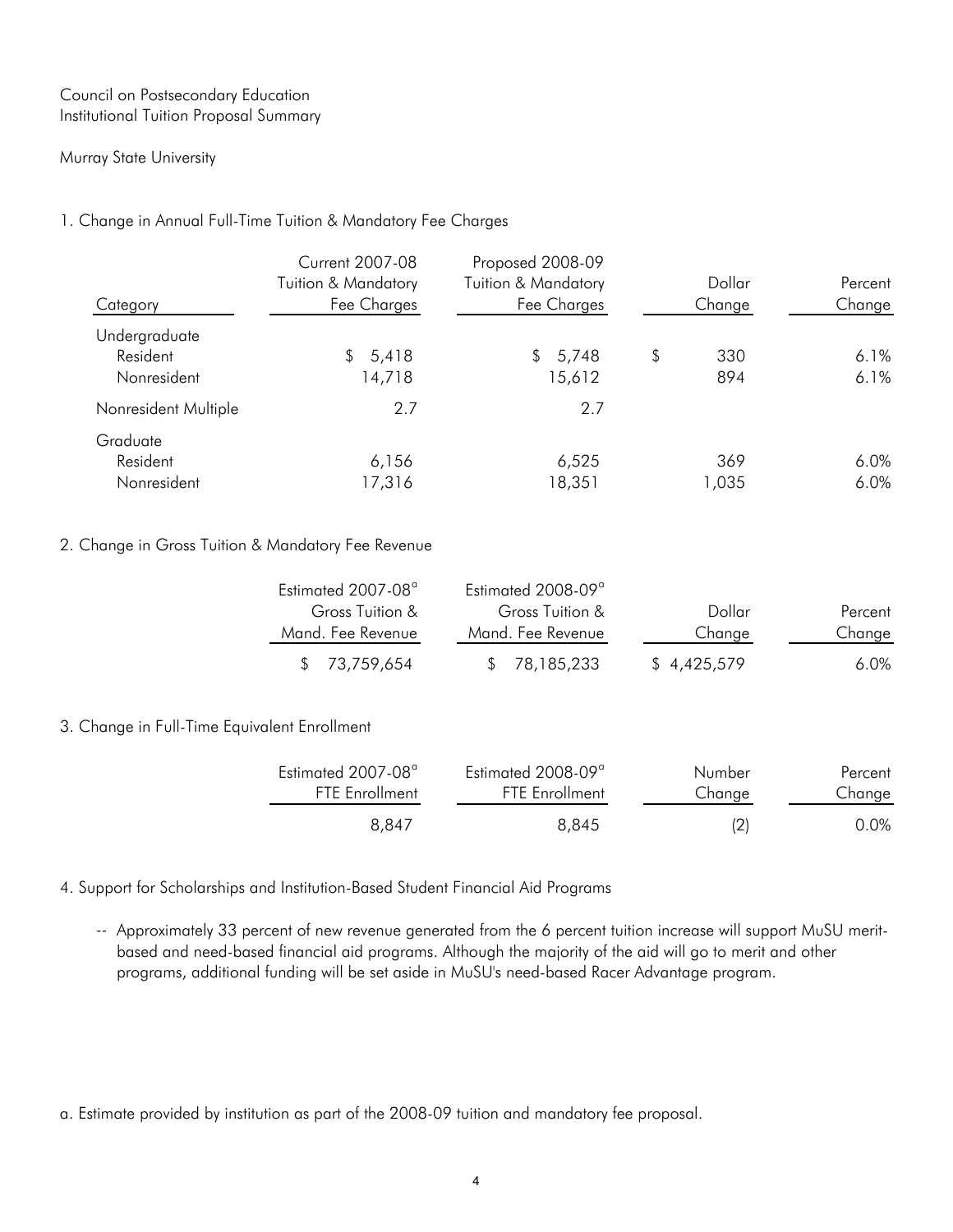#### 5. Anticipated Uses of Proposed Tuition Revenue

| \$50,000    | Staff (hourly) compensation.                    |
|-------------|-------------------------------------------------|
| 150,000     | Minimum wage increase.                          |
| 508,000     | Salaries / flat \$400 per employee.             |
| 247,000     | Equity adjustments, promotions, and awards.     |
| 274,000     | Fringe benefits, FICA, and retirement.          |
| 621,000     | Health insurance.                               |
| 250,000     | Utilities.                                      |
| 100,000     | Women's athletics Title XI.                     |
| \$398,000   | Other institutional priorities and fixed costs. |
| \$2,598,000 | Total                                           |

#### 6. Rationale for Tuition Increase

-- The major impetus for the tuition rate increase was to offset a \$3,125,500 reduction in state appropriations. The decision to go with a 6 percent tuition increase resulted from a careful balancing of institutional needs and affordability and access concerns.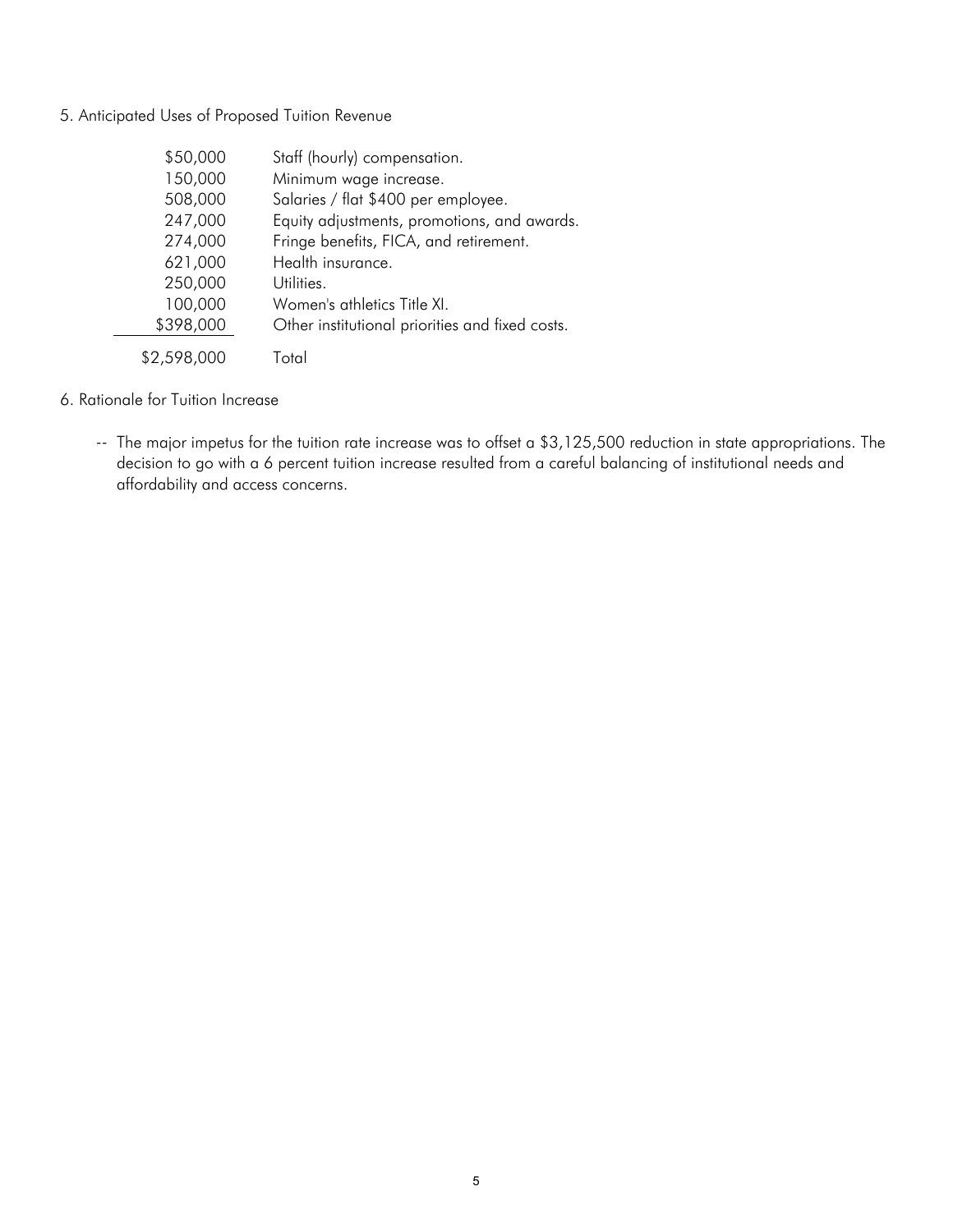## Council on Postsecondary Education May 9, 2008

## 2008-09 Tuition and Mandatory Fee Recommendation Northern Kentucky University

*On April 25, Kentucky's public postsecondary institutions submitted tuition and mandatory fee proposals to the Council. The Budget and Finance Policy Group held tuition hearings on April 30 and May 1 to provide the institutions an opportunity to present their proposals. The policy group evaluated each institution's proposal on the basis of affordability, access, productivity,*  and funding adequacy. Upon approval by the full Council, the recommended rates will *establish maximum tuition and mandatory fee charges that may be assessed to students enrolling at NKU during fall semester 2008, spring semester 2009, and summer term 2009.* 

ACTION: The Budget and Finance Policy Group recommends that the Council approve the following 2008-09 tuition and mandatory fee rates for Northern Kentucky University.

### Recommended Tuition and Mandatory Fees

| Undergraduate        |         |         |       |       |
|----------------------|---------|---------|-------|-------|
| Resident             | \$5,952 | \$6,458 | \$506 | 8.5%  |
| Nonresident          | 10,776  | 11,952  | 1,176 | 10.9% |
| Nonresident Multiple | 1.8     | 19      |       |       |
| Graduate             |         |         |       |       |
| Resident             | 8,088   | 8,856   | 768   | 9.5%  |
| Nonresident          | 4,808   | 15,576  | 768   | 5.2%  |

Attachment A contains additional categories and rates for undergraduate resident and nonresident PACE Program students, graduate Metro nonresident students, online programs, and business, law, and education doctorate professional programs. The Budget and Finance Policy Group recommends approval of rates in these additional categories as proposed by the university.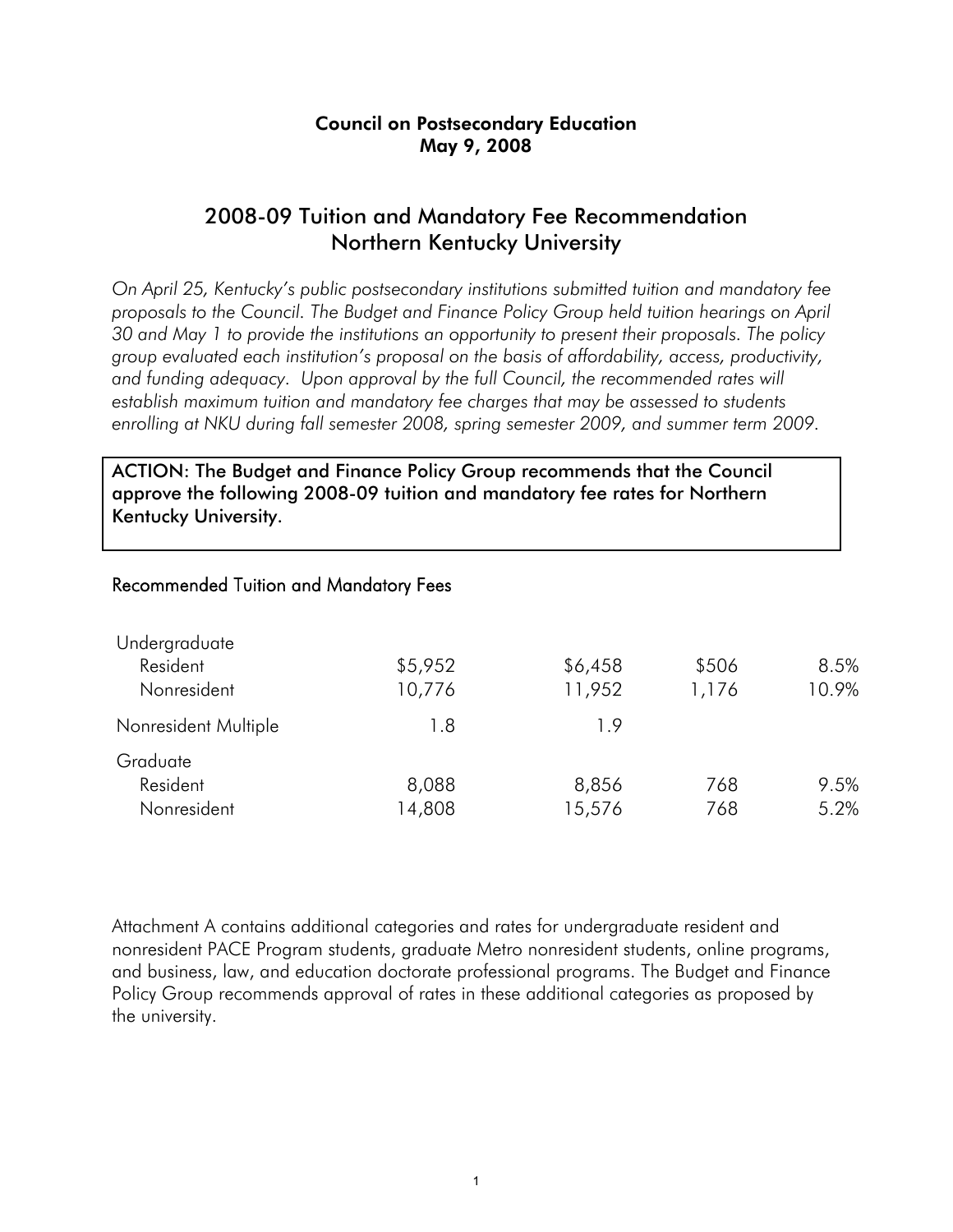## Supporting Data

Affordability

- **IF 1.5 10007-08, annual resident undergraduate tuition and mandatory fees at NKU were** \$5,952, representing the second highest rate among Kentucky's comprehensive universities. Between 2002-03 and 2007-08, the average annual rate of change in the university's resident undergraduate tuition and fees was 13.1 percent, the third highest annual increase among the comprehensive universities (CPE data).
- **IF In 2007-08, NKU's total price of attendance for resident undergraduates living on** campus was \$15,331, or second highest among the comprehensive universities. The five-year average annual rate of change in total price at NKU was 8.0 percent, the second lowest rate of increase among the comprehensives (IPEDS data).
- In 2005-06, the median net price of attendance at NKU among full-time, resident undergraduates who completed and filed a Free Application for Federal Student Aid (FAFSA) was \$9,655, representing the highest net price among the comprehensive universities (CPE Comprehensive Database). That same year, the median family income of students who completed a FAFSA was \$53,500, the highest median income of FAFSA filers among the comprehensives.
- Compared to similar master's degree-granting, public four-year universities in Southern Regional Education Board (SREB) states, NKU's tuition and required fees ranked at the 75<sup>th</sup> percentile in 2007-08, and its total price of attendance ranked just slightly above the median. That same year, the university's tuition and fees as a percent of state median family income ranked in the upper quartile of the comparison group (IPEDS data).

## Access

 During fall semester 2007, total full-time equivalent enrollment at NKU was 11,502 or third highest among the comprehensive universities. The university's FTE enrollment increased by 2,426 students or 27 percent between fall semesters 1997 and 2007, representing the second largest nominal and percentage increases among the comprehensive universities (CPE data).

**Productivity** 

- NKU's full-time retention rate (74 percent) was the highest among Kentucky's comprehensive universities in 2006. The university's retention rate increased by 11 percentage points between 2003 and 2006, representing the largest percentage point gain among the comprehensives for the period (IPEDS data).
- During academic year 2005-06, NKU's six-year graduation rate (40.1 percent) ranked third lowest among the comprehensive universities. Between 1997 and 2006, the university's graduation rate increased by 16.1 percentage points, from 24.0 percent to 40.1 percent. This increase was second highest among Kentucky's comprehensive universities (CPE Accountability Report).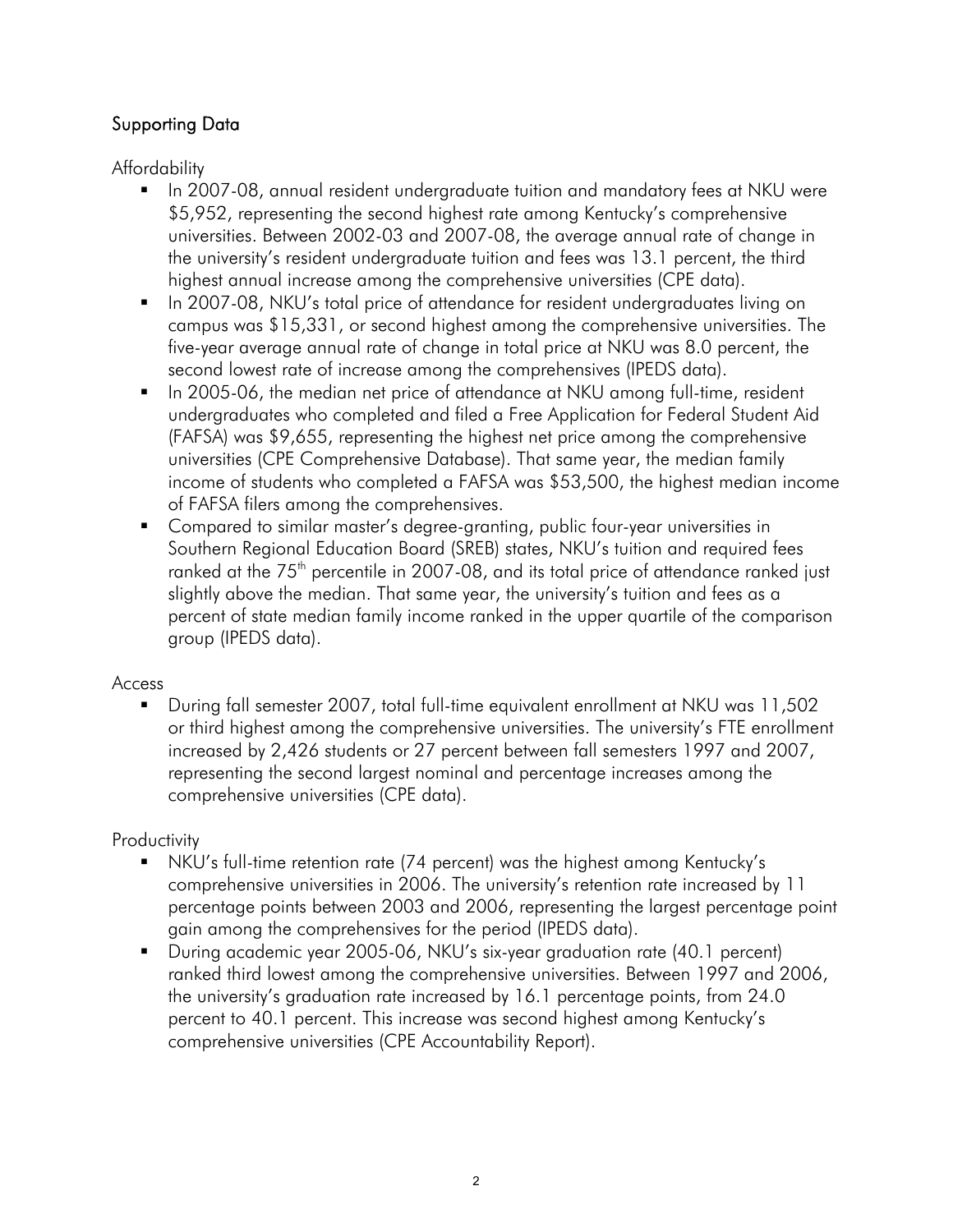- NKU awarded 1,624 bachelor's degrees during academic year 2006-07, the third highest number of undergraduate degrees produced among the comprehensive universities that year. Between 1998 and 2007, the number of bachelor's degrees awarded at NKU increased by 502 awards or 45 percent. Both the nominal and percent increases rank second among the comprehensive universities for the period (CPE Accountability Report).
- In 2006-07, NKU's full-time retention rate ranked near the  $75<sup>th</sup>$  percentile amona a comparison group of similar master's degree-granting, public four-year universities in SREB states. That same year the university's six-year bachelor's degree graduation rate ranked just below the median, and its bachelor's degree production per 100 undergraduate FTE ranked in the bottom quartile (IPEDS data).

## Funding Adequacy

- In 2007-08, the amount of NKU's total public funds per full-time equivalent student was \$12,473, representing the lowest level of per student public funding among Kentucky's comprehensive universities (CPE data).
- That same year, the university's net General Fund appropriation per FTE of \$4,647 also ranked lowest among the comprehensive universities (CPE data).
- **Due to the relatively low level of state support per FTE, NKU has relied more heavily** on tuition and fee revenue to fund its operation. In 2007-08, the university's gross tuition and fee revenue as a percent of total public funds was 62.7 percent, highest among the comprehensive universities (CPE data).
- **Compared to similar master's degree-granting, public four-year universities in SREB** states, NKU's total public funds per FTE ranked in the upper-middle quartile, and its state appropriations per FTE were at the  $25<sup>th</sup>$  percentile. That same year, the university's student share of total public funds ranked in the upper quartile relative to the comparison group (IPEDS data).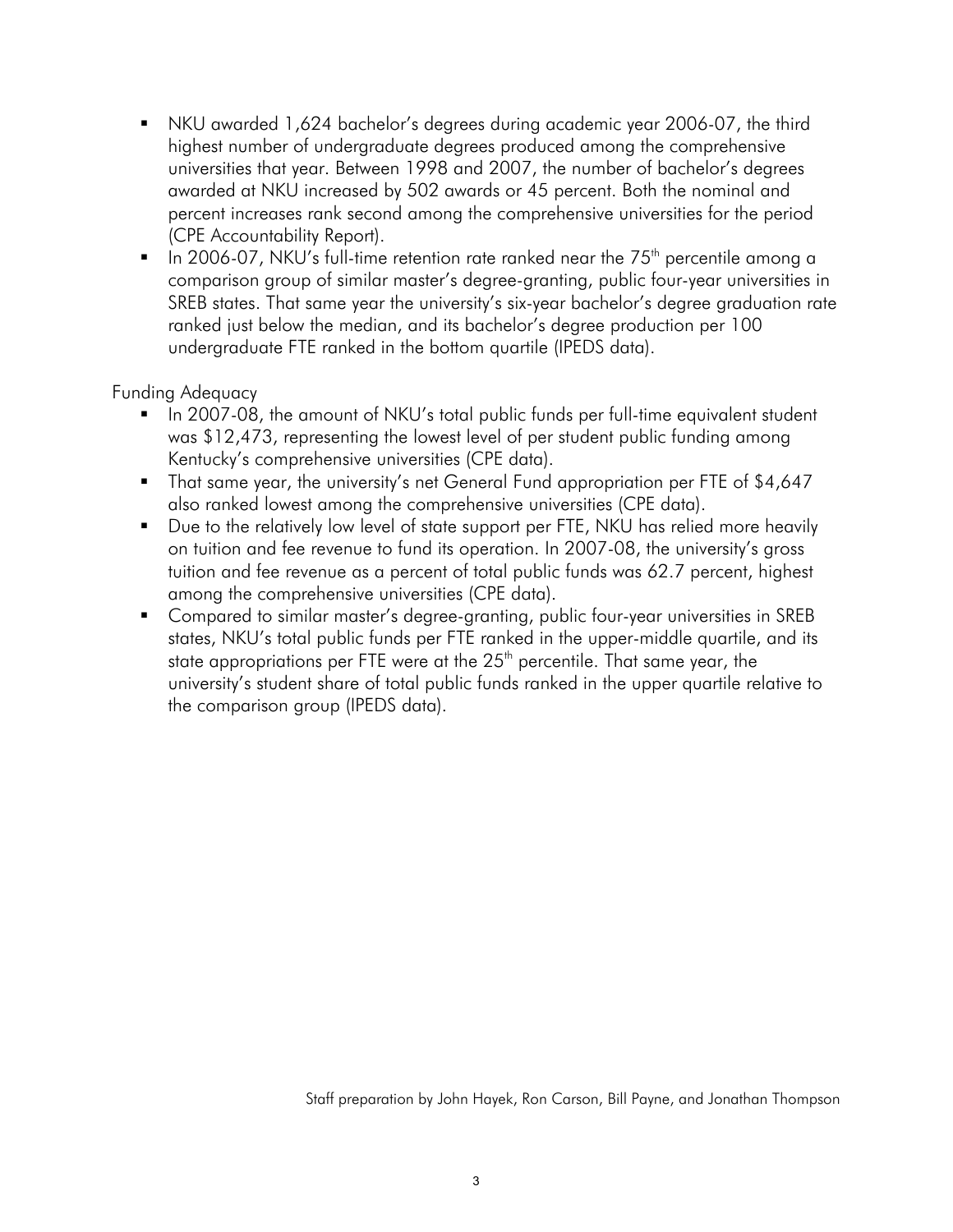#### Council on Postsecondary Education Institutional Tuition Proposal Summary

#### Northern Kentucky University

#### 1. Change in Annual Full-Time Tuition & Mandatory Fee Charges

| Category             | <b>Current 2007-08</b><br><b>Tuition &amp; Mandatory</b><br>Fee Charges | Proposed 2008-09<br><b>Tuition &amp; Mandatory</b><br>Fee Charges | Dollar<br>Change | Percent<br>Change |
|----------------------|-------------------------------------------------------------------------|-------------------------------------------------------------------|------------------|-------------------|
| Undergraduate        |                                                                         |                                                                   |                  |                   |
| Resident             | 5,952<br>S.                                                             | 6,528<br>\$                                                       | 576<br>S         | 9.7%              |
| Nonresident          | 10,776                                                                  | 11,952                                                            | 1,176            | 10.9%             |
| Nonresident Multiple | .8                                                                      | 1.8                                                               |                  |                   |
| Graduate             |                                                                         |                                                                   |                  |                   |
| Resident             | 8,088                                                                   | 8,856                                                             | 768              | 9.5%              |
| Nonresident          | 14,808                                                                  | 15,576                                                            | 768              | 5.2%              |

#### 2. Change in Gross Tuition & Mandatory Fee Revenue

| Estimated $2007-08^\circ$ | Estimated 2008-09 <sup>a</sup> |              |                  |
|---------------------------|--------------------------------|--------------|------------------|
| Gross Tuition &           | Gross Tuition &                | Dollar       | Percent          |
| Mand. Fee Revenue         | Mand. Fee Revenue              | Change       | Change           |
| \$92,436,284              | 100,739,000                    | \$ 8,302,716 | 9 0 <sub>%</sub> |

#### 3. Change in Full-Time Equivalent Enrollment

| Estimated 2007-08 <sup>a</sup> | Estimated 2008-09 <sup>a</sup> | Number | Percent |
|--------------------------------|--------------------------------|--------|---------|
| <b>FTE</b> Enrollment          | <b>FTE</b> Enrollment          | Change | Change  |
| 11.967                         | 12.016                         | 49     | $0.4\%$ |

#### 4. Support for Scholarships and Institution-Based Student Financial Aid Programs

-- NKU is increasing funding for scholarships and financial aid in 2008-09 by \$1.3 million. This is a 12 percent increase from 2007-08 funding. Highlights include: (a) a 15 percent increase in planned expenditures on needbased aid in 2008-09; (b) a continued commitment to the Northern Difference Grant Program to protect access for Pell Grant eligible students; (c) continued funding for the Holmes / Newport Grant program targeted at Pell eligible students in two urban high schools in NKU's region; and (d) a 29 percent increase in funding for the Educational Diversity Scholarships.

a. Estimate provided by institution as part of the 2008-09 tuition and mandatory fee proposal.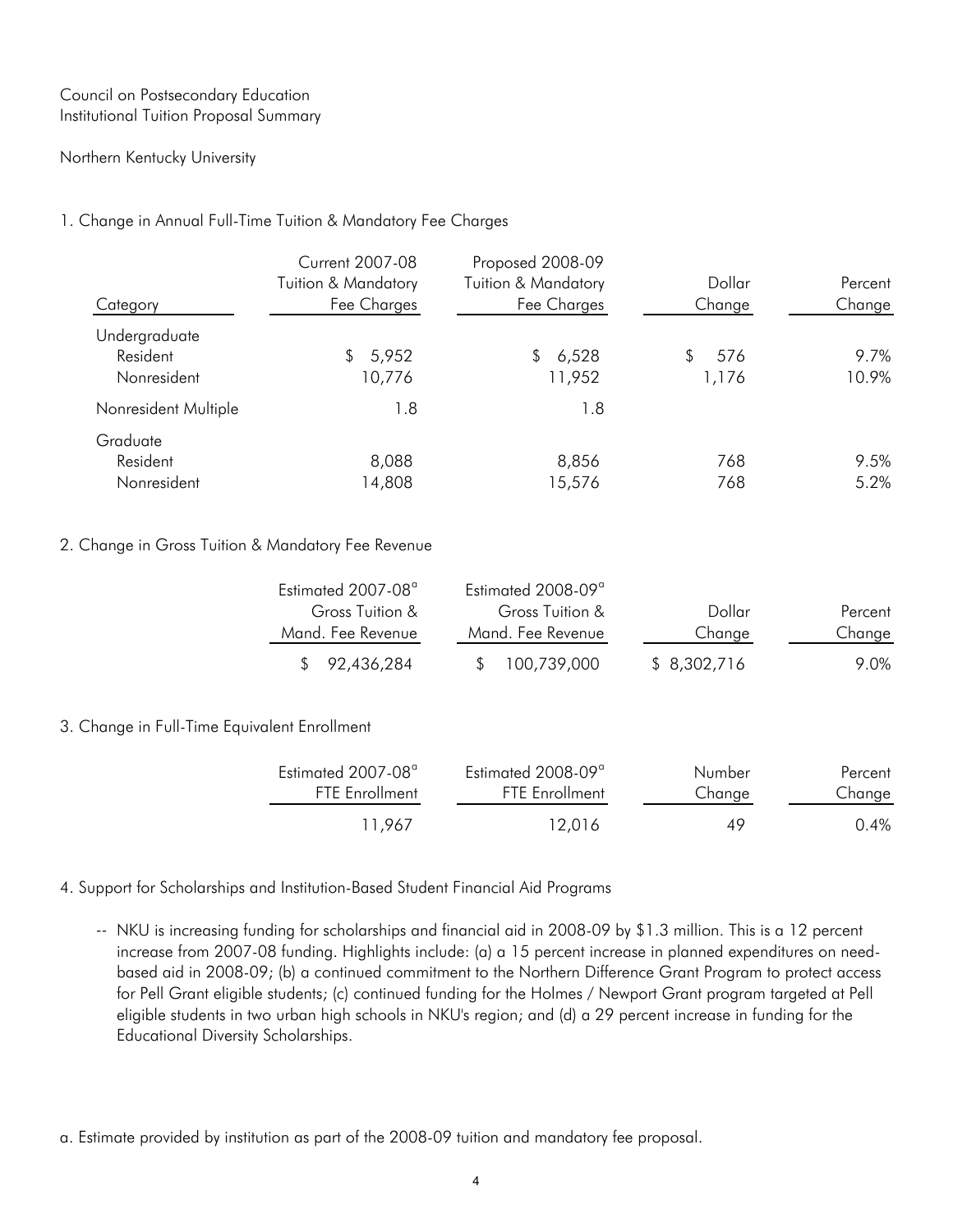| \$1.30 Million | Scholarships and financial aid.          |
|----------------|------------------------------------------|
| \$3.32 Million | New universitywide information system.   |
| \$670,000      | Fixed cost increases.                    |
| \$540,000      | Student success and advising.            |
| \$780,000      | M&O for new Student Union.               |
| \$2.3 Million  | Debt service for new Student Union.      |
| \$1.30 Million | M&O for Special Events Center.           |
| \$1.26 Million | Additional faculty in high-demand areas. |
| \$690,000      | Debt service for new parking garage.     |
| \$5,840,218    | Total (Net)                              |

5. Anticipated Uses of Proposed Tuition Revenue (and internal reallocations)

#### 6. Rationale for Tuition Increase

- -- NKU engaged in a three-step process by looking first internally and raising tuition as a last resort: (1) maximize revenue from other sources; (2) cost containment, internal reallocations, and budget cuts; and (3) tuition setting. Once the university determined that it could not cut any further, decisions were made on tuition increases for next year.
- -- Given low levels of state funding relative to other comprehensive institutions in addition to the high costs of being in an urban environment, NKU cannot afford to jeopardize this source of funding (i.e., tuition revenue) and risk significant funding issues and a substantial compromise of quality.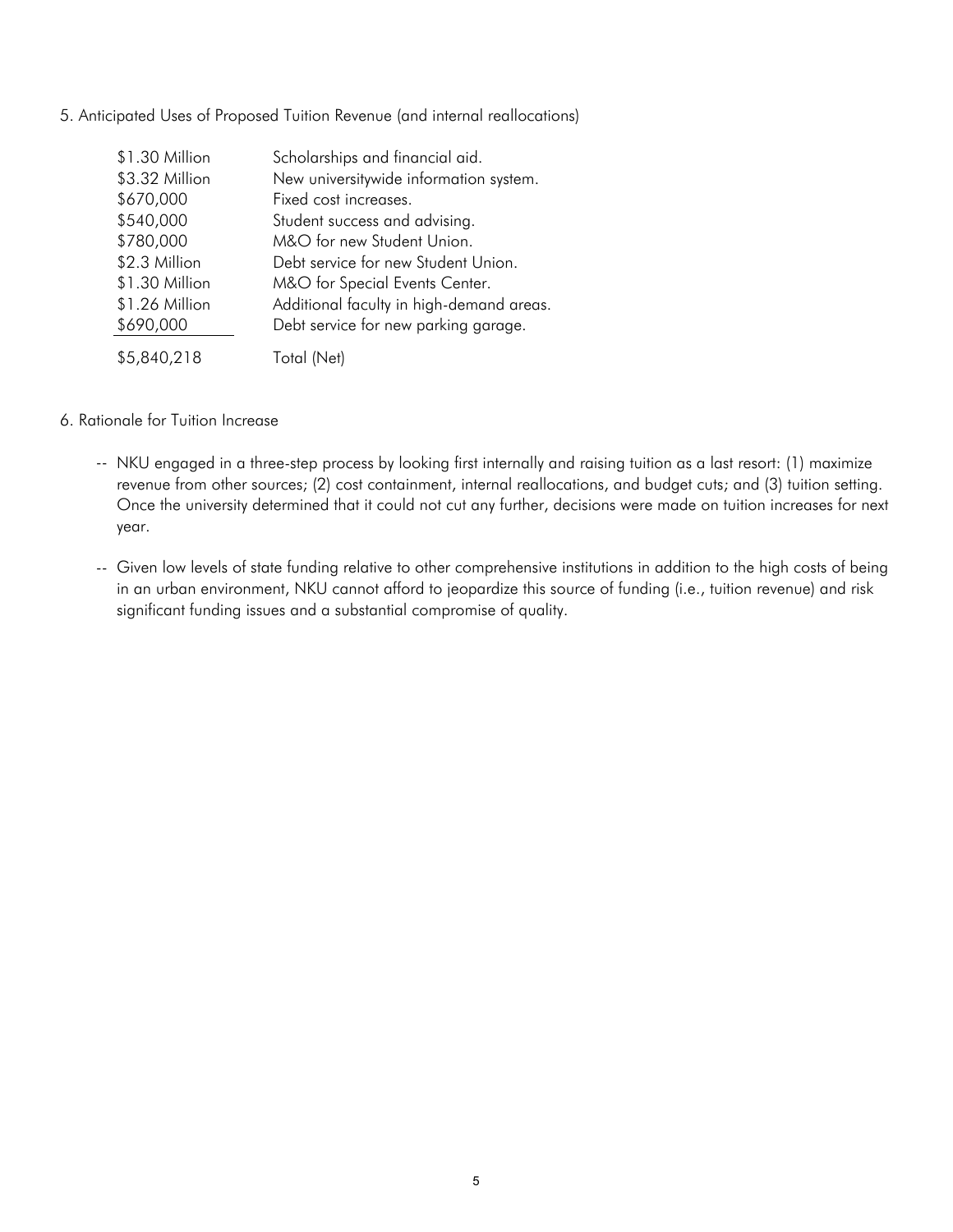## Council on Postsecondary Education May 9, 2008

## 2008-09 Tuition and Mandatory Fee Recommendation University of Kentucky

*On April 25, Kentucky's public postsecondary institutions submitted tuition and mandatory fee proposals to the Council. The Budget and Finance Policy Group held tuition hearings on April 30 and May 1 to provide the institutions an opportunity to present their proposals. The policy group evaluated each institution's proposal on the basis of affordability, access, productivity,*  and funding adequacy. Upon approval by the full Council, the recommended rates will *establish maximum tuition and mandatory fee charges that may be assessed to students enrolling at UK during fall semester 2008, spring semester 2009, and summer term 2009.* 

ACTION: The Budget and Finance Policy Group recommends that the Council approve the following 2008-09 tuition and mandatory fee rates for the University of Kentucky.

| <b>Rate Category</b>           | Current<br>2007-08<br><b>Tuition &amp; Fees</b> | Recommended<br>2008-09<br><b>Tuition &amp; Fees</b> | Dollar<br>Change | Percent<br>Change |
|--------------------------------|-------------------------------------------------|-----------------------------------------------------|------------------|-------------------|
| Undergraduate (Lower Division) |                                                 |                                                     |                  |                   |
| Resident                       | 7,096<br>\$                                     | 7,736<br>$\mathbb{S}^-$                             | \$<br>640        | 9.0%              |
| Nonresident                    | 14,896                                          | 15,884                                              | 988              | 6.6%              |
| Nonresident Multiple           | 2.1                                             | 2.1                                                 |                  |                   |
| Undergraduate (Upper Division) |                                                 |                                                     |                  |                   |
| Resident                       | 7,302                                           | 7,960                                               | 658              | 9.0%              |
| Nonresident                    | 15,094                                          | 16,096                                              | 1,002            | 6.6%              |
| Nonresident Multiple           | 2.1                                             | 2.0                                                 |                  |                   |
| Graduate                       |                                                 |                                                     |                  |                   |
| Resident                       | 7,670                                           | 8,360                                               | 690              | 9.0%              |
| Nonresident                    | 16,158                                          | 17,228                                              | 1,070            | 6.6%              |

#### Recommended Tuition and Mandatory Fees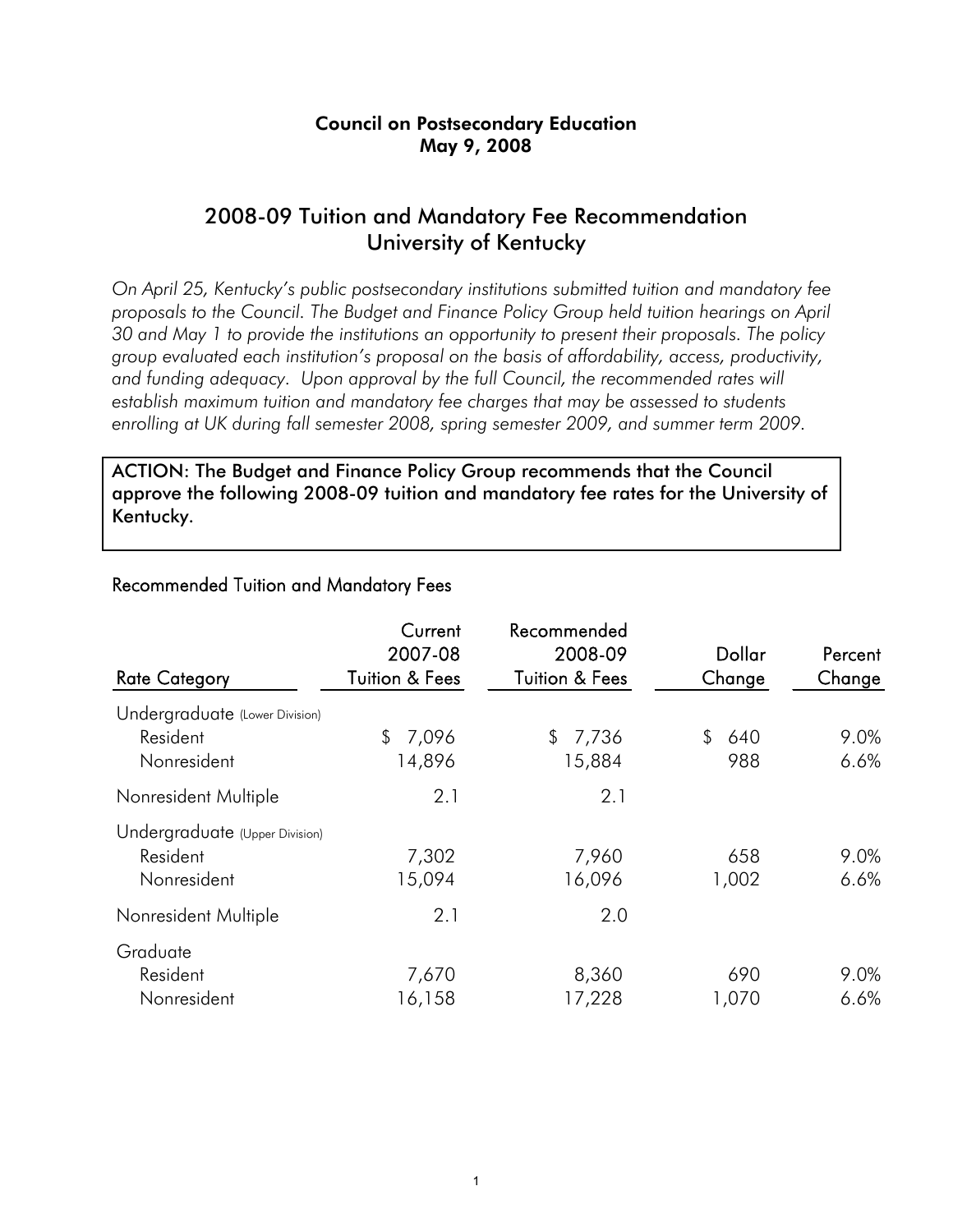Attachment A contains additional categories and rates for graduate master's programs in business (MBA), diplomacy, physician assistant studies, radiological medical physics, and health physics; for professional programs in law, medicine, dentistry, and pharmacy; and for professional doctoral and doctorate of physical therapy programs. The Budget and Finance Policy Group recommends approval of rates for these additional categories as proposed by the university.

## Supporting Data

Affordability

- In 2007-08, annual resident undergraduate tuition and mandatory fees at UK totaled \$7,199 (an average of the university's upper and lower division rates). Between 2002- 03 and 2007-08, the average annual rate of change in the university's resident undergraduate tuition and fees was 12.6 percent (CPE data).
- **IF In 2007-08, UK's total price of attendance for resident undergraduates living on** campus was \$18,196. The five-year average annual rate of change in total price at UK was 8.6 percent (IPEDS data).
- In 2005-06, the median net price of attendance at UK among full-time, resident undergraduates who completed and filed a Free Application for Federal Student Aid (FAFSA) was \$10,781 (CPE Comprehensive Database). That same year, the median family income of UK students who completed a FAFSA was \$61,300. This means that, on average, students from this group paid about 18 percent of their reported family income to attend UK in 2005-06, the third highest proportion of family income paid among the state's public institutions (UofL at 28 percent was the highest, and KCTCS at 25 percent was the second highest).
- **Compared to similar doctoral granting research universities around the country (i.e.,** research institutions with land grant missions and medical schools), UK's tuition and required fees and total price of attendance in 2007-08 both ranked slightly below the median, in the lower-middle quartile; and that same year, the university's tuition and fees as a percent of state median family income ranked at the 75<sup>th</sup> percentile (IPEDS data).

## Access

- During fall semester 2007, full-time equivalent enrollment at UK was 23,430 and ranked highest among Kentucky public four-year universities. The university's FTE enrollment increased by 3,201 students or 16 percent between fall semesters 1997 and 2007, representing the second largest nominal increase among the public fouryear universities (WKU was highest with 4,052) and the fourth highest percent increase (CPE data).
- $\blacksquare$  UK's total full-time equivalent enrollment during fall semester 2006 ranked at the 25<sup>th</sup> percentile among a comparison group of similar doctoral granting research universities (research institutions with land grant missions and medical schools) around the nation (IPEDS data).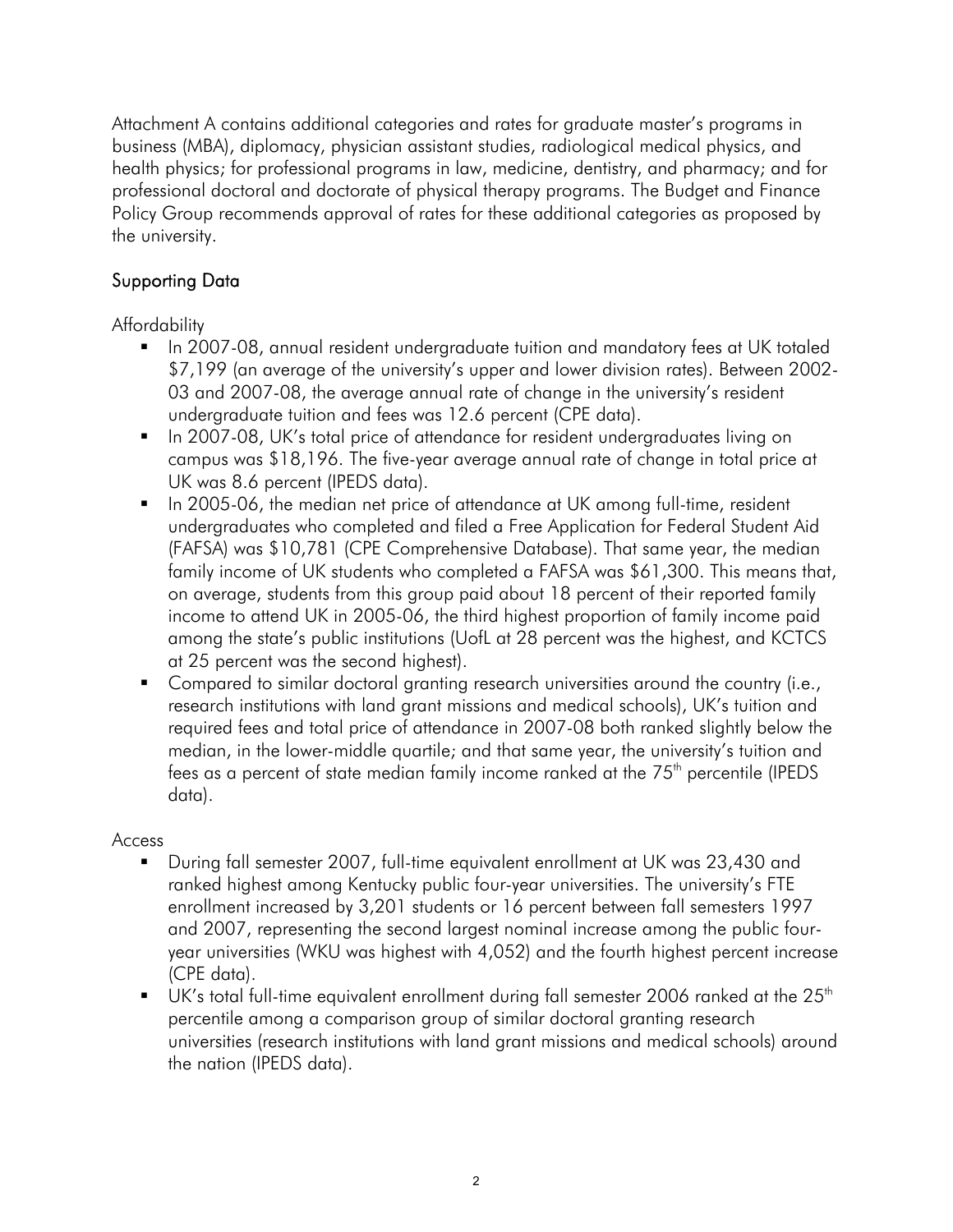**Productivity** 

- In 2006, UK's full-time retention rate was 78 percent and ranked highest (along with UofL) among Kentucky's public four-year universities. The university's retention rate increased by 1 percentage point between 2003 and 2006 (IPEDS data).
- **During academic year 2005-06, UK's six-year graduation rate was 59.1 percent.** Between 1997 and 2006, the university's graduation rate increased by 10.7 percentage points, from 48.4 percent to 59.1 percent (CPE Accountability Report).
- UK awarded 3,613 bachelor's degrees during academic year 2006-07. Between 1998 and 2007, the number of bachelor's degrees awarded at UK increased by 366 awards or 11 percent (CPE Accountability Report).
- **IF** In 2006-07, UK's full-time retention rates, six-year bachelor's degree graduation rates, and bachelor's degree production per 100 undergraduate FTE all ranked in the bottom quartile among a comparison group of similar doctoral-granting research universities around the nation (IPEDS data).
- Between fiscal years 1997 and 2005, the amount of federal R&D expenditures generated by UK faculty increased from \$62 million to \$143 million, or by 130 percent (NSF data). As a result of this increase, UK moved up in public university rankings of federal R&D expenditures from  $45<sup>th</sup>$  to  $40<sup>th</sup>$  between 1997 and 2004 (Center for Measuring University Performance data).
- UK's extramural R&D expenditures increased from \$83 million to \$215 million, or by 159 percent, between fiscal years 1997 and 2005 (NSF data).

Funding Adequacy

- In 2007-08, the amount of UK's total public funds per full-time equivalent student was \$24,158. Between fiscal years 1998 and 2008, the university's public funds per student increased at an average annual rate of 3.4 percent, the lowest level of growth among Kentucky's public four-year universities (CPE data).
- **That same year, the university's net General Fund appropriation per FTE was** \$13,787. Over the last ten years, UK's appropriations per student increased at an average annual rate of 0.8 percent per year, the lowest level of growth among the state's public four-year universities (CPE data).
- In 2007-08, the university's gross tuition revenue as a percent of total public funds was 42.9 percent and ranked second lowest among the public four-year universities (only KSU's was lower at 39.4). Between fiscal years 1998 and 2008, the university's student share of public funds increased from 26.4 percent to 42.9 percent (CPE data).
- **Compared to similar doctoral-granting research universities around the nation (i.e.,** research institutions with land grant missions and medical schools), UK's state appropriations per FTE and total public funds per FTE ranked in the upper quartile in 2005-06, while its gross tuition revenue per FTE ranked at the median (IPEDS data).
- That same year, the university's student share of total public funds ranked in the bottom quartile relative to the comparison group (IPEDS data).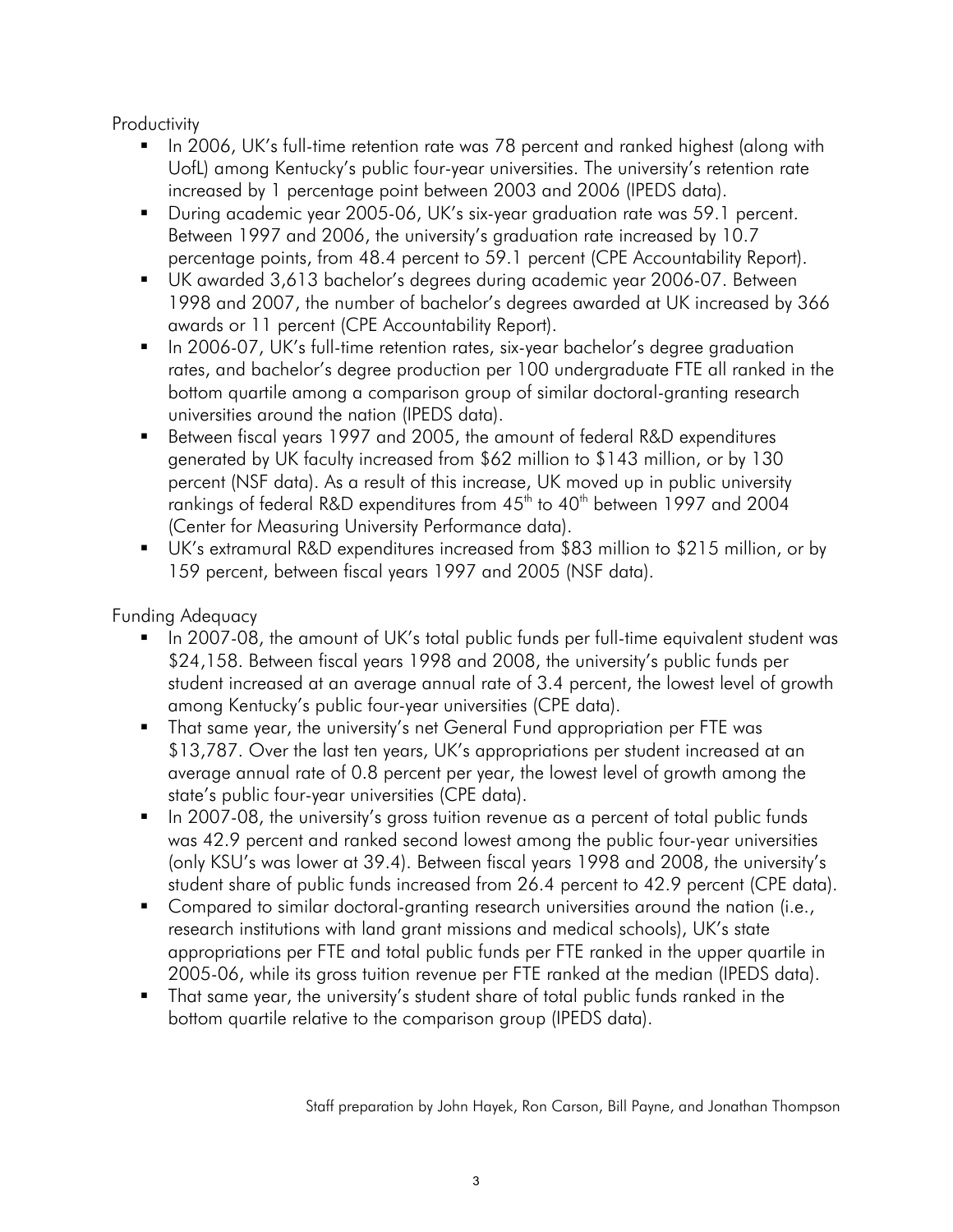#### Council on Postsecondary Education Institutional Tuition Proposal Summary

#### University of Kentucky

#### 1. Change in Annual Full-Time Tuition & Mandatory Fee Charges

|                      | <b>Current 2007-08</b> | Proposed 2008-09    |           |         |
|----------------------|------------------------|---------------------|-----------|---------|
|                      | Tuition & Mandatory    | Tuition & Mandatory | Dollar    | Percent |
| Category             | Fee Charges            | Fee Charges         | Change    | Change  |
| Undergraduate        |                        |                     |           |         |
| Resident             | 7,096<br>\$            | \$7,736             | \$<br>640 | 9.0%    |
| Nonresident          | 14,896                 | 15,884              | 988       | 6.6%    |
| Nonresident Multiple | 2.1                    | 2.1                 |           |         |
| Graduate             |                        |                     |           |         |
| Resident             | 7,670                  | 8,360               | 690       | 9.0%    |
| Nonresident          | 16,158                 | 17,228              | 1,070     | 6.6%    |

#### 2. Change in Gross Tuition & Mandatory Fee Revenue

| Estimated 2007-08 <sup>a</sup> | Estimated 2008-09 <sup>a</sup> |             |         |
|--------------------------------|--------------------------------|-------------|---------|
| Gross Tuition &                | Gross Tuition &                | Dollar      | Percent |
| Mand. Fee Revenue              | Mand. Fee Revenue              | Change      | Change  |
| \$228,948,700                  | \$235,196,000                  | \$6,247,300 | 2.7%    |

#### 3. Change in Full-Time Equivalent Enrollment

| $Estimated 2007-08a$  | Estimated 2008-09 <sup>a</sup> | Number | Percent |
|-----------------------|--------------------------------|--------|---------|
| <b>FTF</b> Fnrollment | <b>FTF</b> Fnrollment          | Change | Change  |
| 23,485                | 23,485                         | ۰      | 0.0%    |

4. Support for Scholarships and Institution-Based Student Financial Aid Programs

-- Additional \$2.2M for undergraduate scholarships, additional \$1M from the General Assembly for the Robinson Scholars Program, and the new Catalyst Scholarships and UK One Year Grants which are both need-based.

a. Estimate provided by institution as part of the 2008-09 tuition and mandatory fee proposal.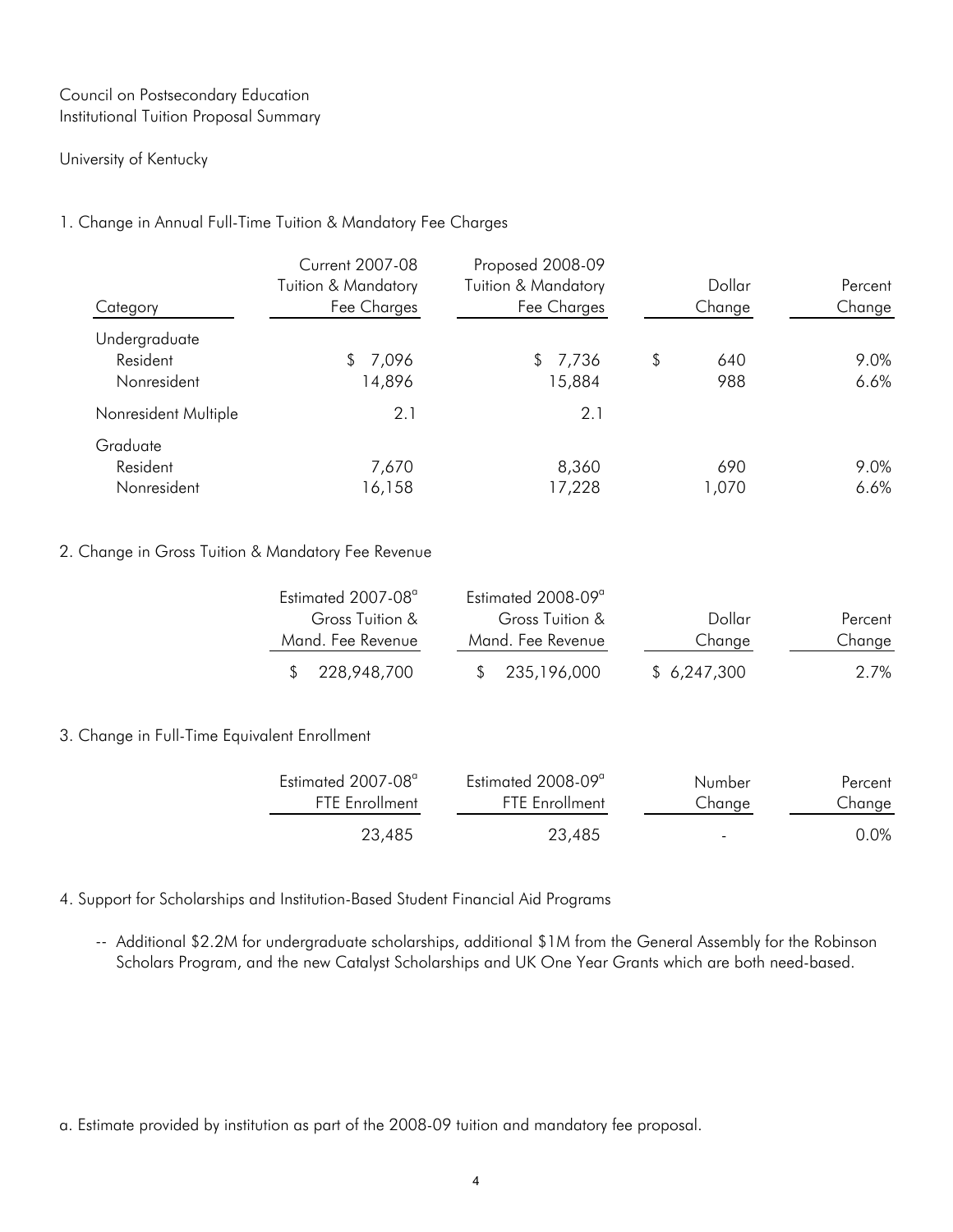- 5. Anticipated Uses of Proposed Tuition Revenue
	- -- Fund salary increases, benefits cost increases, fixed cost increases, and investment in strategic priorities.
	- -- Offset a \$20 million reduction in state operating funds.

Unrestricted General Fund Expenses

| \$1,271,400 | Faculty compensation market catch-up adjustments (effective 1/1/08).     |
|-------------|--------------------------------------------------------------------------|
| 1,111,800   | "Fighting Fund" to retain faculty and research assistants.               |
| 446,200     | Faculty promotions.                                                      |
| 662,300     | Health insurance benefits.                                               |
| 2,200,000   | Scholarships.                                                            |
| 1,146,700   | Tuition revenue dedicated to colleges for enrollment expansion programs. |
| 2,589,700   | Operating expenses.                                                      |
| \$9,428,100 | Total                                                                    |

#### 6. Rationale for Tuition Increase

- -- A 3 percent reduction in state appropriations in the current fiscal year.
- -- A 3 percent budget cut in 2008-09 as part of the budget of the Commonwealth.
- -- Total \$20 million reduction in operating dollars.
- -- Fund fixed cost increases.
- -- A 9 percent increase in tuition and fee charges will generate approximately \$5.6 million.
- -- Internal reallocations and efficiencies will redirect \$4.8 million.
- -- President Todd has asked for \$14 million in operating cuts from UK's colleges and other units.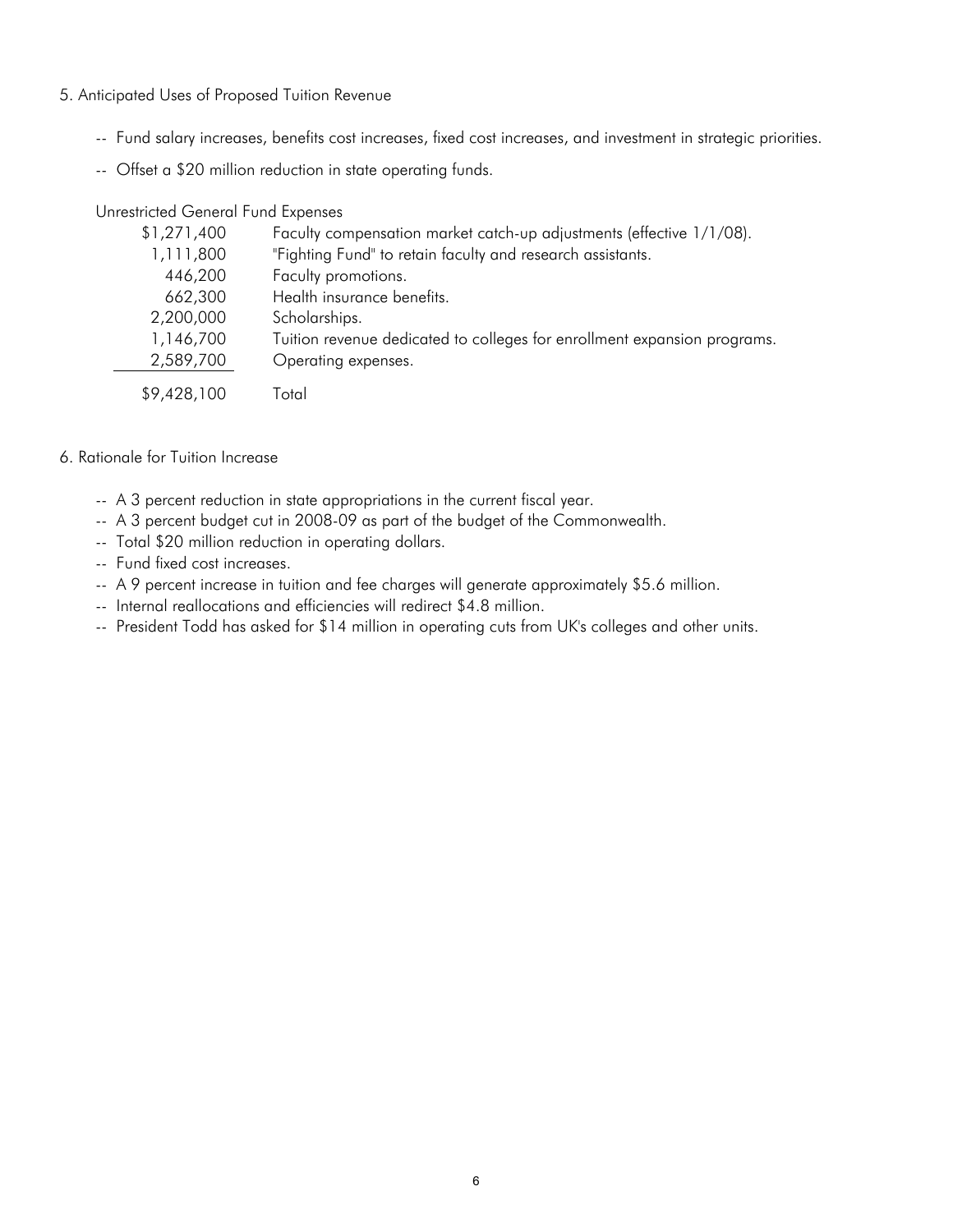## Council on Postsecondary Education May 9, 2008

## 2008-09 Tuition and Mandatory Fee Recommendation University of Louisville

*On April 25, Kentucky's public postsecondary institutions submitted tuition and mandatory fee proposals to the Council. The Budget and Finance Policy Group held tuition hearings on April 30 and May 1 to provide the institutions an opportunity to present their proposals. The policy group evaluated each institution's proposal on the basis of affordability, access, productivity,*  and funding adequacy. Upon approval by the full Council, the recommended rates will *establish maximum tuition and mandatory fee charges that may be assessed to students enrolling at UofL during fall semester 2008, spring semester 2009, and summer term 2009.* 

ACTION: The Budget and Finance Policy Group recommends that the Council approve the following 2008-09 tuition and mandatory fee rates for the University of Louisville.

| <b>Rate Category</b> | Current<br>2007-08<br><b>Tuition &amp; Fees</b> | Recommended<br>2008-09<br><b>Tuition &amp; Fees</b> | Dollar<br>Change | Percent<br>Change |
|----------------------|-------------------------------------------------|-----------------------------------------------------|------------------|-------------------|
| Undergraduate        |                                                 |                                                     |                  |                   |
| Resident             | 6,940<br>\$                                     | 7,564<br>$\mathcal{L}$                              | 624<br>\$        | 9.0%              |
| Nonresident          | 17,734                                          | 18,354                                              | 620              | 3.5%              |
| Nonresident Multiple | 2.6                                             | 2.4                                                 |                  |                   |
| Graduate             |                                                 |                                                     |                  |                   |
| Resident             | 7,528                                           | 8,206                                               | 678              | 9.0%              |
| Nonresident          | 18,090                                          | 18,090                                              |                  | 0.0%              |

## Recommended Tuition and Mandatory Fees

Attachment A contains additional categories and rates for an English as a Second Language program; for graduate programs in business (Traditional MBA, MBA Cohort, Traditional Integrative MBA, and IMBA Cohort programs), accounting (Traditional Master of Accountancy), and education (Ed.D. Practitioner); and for professional programs in law, medicine, and dentistry. The Budget and Finance Policy Group recommends approval of rates for these additional categories as proposed by the university.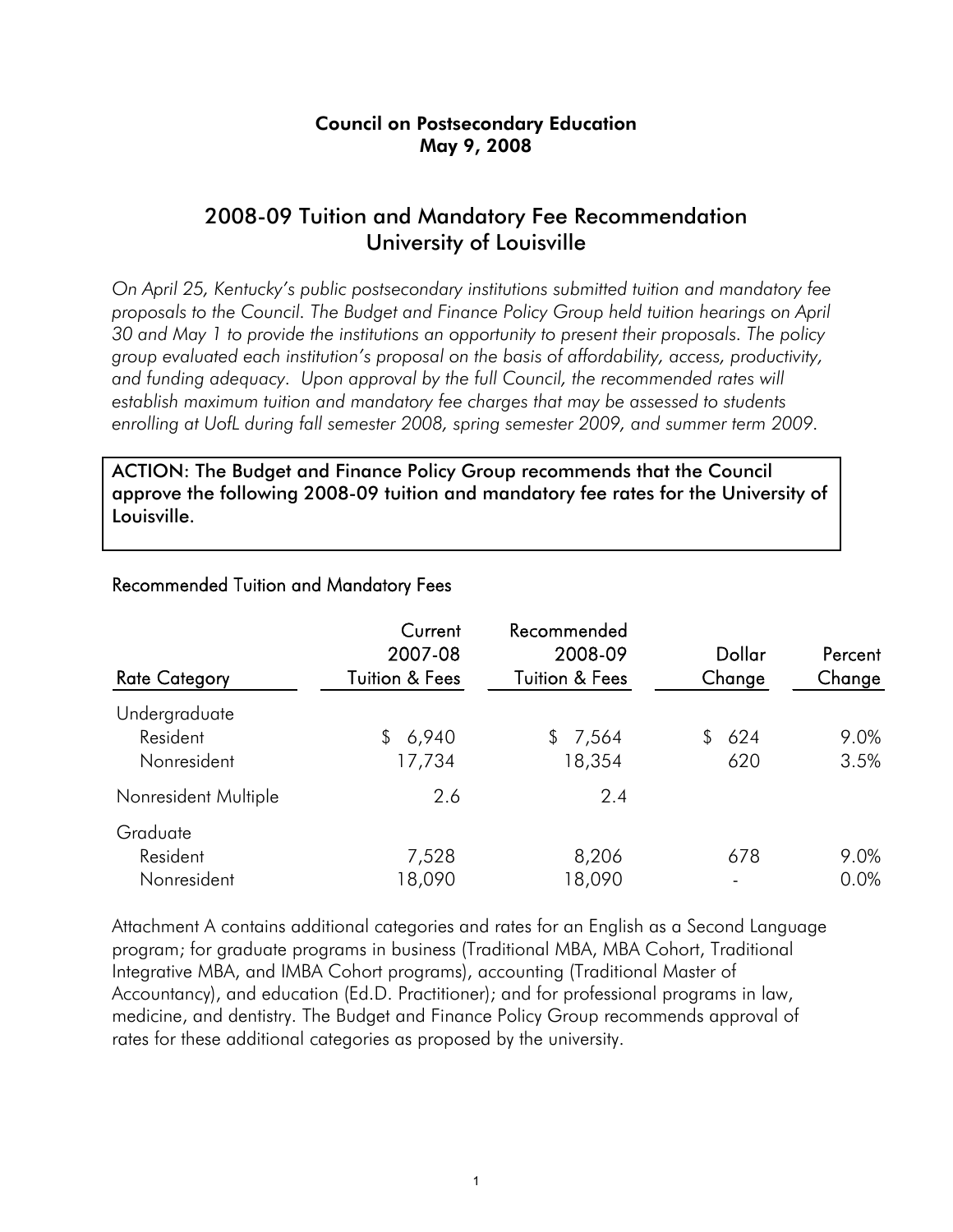## Supporting Data

Affordability

- **In 2007-08, annual resident undergraduate tuition and mandatory fees at UofL** totaled \$6,940. Between 2002-03 and 2007-08, the average annual rate of change in the university's resident undergraduate tuition and fees was 11.0 percent (CPE data).
- **IF** In 2007-08, UofL's total price of attendance for resident undergraduates living on campus was \$18,853. The five-year average annual rate of change in total price at UofL was 3.5 percent (IPEDS data).
- In 2005-06, the median net price of attendance at UofL among full-time, resident undergraduates who completed and filed a Free Application for Federal Student Aid (FAFSA) was \$14,115, the highest among Kentucky's public four-year universities (CPE Comprehensive Database). That same year, the median family income of UofL students who completed a FAFSA was \$50,200. This means that, on average, students from this group paid about 28 percent of their reported family income to attend UofL in 2005-06, the highest proportion of family income paid among Kentucky public postsecondary institutions (KCTCS at 25 percent was second highest).
- **Compared to similar doctoral granting research universities (i.e., research institutions** with medical schools, but without land grant missions) located in urban or semi-urban settings around the nation, UofL's tuition and required fees, total price of attendance, and tuition and fees as a percent of state median family income all ranked above the median in the upper-middle quartile in 2007-08 (IPEDS data).

## Access

- During fall semester 2007, full-time equivalent enrollment at UofL was 17,214 and ranked second highest among Kentucky public four-year universities. The university's FTE enrollment increased by 1,913 students or 13 percent between fall semesters 1997 and 2007, representing the fourth largest nominal increase among the public four-year universities and the third lowest percent increase (CPE data).
- UofL's total full-time equivalent enrollment during fall semester 2006 was the lowest among a comparison group of similar doctoral granting research universities (i.e., research institutions with medical schools, but without land grant missions) located in urban or semi-urban settings around the nation (IPEDS data).

## **Productivity**

- In 2006, UofL's full-time retention rate was 78 percent and ranked highest (along with UK) among Kentucky's public four-year universities (IPEDS data).
- **During academic year 2005-06, UofL's six-year graduation rate was 40.6 percent.** Between 1997 and 2006, the university's graduation rate increased by 12.3 percentage points, from 28.3 percent to 40.6 percent (CPE Accountability Report).
- UofL awarded 2,328 bachelor's degrees during academic year 2006-07. Between 1998 and 2007, the number of bachelor's degrees awarded at UofL increased by 634 awards or 37 percent (CPE Accountability Report).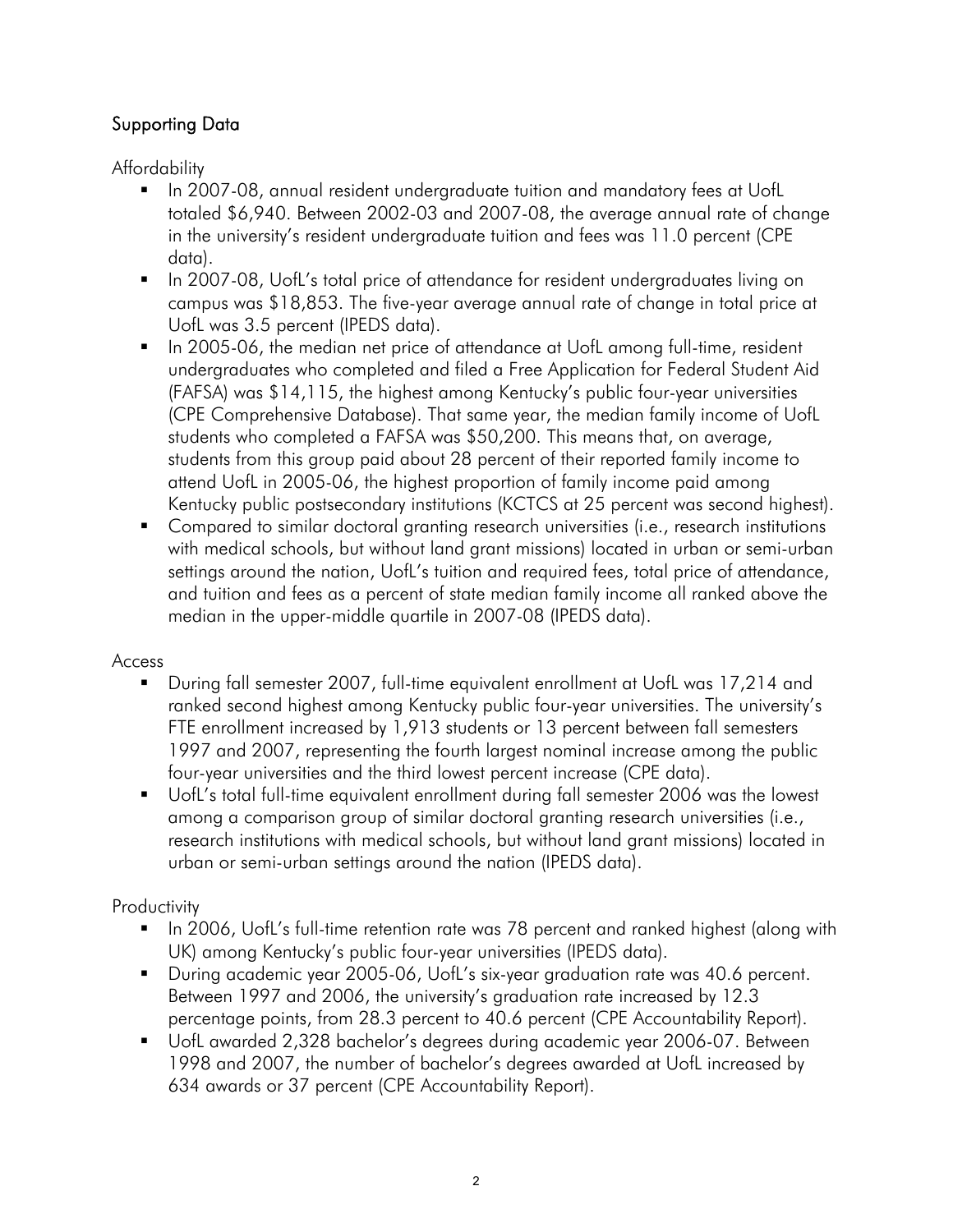- In 2006-07, UofL's full-time retention rate, six-year bachelor's degree graduation rate, and bachelor's degree production per 100 undergraduate FTE all ranked in the bottom quartile among a comparison group of similar doctoral-granting research universities located in urban or semi-urban settings around the nation (IPEDS data).
- Between fiscal years 1997 and 2005, the amount of federal R&D expenditures generated by UofL faculty increased from \$14 million to \$67 million, or by 396 percent (NSF data). As a result of this increase, UofL moved up in public university rankings of federal R&D expenditures from 119<sup>th</sup> to 87<sup>th</sup> between 1997 and 2004 (Center for Measuring University Performance data). During the seven-year period following Bucks for Brains program implementation, UofL posted one of the highest proportionate gains in federal R&D expenditures of any public university in the nation.
- UofL's extramural R&D expenditures increased from \$23 million to \$94 million, or by 309 percent, between fiscal years 1997 and 2005 (NSF data).

## Funding Adequacy

- In 2007-08, the amount of UofL's total public funds per full-time equivalent student was \$19,392. Between fiscal years 1998 and 2008, the university's public funds per student increased at an average annual rate of 4.6 percent per year, the second lowest level of growth (UK was the lowest at 3.4 percent) among Kentucky's public four-year universities (CPE data).
- The university's net General Fund appropriation per FTE was \$9,499 in 2007-08. Over the last ten years, UofL's appropriations per student increased at an average annual rate of 1.4 percent per year, the second lowest level of growth (UK was the lowest at 0.8 percent) among the state's public four-year universities (CPE data).
- In 2007-08, UofL's gross tuition revenue as a percent of total public funds was 51.0 percent and ranked fifth highest in terms of student share among the public four-year universities. Between fiscal years 1998 and 2008, the university's student share of public funds increased from 33.2 percent to 51.0 percent (CPE data).
- Compared to similar doctoral-granting research universities (i.e., research institutions with medical schools, but without land grant missions) located in urban or semi-urban settings around the nation, UofL's state appropriations per FTE and total public funds per FTE were either at, or slightly above, the median in 2005-06 (IPEDS data).
- That same year, the university's student share of total public funds ranked slightly above the median relative to the comparison group (IPEDS data).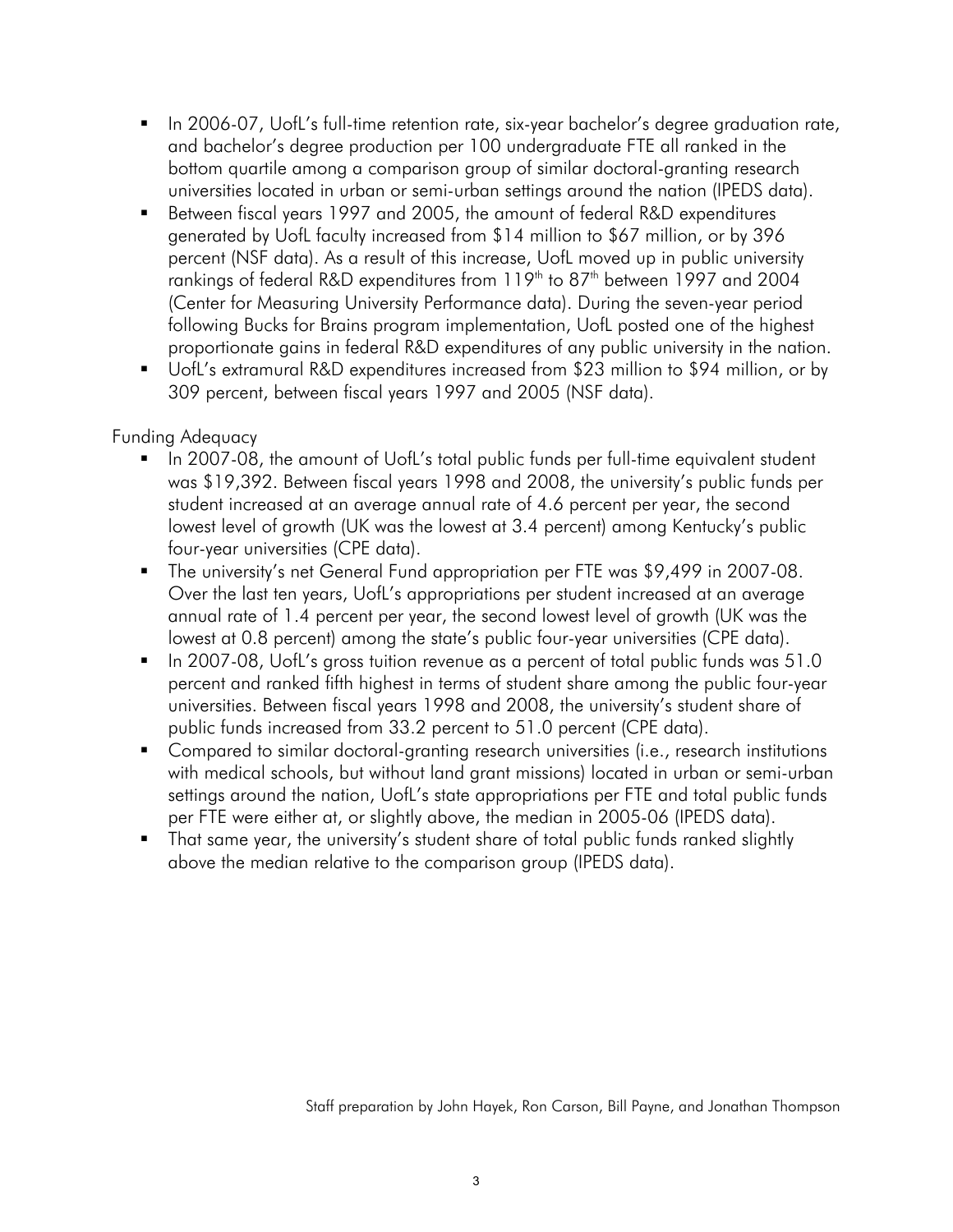#### Council on Postsecondary Education Institutional Tuition Proposal Summary

#### University of Louisville

#### 1. Change in Annual Full-Time Tuition & Mandatory Fee Charges

|                      | <b>Current 2007-08</b>         | Proposed 2008-09               |           |         |
|----------------------|--------------------------------|--------------------------------|-----------|---------|
|                      | <b>Tuition &amp; Mandatory</b> | <b>Tuition &amp; Mandatory</b> | Dollar    | Percent |
| Category             | Fee Charges                    | Fee Charges                    | Change    | Change  |
| Undergraduate        |                                |                                |           |         |
| Resident             | 6,940<br>S.                    | \$7,564                        | 624<br>S. | 9.0%    |
| Nonresident          | 17,734                         | 18,354                         | 620       | 3.5%    |
| Nonresident Multiple | 2.6                            | 2.4                            |           |         |
| Graduate             |                                |                                |           |         |
| Resident             | 7,528                          | 8,206                          | 678       | 9.0%    |
| Nonresident          | 18,090                         | 18,090                         |           | 0.0%    |

#### 2. Change in Gross Tuition & Mandatory Fee Revenue

| Estimated 2007-08 <sup>a</sup> | Estimated 2008-09 <sup>a</sup> |             |         |
|--------------------------------|--------------------------------|-------------|---------|
| Gross Tuition &                | Gross Tuition &                | Dollar      | Percent |
| Mand. Fee Revenue              | Mand. Fee Revenue              | Change      | Change  |
| \$171,875,295                  | \$173,630,600                  | \$1,755,305 | 1.O%    |

#### 3. Change in Full-Time Equivalent Enrollment

| Estimated 2007-08 <sup>a</sup> | Estimated 2008-09 <sup>a</sup> | Number | Percent |
|--------------------------------|--------------------------------|--------|---------|
| <b>FTF</b> Fnrollment          | <b>FTF</b> Fnrollment          | Change | Change  |
| 18.677                         | 18.938                         | 261    | $4\%$   |

#### 4. Support for Scholarships and Institution-Based Student Financial Aid Programs

- -- Each year UofL budgets a financial aid escalator for institutional merit-based and need-based financial aid programs. This amount normally equals the same percentage as the tuition rate increase. For the FY 2008-09 operating budget that amount is \$3,324,600.
- -- UofL has budgeted \$850,000 of new institutional funds to cover the second year of implementation of the Cardinal Covenant Program.
- -- In a recent NCHEMS study, it was reported that UofL spends proportionately more on student financial aid from its General Fund than does its CPE-approved benchmark institutions.

a. Estimate provided by institution as part of the 2008-09 tuition and mandatory fee proposal.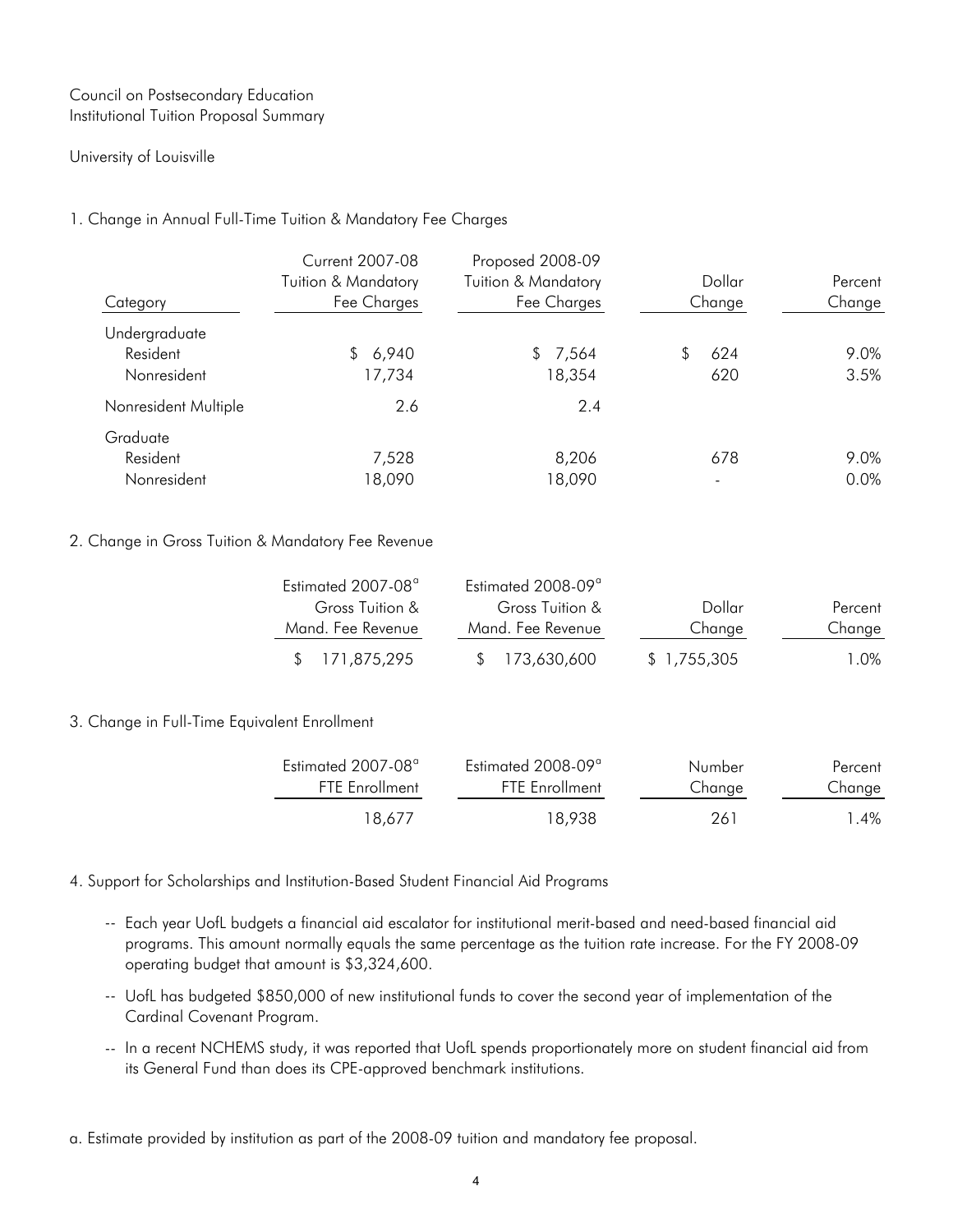#### 5. Anticipated Uses of Proposed Tuition Revenue

| \$2.4 Million | Inflationary/fixed cost increases.                                           |
|---------------|------------------------------------------------------------------------------|
| \$1.5 Million | Hire 20 new research faculty through Strategic Research Initiative program.  |
| \$4.2 Million | Additional student financial aid.                                            |
| unspecified   | Operating costs for the Center for Predictive Medicine / Bio-Safety Lab III. |
| \$230,000     | Additional graduate fellowships.                                             |
| unspecified   | Faculty and staff compensation.                                              |
| unspecified   | Increase in employee health insurance premiums.                              |
| \$11,000,000  | Total                                                                        |

- 6. Rationale for Tuition Increase
	- -- To continue to move the university forward toward its strategic goals, both the internally set goals by the university board of trustees and other external stakeholders, including CPE.
	- -- A secondary purpose is to replace, to the extent possible, funds cut by the state as part of the recently enacted budget of the Commonwealth.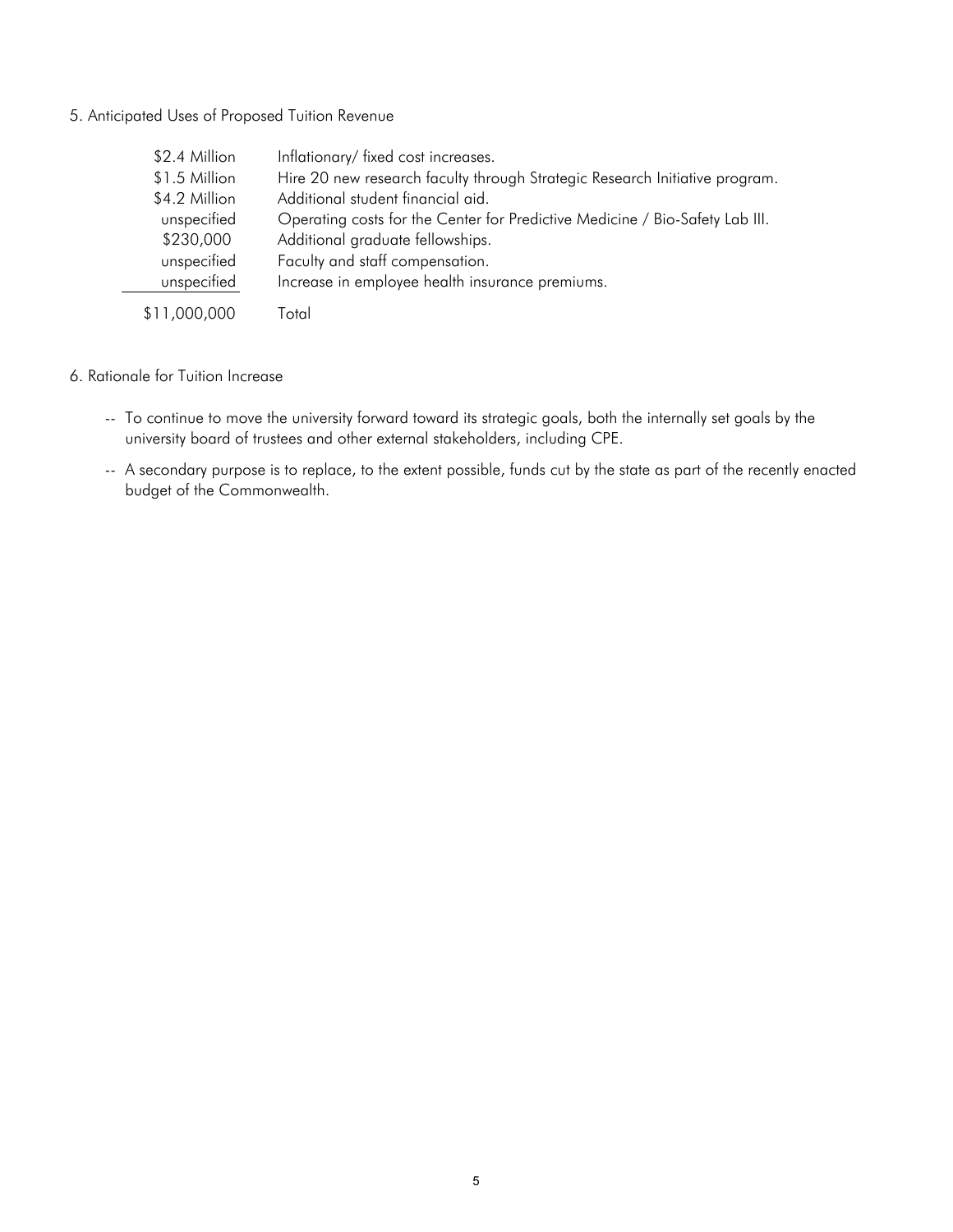## Council on Postsecondary Education May 9, 2008

## 2008-09 Tuition and Mandatory Fee Recommendation Western Kentucky University

*On April 25, Kentucky's public postsecondary institutions submitted tuition and mandatory fee proposals to the Council. The Budget and Finance Policy Group held tuition hearings on April 30 and May 1 to provide the institutions an opportunity to present their proposals. The policy group evaluated each institution's proposal on the basis of affordability, access, productivity,*  and funding adequacy. Upon approval by the full Council, the recommended rates will *establish maximum tuition and mandatory fee charges that may be assessed to students enrolling at WKU during fall semester 2008, spring semester 2009, and summer term 2009.* 

ACTION: The Budget and Finance Policy Group recommends that the Council approve the following 2008-09 tuition and mandatory fee rates for Western Kentucky University.

### Recommended Tuition and Mandatory Fees

| Undergraduate          |         |         |       |      |
|------------------------|---------|---------|-------|------|
| Resident               | \$6,416 | \$6,930 | \$514 | 8.0% |
| Nonresident            | 15,470  | 16,728  | 1,258 | 8.1% |
| Nonresident Multiple   | 2.4     | 2.4     |       |      |
| Graduate               |         |         |       |      |
| Resident               | 7,014   | 7,640   | 626   | 8.9% |
| Nonresident (Domestic) | 7,678   | 8,360   | 682   | 8.9% |

Attachment A contains additional categories and rates for undergraduate nonresident Incentive Program students, for graduate nonresident international students, distance learning programs, and a graduate business (Professional MBA) program. The Budget and Finance Policy Group recommends approval of rates for these additional categories as proposed by the university.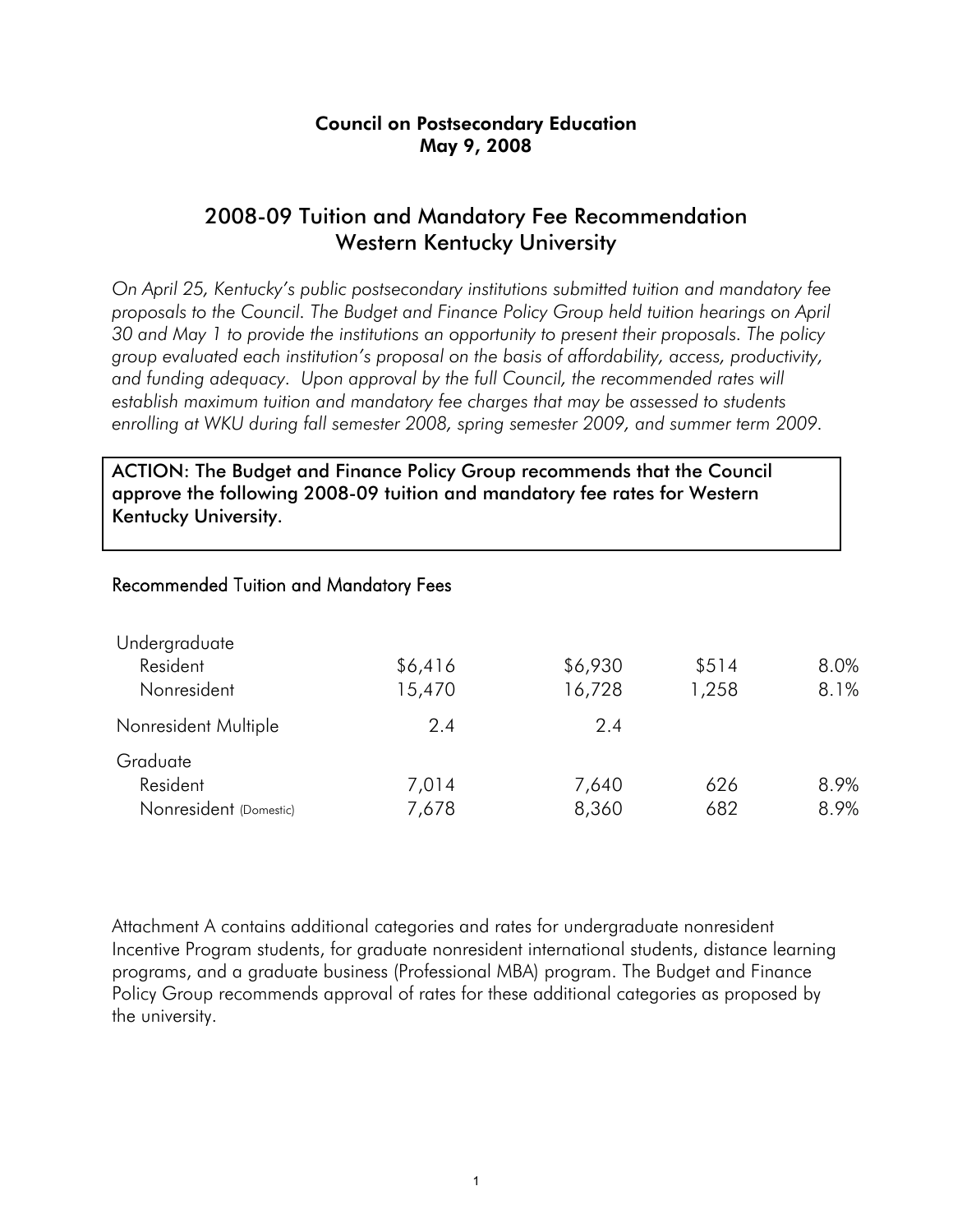## Supporting Data

Affordability

- **In 2007-08, annual resident undergraduate tuition and mandatory fees at WKU** totaled \$6,416, representing the highest rate among Kentucky's comprehensive universities. Between 2002-03 and 2007-08, the average annual rate of change in the university's resident undergraduate tuition and fees was 14.1 percent, the second highest annual increase among the comprehensive universities (CPE data).
- **IF In 2007-08, WKU's total price of attendance for resident undergraduates living on** campus was \$14,510, or third highest among the comprehensive universities. The five-year average annual rate of change in total price at WKU was 9.5 percent, the second highest rate of increase among the comprehensives (IPEDS data).
- In 2005-06, the median net price of attendance at WKU among full-time, resident undergraduates who completed and filed a Free Application for Federal Student Aid (FAFSA) was \$6,928, representing the second highest net price among the comprehensive universities (CPE Comprehensive Database). That same year, the median family income of students who completed a FAFSA was \$46,100, the second highest median income of FAFSA filers among the comprehensives.
- Compared to similar master's degree-granting, public four-year universities in Southern Regional Education Board (SREB) states, WKU's tuition and required fees ranked in the upper quartile in 2007-08, and its total price of attendance ranked just below the median. That same year, the university's tuition and fees as a percent of state median family income ranked in the upper quartile of the comparison group (IPEDS data).

## Access

 During fall semester 2007, full-time equivalent enrollment at WKU was 15,762 and ranked highest among the comprehensive universities. The university's FTE enrollment increased by 4,052 students or 35 percent between fall semesters 1997 and 2007, representing the largest nominal and percentage increases among the comprehensive universities (CPE data).

**Productivity** 

- **IF In 2006, WKU's full-time retention rate was 72 percent, or third highest among** Kentucky's comprehensive universities. The university's retention rate increased by 1 percentage point between 2003 and 2006 (IPEDS data).
- During academic year 2005-06, WKU's six-year graduation rate was 49.1 percent and ranked second highest among the comprehensive universities. Between 1997 and 2006, the university's graduation rate increased by 10.3 percentage points, from 38.8 percent to 49.1 percent. This increase was third highest among Kentucky's comprehensive universities (CPE Accountability Report).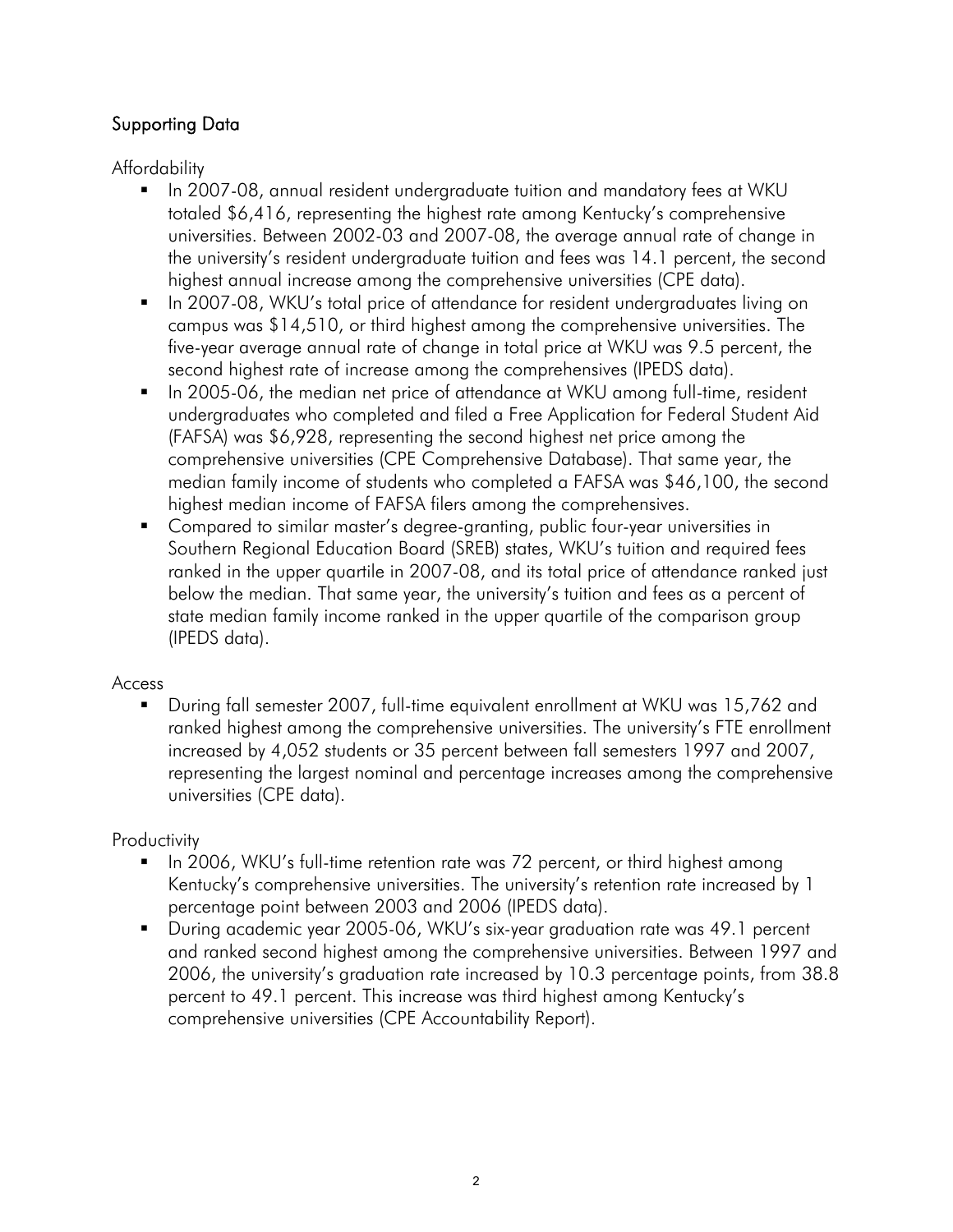- WKU awarded 2,383 bachelor's degrees during academic year 2006-07, by far the highest number of undergraduate degrees produced among the comprehensive universities that year. Between 1998 and 2007, the number of bachelor's degrees awarded at WKU increased by 667 awards or 39 percent. The nominal increase in awards ranks highest among the comprehensive universities for the period, while the proportionate increase ranks third highest (CPE Accountability Report).
- In 2006-07, WKU's full-time retention rate ranked just slightly above the median among a comparison group of similar master's degree-granting, public four-year universities in SREB states. That same year, the university's six-year bachelor's degree graduation rate ranked at the 75<sup>th</sup> percentile, and its bachelor's degree production per 100 undergraduate FTE ranked just slightly above the 25<sup>th</sup> percentile (IPEDS data).

## Funding Adequacy

- In 2007-08, the amount of WKU's total public funds per full-time equivalent student was \$12,856, or second lowest among Kentucky's comprehensive universities (CPE data).
- That same year, the university's net General Fund appropriation per FTE of \$5,238 also ranked second lowest among the comprehensive universities (CPE data).
- **Due to the relatively low level of state support per FTE, WKU has relied more heavily** on tuition and fee revenue to fund its operation. In 2007-08, the university's gross tuition revenue as a percent of total public funds was 59.3 percent, second highest among the comprehensive universities (CPE data).
- **Compared to similar master's degree-granting, public four-year universities in SREB** states, WKU's total public funds per FTE ranked in the upper-middle quartile, and its state appropriations per FTE ranked in the lower-middle quartile. That same year, the university's student share of total public funds was at the  $75<sup>th</sup>$  percentile relative to the comparison group (IPEDS data).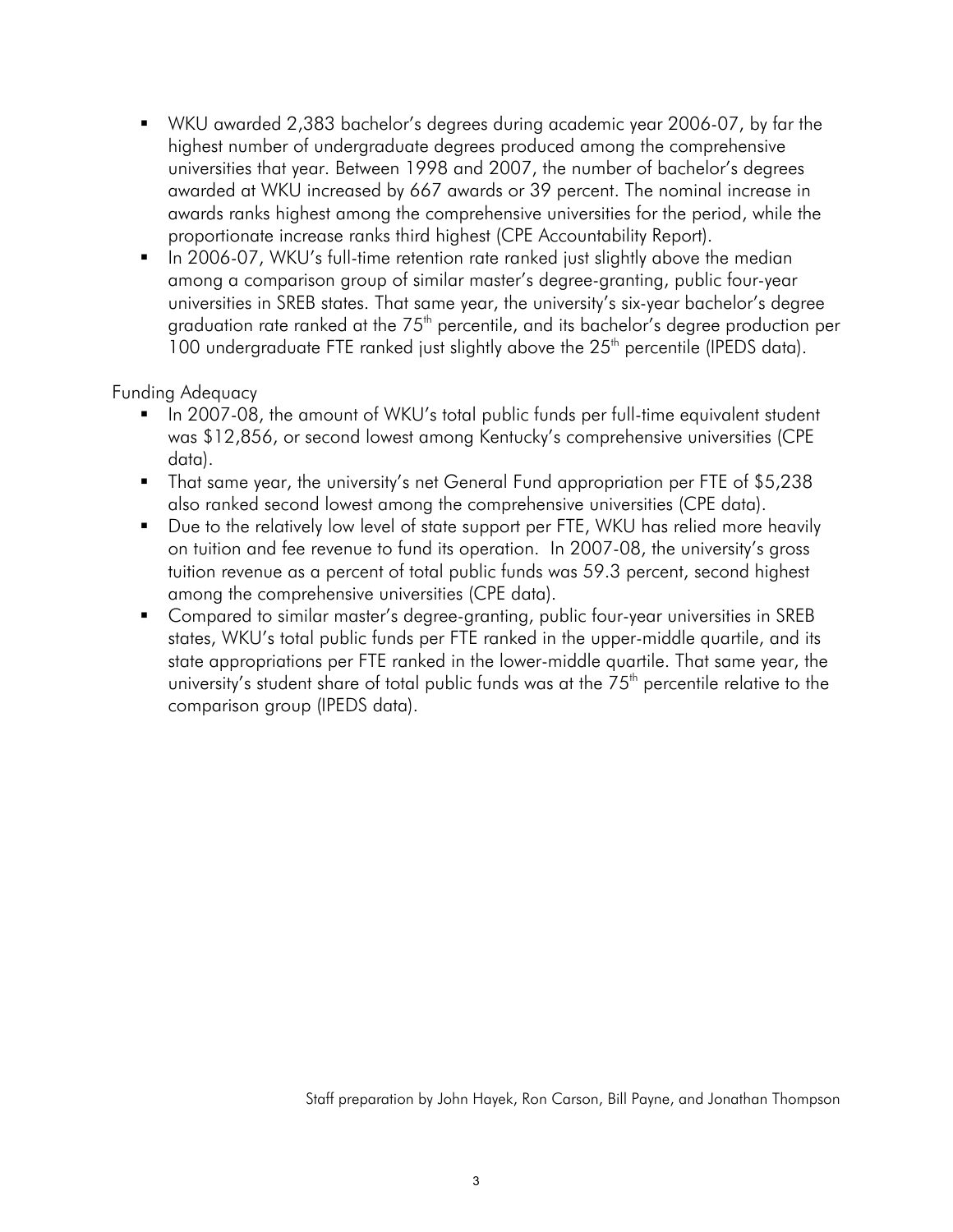#### Council on Postsecondary Education Institutional Tuition Proposal Summary

#### Western Kentucky University

#### 1. Change in Annual Full-Time Tuition & Mandatory Fee Charges

| Category                 | <b>Current 2007-08</b><br><b>Tuition &amp; Mandatory</b><br>Fee Charges | Proposed 2008-09<br>Tuition & Mandatory<br>Fee Charges | Dollar<br>Change | Percent<br>Change |
|--------------------------|-------------------------------------------------------------------------|--------------------------------------------------------|------------------|-------------------|
| Undergraduate            |                                                                         |                                                        |                  |                   |
| Resident                 | \$6,416                                                                 | \$6,984                                                | 568<br>S.        | 9.0%              |
| Nonresident              | 15,470                                                                  | 16,728                                                 | 1,258            | 8.1%              |
| Nonresident Multiple     | 2.4                                                                     | 2.4                                                    |                  |                   |
| Graduate                 |                                                                         |                                                        |                  |                   |
| Resident                 | 7,014                                                                   | 7,640                                                  | 626              | 8.9%              |
| Nonresident <sup>1</sup> | 7,678                                                                   | 8,360                                                  | 682              | 8.9%              |

<sup>1</sup> Domestic students.

#### 2. Change in Gross Tuition & Mandatory Fee Revenue

| Estimated 2007-08 <sup>a</sup>         | Estimated 2008-09 <sup>a</sup> |               |         |
|----------------------------------------|--------------------------------|---------------|---------|
| Gross Tuition &                        | Gross Tuition &                | Dollar        | Percent |
| Mand. Fee Revenue<br>Mand. Fee Revenue |                                | Change        | Change  |
| \$ 120,724,000                         | \$132,653,000                  | \$ 11.929.000 | 99%     |

#### 3. Change in Full-Time Equivalent Enrollment

| Estimated 2007-08 <sup>a</sup> | Estimated 2008-09 <sup>a</sup> | Number | Percent |
|--------------------------------|--------------------------------|--------|---------|
| <b>FTF</b> Fnrollment          | <b>FTF</b> Fnrollment          | Change | Change  |
| 15.452                         | 15.452                         | $\sim$ | 0.0%    |

#### 4. Support for Scholarships and Institution-Based Student Financial Aid Programs

- -- Institutionally funded scholarships and fellowships, which include full tuition and fees, will be increased to offset any increase in tuition and fees effective fall 2008. It is anticipated that the scholarships and grants-in-aid budgets will increase by over \$3.2 million.
- -- WKU identifies scholarships as merit-based even if recipients meet the Pell-eligible criteria. The only specific needbased scholarship at WKU is the Top It Off scholarship, which pays the shortfall between tuition, housing, and meals after all other sources of aid have been considered.
- a. Estimate provided by institution as part of the 2008-09 tuition and mandatory fee proposal.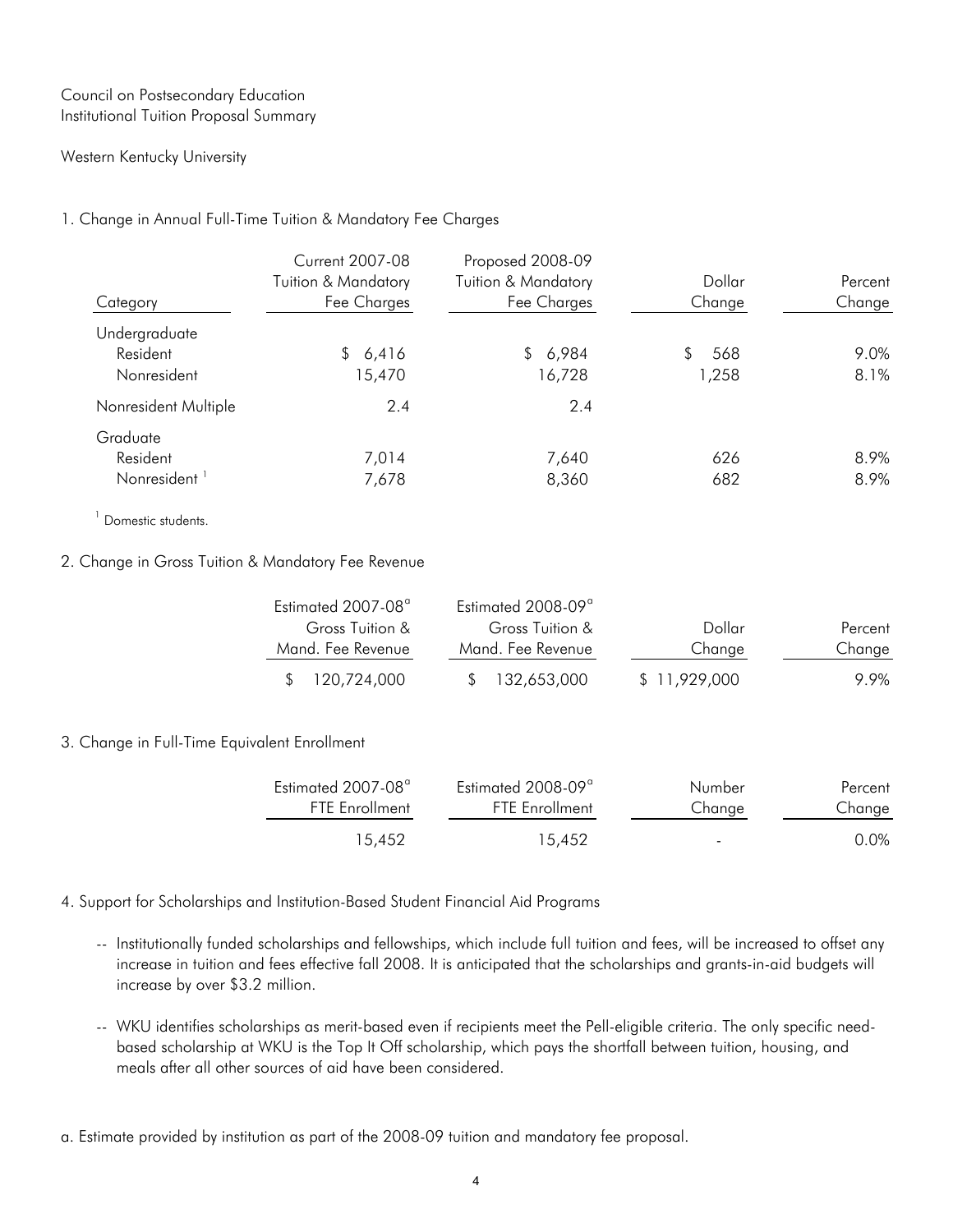#### 5. Anticipated Uses of Proposed Tuition Revenue

| \$2,235,000 | Unavoidable cost increases (e.g., KERS rates, utilities, contracts, insurance premiums).        |
|-------------|-------------------------------------------------------------------------------------------------|
| 6,478,000   | Strategic initiatives (e.g., financial aid, library materials, faculty and staff compensation). |
| 151,000     | Other campus policies.                                                                          |
| \$8,864,000 | Total                                                                                           |

#### 6. Rationale for Tuition Increase

- -- The financial assumptions contained in WKU's Challenging the Spirit Strategic Plan are based on a 6 percent annual tuition increase and a 7.5 percent increase in state funding. Given the recurring 6 percent reduction in state appropriations, tuition rate increases greater than the plan's financial assumptions are absolutely necessary.
- -- None of the projected revenue from the 9 percent tuition increase is being used to offset the budget reduction. The entire projected increase in revenue is being allocated for strategic initiatives to move Kentucky forward, to drive academic quality, and to increase access, especially at WKU's extended campuses.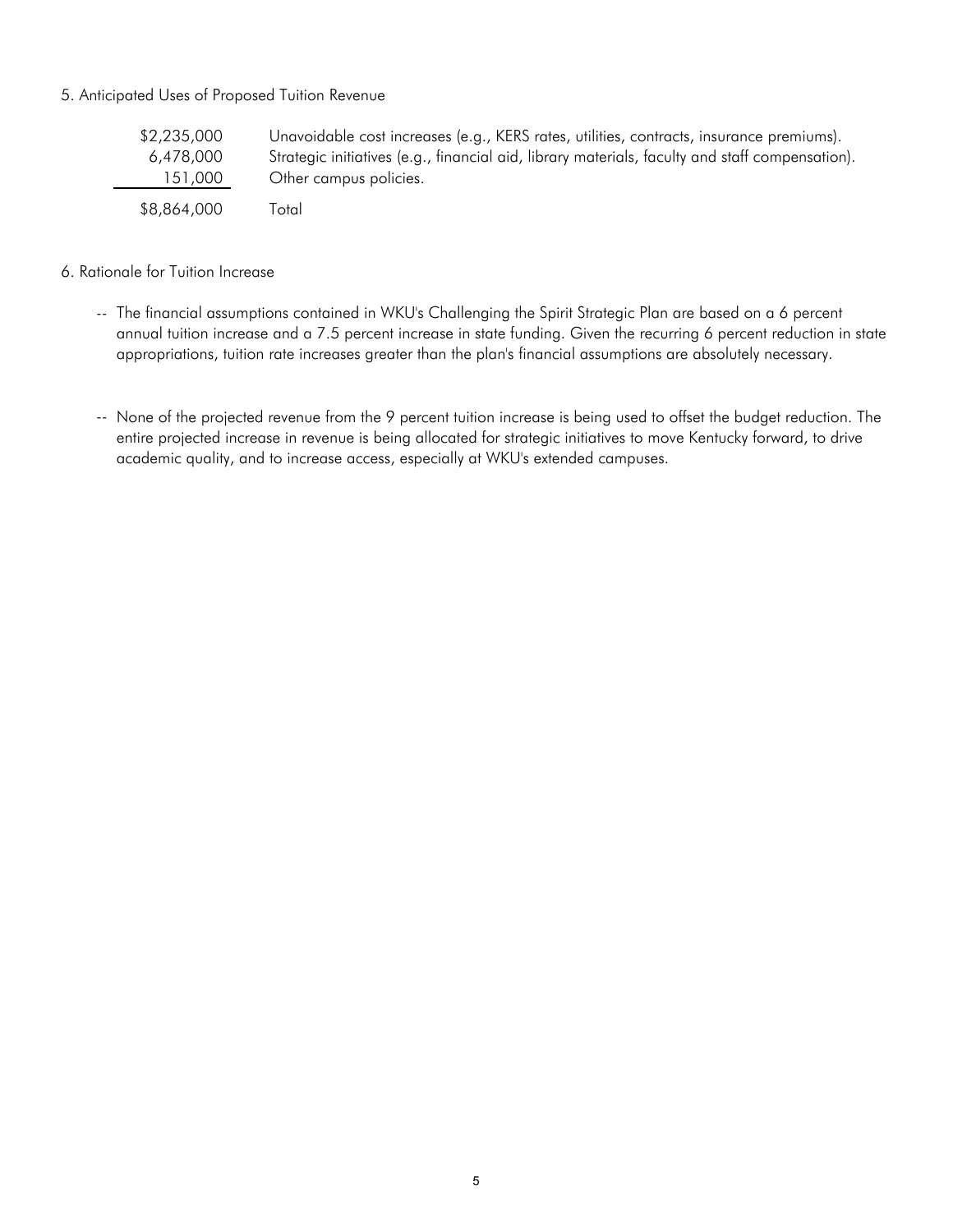2008-09 Tuition & Mandatory Fee Recommendations For Kentuck y Public Institutions



# KENTUCKY COUNCIL ON<br>POSTSECONDARY EDUCATION

**John C. Hayek, Ph.D.**

Interim Vice President, FinanceMay 9, 2008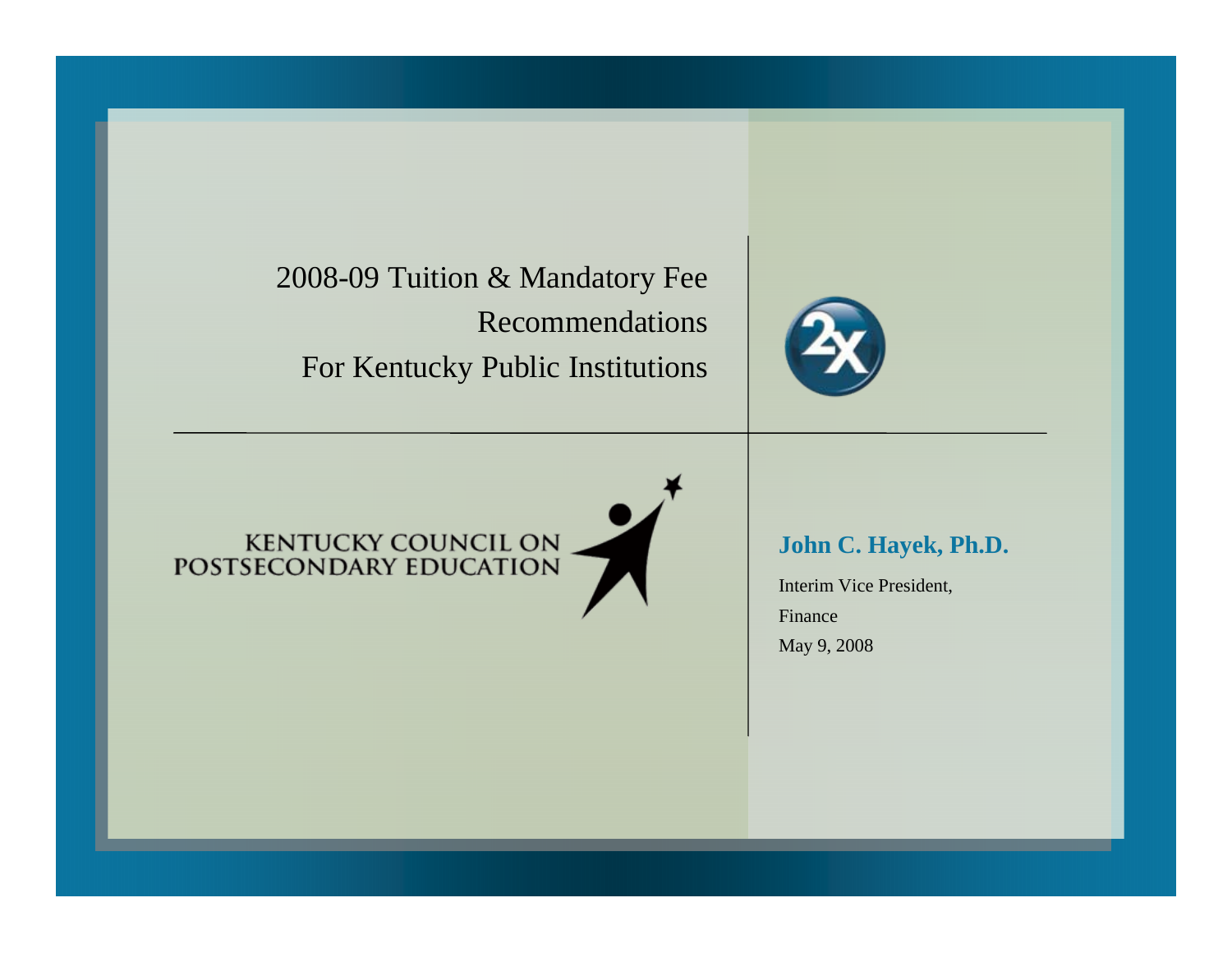## **Tuition Policy**

*In times of In times of austerity, HB1 austerity, HB1 goals, especially goals, especially affordability and affordability and access, are even access, are even more important. more important.*

- Advance HB 1, Public Agenda, and Double the Numbers goals.
- **Ensure college is affordable and accessible to all** qualified Kentuckians. qualified Kentuckians.
- **Encourage productive use of all revenue, including** tuition and General Fund appropriations.
- Balance current economic conditions with need for adequate resources to achieve institutional and statewide priorities.
- Align tuition and financial aid policies to fulfill affordability commitments to students.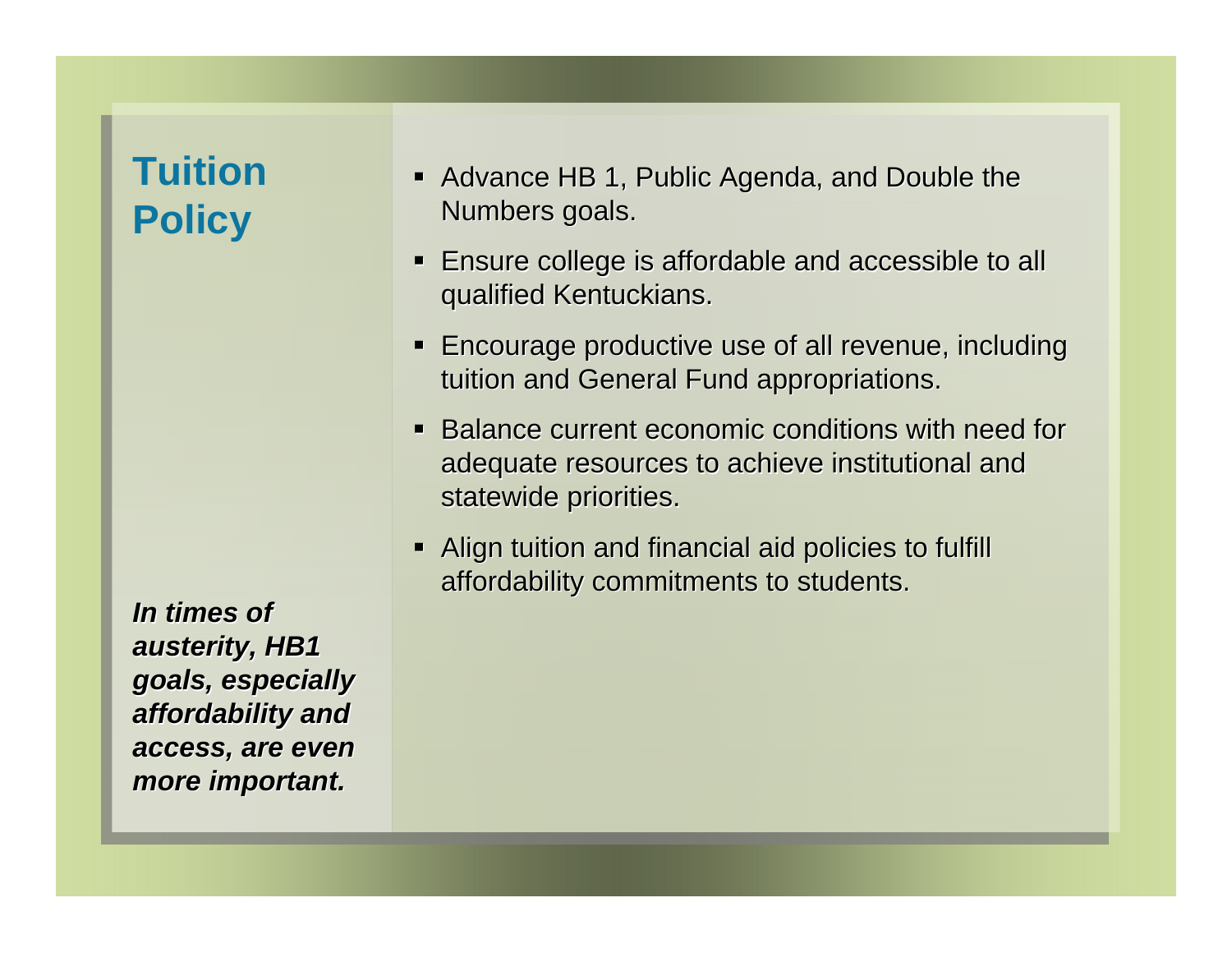## **Process**

*The process The process did not include did not include parameters; no parameters; no one size fits all; one size fits all; balanced balanced approach. approach.*

- Tuition Policy (February 1 and 26)-the tuition policy and process was discussed at the February 1 Budget and Finance Policy Group Meeting. The Council took action on the tuition policy and process at its February 26 meeting.
- Tuition Proposals (submitted April 25)—included each institution's proposed rate, use of funds, investment in institutional financial aid, and potential consequences of not approving rates.
- Tuition Hearings (April 30 and May 1)—Presidents presented their tuition proposals to the Council's Budget and Finance Policy Group.
- Action on Tuition Rates (May 9)—Council staff and policy group members evaluated each institution's request and prepared recommendations informed by data related to tuition policy objectives.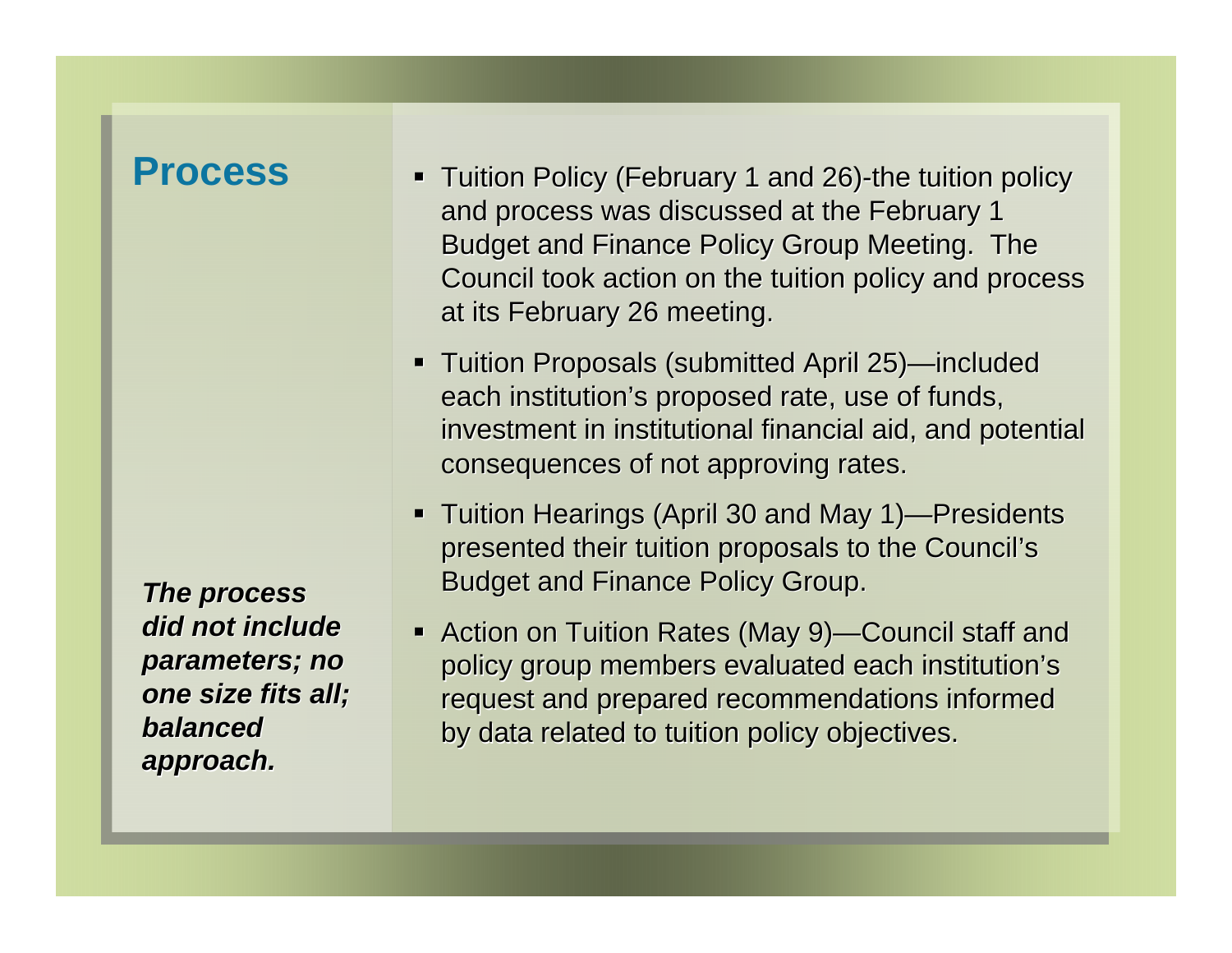## **Statewide Context**

*Three Council Three Council reports reports provide a provide a statewide statewide context for context for tuition tuition setting. setting.*

### $\blacksquare$ *Double the Numbers: Kentucky's Plan to Increase College Graduates Increase College Graduates*

Enrollment must increase by 3.3% each year and Enrollment must increase by 3.3% each year and degrees by 4.3% each year to 2020.

## $\blacksquare$  *Funding Our Future: Kentucky Postsecondary Funding Our Future: Kentucky Postsecondary Education 2008 Education 2008-10 Budget Request 10 Budget Request*

Recommended base support and targeted new Recommended base support and targeted new money to strategic priorities to advance *Double the Numbers. the Numbers.*

 $\blacksquare$  *2006-07 Accountability Report: Annual 07 Accountability Report: Annual*  **Progress Toward Meeting Postsecondary** *Education Education's 2020 Goals s 2020 Goals*

Highlights a major challenge in the area of affordability. Kentucky is losing ground on 3 of 4 indicators.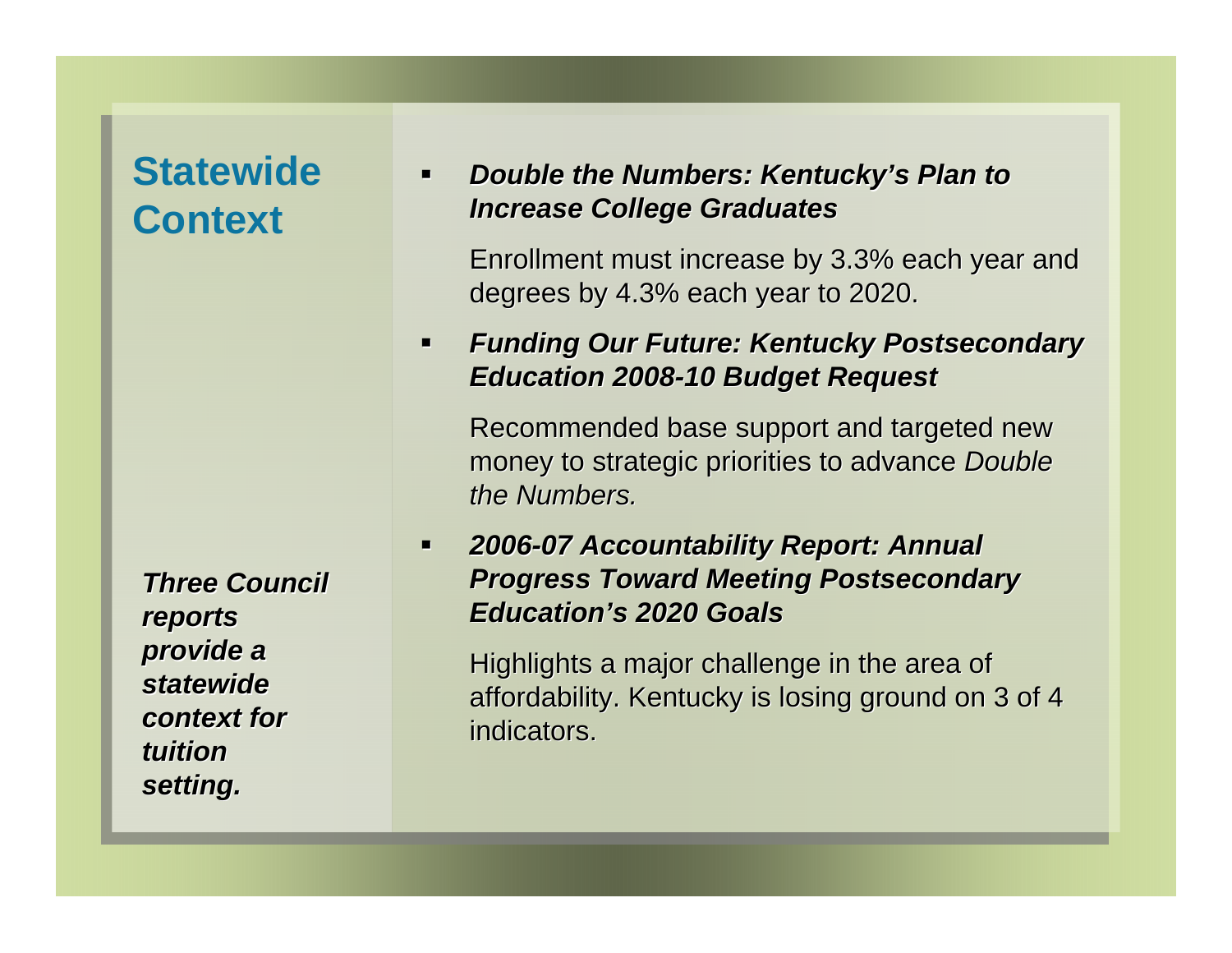## **Historical Rates of Tuition Increases**

**Kentucky is no** *longer a lowtuition state, tuition state, and is now and is now above the above the national national average. average.*

| <b>Institution</b> | $3-Yr$ .<br>Avg.<br>Increase | $5-Yr$ .<br>Avg.<br><b>Increase</b> | $3-Yr$ .<br>Nat'l Avg. | $5-Yr$<br>Nat'l Avg. |
|--------------------|------------------------------|-------------------------------------|------------------------|----------------------|
| <b>EKU</b>         | 14.6%                        | 14.2%                               | 6.6%                   | 8.0%                 |
| <b>KSU</b>         | 9.2%                         | 11.2%                               | 6.6%                   | 8.0%                 |
| <b>MoSU</b>        | 11.2%                        | 12.5%                               | 6.6%                   | 8.0%                 |
| <b>MuSU</b>        | 10.8%                        | 12.3%                               | 6.6%                   | 8.0%                 |
| <b>NKU</b>         | 10.9%                        | 13.1%                               | 6.6%                   | 8.0%                 |
| <b>WKU</b>         | 11.8%                        | 14.1%                               | 6.6%                   | 8.0%                 |
| <b>UK</b>          | 11.2%                        | 12.3%                               | 7.2%                   | 8.5%                 |
| <b>UofL</b>        | 10.9%                        | 11.0%                               | 6.6%                   | 8.0%                 |
| <b>KCTCS</b>       | 7.8%                         | 12.4%                               | 5.7%                   | 7.1%                 |

- $\blacksquare$ Over the past 5 years, tuition in Kentucky has increased at about four times the rate of inflation.
- п The average five-year increase in Kentucky median family income is only 2.9%, lower than the rate of inflation.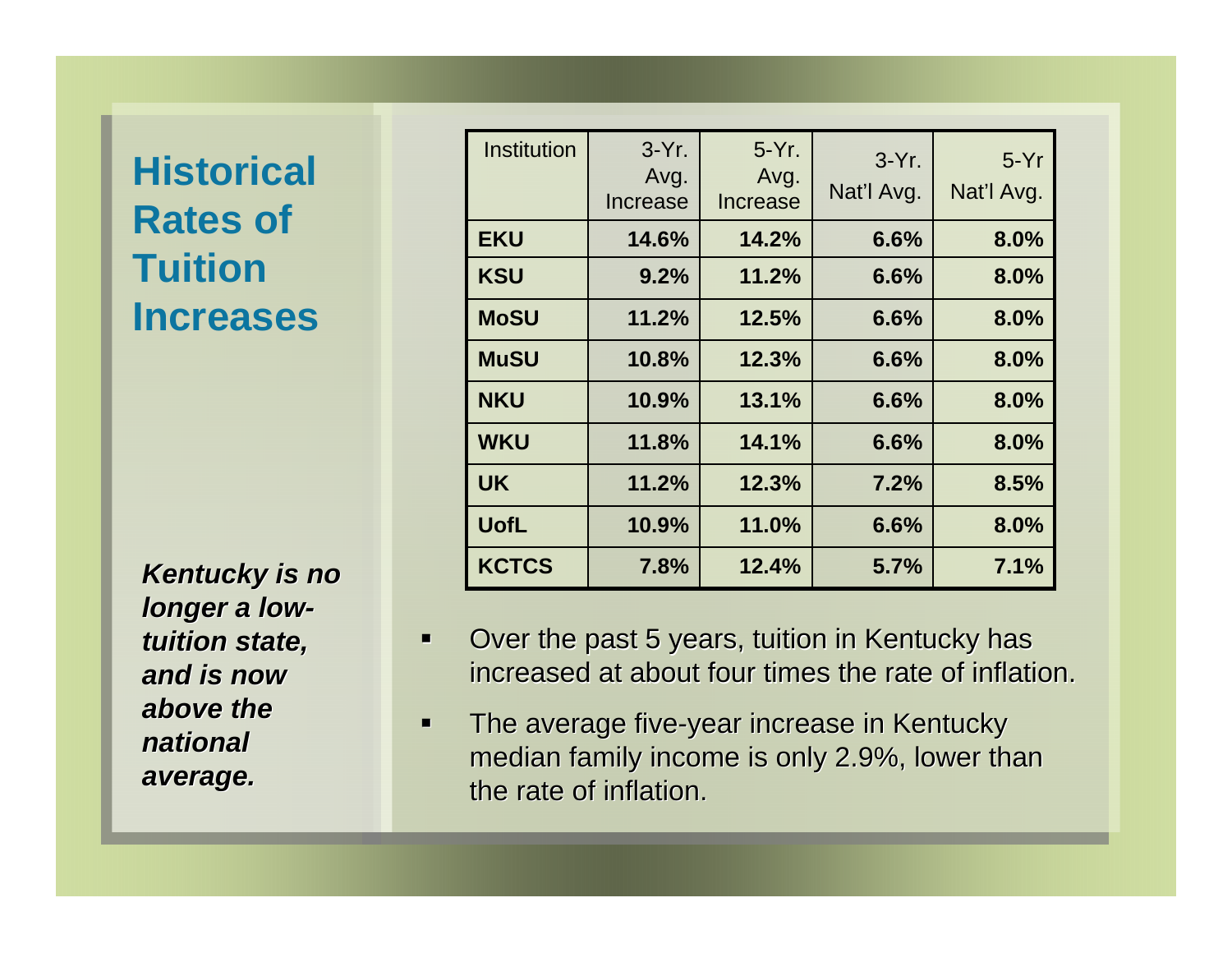## **Tuition in Kentucky FY98 to FY08**

*Kentucky Kentucky's*  **tuition rates** *increased increased between 150 between 150- 200% since 200% since FY98.*

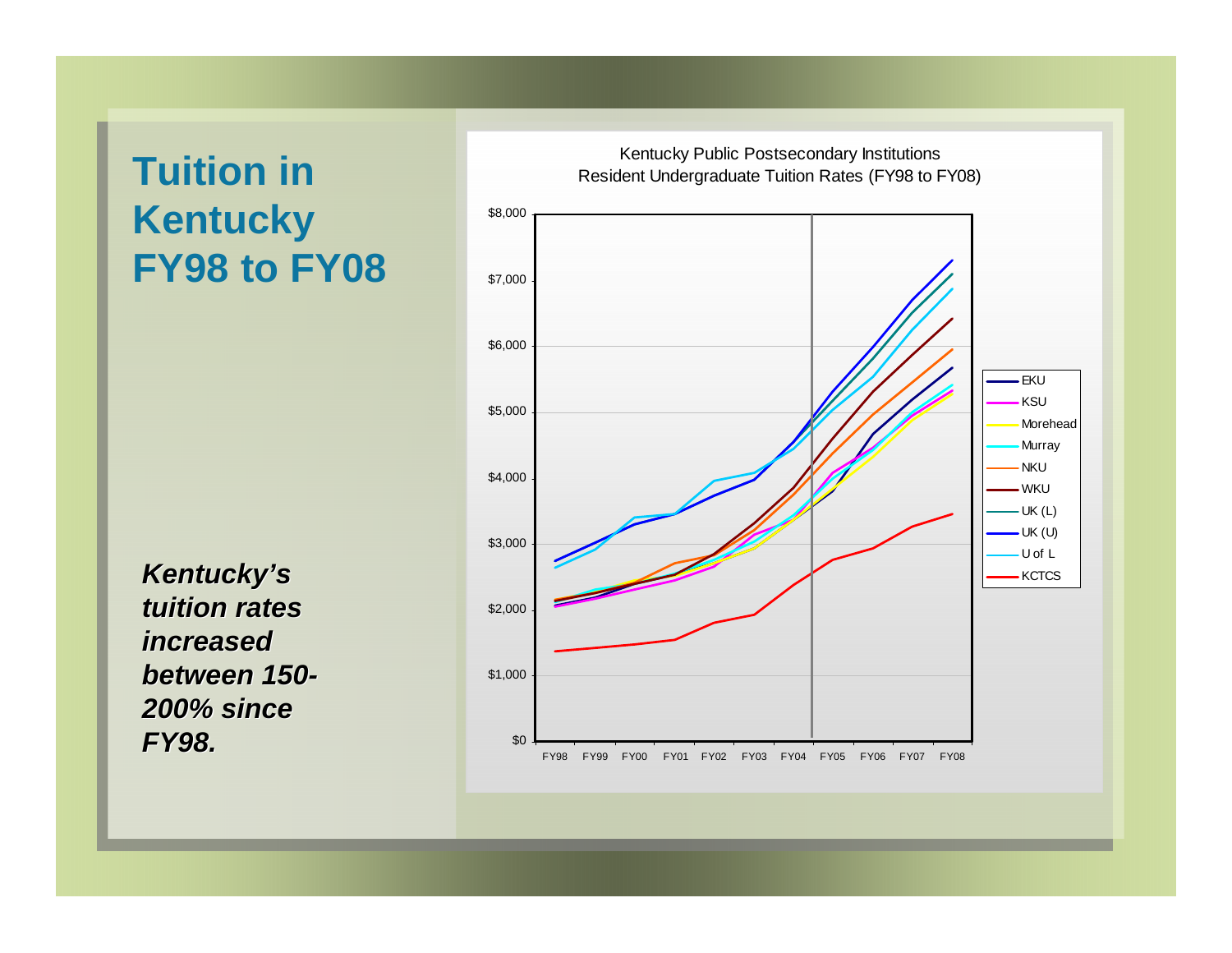## **Comparative Tuition and Fees, 2007-08**

*KCTCS is now KCTCS is now 56% higher than 56% higher than South average, South average, while public 4 while public 4 years are 25% years are 25% higher. higher.*

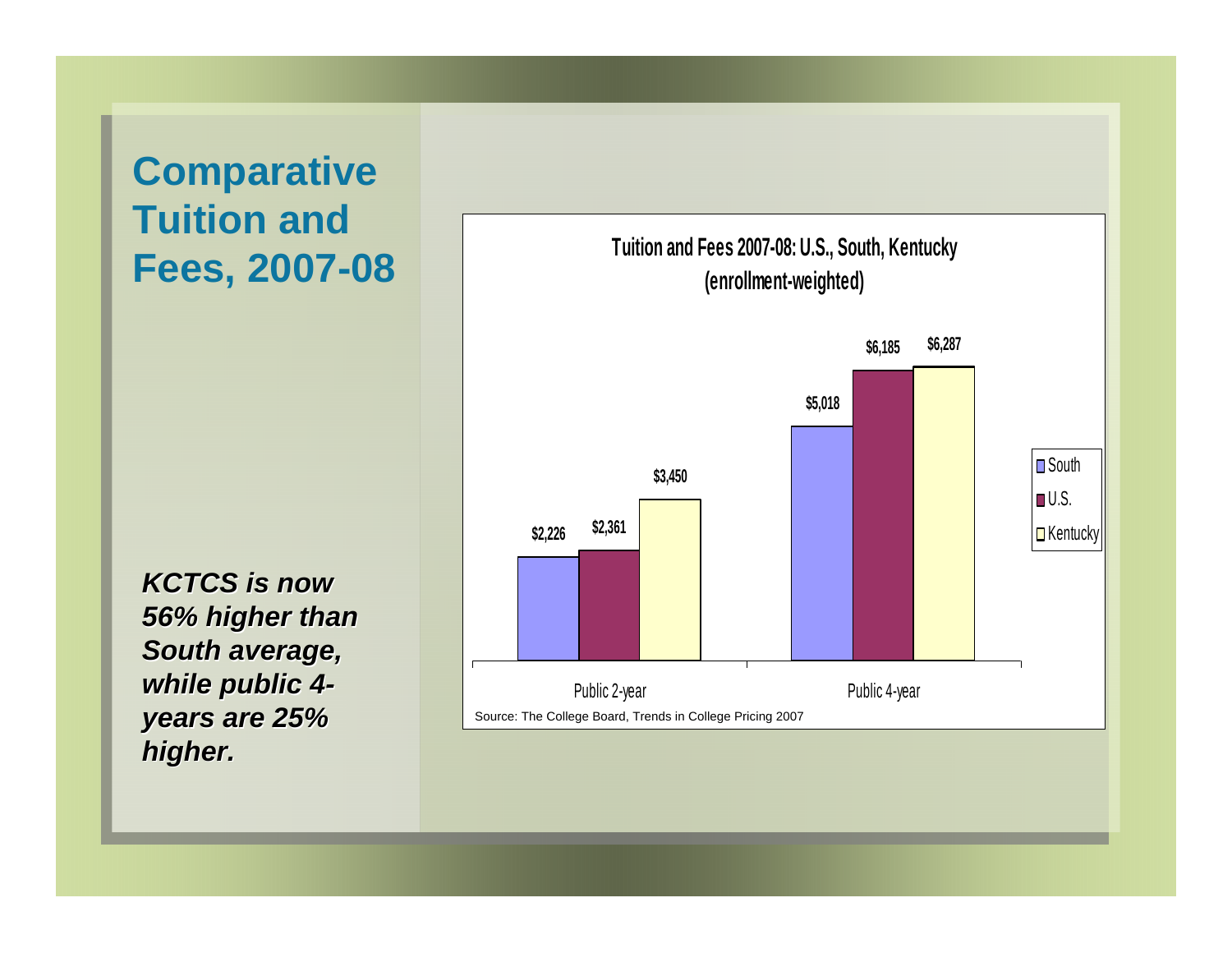## **Affordability**

*The credit crisis The credit crisis in the student in the student loan industry, loan industry, as well as as well as* higher gas and *food prices, are food prices, are hurting families. hurting families.*

- $\blacksquare$ Kentucky's families are devoting a larger share of their incomes to pay for college—nearly 26% at KCTCS and 30% at a public university, up 9% in both sectors since FY00. 9% in both sectors since FY00.
- ∎ In 2006, Kentucky's poorest families (MFI of \$10,000) needed 24% of income to pay for one year of tuition at KCTCS.
- Other costs of attending college are also going up: living arrangements, food, books, up: living arrangements, food, books, transportation, health costs, and access to loans.
- $\blacksquare$  Affordability data in 2004 concluded college in Affordability data in 2004 concluded college in KY is mostly affordable for full-time students with pockets of need (low-income students and part-time learners).
- $\blacksquare$ Affordability data in 2005-06 suggests increasing median net price, higher loans, and concerns for independent students and students not eligible for Pell.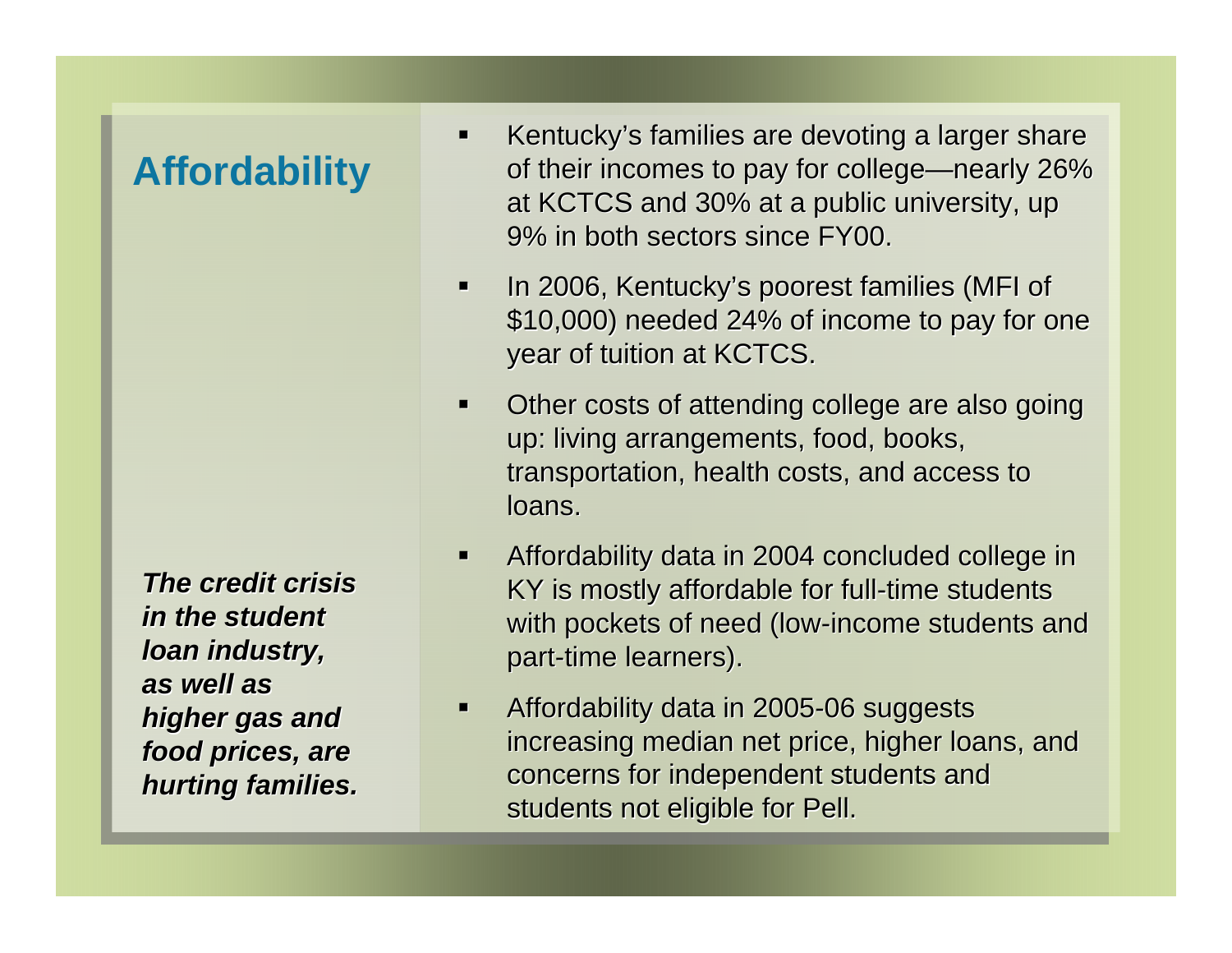## *Measuring Up* **– State Report Card**

|                                                                             |                                                                                                                                                                             | Ranking (out of 50)* |                |                |      | Trend                   |
|-----------------------------------------------------------------------------|-----------------------------------------------------------------------------------------------------------------------------------------------------------------------------|----------------------|----------------|----------------|------|-------------------------|
| <b>MU Affordability Indicator</b>                                           | <b>Brief Definition</b>                                                                                                                                                     |                      | 2002           | 2004           | 2006 |                         |
| Family Ability to Pay -<br><b>Community Colleges</b>                        | Percent of Income (average of all income                                                                                                                                    | $\overline{2}$       | 8              | 14             | 33   | ⇩                       |
| Family Ability to Pay -<br><b>Public 4 Year Colleges</b>                    | groups) needed to pay for college<br>expenses (tuition, fees, room, and board)                                                                                              | 6                    | 6              | 3              | 25   | $\overline{v}$          |
| Family Ability to Pay -<br><b>Private 4 Year Colleges</b>                   | minus all federal, state, and institution<br>financial aid (net cost of attendance).                                                                                        | 8                    | $\overline{7}$ | 18             | 26   | ⇩                       |
| Low priced colleges                                                         | At lowest priced colleges (KCTCS), the<br>share of income that the poorest families<br>(lowest income quintile) need to pay for<br>tuition and fees for fulltime residents. | 25                   | 26             | 36             | 38   | ⇩                       |
| Need-based financial aid                                                    | State investment in need-based financial<br>aid as compared to the federal investment<br>(Pell Grant aid).                                                                  | 19                   | 20             | 14             | 15   |                         |
| Student borrowing                                                           | Average loan amount that undergraduate<br>students borrow each year.                                                                                                        | 10                   | 6              | 8              | 8    | $\Leftrightarrow$       |
| 40% of population with<br>lowest income -<br><b>Community Colleges</b>      |                                                                                                                                                                             | $\overline{7}$       | $\overline{7}$ | 18             | 33   | $\overline{\mathbf{u}}$ |
| 40% of population with<br>lowest income -<br><b>Public 4 Year Colleges</b>  | Average net price per average family<br>income of 40% of the population with the<br>lowest income.                                                                          | $\overline{7}$       | $\overline{7}$ | $\overline{4}$ | 24   | 小                       |
| 40% of population with<br>lowest income -<br><b>Private 4 Year Colleges</b> |                                                                                                                                                                             | 8                    | 8              | 17             | 25   | 廿                       |

*In general, Kentucky's state rankings on affordability weakened considerably from 2000 to from 2000 to 2006. G 2006. Given increases ven increases in tuit in tuition and slow income gr ion and slow income growth, rankings will likely be wor rankings will likely be worse when 2008 data are released. se when 2008 data are released.*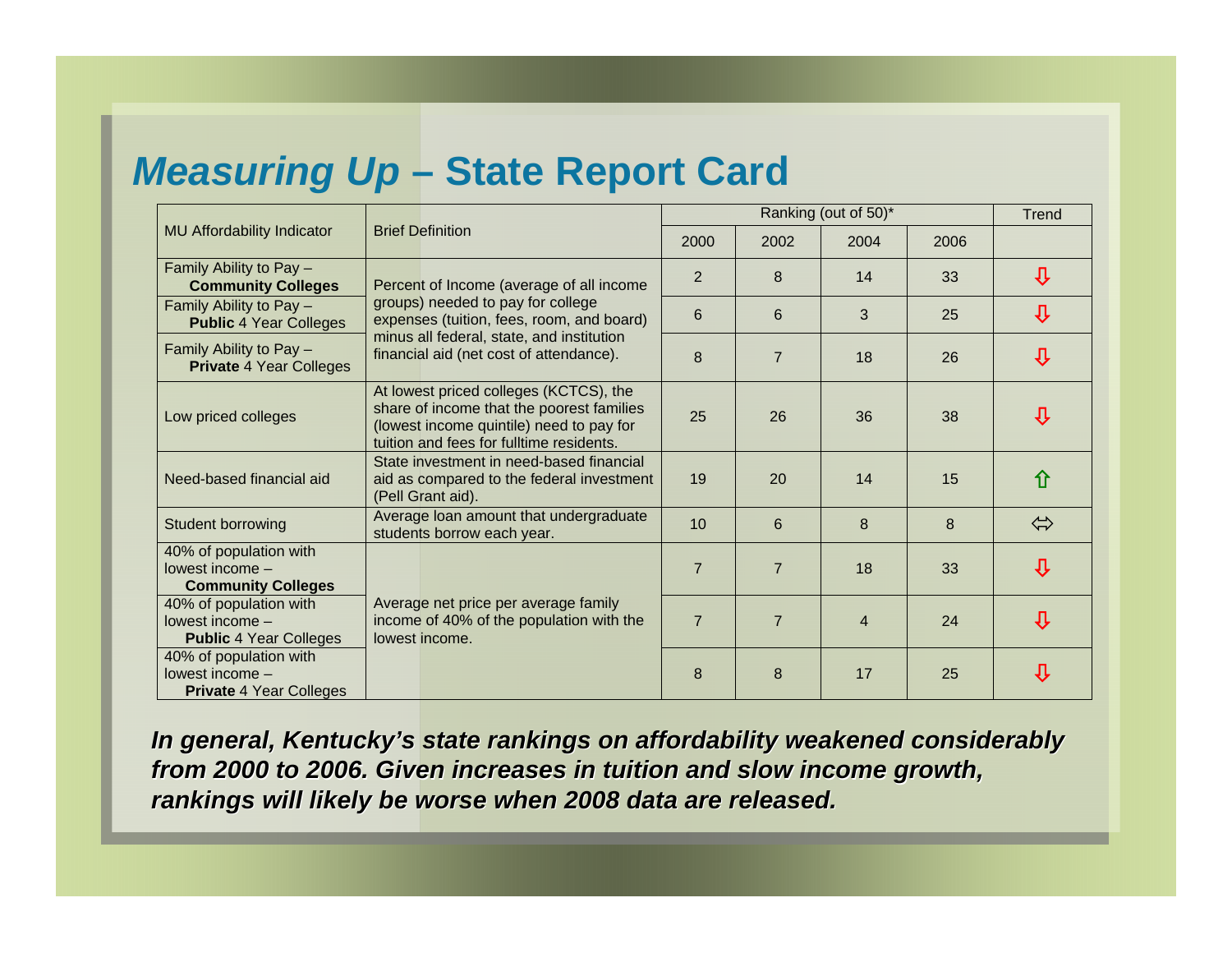#### **Access**



*Enrollment Enrollment growth has growth has slowed considerably considerably*  during the last *five years of five years of reform. reform.*

- $\blacksquare$ During the first five years of reform, enrollment grew by 5.7% annually.
- $\blacksquare$ During the last five years of reform, enrollment growth has slowed to 2.2% annually.
- $\blacksquare$ From 2000 to 2003, FTE credit hours grew by 5% on average and slowed to .2% from 2004 to 5% on average and slowed to .2% from 2004 to 2006.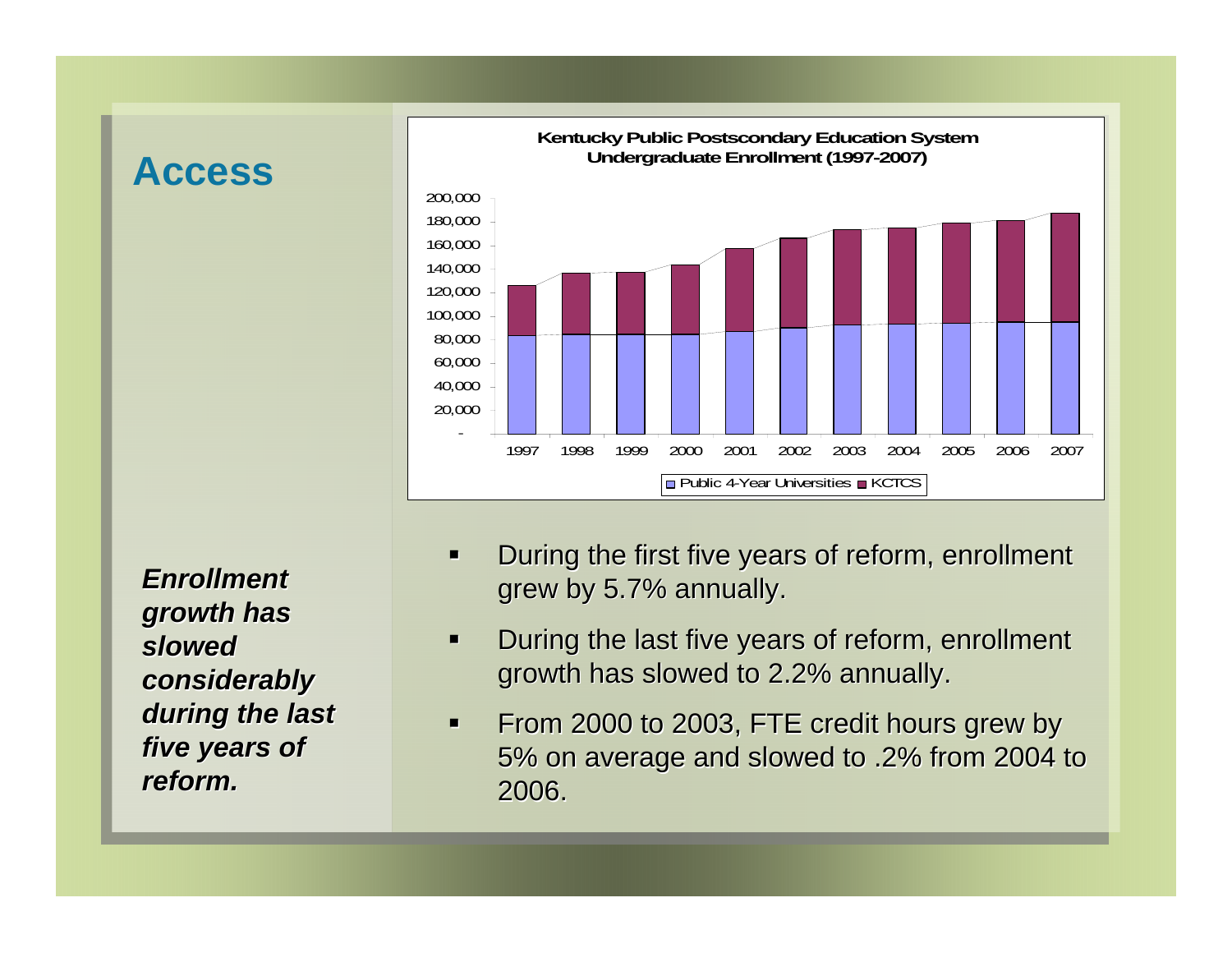# **Benefits of a More Productive System**

*Bachelor Bachelor's degree production on production on*  average has *increased by 4% increased by 4% over the last 3 over the last 3 years, just shy years, just shy of DTN rate. of DTN rate.*

- $\blacksquare$ Kentucky is producing more degrees now than prior to reform.
- $\blacksquare$ The average six-year graduation rate at the public universities increased from 36.6% in FY98 to  $46.7\%$  in FY06.
- $\blacksquare$ Data prepared by NCHEMS confirm that Kentucky institutions produce fewer degrees per 100 FTE than other similarly funded institutions.
- $\blacksquare$ Approximately 25 states with equal or less funding produce a greater number of bachelor's degree per 100 FTE undergraduates.
- $\blacksquare$ While additional tuition and General Fund revenue are needed to achieve the 2020 goals, the system must maximize current resources and become more productive.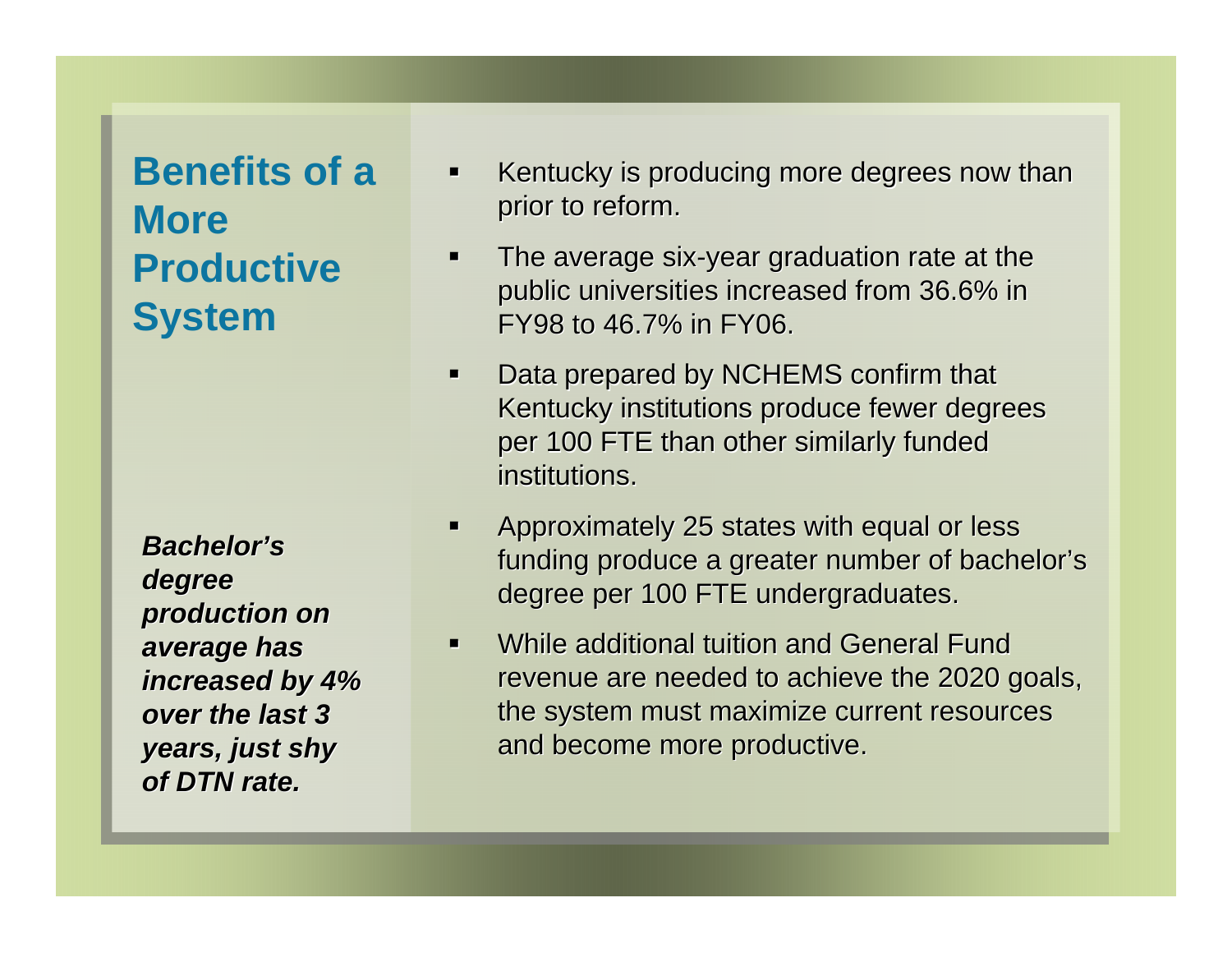2008-09 Tuition & Mandatory Fee For Kentuck y Public Institutions



# KENTUCKY COUNCIL ON POSTSECONDARY EDUCATION

**Budget and Finance policy group Recommendations**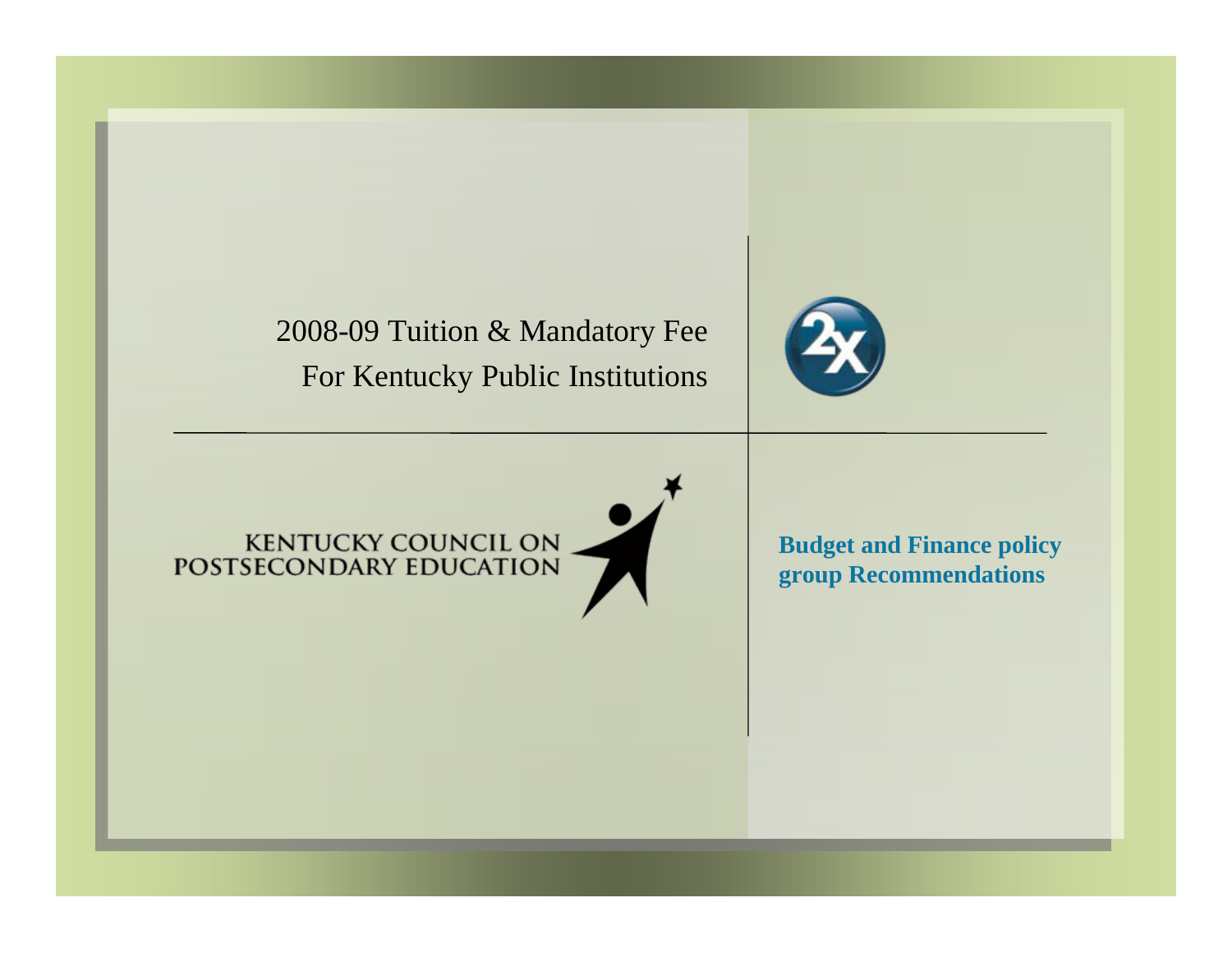#### **University of Kentucky**

| Undergraduate      | Current<br>2007-08<br><b>Tuition/Fees</b> | Recommended<br>2008-09<br><b>Tuition/Fees</b> | <b>Dollar</b><br>Change | Percent<br>Change |
|--------------------|-------------------------------------------|-----------------------------------------------|-------------------------|-------------------|
| <b>Resident</b>    | \$7,096                                   | \$7,736                                       | \$640                   | 9.0%              |
| <b>Nonresident</b> | \$14,896                                  | \$15,884                                      | \$988                   | 6.6%              |

- UK has one of the most challenging HB 1 goals: to become a top 20 research university by the year 2020.
- Median net price as a percent of median income (\$61,300) is below 20%. (\$61,300) 20%.
- Compared to similar research universities, UK's tuition and total cost of attendance rank slightly below the median.
- On average, enrollment, BA production (War on Attrition) and research continue to expand. Attrition) and research continue to expand.
- Increasing academic quality will allow UK to raise nonresident tuition rates and eventually shift increases away from resident students.

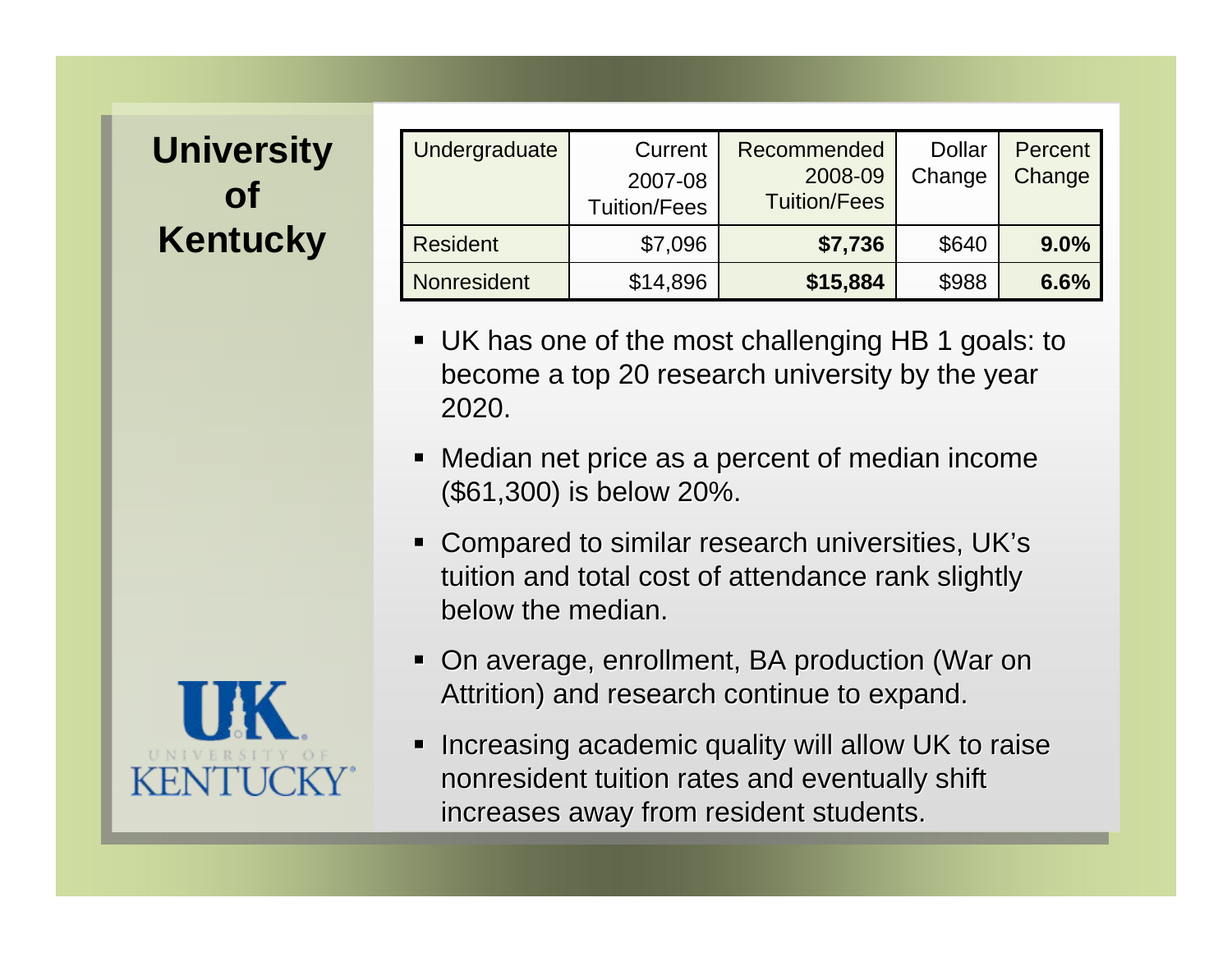#### **University of Louisville**

| Undergraduate   | Current<br>2007-08  | Recommended<br>2008-09 | <b>Dollar</b><br>Change | Percent<br>Change |
|-----------------|---------------------|------------------------|-------------------------|-------------------|
|                 | <b>Tuition/Fees</b> | <b>Tuition/Fees</b>    |                         |                   |
| <b>Resident</b> | \$6,940             | \$7,564                | \$624                   | 9.0%              |
| Nonresident     | \$17,734            | \$18,354               | \$620                   | 3.5%              |

- UofL also has one of the most challenging HB 1 goals: to become a premier metropolitan research university by the year 2020.
- The median family income at UofL is \$50,200, the third highest among public universities.
- $\blacksquare$  High median net price as a percent of family income supported with additional aid in recent years.
- Between 1998-2008, UofL had the second lowest growth in public funds per FTE, behind UK.
- 3-year average increase in BA production of 7.3%.
- Growth in extramural R&D expenditures from \$27.6 million in FY98 to \$94.3 million in FY05.

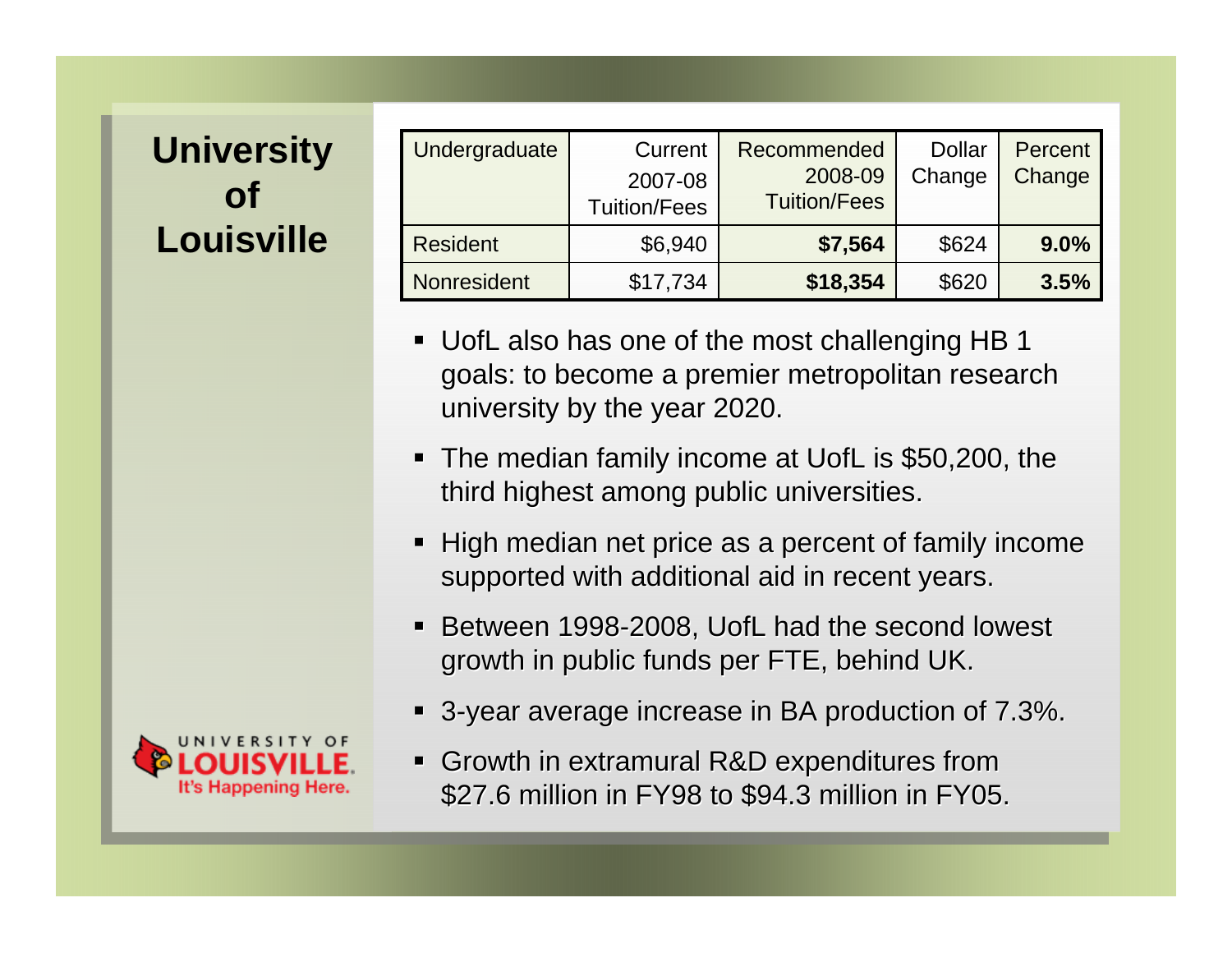#### **Eastern Kentucky University**

| Undergraduate   | Current<br>2007-08<br><b>Tuition/Fees</b> | Recommended<br>2008-09<br><b>Tuition/Fees</b> | <b>Dollar</b><br>Change | Percent<br>Change |
|-----------------|-------------------------------------------|-----------------------------------------------|-------------------------|-------------------|
| <b>Resident</b> | \$5,682                                   | \$6,080                                       | \$398                   | 7.0%              |
| Nonresident     | \$15,382                                  | \$16,612                                      | \$1,230                 | 8.0%              |

- **5-year average annual tuition increase for EKU** undergraduates is 14.2%, the highest among all universities during this period.
- Median income of enrolled students is \$37,800.
- Average annual 10-year increase in enrollment of .2% compared to 1.6% for the comprehensives. .2% compared to 1.6% for the comprehensives.
- From 1997-2007, EKU increased undergraduate enrollment by 222 and the number of bachelor's degrees by 262.
- Total tuition revenue increase of 177% and total public funds increase of \$81 million between FY97 and FY07.

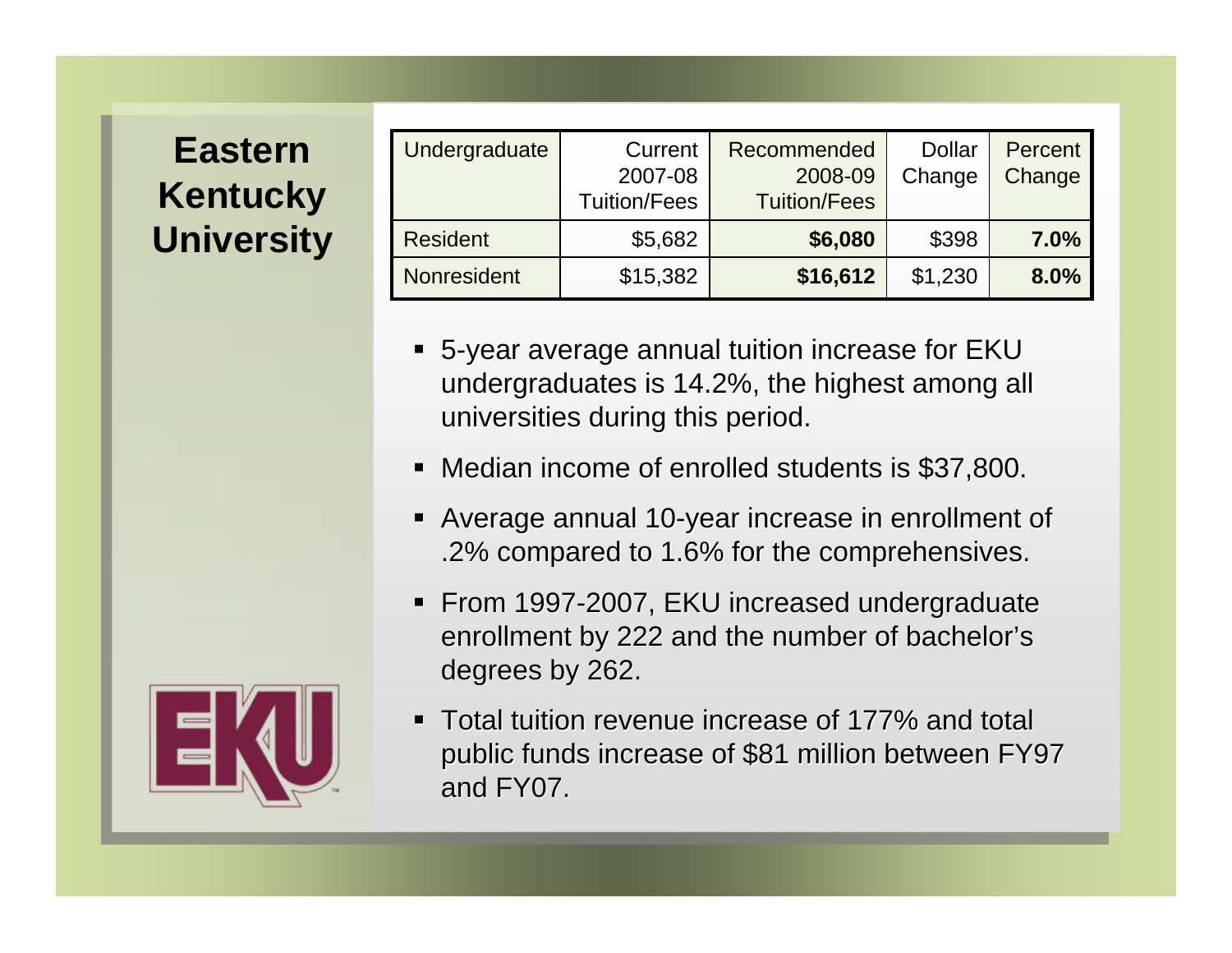#### **Kentucky State University**



| <b>Undergraduate</b> | Current<br>2007-08<br><b>Tuition/Fees</b> | Recommended<br>2008-09<br><b>Tuition/Fees</b> | <b>Dollar</b><br>Change | Percent<br>Change |
|----------------------|-------------------------------------------|-----------------------------------------------|-------------------------|-------------------|
| <b>Resident</b>      | \$5,320                                   | \$5,692                                       | \$372                   | 7.0%              |
| <b>Nonresident</b>   | \$12,490                                  | \$13,490                                      | \$1,000                 | 8.0%              |

- 5-year annual increase in tuition of 11.2%.
- Though KSU has the second lowest tuition among comprehensive institutions, the total cost of attendance at \$15,870 ranks the highest.
- In 2007, KSU granted 33 fewer bachelor's degrees than it did in FY98. Graduation and retention rates are lower now than in FY98. are lower now than in FY98.
- KSU has increased its average enrollment over the last five years by 3.6%.
- Average loan indebtedness is \$33,560 for a bachelor's degree.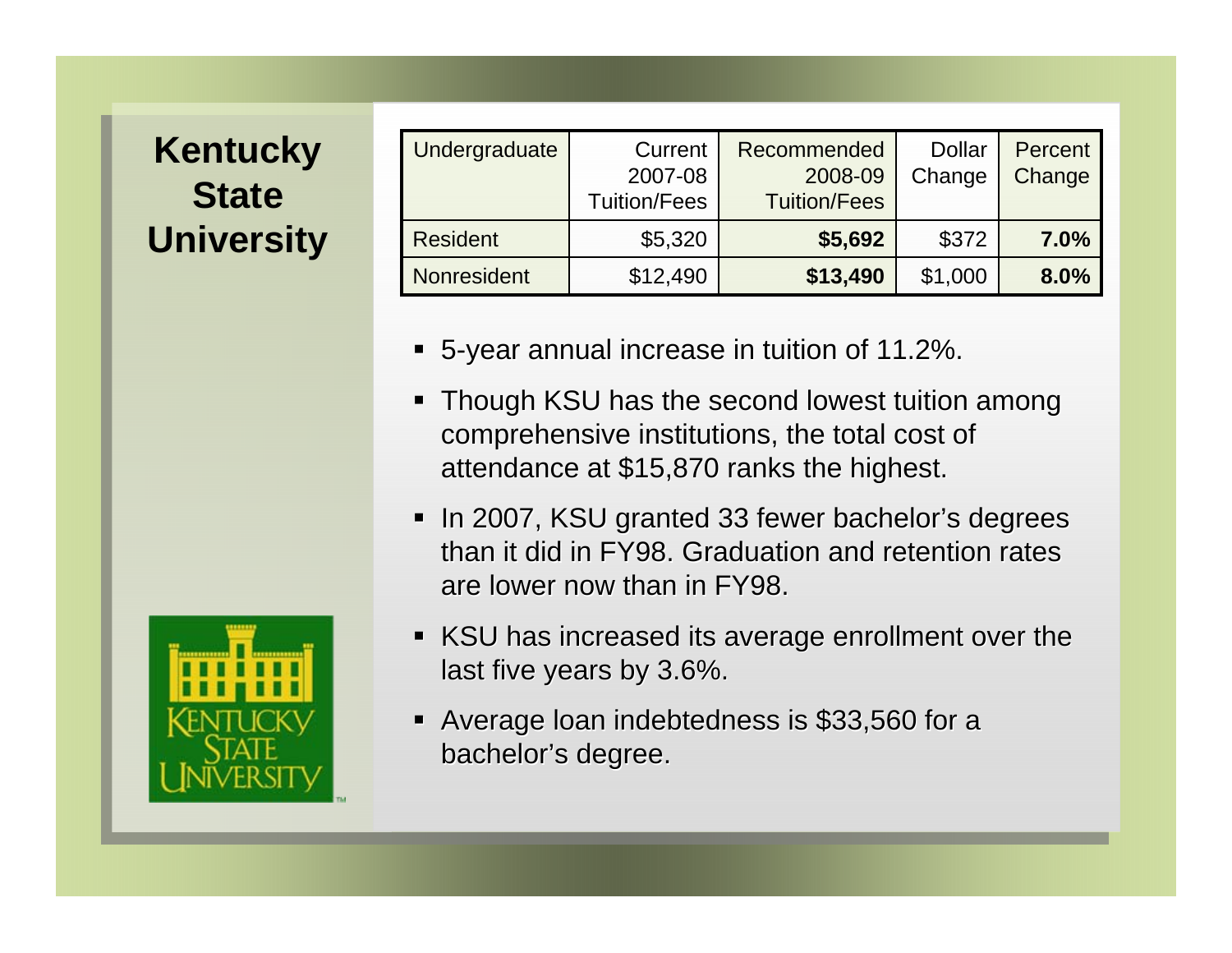#### **Morehead State University**

| Undergraduate      | Current<br>2007-08<br><b>Tuition/Fees</b> | Recommended<br>2008-09<br><b>Tuition/Fees</b> | <b>Dollar</b><br>Change | Percent<br>Change |
|--------------------|-------------------------------------------|-----------------------------------------------|-------------------------|-------------------|
| <b>Resident</b>    | \$5,280                                   | \$5,670                                       | \$390                   | 7.4%              |
| <b>Nonresident</b> | \$13,340                                  | \$14,742                                      | \$1,402                 | 10.5%             |

- **5-year average increase in tuition of 12.5%.**
- In FY08, Morehead's annual resident undergraduate tuition and fees was  $$5,280$ , the lowest among comprehensive universities.
- $\blacksquare$  Morehead's moving from a fixed full-time rate to charging by the per-credit hour.
	- $\blacktriangleright$ Additional revenue, fewer drops, addresses affordability for part-time students.
- **The weighted tuition increase Morehead proposed** is about  $5\%$ .
- 5-year average increase in BA production of 3.5%.

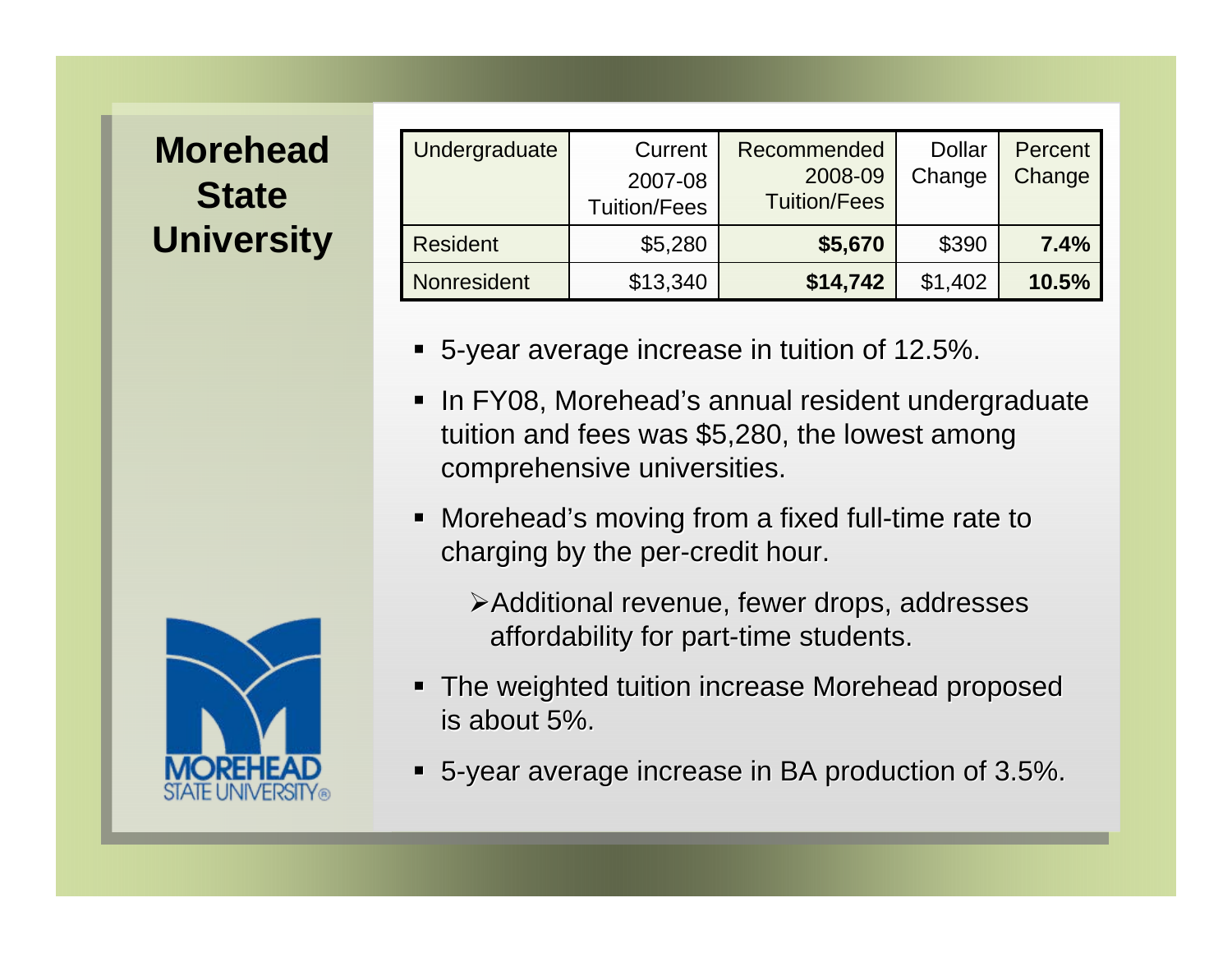#### **Murray State University**

| Undergraduate   | Current<br>2007-08<br><b>Tuition/Fees</b> | Recommended<br>2008-09<br><b>Tuition/Fees</b> | <b>Dollar</b><br>Change | Percent<br>Change |
|-----------------|-------------------------------------------|-----------------------------------------------|-------------------------|-------------------|
| <b>Resident</b> | \$5,418                                   | \$5,748                                       | \$330                   | 6.1%              |
| Nonresident     | \$14,718                                  | \$15,612                                      | \$894                   | 6.1%              |

- **5-year average increase in tuition of 12.3%.**
- Focused on maintaining its "best value" status.
- At 56.2%, Murray has the highest graduation rate among the comprehensive universities and the second highest full-time retention rate at 73%.
- 10-year average increase in BA production of 4.6%, basically on track to achieve 2020 targets.
- **Enrollment slowed in last 5 years, plan to ramp up** by 2012.

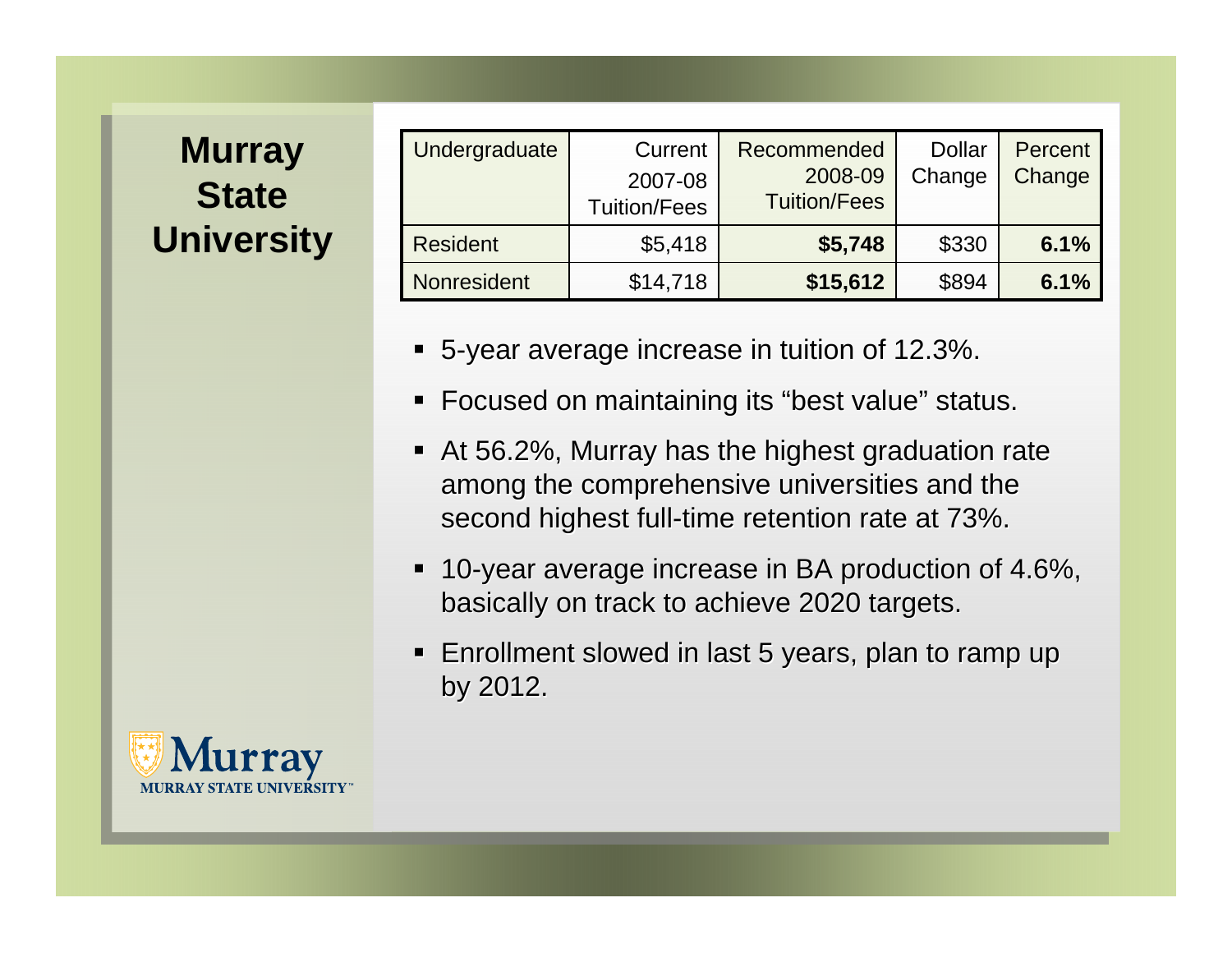#### **Northern Kentucky University**

| Undergraduate      | Current<br>2007-08<br><b>Tuition/Fees</b> | Recommended<br>2008-09<br><b>Tuition/Fees</b> | <b>Dollar</b><br>Change | Percent<br>Change |
|--------------------|-------------------------------------------|-----------------------------------------------|-------------------------|-------------------|
| <b>Resident</b>    | \$5,952                                   | \$6,458                                       | \$506                   | 8.5%              |
| <b>Nonresident</b> | \$10,776                                  | \$11,952                                      | \$1,176                 | 10.9%             |

- **NKU 5-year average increase in tuition of 13.1%.**
- Median net price of \$9,655 for full-time students, highest among the comps, partially offset by higher median family income in region (\$53,500).
- During the first 5 years of reform, NKU's enrollment increased on average by 2.8% per year; last 5 years of reform, annual increase of only .9%.
- NKU's 5-year average increase in BA production is 5.3%, on track for meeting 2020 targets. 5.3%, on track for meeting 2020 targets.
- $\blacksquare$  NKU has the lowest level of state support per FTE among the comprehensive universities.
- Leader in community engagement and outreach.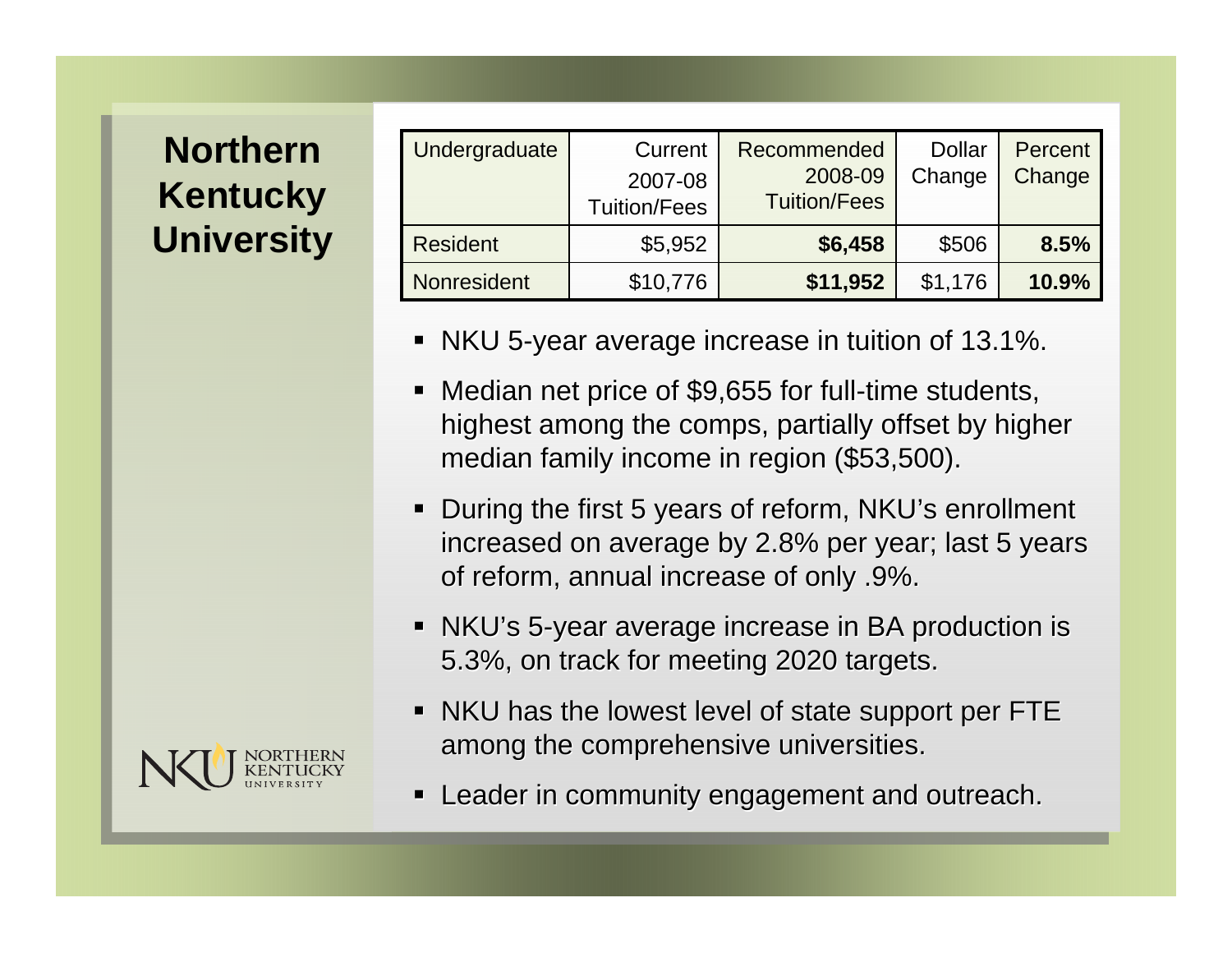#### **Western Kentucky University**

| Undergraduate      | Current<br>2007-08<br><b>Tuition/Fees</b> | Recommended<br>2008-09<br><b>Tuition/Fees</b> | <b>Dollar</b><br>Change | Percent<br>Change |
|--------------------|-------------------------------------------|-----------------------------------------------|-------------------------|-------------------|
| <b>Resident</b>    | \$6,416                                   | \$6,930                                       | \$514                   | 8.0%              |
| <b>Nonresident</b> | \$15,470                                  | \$16,728                                      | \$1,258                 | 8.1%              |

- **WKU 5-year average increase in tuition of 14.1%.**
- WKU's tuition and fees last year were the highest among comprehensives, but the median family income is \$46,100, the second highest among comprehensive universities.
- Average growth in enrollment has slowed from 4.3% in first 5 years of reform to 1.6% in the last 5 years.
- $\blacksquare$  WKU awards the most bachelor's degrees, has the second highest graduation rate, and has the largest percentage and nominal enrollment increases percentage and nominal enrollment increases among comprehensive universities.

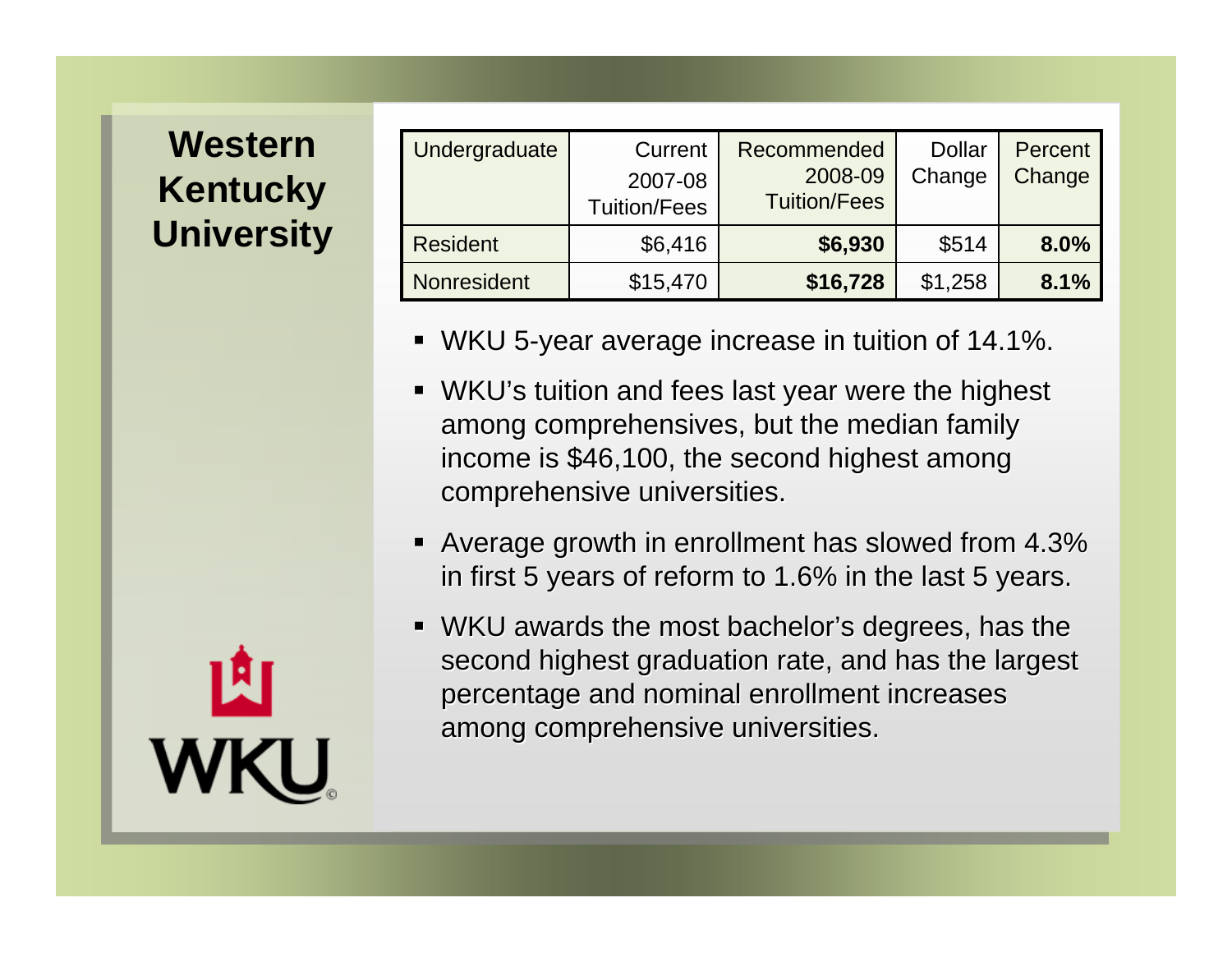#### **Kentucky Community & Technical College System**



Note: Tuition and fee figures reflect KCTCS per credit hour rates multiplied by 30 semester hours.

- **5-year average increase in tuition of 12.4%.**
- Cost was \$1,530 more in FY08 than in FY03.
- Kentucky has the highest average community college tuition among SREB states and ranks among the highest in the nation.
- Kentucky's median income ranks 11 out of 16 SREB states and 45<sup>th</sup> in the nation.
- Tuition represents almost a quarter of low-income family earnings.
- KCTCS achieved strong enrollment growth early in reform, but has slowed considerably.

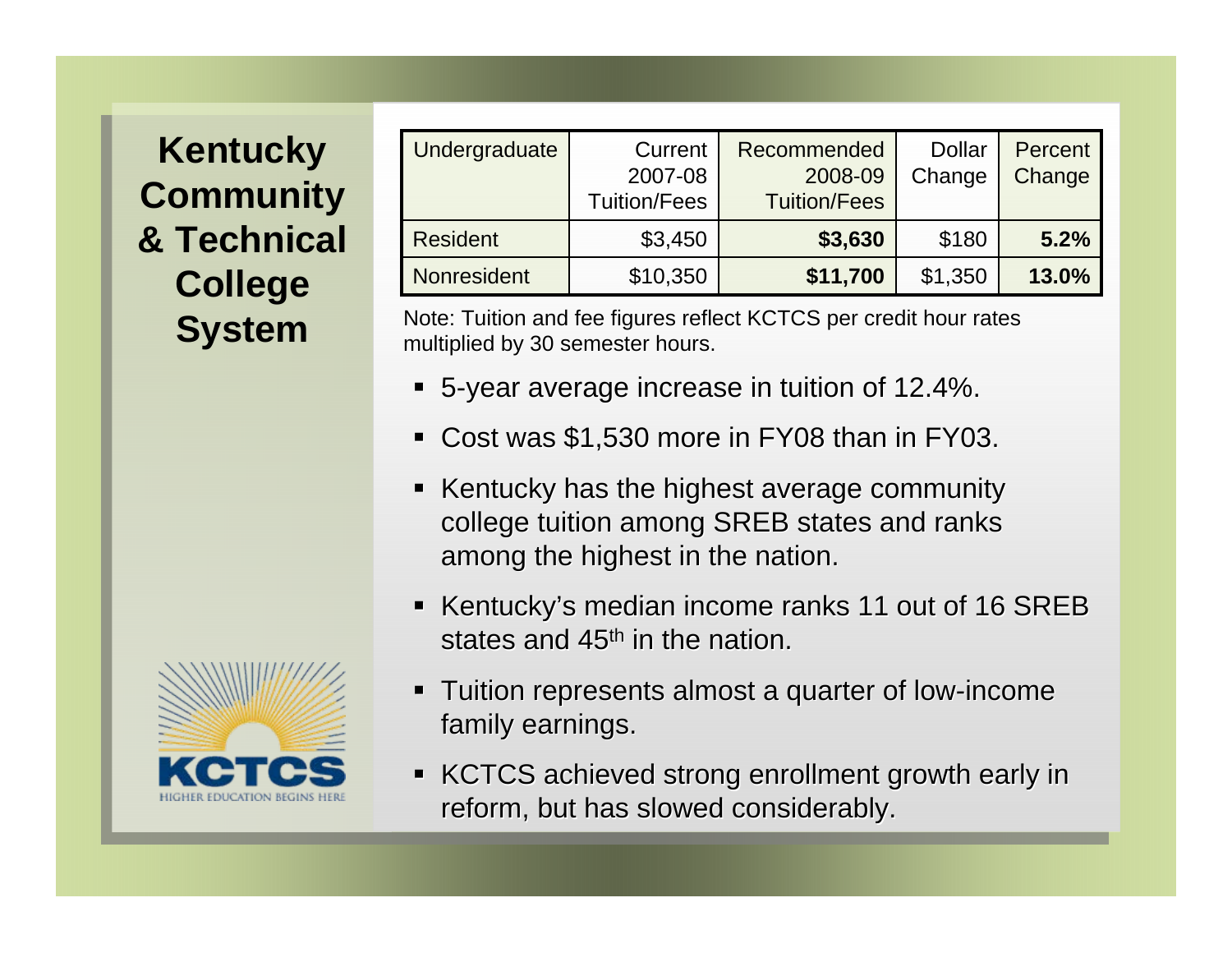#### **Kentucky Community & Technical College System**



| <b>KCTCS Tuition</b><br><b>Revenue Matrix</b> | <b>Tuition Increase</b> |          |          |  |  |  |
|-----------------------------------------------|-------------------------|----------|----------|--|--|--|
| <b>Enrollment Increase</b>                    | \$0                     | \$6      | \$15     |  |  |  |
| $0\%$                                         | \$0                     | \$7.6 M  | \$18.9 M |  |  |  |
| 3%                                            | \$4.4 M                 | \$11.9 M | \$23.3 M |  |  |  |
| 7%                                            | \$10.2 M                | \$17.8 M | \$29.1 M |  |  |  |
| 13%                                           | \$18.9 M                | \$26.5 M | \$37.9 M |  |  |  |

- KCTCS's tuition revenue matrix helped inform Council's budget recommendation for tuition freeze.
- Reinforces connection between increase in rate and increase in enrollment.
- KCTCS first-time, first-year enrollment has responded well in the last five years to lower increases in tuition.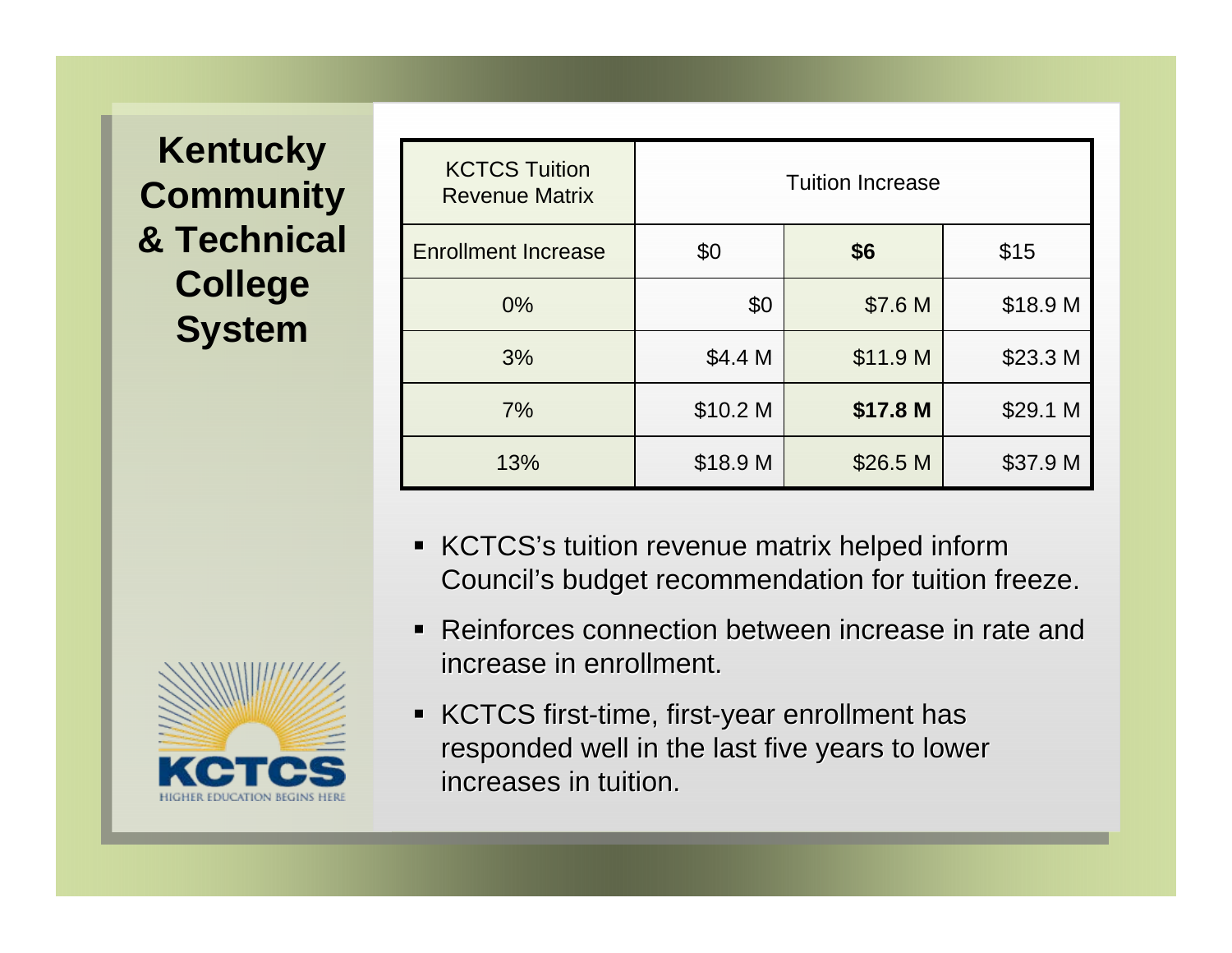**Kentucky Community & Technical College System**





An inverse relationship has developed at KCTCS between changes in tuition and first-time, first-year enrollment.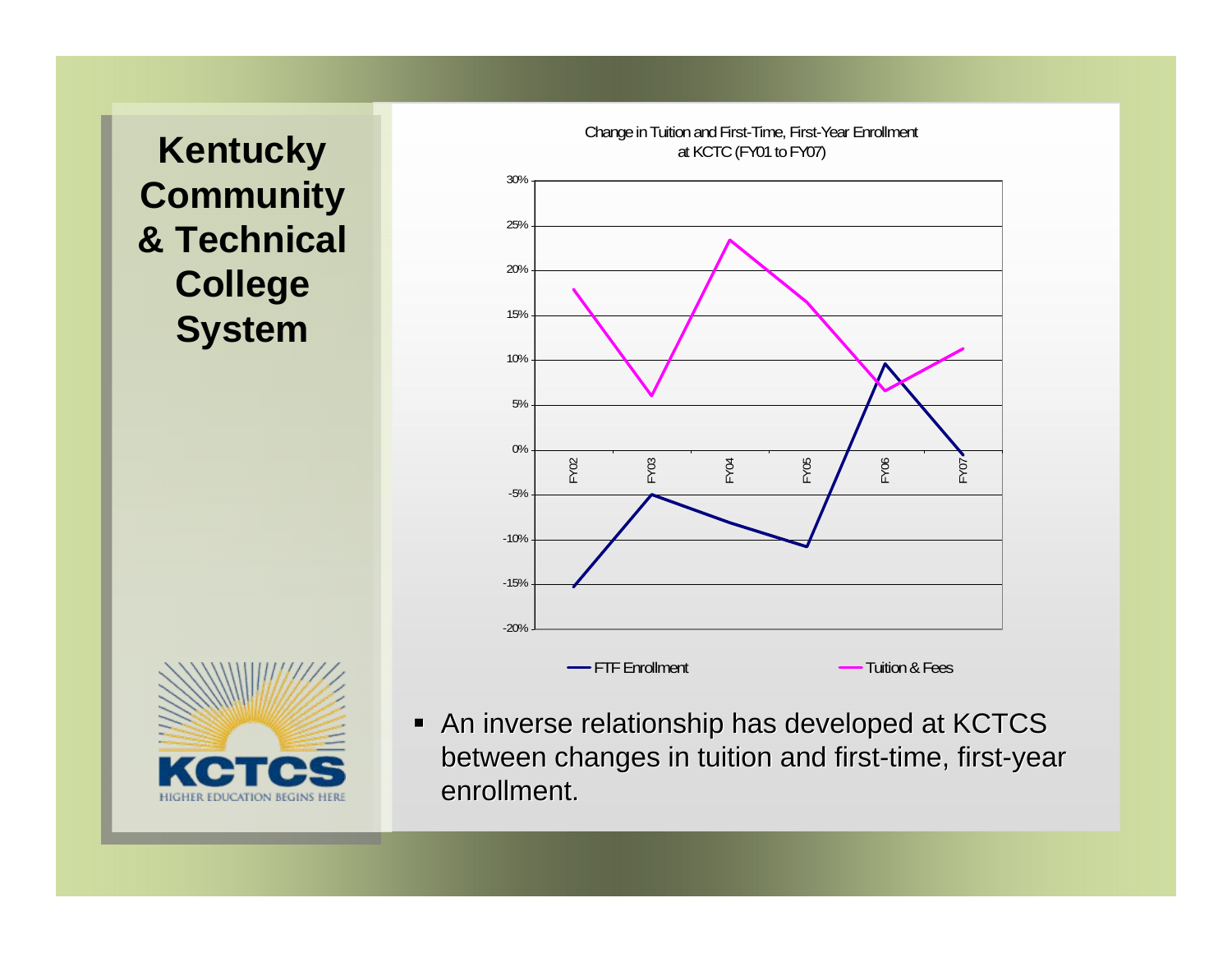#### **Thank You**





#### **John C. Hayek, Ph.D.**

Interim Vice President, FinanceMay 9, 2008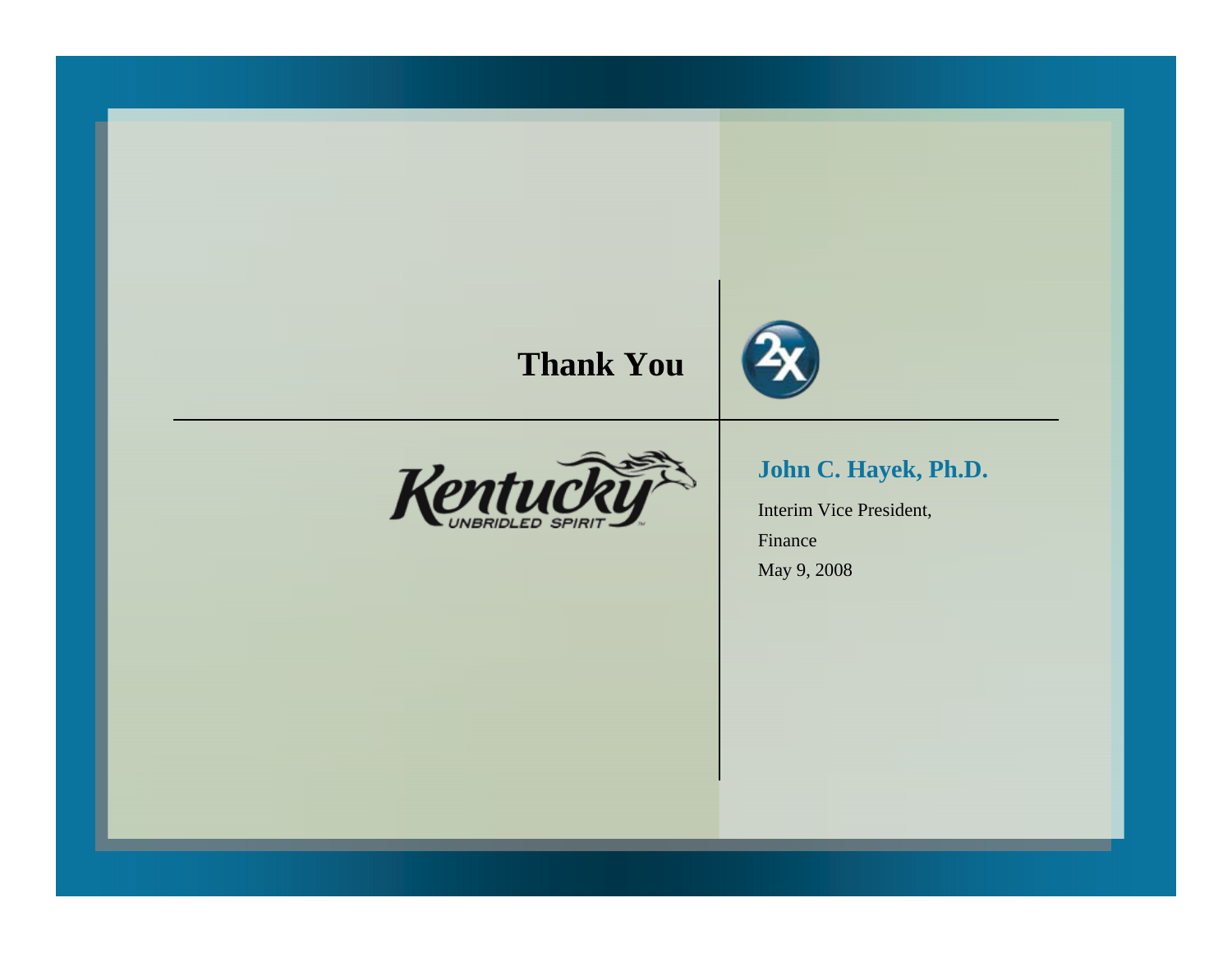#### Council on Postsecondary Education May 9, 2008

#### Western Kentucky University Club Seating for Diddle Arena

*The following interim project recommendation will authorize Western Kentucky University to spend private money to add club seating in one of the mezzanine areas of Diddle Arena.* 

ACTION: The staff recommends that the Council approve the request of Western Kentucky University to use private funds to remove existing bench seating and add club seating in a mezzanine area of Diddle Arena. The estimated project cost is \$773,000 and is funded by The Hilltopper Athletic Foundation.

Western Kentucky University proposes to use private funds raised by The Hilltopper Athletic Foundation to remove existing bench seating and install club seating in one mezzanine area of Diddle Arena (\$773,000). The project requires interim authorization to allow the work to be completed in a timely manner. The project will result in an improvement to state-owned property with ownership of the improvements to accrue to the university upon completion of the project.

The Council has the statutory responsibility to review and approve postsecondary education capital projects costing \$600,000 or more, regardless of fund source, that have been approved by an institution's governing board. During the interim, capital projects are evaluated under the requirements established by KRS 45.760(14) and KRS 45.763. Since the estimated cost of this project exceeds the \$600,000 threshold, the Council and the Capital Projects and Bond Oversight Committee must approve the project before it is initiated. During the interim, capital projects are evaluated under the requirements established by KRS 45.760(14) and KRS 45.763.

This project will remove four rows of bench seats on one end of the mezzanine and add two rows of chairs and tables with a railing on a one foot riser. The new club seating section will have areas for standing as well as seating with amenities to include food and beverage stations and widescreen monitors. The project requires interim authorization to allow the university time to identify the best materials, properly design the facility, go through the project bid process, award a contract, and complete the work during late fall and winter. The project is scheduled to be completed by October/November 2008.